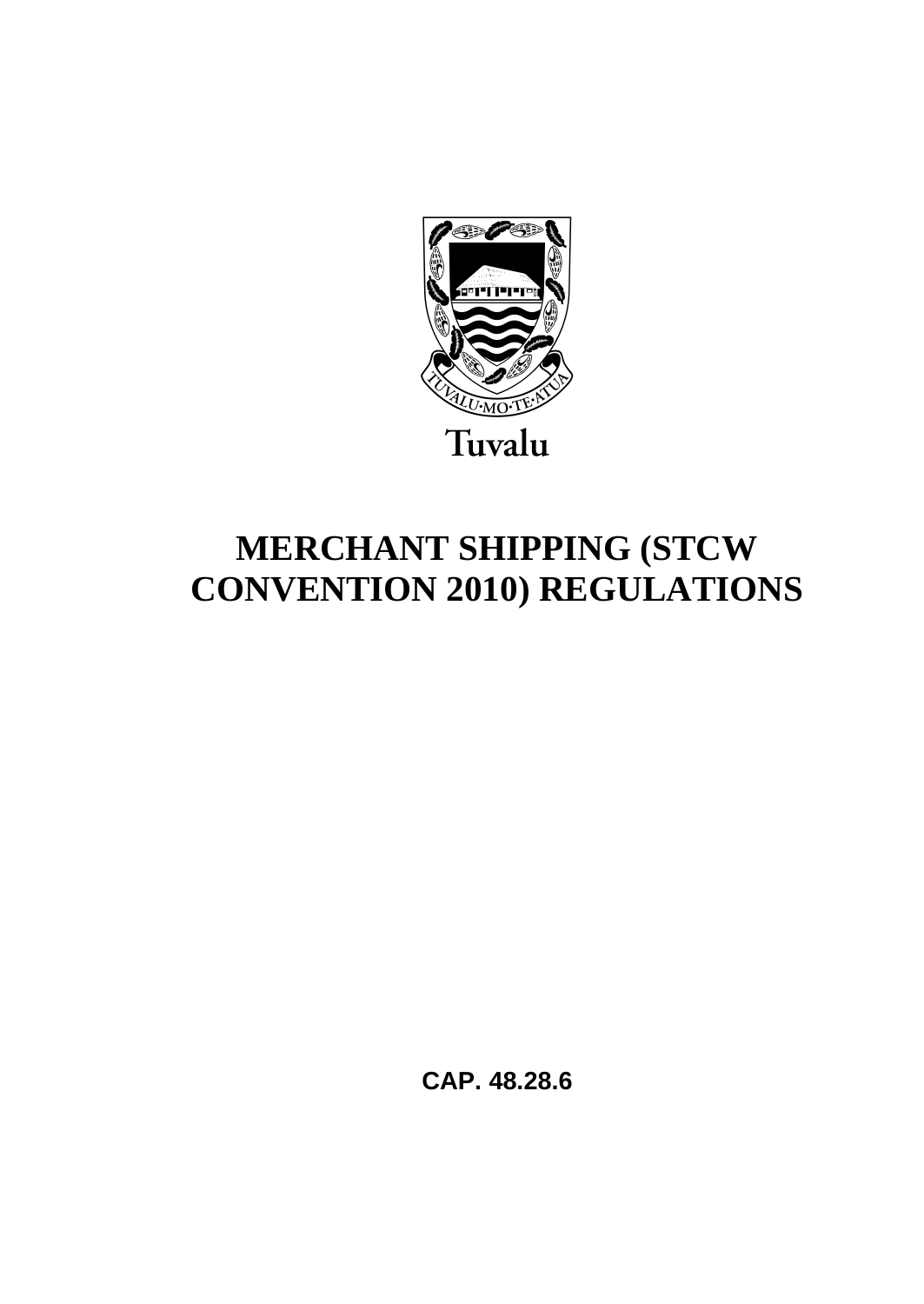

# **MERCHANT SHIPPING (STCW CONVENTION 2010) REGULATIONS**

# **Arrangement of Sections**

### **Regulation**

| 1              |                                                                   |    |
|----------------|-------------------------------------------------------------------|----|
| $\overline{2}$ |                                                                   |    |
| 5              |                                                                   |    |
| 5              |                                                                   |    |
| 6              | STCW Convention, Regulations and Code to have the force of law 11 |    |
|                | <b>PART II - CONTROL</b>                                          | 11 |
| 7              |                                                                   |    |
| 8              |                                                                   |    |
| 9              |                                                                   |    |
|                | PART III - RESPONSIBILITIES OF OWNERS AND OTHERS                  | 12 |
| 10             |                                                                   |    |
| 11             |                                                                   |    |
| 12             |                                                                   |    |
| 13             |                                                                   |    |
| 14             |                                                                   |    |
|                | <b>PART IV - MANNING</b>                                          | 16 |
| 15             |                                                                   |    |
| 16             |                                                                   |    |
|                | <b>PART V - MEDICAL STANDARDS</b>                                 | 17 |
| 17             |                                                                   |    |
| 18             |                                                                   |    |
| 19             |                                                                   |    |
| 20             |                                                                   |    |

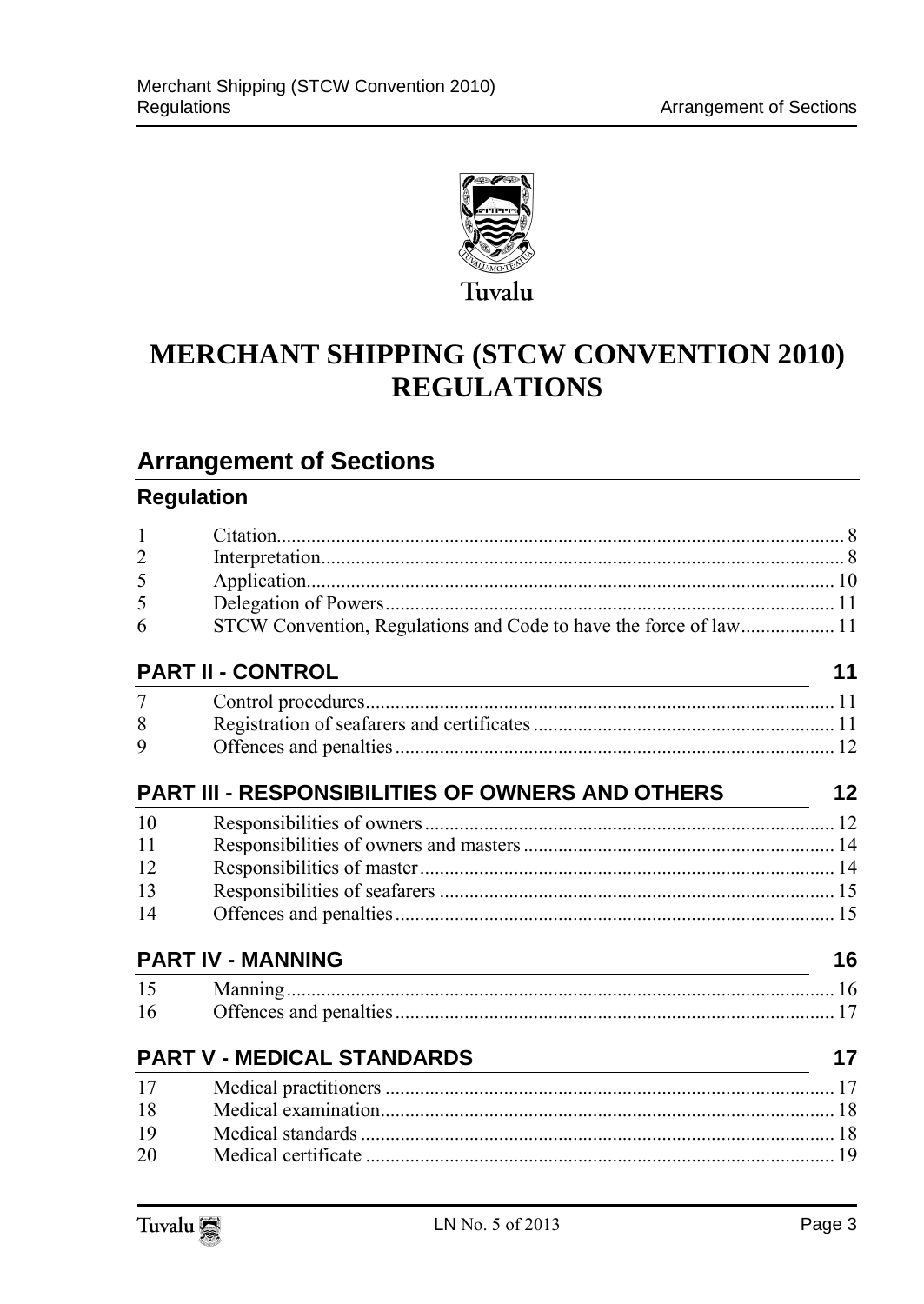| 21 |  |
|----|--|
| 22 |  |
| 23 |  |
| 24 |  |
| 25 |  |
| 26 |  |
|    |  |

# **[PART VI - TRAINING AND CERTIFICATION OF SEAFARERS](#page-18-1) 22**

| 27 |  |
|----|--|
| 28 |  |
| 29 |  |
| 30 |  |
| 31 |  |
| 32 |  |
| 33 |  |
| 34 |  |
| 35 |  |
| 36 |  |
| 37 |  |

### **[PART VII - SPECIAL TRAINING REQUIREMENTS](#page-26-1) 30**

| 38 |                                                                         | 30  |
|----|-------------------------------------------------------------------------|-----|
|    | Basic Safety Training                                                   |     |
| 39 | Training Proficiency in survival craft and rescue boats other than fast |     |
|    | rescue boats.                                                           | 31  |
| 40 | Mandatory minimum requirements for advanced fire fighting               | 31  |
| 41 |                                                                         | .32 |
| 42 |                                                                         |     |
| 43 | Mandatory minimum requirements for security awareness training33        |     |
| 44 | Mandatory minimum requirements for seafarers with designated security   |     |
|    |                                                                         | .33 |
| 45 | Mandatory Minimum Training for Seafarers on Oil and Chemical Tankers.   | 34  |
| 46 | Mandatory Minimum Training for Seafarers on Liquefied Gas Tankers       | 35  |
| 47 | Mandatory Minimum Training for Seafarers on passenger vessels36         |     |
| 48 |                                                                         | .36 |
| 49 |                                                                         | 36  |

| <b>PART IX - QUALITY STANDARDS</b> |  |  |
|------------------------------------|--|--|
| 50                                 |  |  |
| 51                                 |  |  |
| 52                                 |  |  |
|                                    |  |  |

### **[PART X - WATCHKEEPING](#page-34-1) 38** [Watchkeeping arrangements ................................................................................ 38](#page-34-2) [Fitness for duty ..................................................................................................... 39](#page-35-0)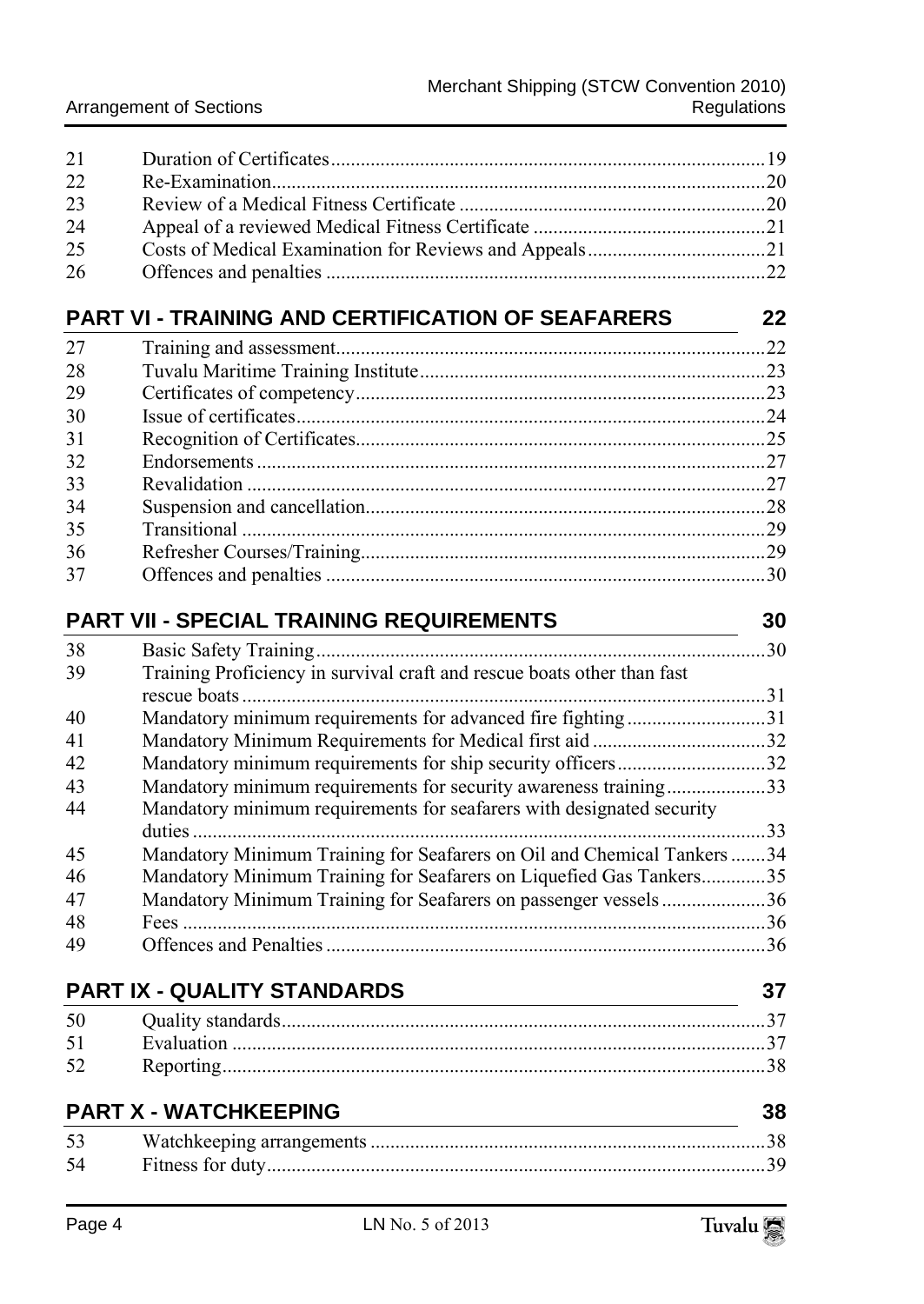| 55 |                                                                       |    |
|----|-----------------------------------------------------------------------|----|
|    | <b>PART X - MARINE INQUIRIES AND INVESTIGATIONS</b>                   | 40 |
| 56 |                                                                       |    |
| 57 |                                                                       |    |
| 58 | Powers of Impartial Investigation as to Certificates of Competency 42 |    |
| 59 |                                                                       |    |
| 60 |                                                                       |    |
| 61 |                                                                       |    |
| 62 |                                                                       |    |
| 63 |                                                                       |    |
|    | <b>PART XI - MARINE RADIO</b>                                         |    |

| 64 |  |
|----|--|
| 65 |  |
| 66 |  |
|    |  |

| <b>PART XII - MISCELLANEOUS</b> |  |  |
|---------------------------------|--|--|
| 67                              |  |  |
| -68                             |  |  |

### **[SCHEDULE](#page-43-0) 47**

| <b>SCHEDULE I</b>    | 47 |
|----------------------|----|
| <b>SCHEDULE II</b>   | 50 |
| <b>SCHEDULE III</b>  | 54 |
| <b>SCHEDULE IV</b>   | 55 |
| <b>SCHEDULE V</b>    | 57 |
| <b>SCHEDULE VI</b>   | 65 |
| <b>SCHEDULE VII</b>  | 69 |
| <b>SCHEDULE VIII</b> | 71 |
| <b>SCHEDULE IX</b>   | 74 |
|                      |    |

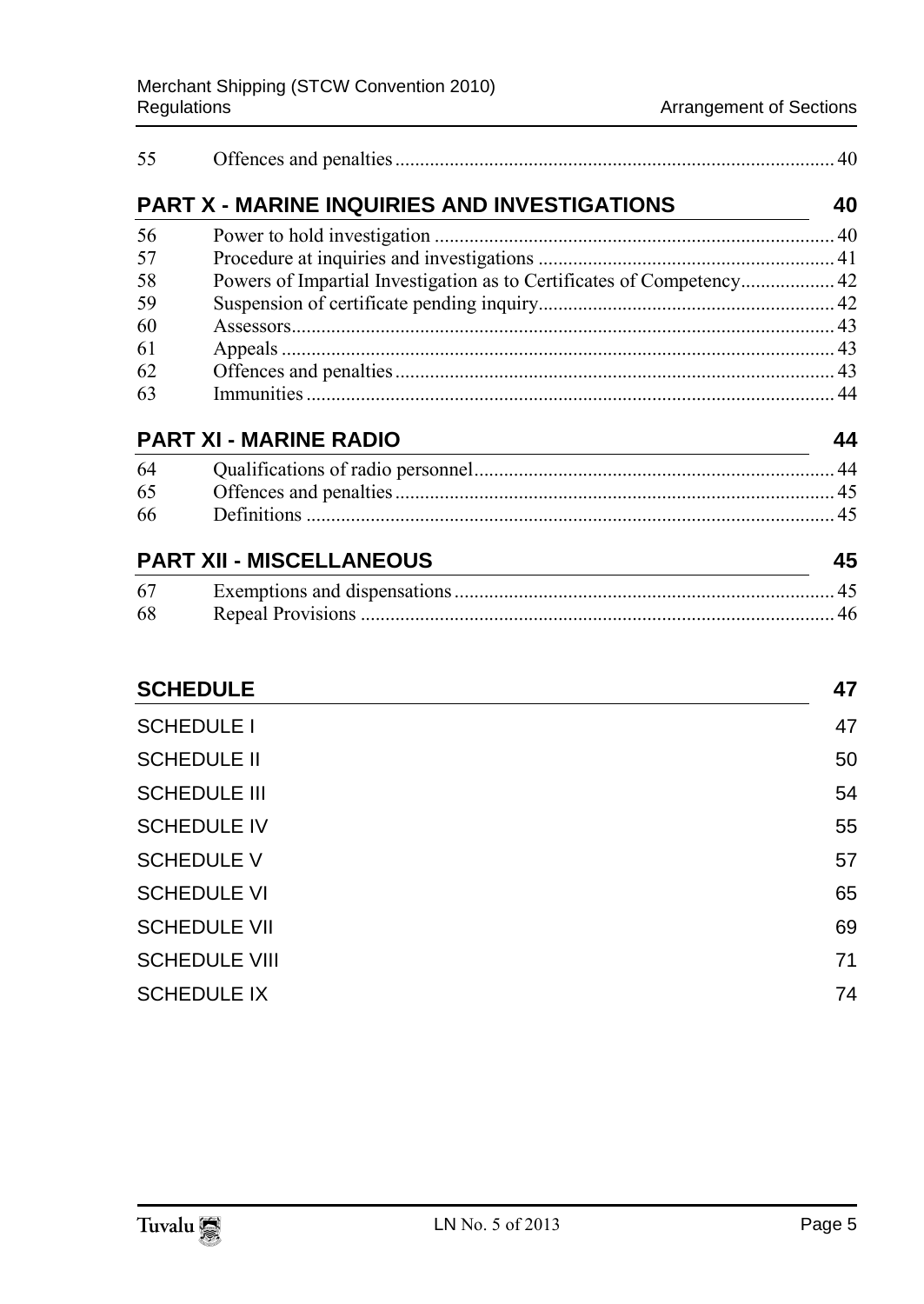### <span id="page-4-0"></span>**1 Citation**

This Regulation may be cited as the Merchant Shipping (STCW Convention 2010) Regulations.

### <span id="page-4-1"></span>**2 Interpretation**

(1) In these regulations, unless the context otherwise requires —

**"the Act"** means the Merchant Shipping Act;

**"Able Seafarer deck (AS-Deck"** means a rating qualified in accordance with the provision of regulation II/5 of the Convention.

**"Able Seafarer engine (AS-Engine)"** means a rating qualified in accordance with the provision of regulation III/5 of the Convention.

**"Administration"** refers to the Department responsible for seafarer's certification and training under the Ministry of Transport.

### **"certificate of competency"** means —

(a) a certificate of competency issued to a person under section 76 of the

Act and in accordance with Part VI of these Regulations;

(b) a certificate of competency revalidated under regulation 26; or

(c) an equivalent certificate issued to a seafarer by the maritime

administration of another Party and recognised by the Minister under regulation  $25(1)(a)$ ;

**"Certificate of proficiency (CoE)"** means a certificate, other than the certificate of competency issued to a seafarer, stating that the relevant requirements of training, competencies or seagoing service in the convention have been met

**"clear grounds"** in respect of the control procedures set forth in the regulation 5 include a collision, grounding or stranding; an illegal discharge; operations which would pose a danger to persons, property and the environment and any deficiencies in the vessel's equipment or documentation;

**"Code"** means the Seafarers' Training Certification and Watchkeeping Code (STCW Code) 2010

**"Convention"** means the International Convention on Standards of Training, Certification and Watchkeeping for Seafarers, 1978, as amended by the STCW Conference in 2010 , and includes any other amendments to that Convention that are accepted by or binding on Tuvalu;

**"dispensation"** means a dispensation from a requirement of these Regulations or of the Convention, STCW Regulations or Code granted either generally or in a particular case by the Minister under Regulation 46;

**"duly certificated"** in relation to a seafarer means a seafarer who holds —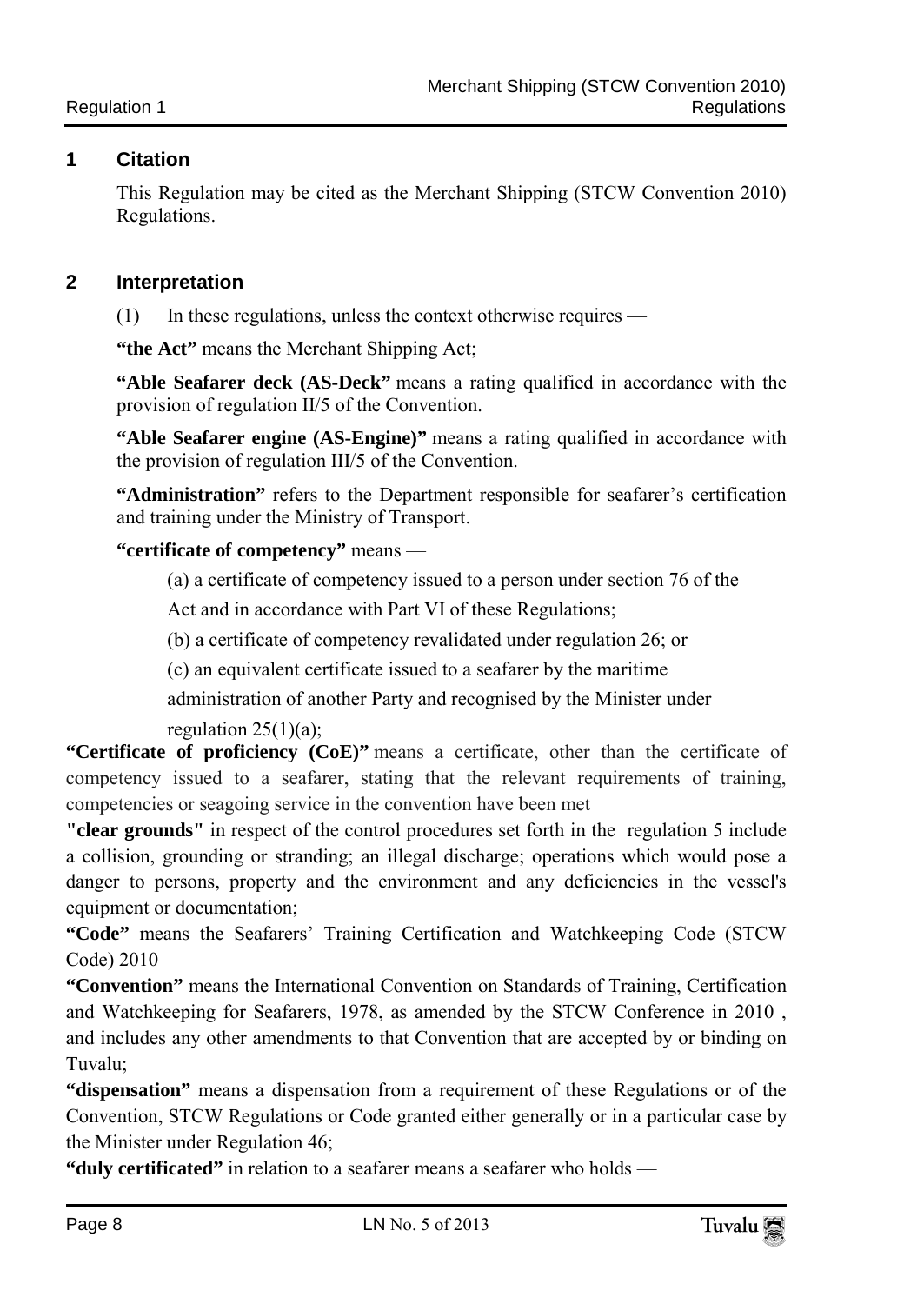(a) a valid certificate of competency showing that the holder is qualified to serve in the relevant capacity on a ship of the relevant class, type, tonnage, power and means of propulsion and on the kind of voyage concerned and to perform the functions involved at the relevant level of

responsibility; and

(b) a valid certificate of medical fitness for seagoing service;

**"eletro-technical officer"** means an officer qualified in accordance with the provisions of Regulation III/6

**"electro-techniacal rating"** means a rating qualified in accordance with the provisions of Regulations III/7

**"endorsement"** means an endorsement to a certificate of competency made by the Minister under regulation 31 or made by the maritime administration of another Party;

**"GMDSS radio operator"** means a person qualified in accordance with Part XI of these regulations;

**"grade"** in relation to a seafarer means the class of certificate of competency held by the seafarer;

**"Government"** means the Government of Tuvalu;

**"Harbour Master"** means the person appointed to that office under section 5 of the Harbours Act;

**"IMO"** means the International Maritime Organisation;

**"maritime training institution"** means a training institution approved by regulation for training of seafarers and the issuance of assessment certificates;

**"medical practitioner"** means a person who:

- (a) holds a current licence to practise medicine issued under the Medical and Dental Practitioners Act (1964), or by a licensing authority recognized by the Government; and
- (b) is registered as a medical practitioner recognized by the Administration for the purpose of medical seafarer examinations. holds a current licence to practise medicine issued under the Medical and Dental Practitioners Act (1964), or by a licensing authority recognized by the Government; and
- (c) is registered as a medical practitioner recognized by the Administration for the purpose of medical seafarer examinations.

**"Minister"** means the Minister for Transport;

**"owner"** in relation to a ship has its natural meaning, except that where the ship is operated by a person other than the owner, the term

**"owner"** shall be read as including that person;

**"Party"** means a Party to the Convention;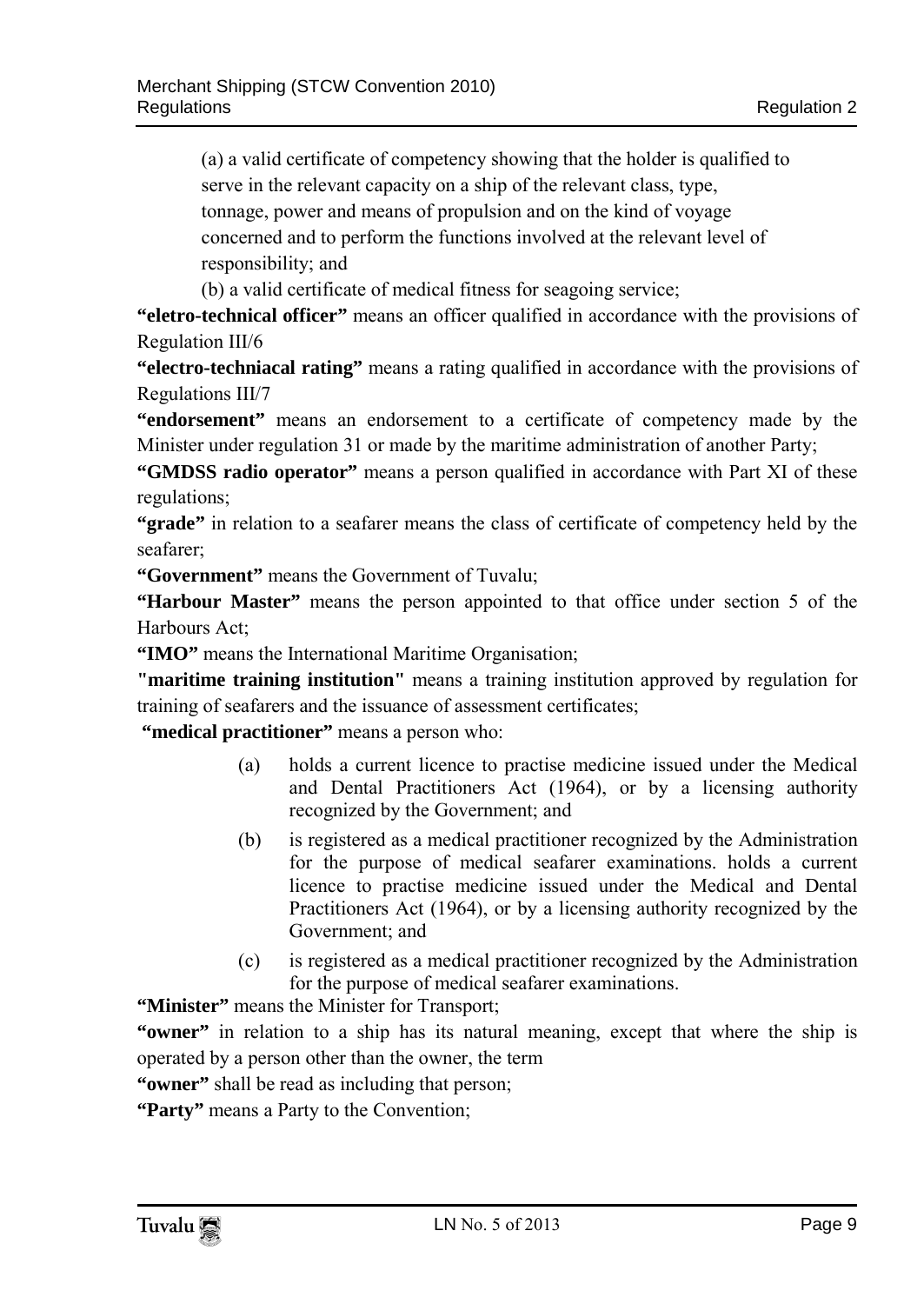**"recognised"** in relation to a certificate of competency issued by the maritime administration of another Party means recognised by the Minister as valid evidence of competence for the purpose of service on a Tuvaluan ship;

**"Register of Seafarer"** means the register kept under section 111 of the Act;

**"Registrar of Seafarer"** means the person appointed as such under section 110 (1) of the Act;

**"seafarer"** means a person who is employed, or who seeks employment, as a master, officer or rating on board a ship;

**"seagoing service"** means service on board a ship relevant to the issue of a certificate or other qualification;

**"seagoing ship"** means a ship other than employed exclusively in navigation on lagoons or inland waters;

**"ship"** means a ship to which these Regulations apply;

**"STCW Conference"** means the IMO Conference convened in 2010 to amend the 1978 Convention;

**"STCW Regulations"** means the regulations contained in the Annex to the Convention;

**"Tuvaluan seafarer"** means a seafarer who is a citizen of Tuvalu;

**"Tuvaluan ship"** means a ship registered in Tuvalu under the Act;

(2) Where a term is used in these Regulations which is defined in Article II of the Convention or in Regulation III of the STCW Regulations, the term shall have the same meaning as in the Convention or Regulations, unless a different meaning is given to that term by these Regulations or by necessary implication.

### <span id="page-6-0"></span>**5 Application**

- (1) These Regulations apply to the following ships
	- (a) Tuvaluan seagoing ships; and
	- (b) seagoing ships in Tuvalu waters.
- (2) These Regulations apply to the following persons
	- (a) Tuvaluan seafarers;
	- (b) employers of Tuvalu seafarers;
	- (c) owners and masters of ships referred to in sub-regulation (1);
	- (d) seafarers employed on ships referred to in sub-regulation (1);
	- (e) Tuvaluan maritime training institution; and
	- (f) certificates issued under these Regulations or recognised by the Government as so issued.
- (3) These Regulations bind the Government unless otherwise stated.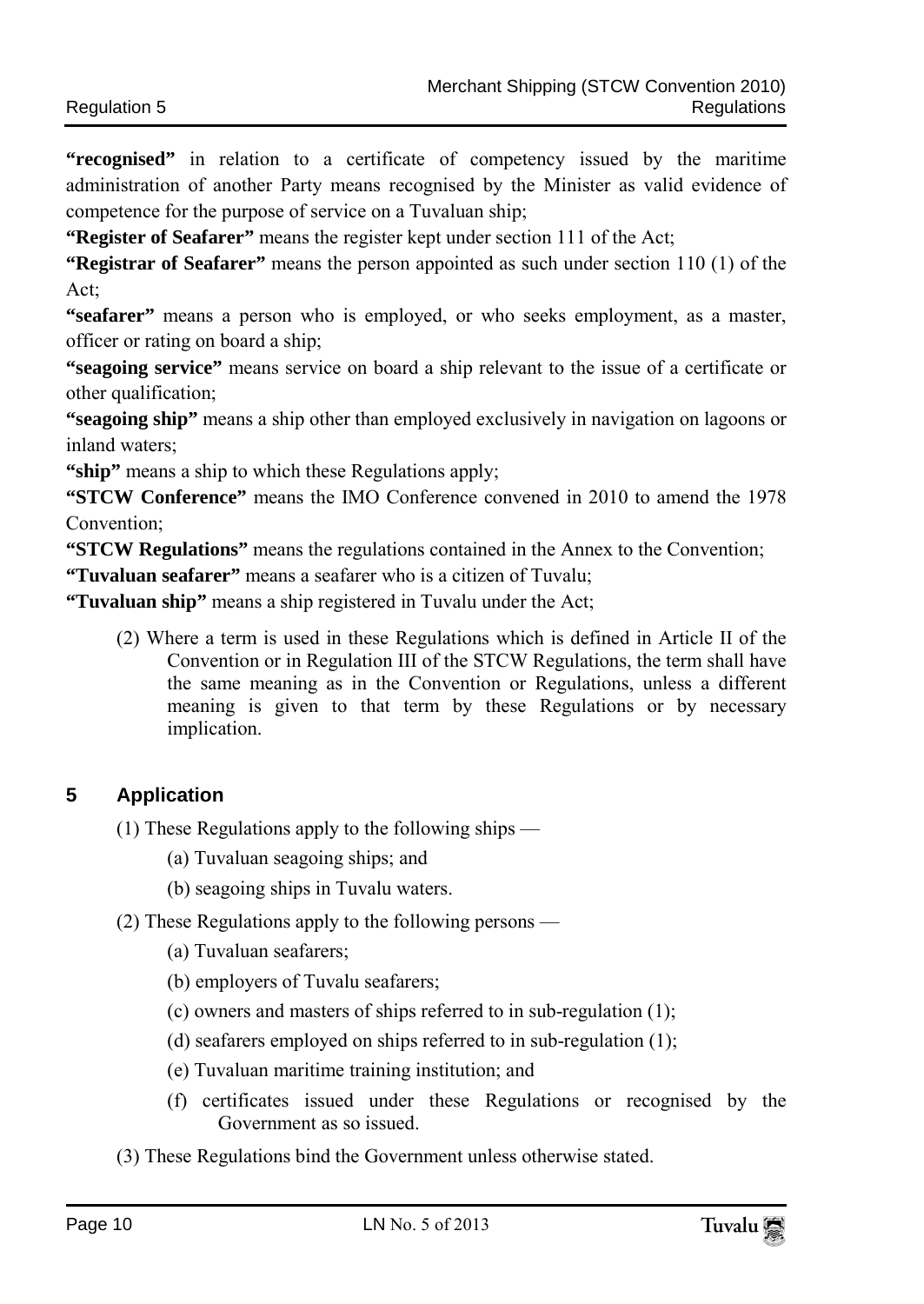### <span id="page-7-0"></span>**5 Delegation of Powers**

The functions of the Minister may be performed by any public officer designated in writing by the Minister to perform those functions either generally or in a particular case.

### <span id="page-7-1"></span>**6 STCW Convention, Regulations and Code to have the force of law**

- (1) These Regulations implement the STCW Convention which has been given the force of law in Tuvalu by declaration in the Gazette under section 47(2) of the Act.
- (2) STCW Regulations and Code shall be incorporated into and shall have the force of law in Tuvalu to the extent practicable, and to the extent that they are consistent with these Regulations, the Act, and other written laws of Tuvalu.
- <span id="page-7-2"></span>(3) All ships to which these Regulations apply shall carry a copy of the Convention and Code (IMO Publication IMO-938E).

# **PART II - CONTROL**

### <span id="page-7-3"></span>**7 Control procedures**

Any person designated as an inspector or authorised person under section 140 of the Act by the Minister, may board any ship to which these regulations apply and exercise in respect of it the control procedures described in Article X of the Convention and STCW Regulation 6 and 7.

- (1) The powers conferred by sub-regulation (1) are in addition to the powers conferred on the inspector or authorised officer by section 138 of the Act.
- (2) Where there are clear grounds, as provided for in Chapter XI/2 of SOLAS, an assessment of competency must be conducted for those seafarers with specific security duties.
- (3) In the event there are clear grounds for believing that the standards of the Convention and Code are not being maintained, the certificates of seafarers may be assessed in accordance with the control procedures specified in Section A-I/4 of the Code.

### <span id="page-7-4"></span>**8 Registration of seafarers and certificates**

- (1) The Registrar of Seafarer shall include in the Register of Seafarer particulars  $of -$ 
	- (a) all certificates of competency issued under these Regulations;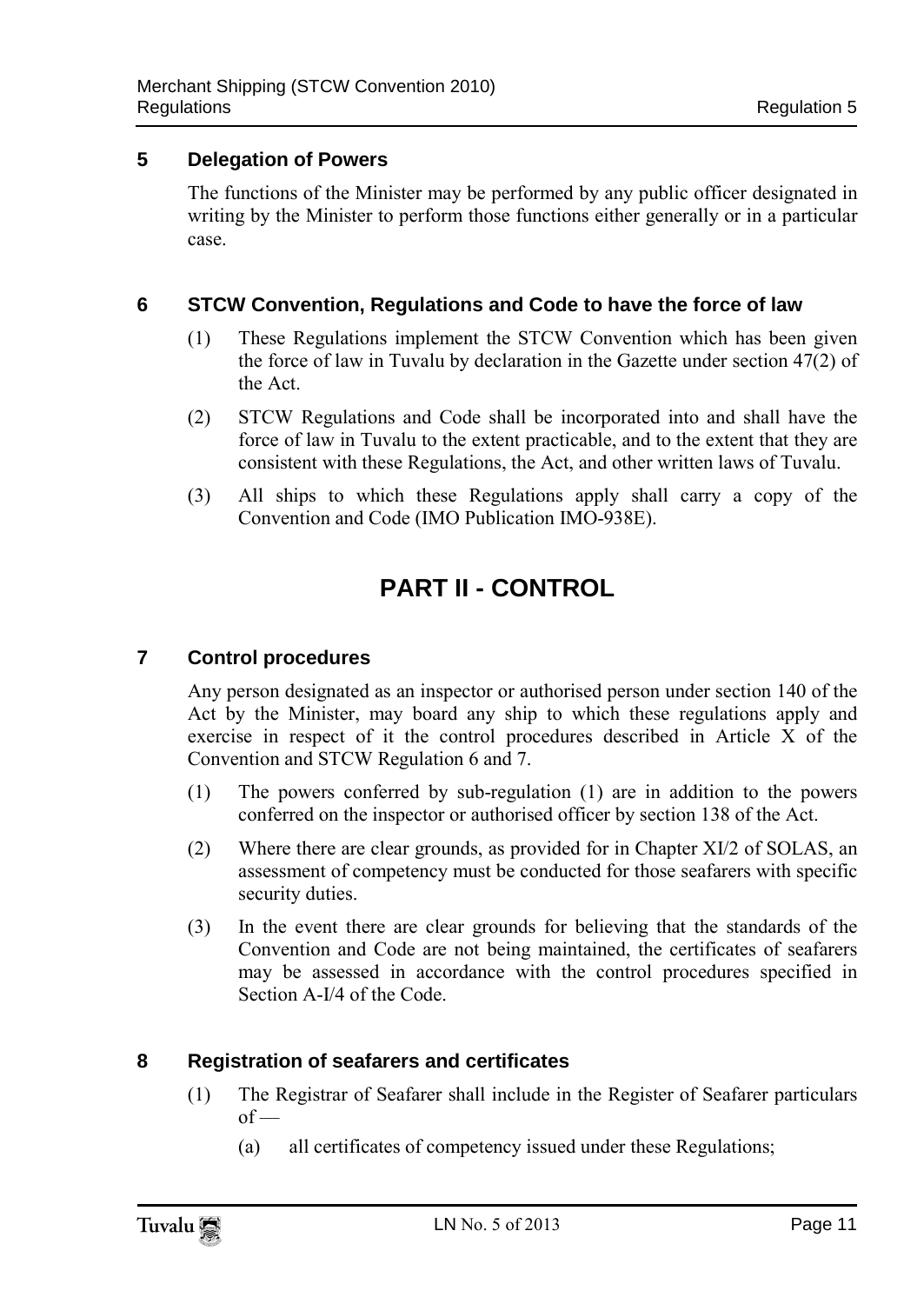- (b) all endorsements to certificates of competency made under these Regulations;
- (c) all certificates of competency or endorsements which have been suspended or cancelled under these Regulations;
- (d) all certificates of competency issued by another country which have been recognised under these Regulations as valid for Tuvaluan ships;
- (e) all exemptions or dispensations granted under these Regulations;
- (f) all certificates of competency held by Tuvaluan seafarers which have been revalidated;
- (g) all certificates of competency issued to Tuvaluan seafarers which have been lost or have expired; and
- (h) all medical certificates issued to Tuvaluan seafarers under Part V of these Regulations.
- (2) The Registrar must make information from the Register available to the Secretary-General of IMO, any Party, any owner or any Registrar seeking authenticity and validity of certificates and endorsements issued in Tuvalu.
- (3) The Registrar must develop and maintain an electronic register of certificates either issued to seamen, or suspended or cancelled.

### <span id="page-8-0"></span>**9 Offences and penalties**

A person who —

- (a) does anything prohibited by these Regulations or by the Convention, the STCW Regulations or the Code; or
- (b) omits to do anything required by these Regulations or by the Convention, the STCW Regulations or the Code,

commits an offence and, if no other penalty is specified in these Regulations, is liable to a fine of \$2,000 and to imprisonment for 12 months.

# <span id="page-8-1"></span>**PART III - RESPONSIBILITIES OF OWNERS AND OTHERS**

### <span id="page-8-2"></span>**10 Responsibilities of owners**

- (1) The owner of a ship to which these Regulations apply shall assign seafarers for service on the ship in accordance with the Convention.
- (2) The owner of a ship to which these Regulations apply shall provide written instructions to the master setting out the policies and procedures to be followed to ensure that every seafarer employed on the ship is given, before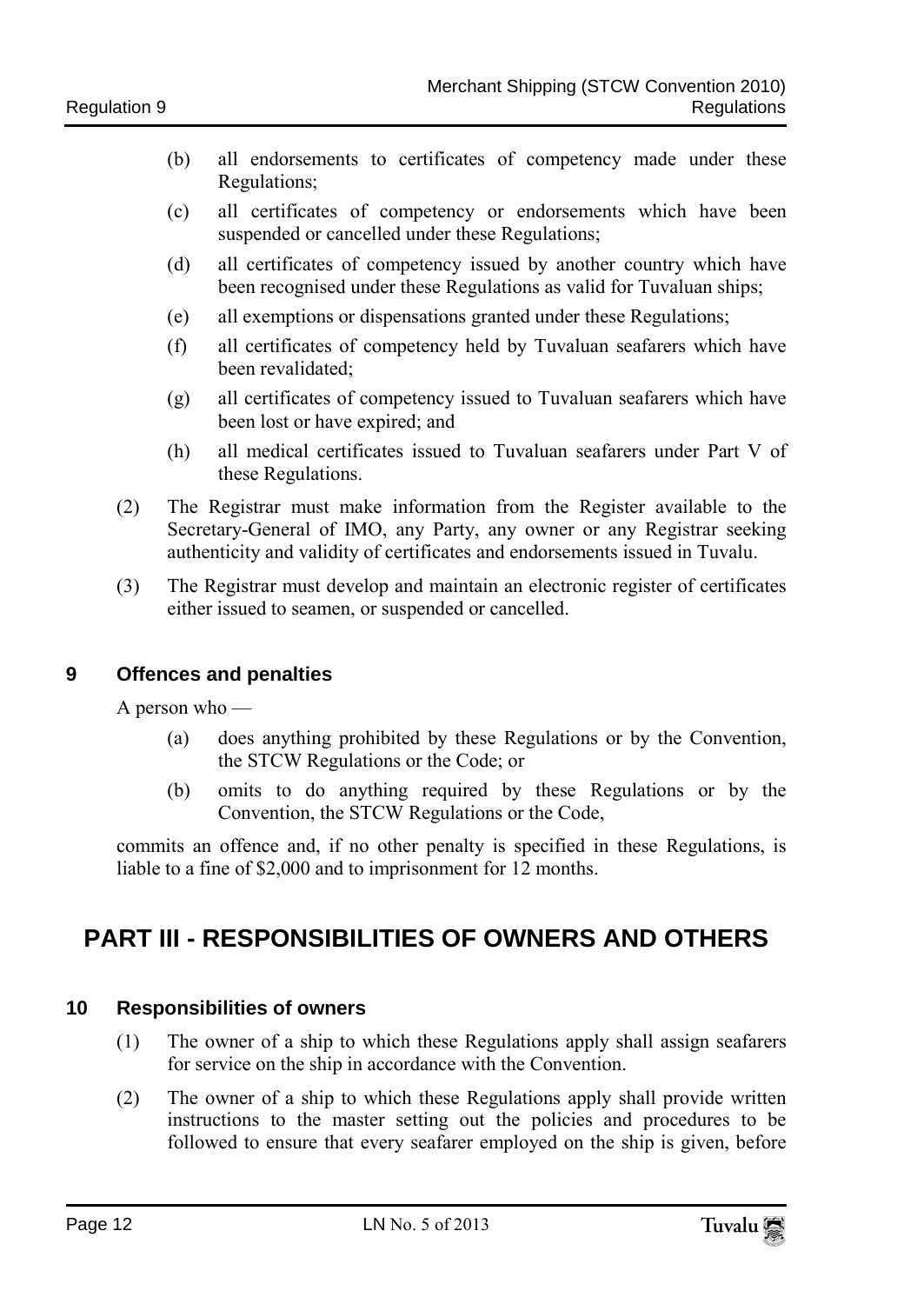being employed on any duties, a reasonable opportunity to become familiar  $with$  —

- (a) the ship's equipment and operating procedures; and
- (b) any other arrangements needed for the proper performance of their duties before being assigned to those duties.
- (3) The policies and procedures referred to in sub-regulation (2) shall include
	- (a) allocation of a reasonable period of time during which every seafarer will have an opportunity to become familiar with —
		- (i) the particular equipment he will be operating;
		- (ii) ship-specific procedures relating to watchkeeping, safety, environmental protection and emergencies and arrangements he needs to know to perform the assigned duties properly; and
	- (b) designation of a knowledgeable crew member who will be responsible for ensuring that an opportunity is provided for each seafarer to receive essential information in a language he understands.
- (4) The owner of a ship to which these Regulations apply shall provide ships specific introductory programmes aimed at assisting newly employed seafarers to familiarize themselves with all procedures and equipment relating to areas of responsibility.
- (5) The owner of a vessel to which these Regulations apply must enter into an employment contract with each seafarer for every voyage, which agreement must be contained in Articles of Agreement or employment contract to be signed by both the Master and the seafarer.
- (6) The Articles of Agreement or employment contract under sub-regulation (5) must -
	- (a) contain the bio-data of the seafarer required by the Convention;
	- (b) specify the date on which the seafarer was engaged and in what capacity, the seafarer's certificate, the nature of the voyage, and the date of the seafarer's discharge.
- (7) The owner of a vessel must ensure that:
	- (a) all seafarers working on the said vessel complete revalidation and updating training as required by the STCW Convention;
	- (b) ship's crew are sufficient to also perform security related duties; and
	- (c) there is effective oral communication at all times on board its ships, in accordance with the provisions of SOLAS Chapter V regulation 14.

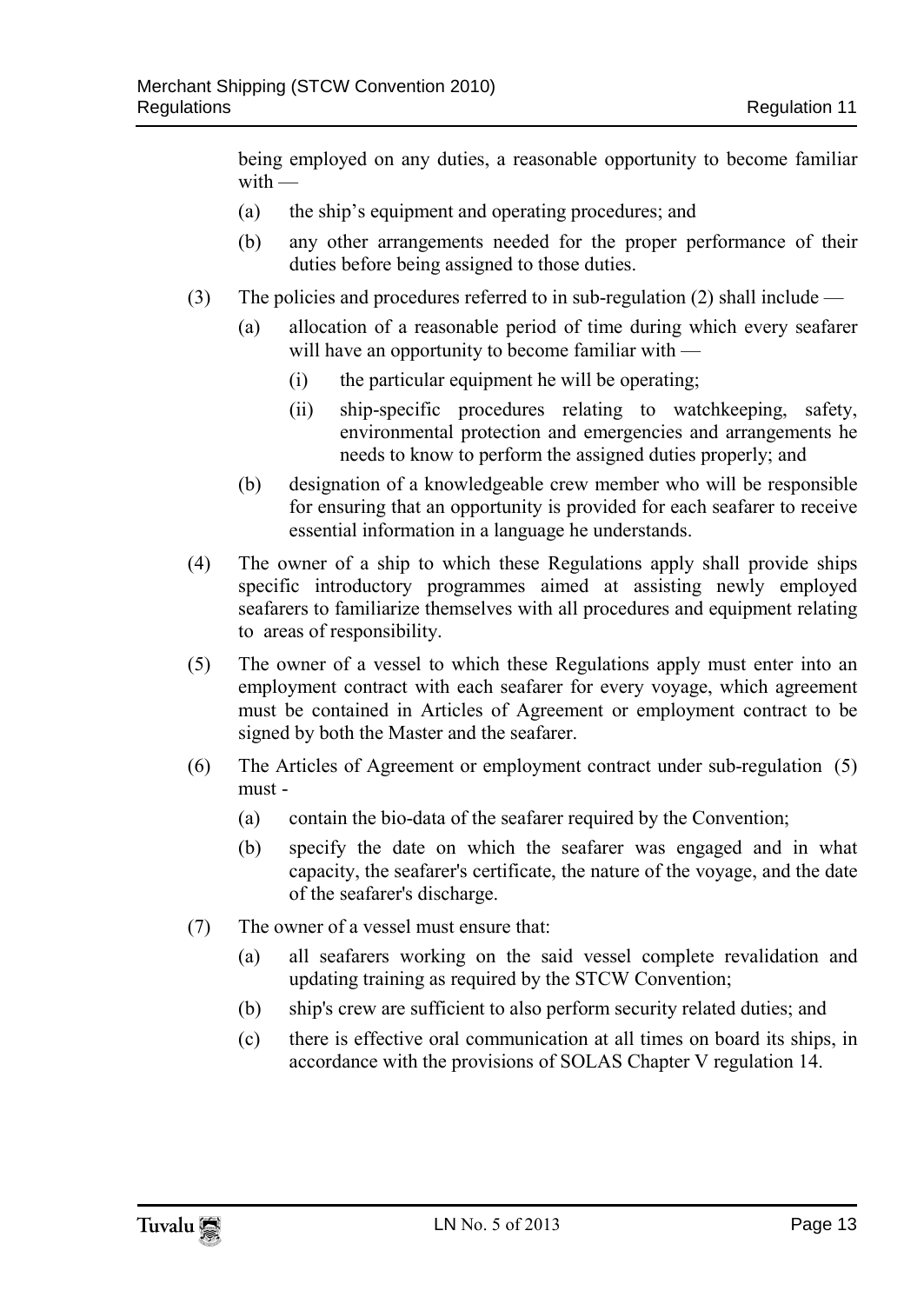#### <span id="page-10-0"></span>**11 Responsibilities of owners and masters**

- (1) Both the owner and the master of a ship to which these Regulations apply shall ensure so far as practicable that —
	- (a) every seafarer employed on the ship is duly certificated;
	- (b) the ship is manned in accordance with the applicable safe manning requirements prescribed in Part IV of these Regulations;
	- (c) documentation and data relevant to all seafarers employed on the ship are maintained and readily accessible and include, without being limited to, documentation and data on the experience, training, medical fitness and competence in assigned duties of such seafarers;
	- (d) every seafarer employed on the ship is made familiar with their particular duties and with the ship's arrangements, installations, equipment, procedures and characteristics relevant to their routine or emergency duties;
	- (e) the ship's crew can effectively co-ordinate activities in an emergency situation and can perform all the functions needed for safety and for the prevention or mitigation of pollution; and
	- (f) seafarers are free from fatigue, that rest periods are observed and that watch schedules are posted in accordance with the watchkeeping arrangements in accordance with Part VIII of these Regulations and that these schedules are readily available for inspection by Port State Control officers and seafarers.
- (2) Both the owner and the master of a ship to which these Regulations apply shall ensure so far as practicable that every seafarer employed on the ship can make a knowledgeable and informed contribution to the safe operation of the ship.

### <span id="page-10-1"></span>**12 Responsibilities of master**

- (1) The master of a ship to which these Regulations apply shall take all steps necessary to implement any instructions issued by the owner in accordance with regulation 9(2).
- (2) The steps required under sub-regulation (1) include but are not limited to  $-$ 
	- (a) identifying every seafarer who is newly employed on board that ship before any duties are assigned to him;
	- (b) providing an opportunity for such a seafarer to  $-$ 
		- (i) visit the spaces in which their primary duties will be performed;
		- (ii) become acquainted with the location, controls and display features of equipment he will be operating or using;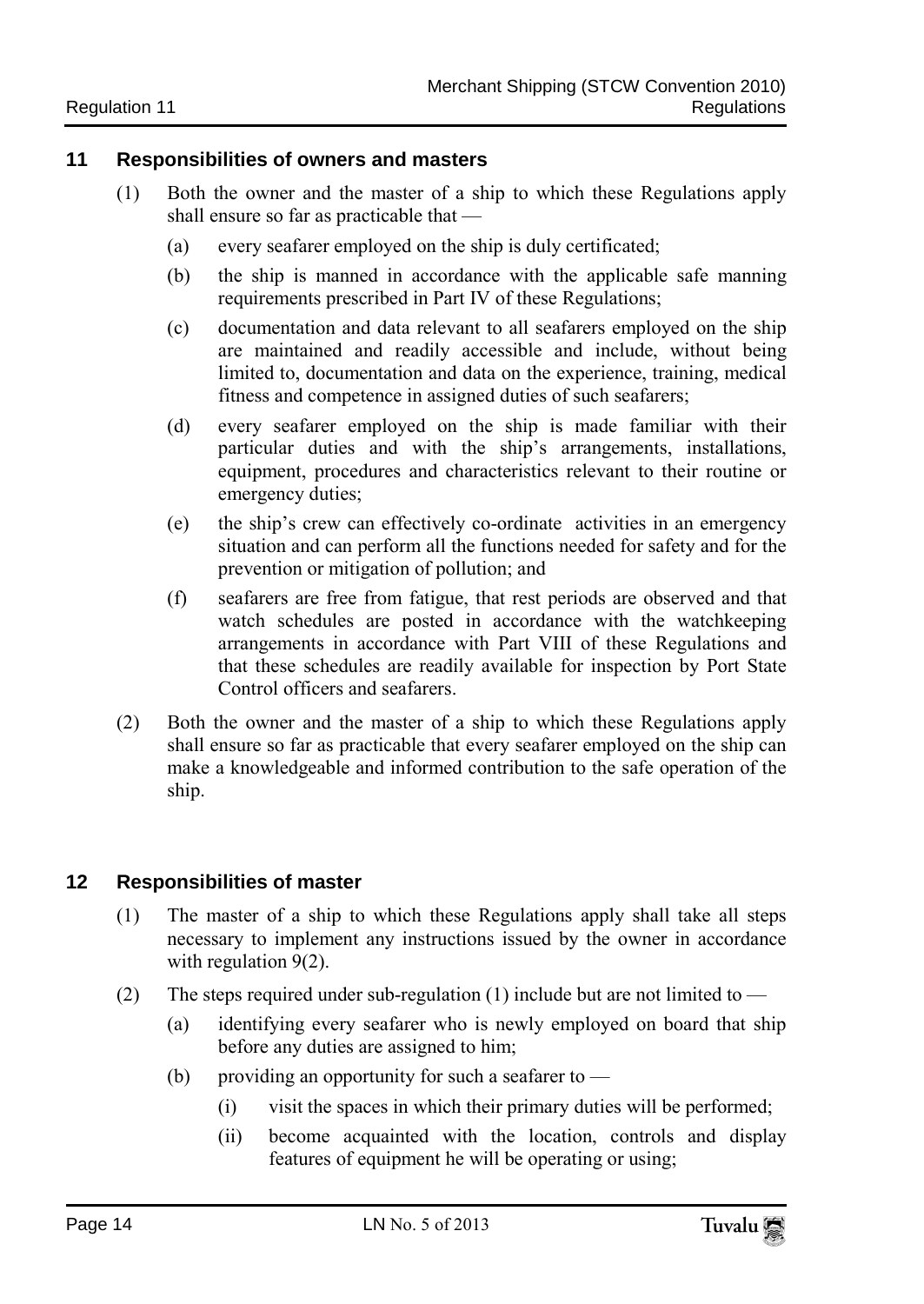- (iii) activate the equipment when possible and perform functions using the controls on the equipment; and
- (iv) observe and ask questions of someone who is already familiar with the equipment, procedures and other arrangements, and who can communicate information in a language which the seafarer understands; and
- (c) providing for a suitable period of supervision if there is any doubt that a newly employed seafarer is familiar with the shipboard equipment, operating procedures and other arrangements needed for the proper performance of their duties.
- (3) The master of a vessel to which these Regulations apply must keep on board the vessel for the duration of the voyage Articles of Agreement evidencing the contract of employment between the owner and every seafarer on board the vessel.
- (4) The master must sign the Articles of Agreement on behalf of the owner and ensure that the seafarer fully understands meaning before appending their signature or mark.

### <span id="page-11-0"></span>**13 Responsibilities of seafarers**

- (1) A seafarer assigned to a ship to which these Regulations apply must take full advantage of every opportunity provided to become familiar with the shipboard equipment, operating procedures and other arrangements needed for the proper performance of the seafarer's duties.
- (2) Immediately upon arriving on board a ship for the first time, a seafarer must become acquainted with the ship's working environment, particularly with respect to new or unfamiliar equipment, procedures or arrangements.
- (3) A seafarer who does not promptly obtain the level of familiarity required for performing his or her duties must bring this fact to the attention of his or her supervisor.
- (4) In this regulation, "seafarer" includes the master of a ship.
- (5) This regulation does not affect the provisions as to discipline on board ships contained in Division 7 of Part V of the Act.

### <span id="page-11-1"></span>**14 Offences and penalties**

- (1) An owner who contravenes regulation 9 or 10 commits an offence and is liable to a fine of \$2,000 and to imprisonment for 12 months.
- (2) A master who contravenes regulation 10, 11 or 12 commits an offence and is liable to a fine of \$2,000 and to imprisonment for 12 months.

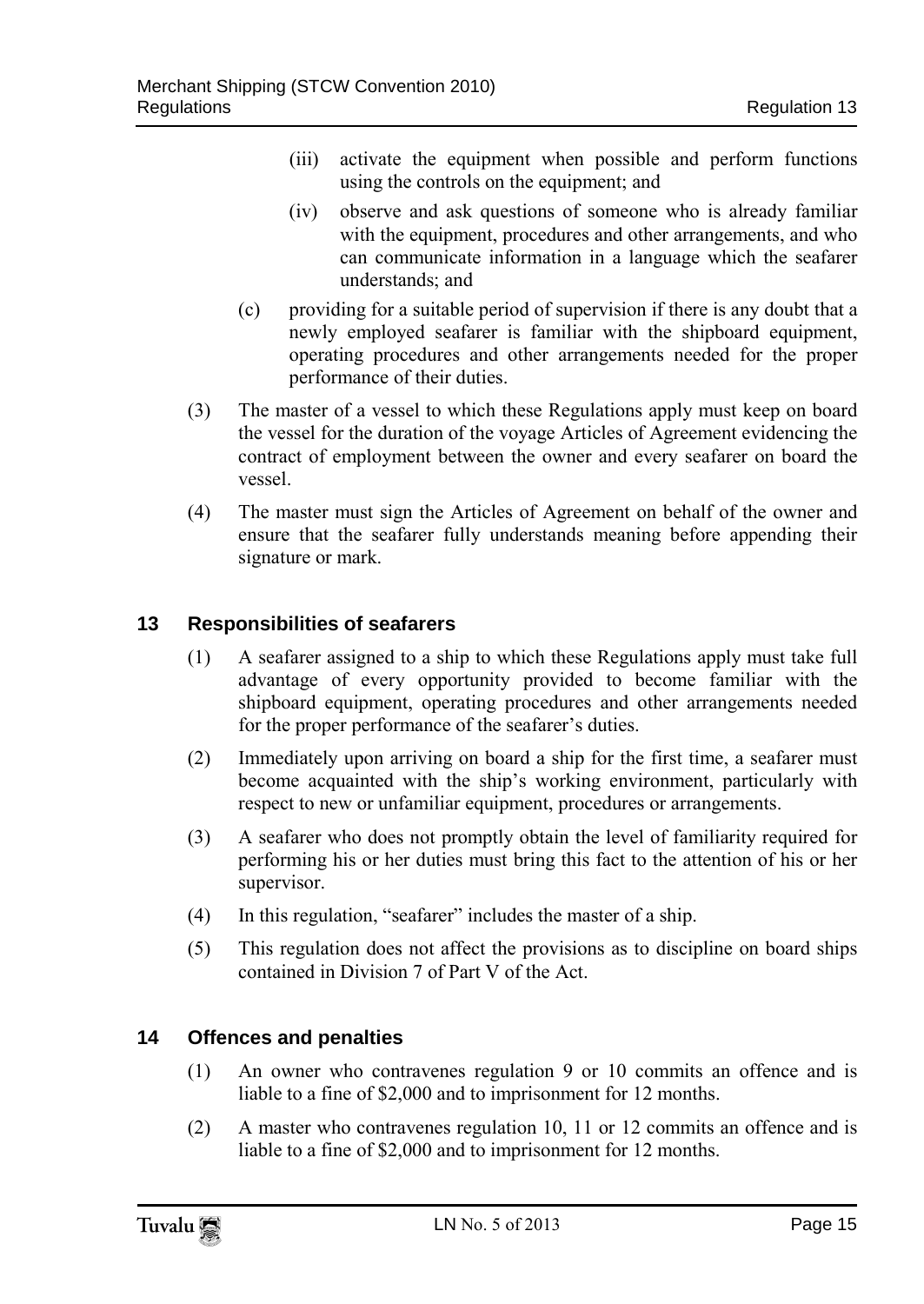<span id="page-12-0"></span>(3) A seafarer other than a master who contravenes regulation 12 commits an offence and is liable to a fine of \$1,000 and to imprisonment for 1 month.

# **PART IV - MANNING**

### <span id="page-12-1"></span>**15 Manning**

- (1) The number and grades of seafarers required for the safe manning of each class of Tuvaluan ship shall be in accordance with Part A of Schedule II to these Regulations.
- (2) In addition to the certificates required under sub-regulation (1), every passenger vessel must carry the number of persons holding certificates of proficiency- in Survival Craft and rescue boats other than fast Rescue Boat as required by Section  $A - VI/2$  of the Code-
	- (a) in the case of survival craft and rescue boats as set out in Part VII; and
	- (b) as set out in Schedule II.
- (3) The minimum number of Tuvaluan seafarers to be employed on each class of Tuvaluan ship shall be as prescribed by the Minister by Order published in the Gazette.
- (4) The number and grades of seafarers required for the safe manning of Tuvaluan ships laid up and securely moored shall be as determined by the Minister.
- (5) The Registrar of Seafarer will issue a Safe Manning Certificate for a vessel, taking into consideration the size and type of vessel and area of its operation. The Certificate will be in the form of Schedule IV of these regulations and must be complied with by the ship owner and Master of the vessel.
- (6) The Minister may, upon application of the seafarer, grant an exemption from the requirements prescribed in schedule II, if he or she considers that to do so is in the public interest and will not compromise the safety of the vessel, its crew, passengers or cargo.
- (7) The Administration may impose additional operating limits on vessels operating on Inshore and Sheltered waters.
- (8) For the purpose of these Regulations an enclosed vessel of 20 gross tons will be deemed equivalent to an open vessel of 15 metres length overall.
- (9) The Minister shall, in respect of a Tuvaluan ship which is manned in accordance with these Regulations, issue a certificate in the form set out in Part C of Schedule II to these Regulations.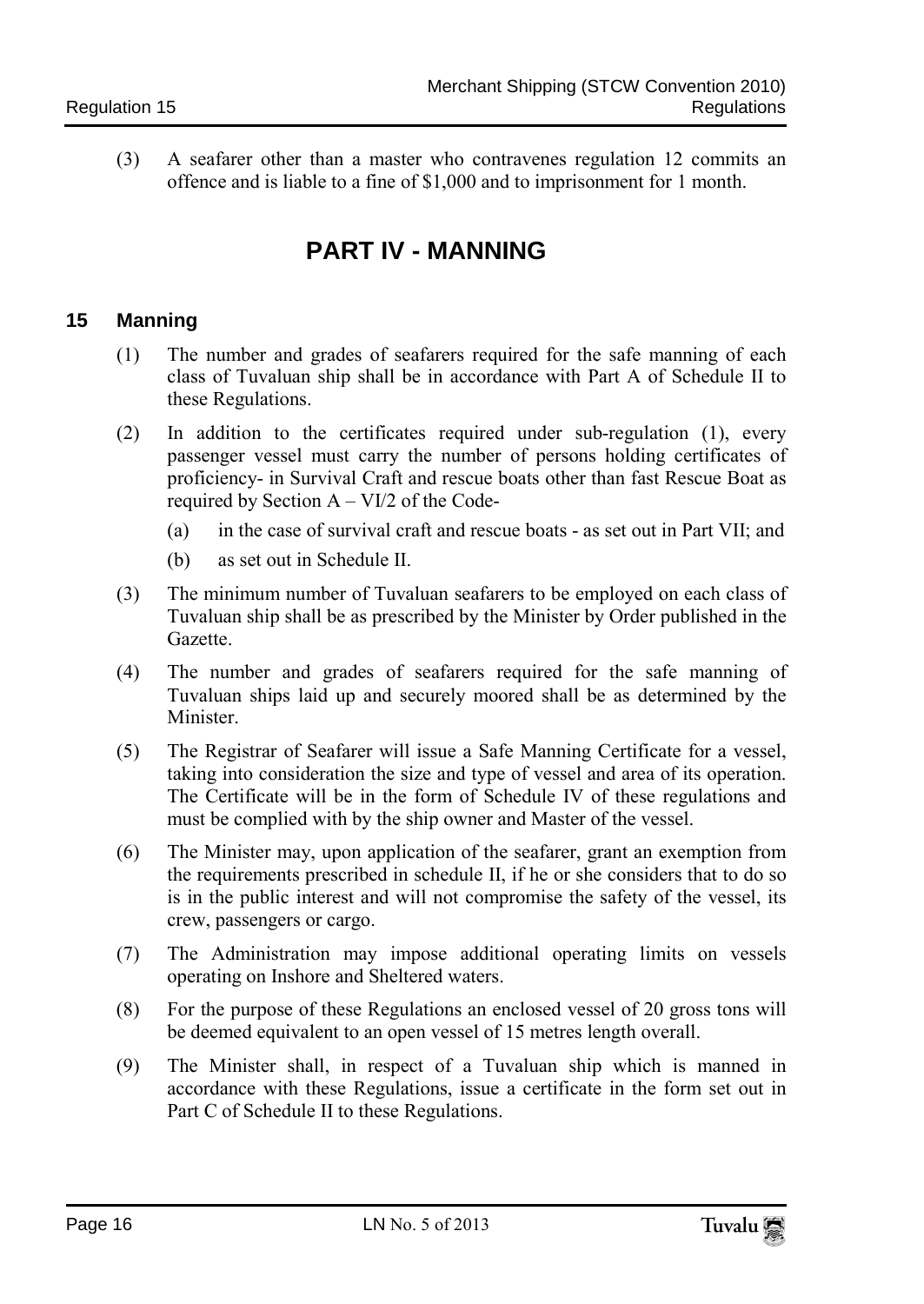### <span id="page-13-0"></span>**16 Offences and penalties**

- (1) An owner of a Tuvaluan ship who engages, or causes or permits to be engaged as a seafarer a person who is not duly certificated commits an offence and is liable to a fine of \$2,000 and to imprisonment for 12 months.
- (2) An owner of a Tuvaluan ship who causes the ship to go to sea when it is not safely manned in accordance with this Part commits an offence and is liable on conviction to a fine of \$2,000 and to imprisonment for 12 months.
- (3) An owner of a Tuvaluan ship who causes or permits the ship to go to sea without the prescribed number of Tuvaluan seafarers commits an offence and is liable on conviction to a fine of \$2,000 and to imprisonment for 12 months.
- (4) A master of a Tuvaluan ship who engages as a seafarer a person who is not duly certificated commits an offence and is liable to a fine of \$2,000 and to imprisonment for 12 months.
- (5) A master of a Tuvaluan ship who takes the ship to sea when it is not safely manned in accordance with this Part commits an offence and is liable to a fine of \$2,000 and to imprisonment for 12 months.
- (6) A master of a Tuvaluan ship who takes the ship to sea without the prescribed number of Tuvaluan seafarers commits an offence and is liable to a fine of \$2,000 and to imprisonment for 12 months.
- (7) Where these Regulations require a function or service on a ship to be performed by a duly certificated person, a master who requires or permits that function or service to be performed by a person who is not duly certificated commits an offence and is liable to a fine of \$2,000 and to imprisonment for 12 months.

# **PART V - MEDICAL STANDARDS**

### <span id="page-13-2"></span><span id="page-13-1"></span>**17 Medical practitioners**

- (1) A medical examination for the purpose of these Regulations may only be conducted by —
	- (a) a person registered as a medical practitioner under the Medical and Dental Practitioners Act CAP. 28.12; or
	- (b) a person recognized by the Minister responsible for health matters as a medical practitioner for the purpose of conducting medical examinations for seafarers.
- (2) A list of medical practitioners registered or recognized as mentioned in subregulation (1) shall be maintained by the Registrar of Seafarer and made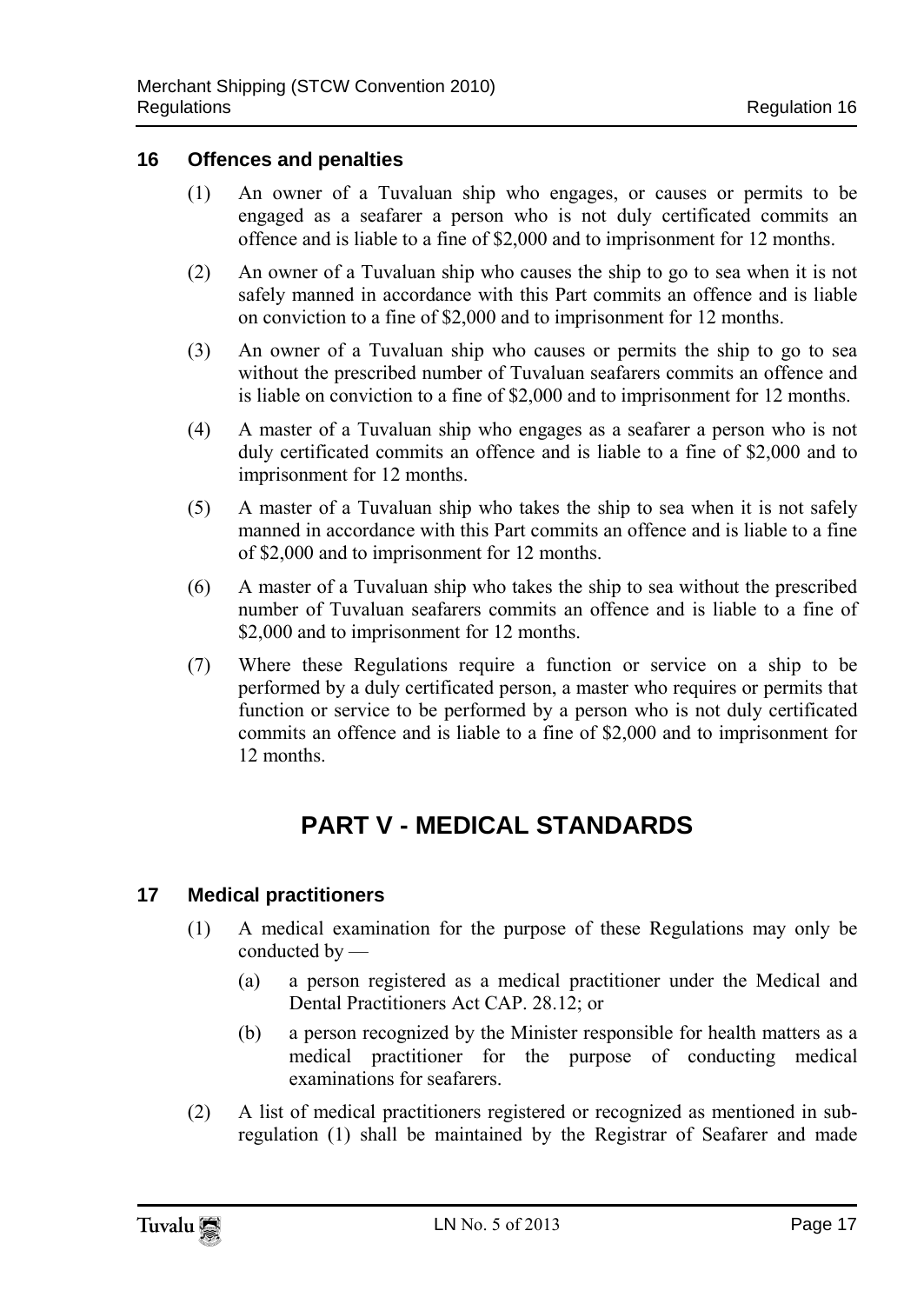available upon request to the maritime administration of any other Party and to any owner.

### <span id="page-14-0"></span>**18 Medical examination**

- (1) A Tuvaluan seafarer who wishes to be employed in seagoing service shall at least once every 2 years, or as nearly as seagoing service allows, submit himself or herself to be examined according to the requirements of Schedule VIII by a medical practitioner registered or recognised as mentioned in regulation 17 (1).
- (2) A seafarer who undergoes a medical examination shall declare to the medical practitioner conducting the examination any existing medical pre-condition or illness that might be relevant to the question of whether the seafarer is medically fit for seagoing service on board a ship.
- (3) If after conducting a medical examination of a seafarer, the medical practitioner is satisfied that the seafarer is medically fit for seagoing service, the medical practitioner shall issue to the seafarer a certificate of medical fitness for seagoing service.
- (4) A seafarer who obtains a certificate of medical fitness for seagoing service under these regulations shall provide a copy of the certificate, or all relevant particulars, to the Registrar of Seafarer for inclusion in the Register of Seafarer in accordance with regulation 7(1) (h).

### <span id="page-14-1"></span>**19 Medical standards**

- (1) The standards of medical fitness for seafarers shall be as set out in Schedule VIII to these Regulations.
- (2) The eyes of seafarers should be free of disease; any permanent or progressive debilitating pathology of the eyes without the prospect of recovery shall result in a determination of unfitness for seagoing service.
- (3) A seafarer who requires the use of spectacles or contact lenses to perform shipboard duties should have a spare pair conveniently available on board ship.
- (4) If the holder of a certificate of competency needs to wear spectacles or contact lenses in order to meet the required medical standards, that fact shall be recorded on the certificate.
- (5) A list of medical practitioners shall be maintained by the Administration and made available to other Parties to the Convention and to owners.
- (6) Information in respect of medical examinations must be provided to the Administration for inclusion in the register kept by the Registrar.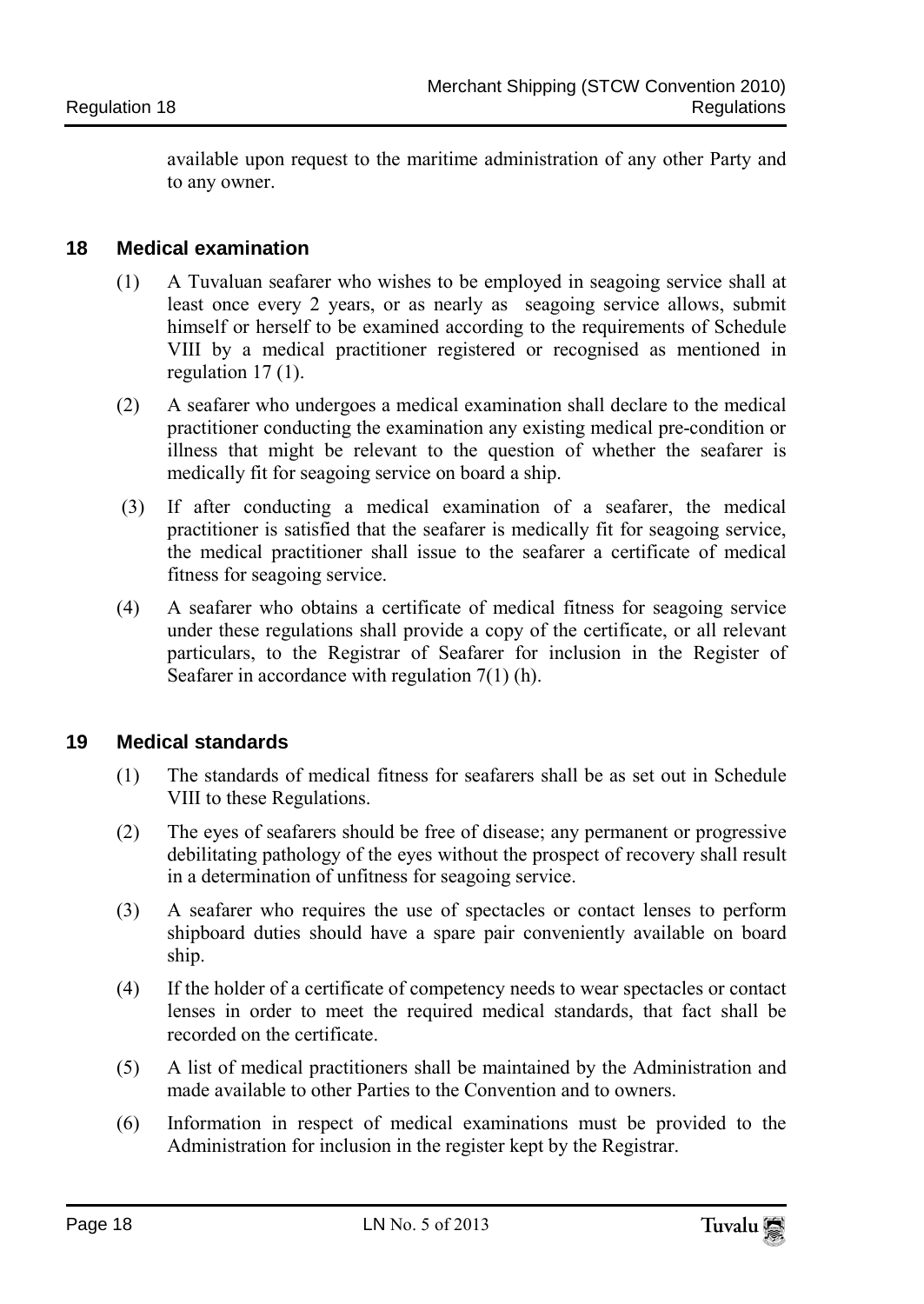- (7) A seafarer submitting to medical examination must declare any existing medical pre-condition or illness that might be a determinant of unfitness for duty.
- (8) A seafarer must:
	- (a) Not be less than 16 years of age;
	- (b) Provide satisfactory proof of identity;
	- (c) Meet the applicable medical fitness standards established by the Administration.

### <span id="page-15-0"></span>**20 Medical certificate**

- (1) Medical examinations must be carried out by a recognised medical practitioner.
- (2) A medical practitioner shall, after completing the medical examination of a seafarer under these regulations, fill in the "Seafarer's Medical Fitness Examination Report" set in form 1 Schedule IX and issue a medical certificate to the seafarer on the Form 2 set in the Schedule IX.
- (3) The medical practitioner shall set out in the medical certificate assessment of the seafarer's suitability as-
	- (a) unfit for service at sea;
	- (b) fit for service at sea, with limitations; or
	- (c) fit for service at sea, without limitations.
- (4) A medical practitioner who assesses a seafarer as fit for service at sea with limitations shall state those limitations on the seafarer's medical certificate.

### <span id="page-15-1"></span>**21 Duration of Certificates**

- (1) Except where a re-examination is required under regulation 41, and subject to sub-regulations (2) and (3), a Medical Fitness Certificate is valid from the time of issue-
	- (a) in the case of a seafarer 18 years of age and over for 2 years; and
	- (b) in the case of a seafarer under 18 years of age for 1 year.
- (2) If appropriate, taking into account the state of health of the seafarer examined, a medical practitioner may issue a Medical Fitness Certificate that specifies a shorter period of validity than the period set out in sub-regulation (1).
- (3) If the period of validity of a certificate expires in the course of a voyage, the certificate remains in force until the end of the voyage, or at the next port of

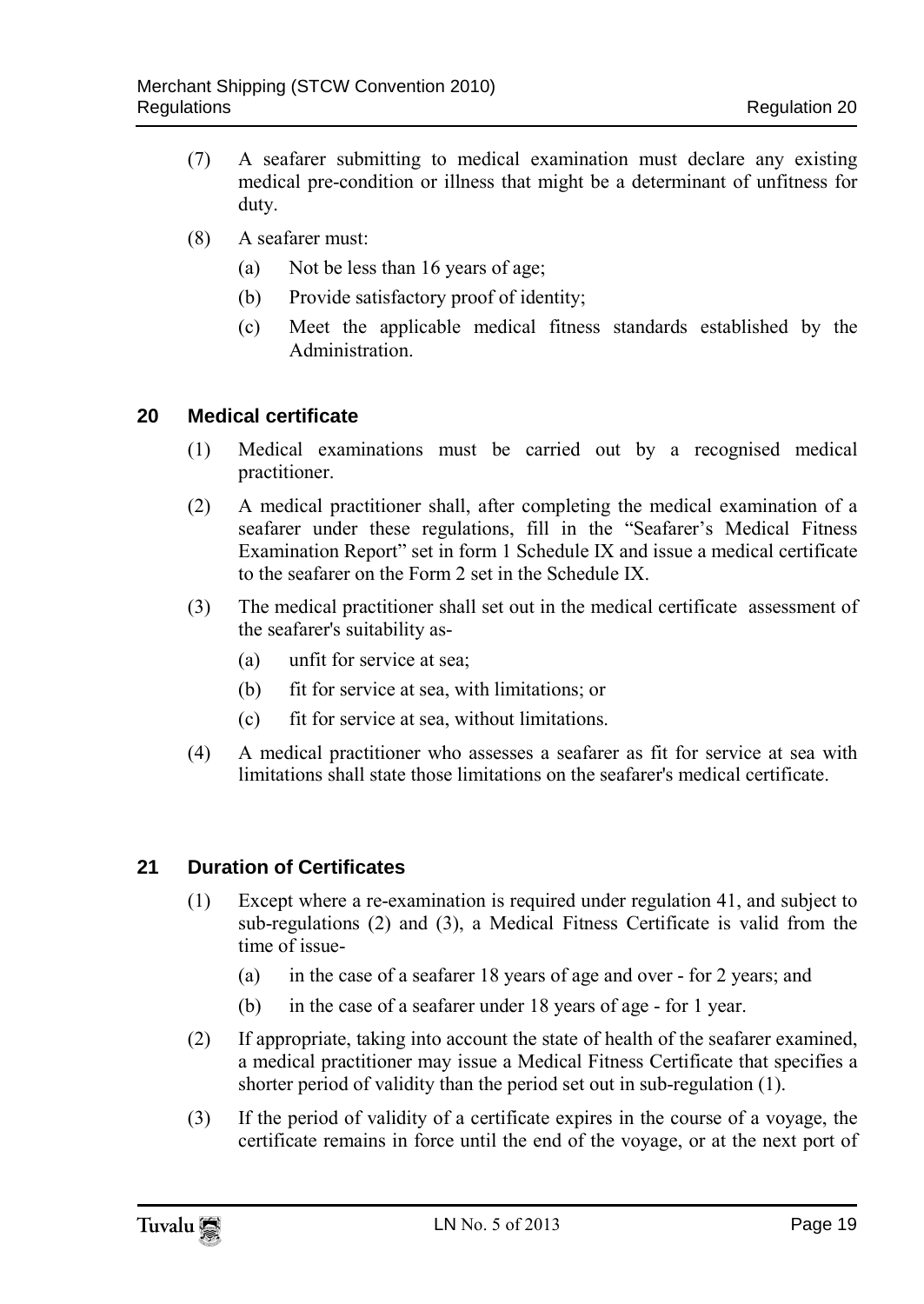call where a recognised medical practitioner is available provided that the period does not exceed 3 months.

- (4) In urgent cases, it is permissible for a seafarer to work without a valid medical certificate until the next port of call where a recognised medical practitioner is available, provided that:
	- (a) the period of such permission does not exceed three months; and,
	- (b) the seafarer is in possession of a recent expired medical certificate.
- (5) It shall be an offence for an owner/master to allow a seafarer to work without a medical certificate beyond the permitted extension of time of three months.

### <span id="page-16-0"></span>**22 Re-Examination**

- (1) The Registrar of Seafarer may at any time require the re-examination of a seafarer-
	- (a) if the Registrar of Seafarer has reason to believe that a re-examination is desirable in order to protect the safety of the vessel or of other seafarers on board the vessel;
	- (b) at the request of the seafarer's employer, if the employer has grounds to believe that the seafarer's state of health may constitute a risk to the safety of the vessel or of other seafarers on board the vessel; or
	- (c) at the request of the seafarer.
- (2) A re-examination under this regulation must be conducted as if it were an original examination.

### <span id="page-16-1"></span>**23 Review of a Medical Fitness Certificate**

- (1) A seafarer may apply to the Registrar of Seafarer for a review by a reviewing medical practitioner of a Medical Fitness Certificate issued under this Part that indicates the seafarer-
	- (a) unfit for service at sea; or
	- (b) fit for service at sea with limitations.
- (2) The reviewing medical practitioner must be a designated medical practitioner.
- (3) After reviewing a Medical Fitness Certificate and the state of health of the seafarer to whom it was issued, the reviewing medical practitioner may direct that a further medical examination be carried out and may stipulate the examination and the medical practitioner or organization to carry it out.
- (4) The reviewing medical practitioner must
	- (a) confirm the Medical Fitness Certificate originally issued; or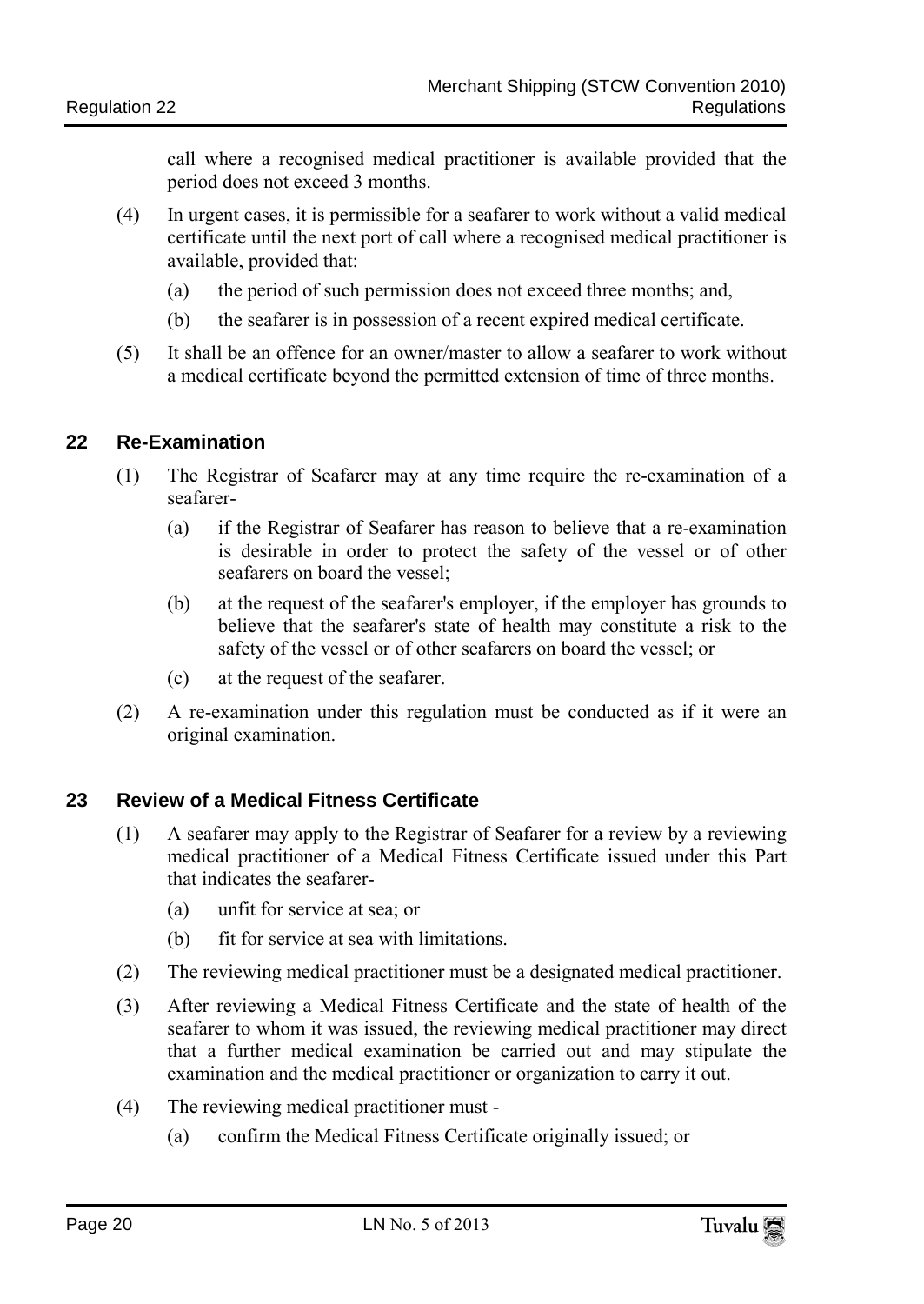(b) where appropriate, based on further examinations conducted pursuant to sub-regulation (3), issue a new Medical Fitness Certificate in the form 2 set out in Schedule IX.

### <span id="page-17-0"></span>**24 Appeal of a reviewed Medical Fitness Certificate**

- (1) A seafarer who has requested a review of a Medical Fitness Certificate, may appeal to the Registrar of Seafarer for a further review of the case by an appeal board if the Medical Fitness Certificate confirmed or issued by the reviewing medical practitioner indicates that the seafarer is –
	- (a) unfit for service at sea; or
	- (b) fit for service at sea with limitations.
- (2) An application for a review by an appeal board must be accompanied by a review fee prescribed in Schedule VII.
- (3) On receipt of a request from a seafarer pursuant to sub-regulation (1), the Registrar of Seafarer must appoint an appeal board consisting of -
	- (a) a representative of the Registrar of Seafarer;
	- (b) a representative proposed by the employer of the seafarer; and
	- (c) a representative proposed by the seafarer.
- (4) Every appeal board must be assisted in its deliberations by a designated medical practitioner.
- (5) An appeal board has the same power as a reviewing medical practitioner and may -
	- (a) confirm the Medical Fitness Certificate issued or confirmed by the reviewing medical practitioner; or
	- (b) where appropriate issue a new Medical Fitness Certificate in the Form 2 set out in Schedule IX.
- (6) An appeal board must record its decision and the reasons for it in writing and send a copy of it to the Registrar of Seafarer, to the seafarer and to the employer of the seafarer.

### <span id="page-17-1"></span>**25 Costs of Medical Examination for Reviews and Appeals**

The costs of any medical examination conducted as a result of a review under regulation 41 or an appeal under regulation 42 must be borne by the applicant seafarer, in addition to the fee payable under regulation 42(2).

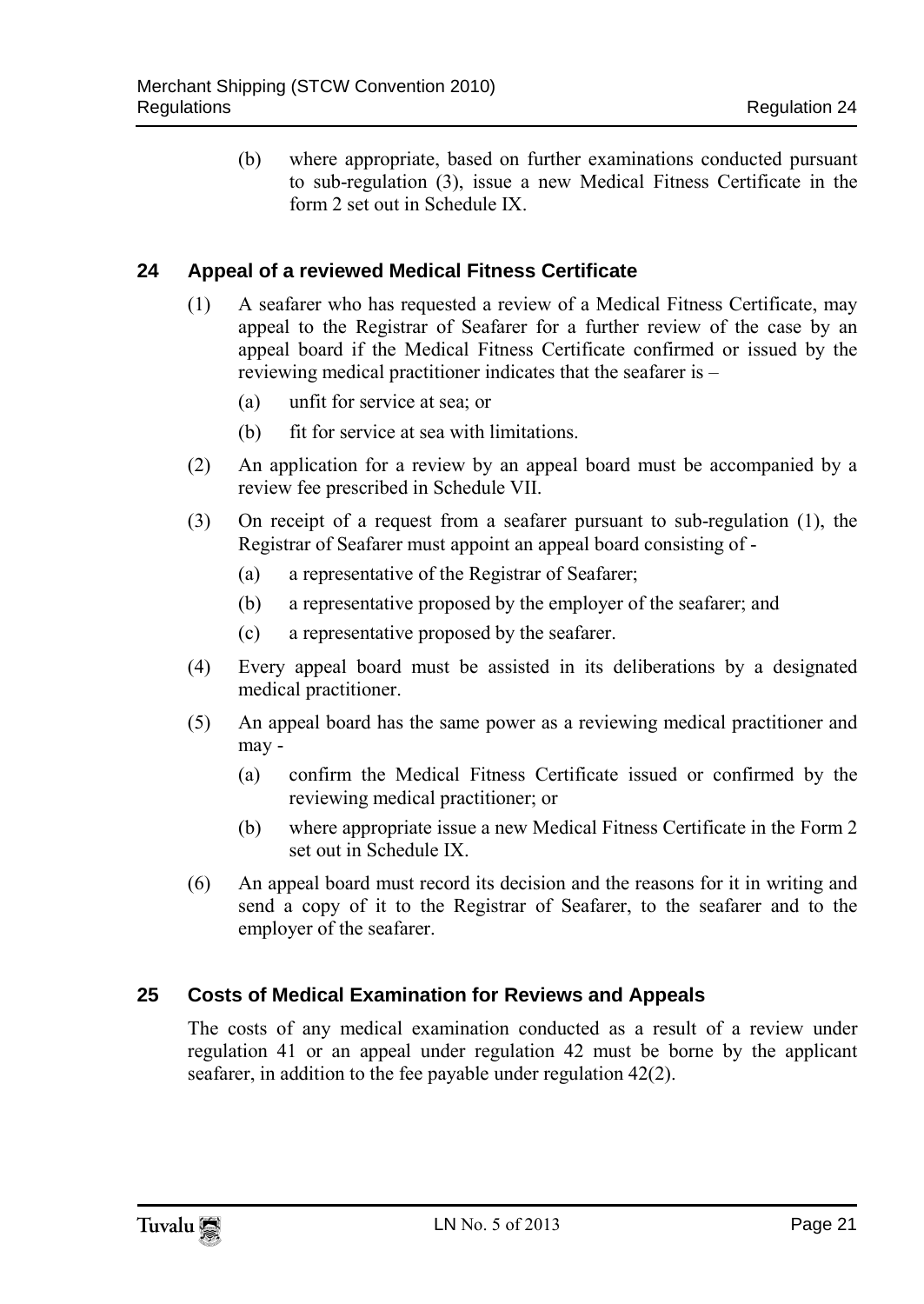#### <span id="page-18-0"></span>**26 Offences and penalties**

- (1) A seafarer who contravenes regulation 17(3) commits an offence and is liable to a fine of \$2,000 and to imprisonment for 2 months.
- (2) A seafarer who alters a medical certificate or produces a false medical certificate when applying for certification under Part VI of these Regulations commits an offence and is liable to a fine of \$2,000 and to imprisonment for 4 months.

### <span id="page-18-1"></span>**PART VI - TRAINING AND CERTIFICATION OF SEAFARERS**

### <span id="page-18-2"></span>**27 Training and assessment**

- (1) The training and assessment of competence of seafarers shall be administered, supervised and monitored in accordance with section A-I/6 of the Code.
- (2) Every person responsible for training and assessing the competence of seafarers shall be appropriately qualified in accordance with section A-I/6 of the Code for the type and level of training or assessment involved.
- (3) Every training programme provided for seafarers shall be as specified in Schedule III to these Regulations and shall be conducted in accordance with relevant provisions of the Convention and the STCW Regulations and with the standards specified in the relevant sections of the Code.
- (4) The assessment of competence of seafarers shall be in accordance with the relevant provisions of the Convention and the STCW Regulations and with the standards specified in the relevant sections of the Code.
- (5) The curricula developed for training programmes for seafarers shall be based on the relevant IMO Model courses and shall incorporate the relevant requirements of the Code as a minimum standard.
- (6) The training and assessment of competence of seafarers shall be carried out in the English language.
- (7) All Certificates awarded must be valid for a period of not more than 5 years from the date of achievement.
- (8) The Minister or person authorised by the Minister, shall publish Rules establishing standards and procedures for:
	- (a) course outlines, detailed curricula and methods of assessment;
	- (b) procedures for application for certificates, calculation of sea service and determination of prerequisites;
	- (c) conduct of examinations and determination of pass marks;
	- (d) procedures for retaking of examinations;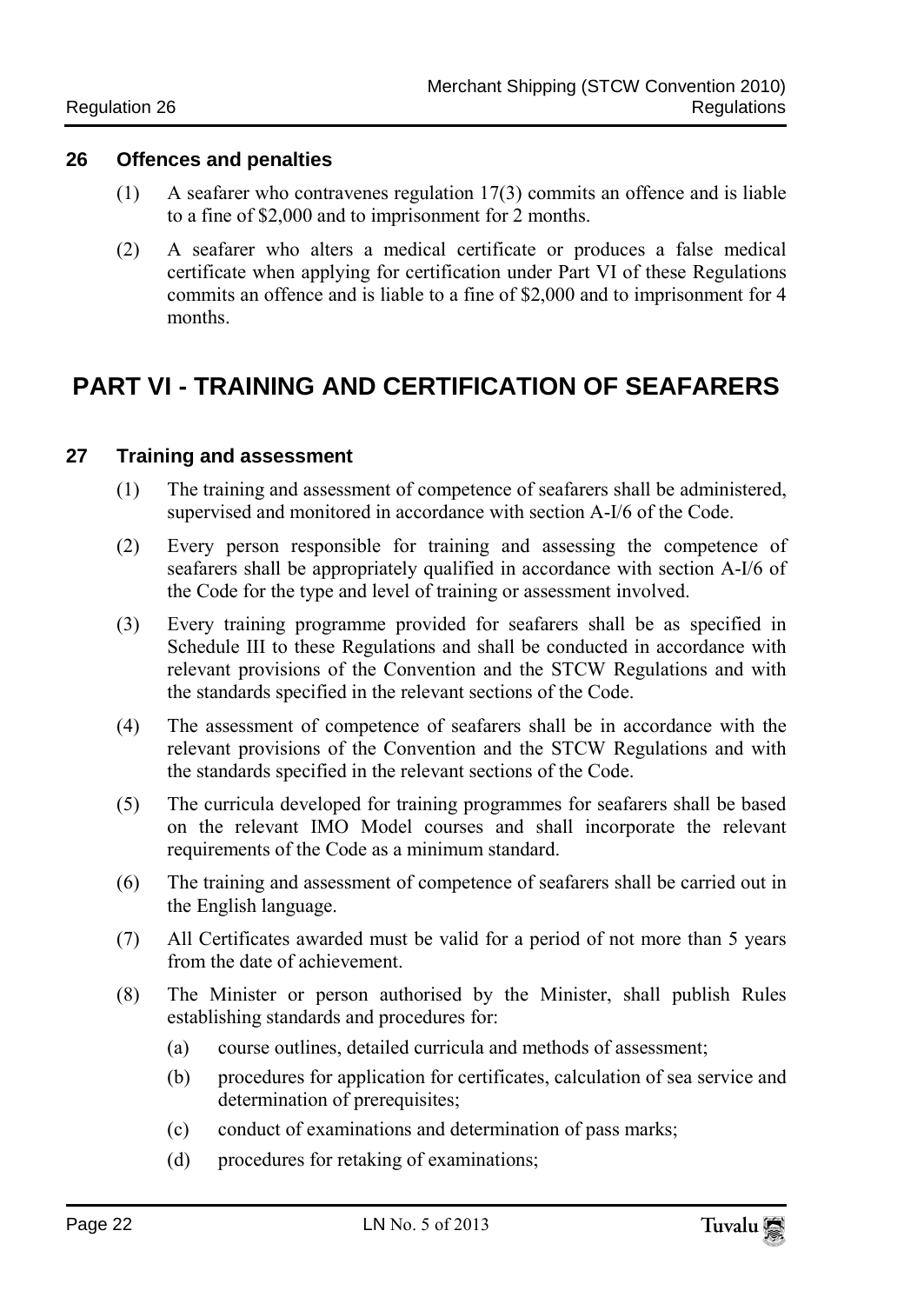- (e) the format of certificates of discharge;
- (f) form of safety training certificates;
- (g) form of certificates of competency, endorsements thereon and recognition of such certificates issued by another administration; and
- (h) the format of sea service record in the Seafarers' Employment and Training Record Book.

### <span id="page-19-0"></span>**28 Tuvalu Maritime Training Institute**

- (1) The Tuvalu Maritime Training Institute is hereby designated as the institution for the training and assessment of competence of seafarers in Tuvalu.
- (2) The Minister may appoint appropriately qualified Examiners and Assessors for the specified types and levels of training and assessment of competence of seafarers.
- (3) The Maritime Training Institute may issue an Assessment Results Form for a certificate of competency for each student who has satisfactorily completed each module in the course structure of the training programmes specified in Schedule V.
- (4) The Tuvalu Maritime Training Institute may issue a certificate to a seafarer with the relevant experience and proven competence as assessed by the Tuvalu Maritime Training Institute.
- (5) A certificate issued by the Tuvalu Maritime Training Institute shall be accepted for the purposes of these Regulations as sufficient evidence of the person's competence in the departments or subjects mentioned in the certificate.
- (6) The Chief Executive Officer / Captain Superintendent or other person in charge of the Tuvalu Maritime Training Institute shall maintain a record of the assessment of all persons to whom the institute issues a certificate.

### <span id="page-19-1"></span>**29 Certificates of competency**

- (1) The Minister shall
	- (a) issue a certificate of competency of an appropriate class to any person who has achieved the necessary level of competence as a seafarer and who meets the other requirements specified in these Regulations; and
	- (b) make an appropriate endorsement to a certificate of competency held by a seafarer who shows that he is entitled to the endorsement.
- (2) The Minister may issue a replacement for a certificate of competency which has been lost or destroyed, and charge a fee for such replacement as prescribed in Schedule VII.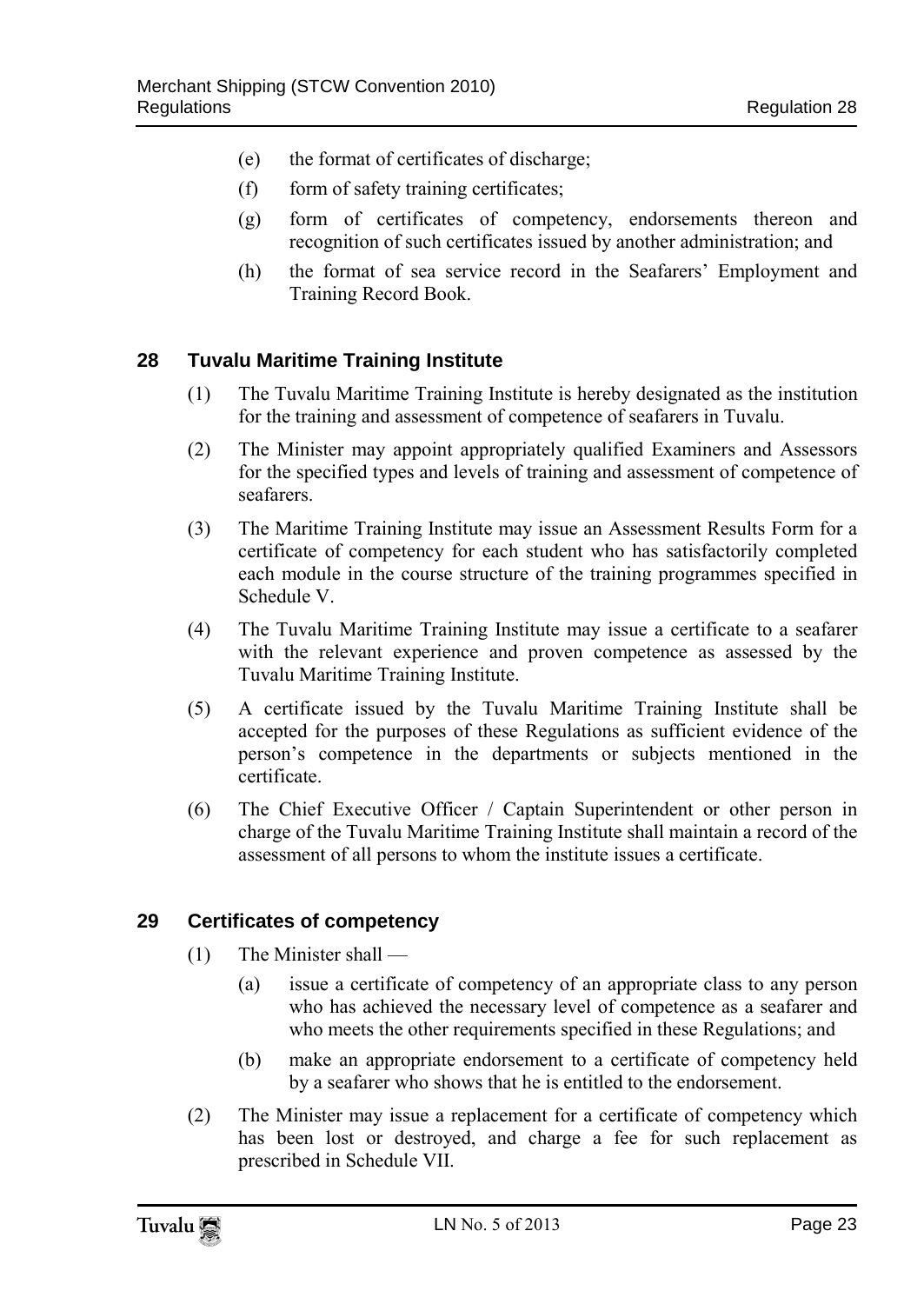- (3) The Minister may take such other administrative action as is reasonably necessary for the proper administration of the training and certification of seafarers in accordance with the relevant provisions of the Convention and the STCW Regulations and the relevant requirements of the Code.
- (4) The classes of certificates of competency which may be issued to seafarers shall be as set out in Part A of Schedule II to these Regulations.
- (5) The requirements for the issue of each class of certificate shall be as set out in Part B of Schedule II to these Regulations.
- (6) All Certificates awarded must be valid for a period of no more than 5 years from the date of achievement.
- (7) The training and assessment of seafarers shall be carried out in the English language.
- (8) The Minister may make Rules setting out standards and procedures for
	- (a) course outlines, detailed curricula and methods of assessment;
	- (b) procedures for application for certificates, calculation of sea service and determination of prerequisites;
	- (c) conduct of examinations and determination of pass marks;
	- (d) procedures for re-sitting examinations;
	- (e) form of safety training certificates;
	- (f) form of certificates of competency, endorsements thereon and recognition of such certificates issued by another administration; and
	- (g) the format of sea service record in the Seafarers' Employment and Training Record Book.

### <span id="page-20-0"></span>**30 Issue of certificates**

- (1) A person who wishes to obtain a certificate of competency must produce to the Minister —
	- (a) written evidence of identity and age;
	- (b) a certificate of medical fitness for seagoing service issued in accordance with Part V of these Regulations;
	- (c) evidence that he has completed the seagoing service and any training or retraining required by these Regulations for the type of certificate applied for;
	- (d) evidence that he has attained the level of competence prescribed by these Regulations for the type of certificate applied for; and
	- (e) evidence of any other matter which the Minister may reasonably require in respect of the issue of a particular certificate.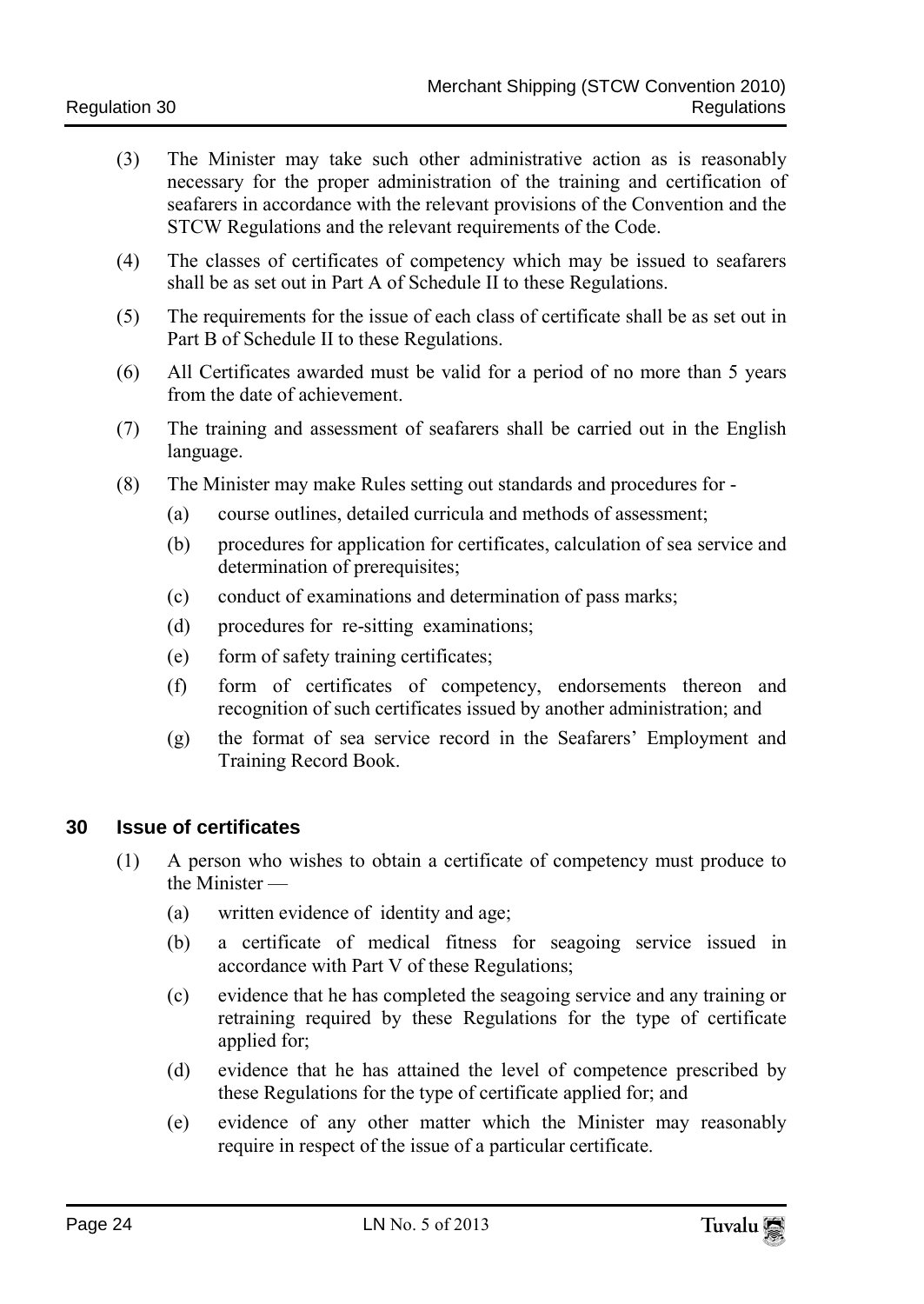- (2) The procedure and forms for applying for a certificate of competency shall be as specified from time to time by the Minister.
- (3) The fee for the issue of a certificate of competency shall be as prescribed in Schedule V to these Regulations.
- (4) A certificate issued under regulation 23 shall be in a form similar to that set out in Section A-l/2.1 of the Code, with appropriate modifications for the circumstances of Tuvalu, and shall be in English.
- (5) Where a seafarer applies for a certificate, the pre-requisites and standards of which are not prescribed in the Convention or the Code, that seafarer may be issued with a certificate if found to be duly qualified under the relevant provisions of these Regulations.
- (6) An Interim Certificate may be issued pending the issue of a Certificate of Competency.
- (7) The Administration must maintain, in the office of the Registrar appointed under the relevant section of the Act, a record of all certificates, exemptions and dispensations issued, suspended or cancelled and any form of endorsement to a certificate.
- (8) If the holder of a certificate or endorsement needs to wear a visual aid to meet the required medical standards, the fact must be recorded on the certificate or endorsement.

### <span id="page-21-0"></span>**31 Recognition of Certificates**

- (1) A certificate issued by a Party and endorsed by the issuing State as complying with the provisions of the Convention and Code, as set out in Schedule IX Form 5, may be recognised by the Registrar of Seafarer in Tuvalu, provided that the certificate -
	- (a) is issued by the maritime administration of the Party, which the Administration in Tuvalu has satisfied itself, that the facilities and procedures, standards of competence, the issue and endorsement of certificates and record keeping are fully complied with and meets the provisions of the Convention;
	- (b) complies with the provisions of the Code;
	- (c) is appropriate to the duties to be performed by the holder on the vessel in which the holder intends to serve; and
	- (d) is valid under the Convention for the vessel and for the voyage on which the vessel is engaged.
- (2) The Registrar of Seafarer must ensure that the Party concerned is notified promptly of any significant change in the arrangements for the training and certification, in compliance with the Convention.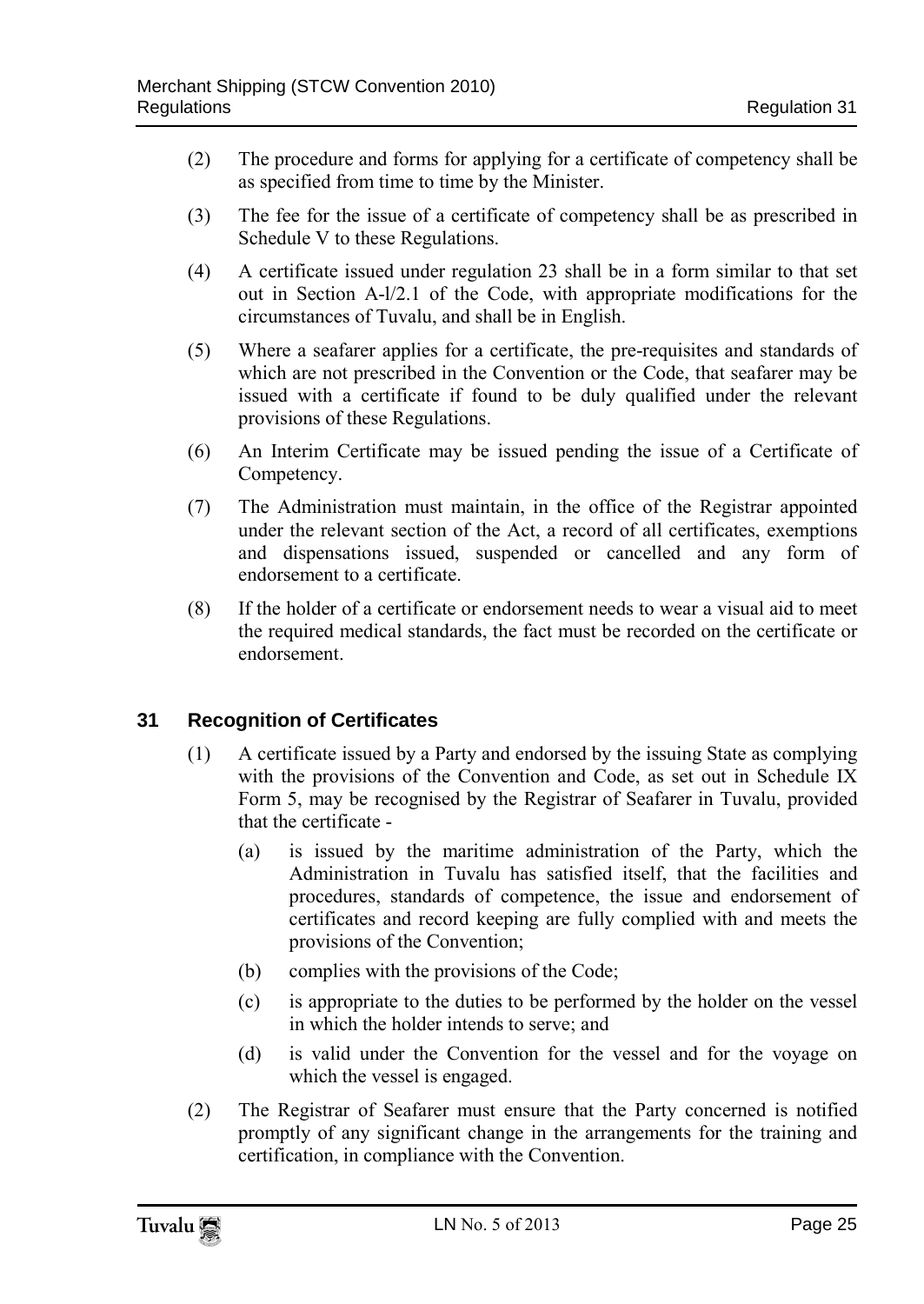- (3) Every master, mate, engineer and radio officer and every person who forms part of the deck or engineering watch on a vessel not registered in Tuvalu but operating within Tuvalu waters must hold the appropriate certificate issued by a Party to the Convention for a vessel of that tonnage or propulsion power on the voyage in which it is engaged.
- (4) A seafarer who presents a certificate for recognition must have, in accordance with Regulation I/10 of the Convention, an appropriate knowledge of the maritime legislation particular to the vessel and its area of operation and relevant to the functions the seafarer is permitted by the certificate to perform.
- (5) The Registrar of Seafarer may, if he or she recognises a certificate under subregulation (4), endorse such certificates to attest its recognition.
- (6) The endorsement required under sub-regulation (5) must only be issued if all requirements of the Convention and these Regulations have been complied with.
- (7) The form of the endorsement used under sub-regulation (5) must be that set forth in paragraph 3 of section A- I/2 of the STCW Code.
- (8) The endorsements referred to in sub-regulations  $(4)$ ,  $(5)$ ,  $(6)$  and  $(7)$  must:
	- (a) be issued as separate documents;
	- (b) be assigned a unique number, except that endorsement attesting the recognition of a certificate may be assigned the same number as the certificate concerned, provided that the number is unique; and
	- (c) expire as soon as the certificate being endorsed expires or is withdrawn, suspended or cancelled by the Party that issued it and, in any case, not more than 5 years after date of issue.
- (9) The capacity in which the holder of a certificate is authorized to serve must be identified in the form of endorsement in terms identical to those used in the applicable safe manning requirements of the Administration.
- (10) Such an endorsement of recognition of a certificate issued by another Party may be known as a "Seagoing Licence".
- (11) The Registrar of Seafarer may, under the provisions of Regulation I/10 paragraph 5 of the Convention, if circumstances require, permit a seafarer to serve on a Tuvaluan vessel for a period not exceeding 3 months while holding an appropriate and valid certificate issued and endorsed by another Party pending its endorsement for service on Tuvaluan vessels.
- (12) The Registrar of Seafarer may, issue a certificate on the strength of documentary evidence of having achieved the required training and competence by another party.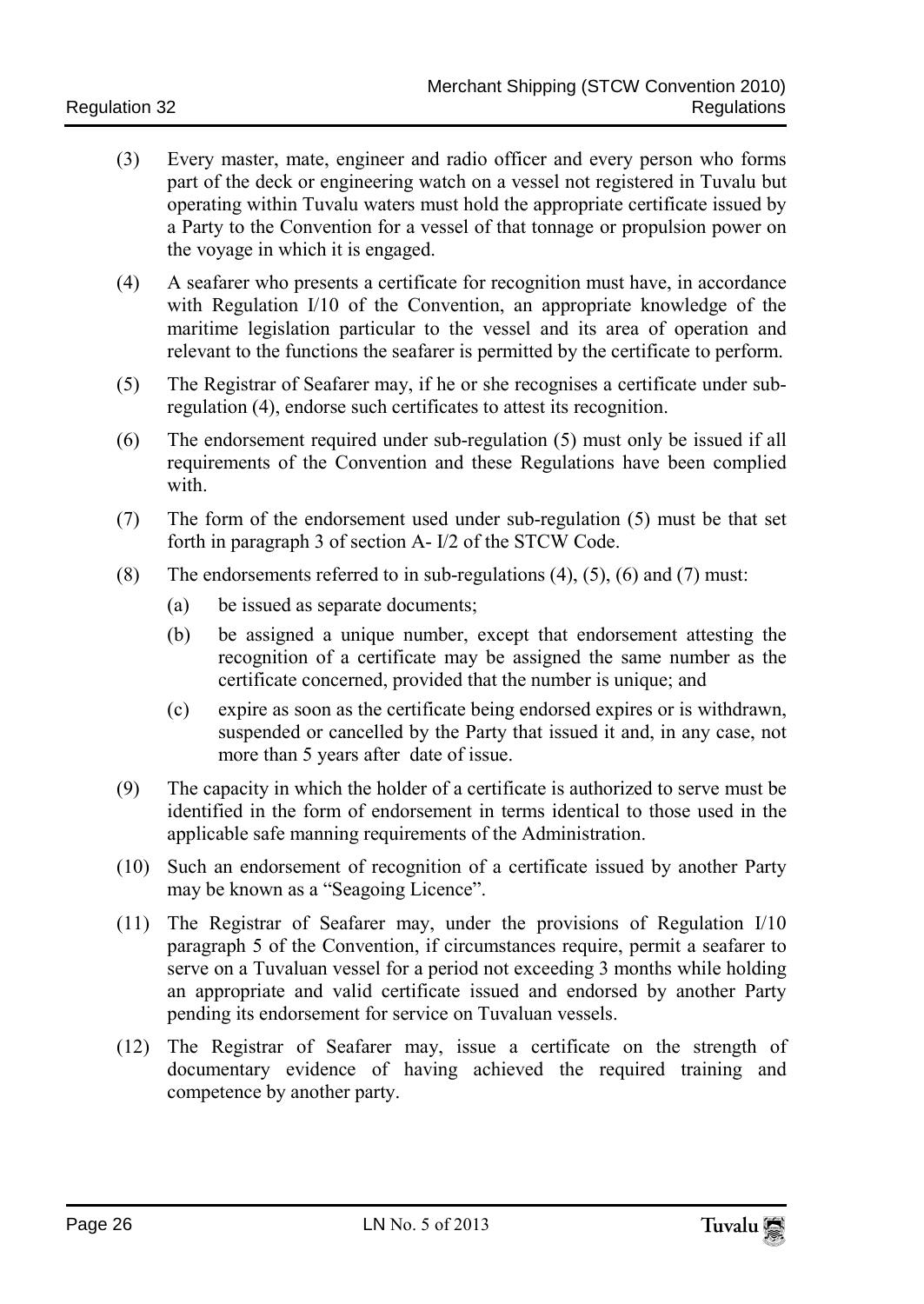### <span id="page-23-0"></span>**32 Endorsements**

- (1) The Minister may endorse a certificate of competency with one or more of the following —
	- (a) if the certificate was issued by the maritime administration of another Party, a statement that the certificate is recognised as valid evidence of competency for purposes of seagoing service on a Tuvaluan ship;
	- (b) a statement of any additional qualifications obtained by the holder since the certificate was issued;
	- (c) an upgrading of the certificate;
	- (d) any special requirement resulting from a medical examination under Part V of these Regulations; and
	- (e) any other matter which the Minister sees fit to endorse or cause to be endorsed on the certificate.
- (2) If a certificate of competency is endorsed, the endorsement shall be in the English language in a format similar to that illustrated in the Code, and shall form part of the certificate.
- (3) No endorsement to a certificate of competency shall be made unless the Minister is satisfied that the relevant requirements of the Convention, the STCW Regulations and the Code have been complied with.
- (4) If a seafarer requests an endorsement attesting the recognition of a certificate of competency issued by the maritime administration of another Party, the Minister may make the endorsement if satisfied that the requirements of STCW Regulation I/I0 and section A-I/I0 of the Code have been complied with.
- (5) The holder of a certificate of competency who wishes to have it endorsed must produce to the Minister similar documentation in respect of the endorsement to that prescribed in regulation 24 in respect of a certificate of competency, together with the certificate to be endorsed.
- (6) The procedure and forms for applying for an endorsement of a certificate of competency shall be as specified from time to time by the Minister.
	- (7) The fee for the endorsement of a certificate of competency shall be as prescribed in Schedule VII to these regulations.
	- (8) An endorsement issued under this regulation shall be in a form similar to that set out in Section A-I/2.3 of the Code, with appropriate modifications for the circumstances of Tuvalu, and shall be in English.

### <span id="page-23-1"></span>**33 Revalidation**

(1) A certificate of competency issued under these Regulations shall be valid for 5 years, but may be revalidated by the Minister for successive periods of 5

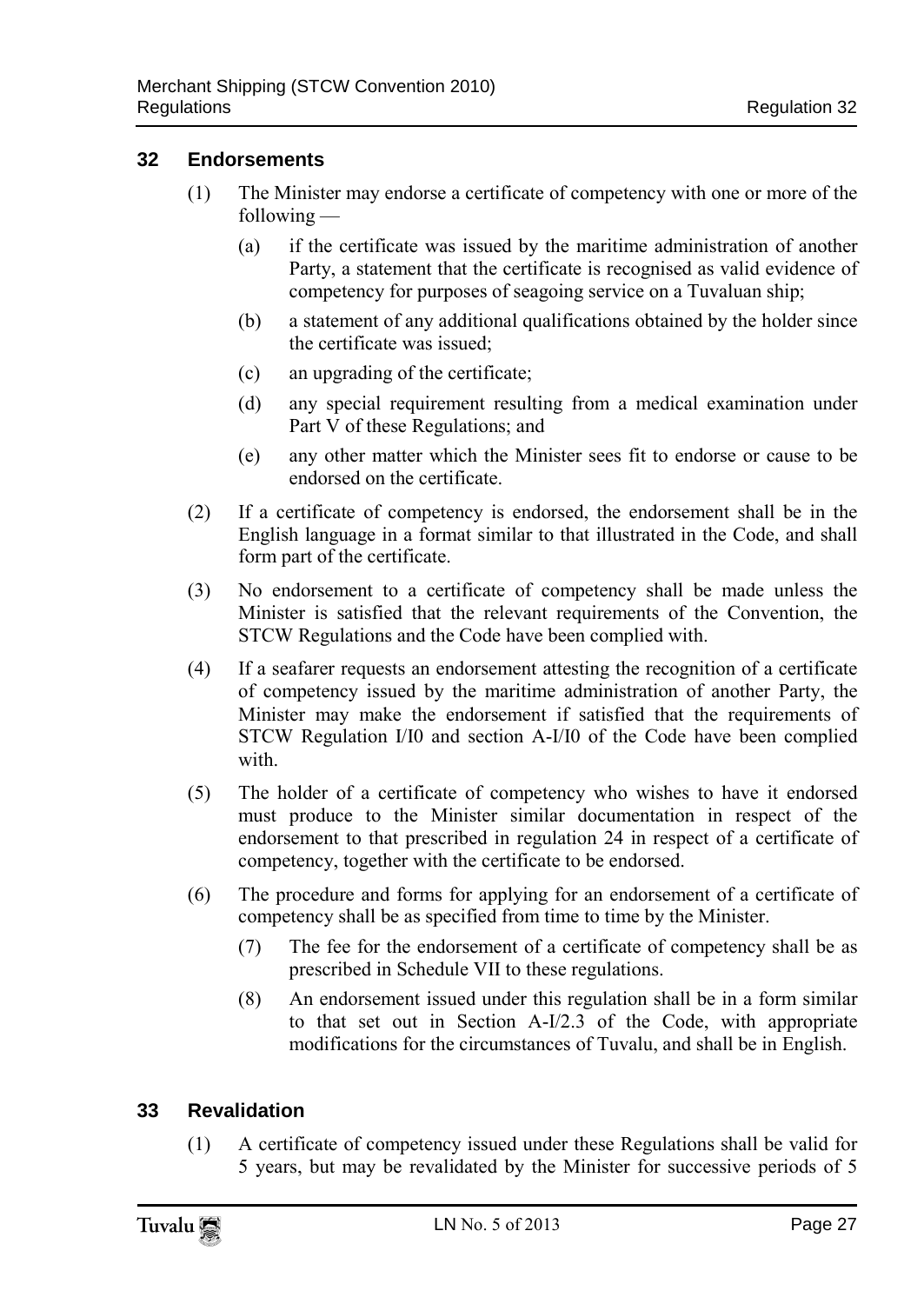years if the holder of the certificate still meets the requirements for issue of the original certificate of competency.

- (2) The holder of a certificate of competency who wishes to have it revalidated must produce to the Minister —
	- (a) a medical certificate showing that he still meets the standards of medical fitness prescribed in Part V of these Regulations;
	- (b) evidence as to continued professional competence in accordance with Section A-I/ll of the Code, whether by performing sea service or equivalent functions, passing a test, completing a refresher course or otherwise; and
	- (c) evidence of any other matter which the Minister may reasonably require in respect of the revalidation of the certificate.
- (3) A seafarer seeking revalidation of a certificate of competency shall, in addition to the matters required by sub-regulation (2), produce to the Minister —
	- (a) evidence that he/she has during the previous 5 years satisfactorily completed a re-training course in emergency, occupational safety, medical care, survival functions and security training; or
	- (b) other evidence as to continued competence in those functions, in accordance with sections A-VI/l, VI/2, VI/3,VI/4 VI/5 and VI/6 of the Code.
- (4) The procedure and forms for applying for the revalidation of a certificate of competency shall be as specified from time to time by the Minister.
- (5) The fee for the revalidation of a certificate of competency shall be as prescribed in Schedule VII to these Regulations.
- (6) A seafarer who does not hold a certificate of competency; but
	- (a) has a qualification in emergency, occupational safety, medical care and survival functions; and
	- (b) wishes to continue to be employed in seagoing service on a ship to which these regulations apply,

shall at least once every 5 years produce to the Minister evidence as described in sub-regulation (3) above.

### <span id="page-24-0"></span>**34 Suspension and cancellation**

(1) The Minister shall suspend or cancel a certificate of competency or an endorsement if so recommended by an inquiry or investigation under regulation 38 or 40.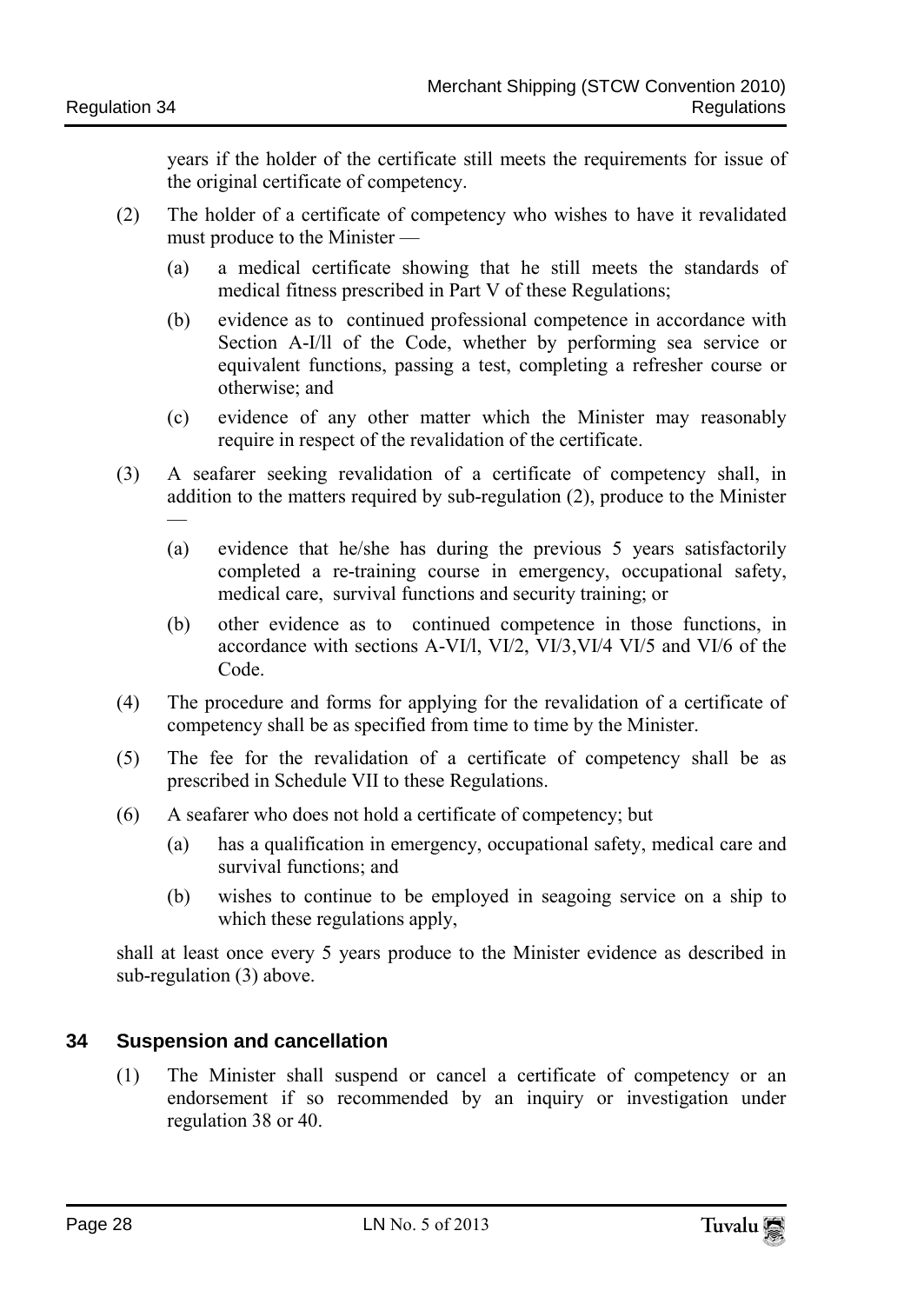- (2) The Minister may cancel a certificate of competency or an endorsement if satisfied that —
	- (a) it was obtained by a false statement or by the production of a false document; or
	- (b) the requirements for holding the certificate or endorsement no longer exist.
- (3) The Minister may suspend a certificate of competency or an endorsement pending enquiries as to whether it should be cancelled under sub-regulation (1).

### <span id="page-25-0"></span>**35 Transitional**

The transitional provisions in respect of training and certification of seafarers as set out in Article VII and Regulation I/15 of the Convention must be followed in respect of the continued validation of certificates issued in Tuvalu.

### <span id="page-25-1"></span>**36 Refresher Courses/Training**

- (1) The holder of a certificate issued in accordance with the provisions of the Convention before  $1<sup>st</sup>$  January 2012 must, for service after  $1<sup>st</sup>$  January 2017, undergo appropriate refresher and updating training and/or assessment to meet the standard of competence for the appropriate certificates specified in Part A of the Code.
- (2) After every 5 year period, all vessel owners/companies must ensure that the vessel's seafarers/crew undertake refresher training particularly in the courses which may affect the safety and survival of the crew and passengers in an emergency; and,
- (3) Refresher training may take the approved form of:
	- (a) E-learning;
	- (b) Shipboard drills; or
	- (c) Classroom training or shore based training.
- (4) The training which must be refreshed by an approved method include inter alia:
	- (a) Proficiency in survival craft and survival boats;
	- (b) Advance fire fighting training;
	- (c) Basic safety training;
	- (d) Fast rescue boat; and,
	- (e) Medical training.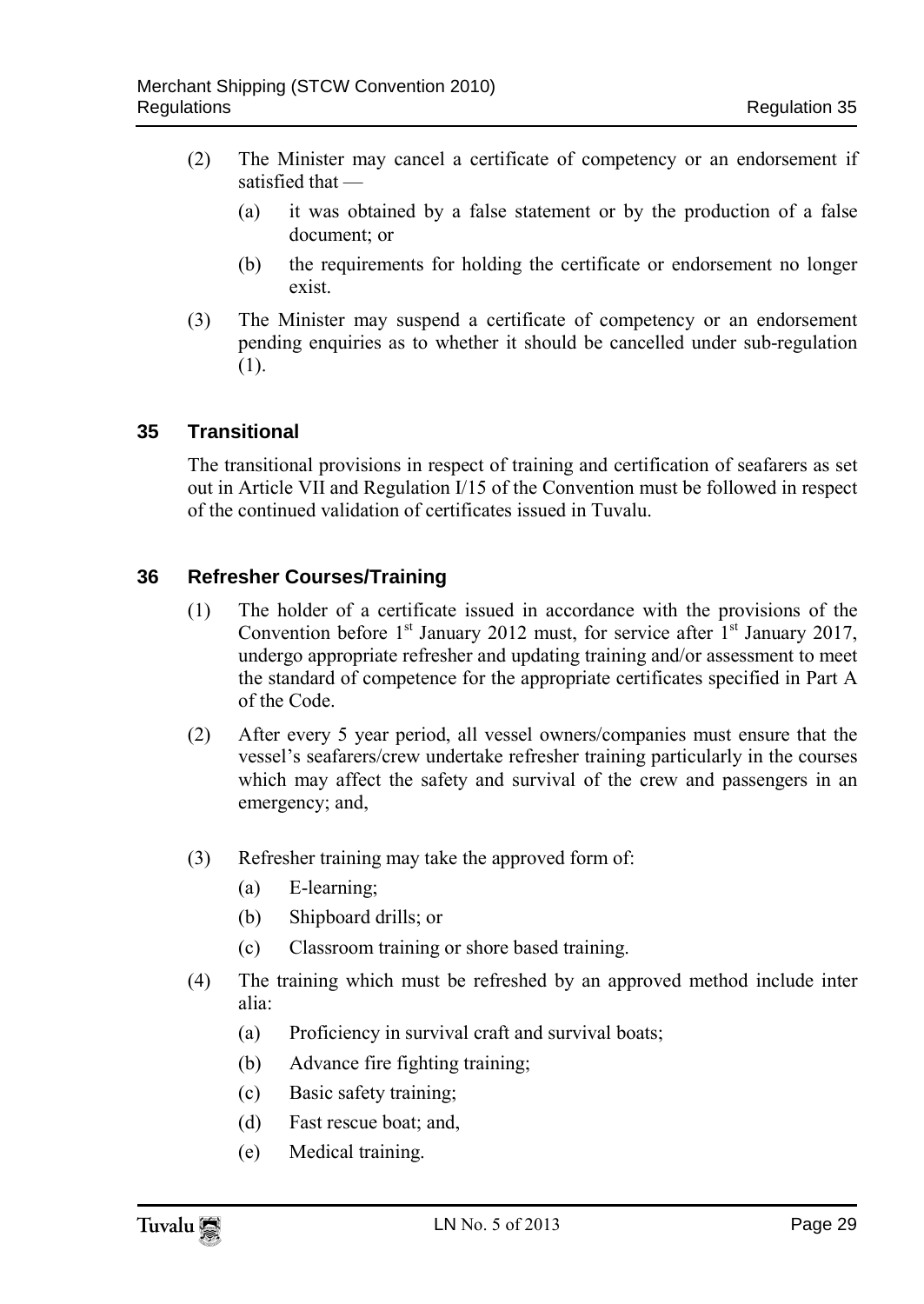#### <span id="page-26-0"></span>**37 Offences and penalties**

- (1) A person who makes a false declaration in order to obtain a certificate of competency or an endorsement commits an offence and is liable to a fine of \$2,000 and to imprisonment for 1 month.
- (2) A person who obtains or uses forged documents or obtains documents by fraud for the purpose of obtaining a certificate of competency or an endorsement commits an offence and is liable to a fine of \$2,000 and to imprisonment for 2 months.
- <span id="page-26-1"></span>(3) A person who issues a false document or forges a document to facilitate the issue of a certificate of competency or the making of an endorsement commits an offence and is liable to a fine of \$2,000 or to imprisonment for 12 months.

### **PART VII - SPECIAL TRAINING REQUIREMENTS**

### <span id="page-26-2"></span>**38 Basic Safety Training**

- (1) Every seafarer must receive familiarisation and basic safety training or instruction in accordance with Regulation A-VI/1 and must meet the appropriate standard of competence specified therein.
- (2) The additional basic safety training requirements that seafarers or crew members must receive training or instruction in accordance with Chapter 2 of the STWC are inclusive of:
	- (a) Communications;
	- (b) control of fatigue;
	- (c) teamwork; and,
	- (d) marine environmental issues.
- (3) Before being assigned to any shipboard duties, every person employed on a seagoing vessel must receive approved basic training as set out in STCW Regulation A-VI/1 and Tables A-VI/1-1, A-VI/1-2, A-VI/1-3 and A-VI/1-4 of the Code.
- (4) The owner and master of a vessel to which these Regulations apply must ensure that persons unfamiliar with the vessel are given a reasonable opportunity to become familiar with the shipboard equipment, operating procedures and other arrangements needed for the proper performance of duties and that each seafarer can make a knowledgeable and informed contribution to the safe operation of the ship in accordance with Part III.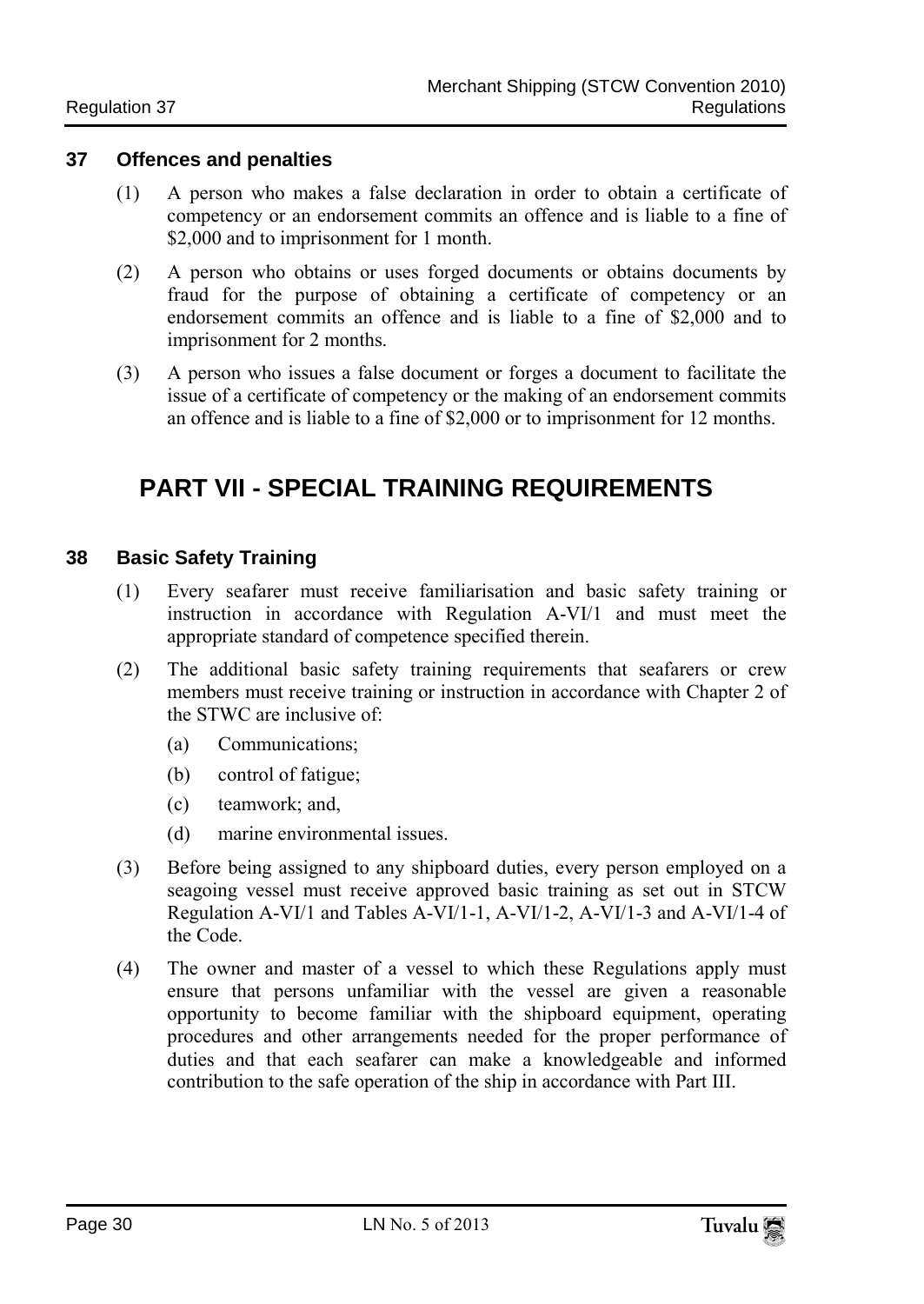### <span id="page-27-0"></span>**39 Training Proficiency in survival craft and rescue boats other than fast rescue boats**

- (1) Every person designated in the muster list of a vessel to
	- (a) command or be second in command of a survival craft;
	- (b) be in charge of launching a survival craft; or
	- (c) be a member of the operating crew of a marine escape system

shall hold a certificate of Proficiency in survival craft and rescue boats other than fast rescue boats.

- (2) To qualify for a Certificate of Proficiency in survival craft and rescue boats other than fast rescue boats a person must have -
	- (a) approved seagoing service of not less than 12 months or have attended an approved training course and have approved seagoing service of not less than 12 months; and
	- (b) achieved the standard of competence for certificates of Proficiency in survival craft and rescue boats other than fast rescue boats set out in Section A-VI/2, paragraphs 1 to 4 of the Code.
- (3) A candidate for a Certificate of Proficiency in fast rescue boats must
	- (a) be the holder of a Certificate of Proficiency in survival craft and rescue boats other than fast rescue boats and rescue boats;
	- (b) have attended an approved training course; and
	- (c) meet the standard of competence for certificates of proficiency in fast rescue boats set out in Section A-VI/2, paragraphs 5 to 8 of the Code.

### <span id="page-27-1"></span>**40 Mandatory minimum requirements for advanced fire fighting**

- (1) Every person designated to control fire-fighting operations must have successfully completed advanced training in fire fighting techniques in accordance with the provisions of Section A-VI/3 of the Code and must meet the standard of competence specified therein.
- (2) A candidate for a Certificate of Proficiency must provide evidence of having achieved the required standard of competence within the previous 5 years, in accordance with the methods of demonstrating competence and the criteria for evaluating competence tabulated in columns 3 and 4 of Table A-VI/3 of the Code.
- (3) Where training in advanced fire fighting is not included in the qualifications for the Certificate of Competency to be issued, a special certificate or documented evidence, as appropriate, must be issued indicating that the holder has attended a course or training in advanced fire fighting.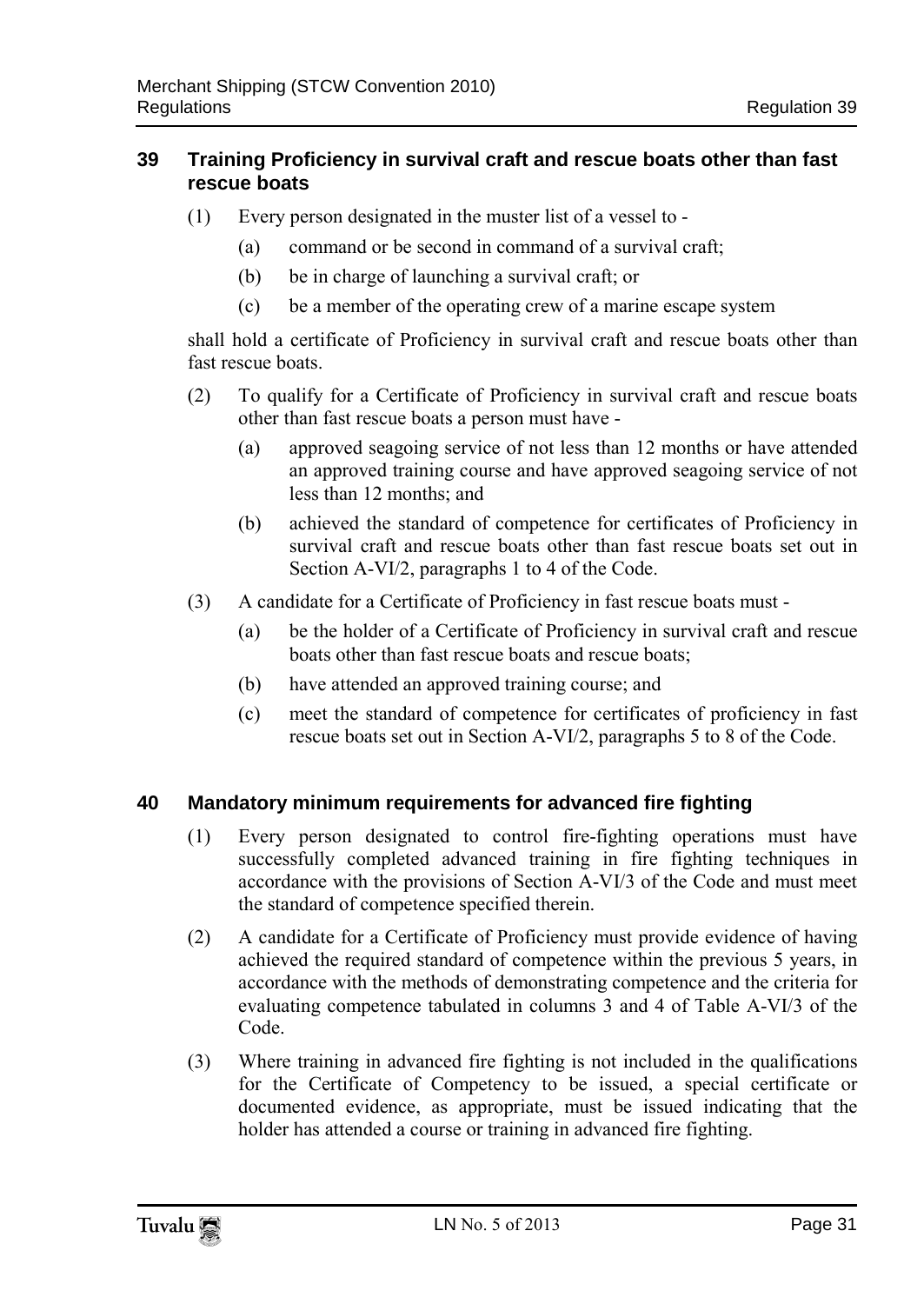(4) Every person so designated must, while serving on board a vessel, carry a certificate or other evidence of having received such training.

### <span id="page-28-0"></span>**41 Mandatory Minimum Requirements for Medical first aid**

- (1) Every person designated to provide medical first aid on board a vessel must meet the standards of competence in medical first aid on board vessels specified in Section A-VI/4 of the Code.
- (2) Every person designated to take charge of medical care on board a vessel must meet the standard of competence specified in Section A-VI/4, subsections 4 to 6 of the Code.
- (3) If training in medical first aid or medical care is not included in the qualifications for the Certificate of Competency to be issued, a special certificate or documented evidence, as appropriate, must be issued indicating that the holder has attended a course of training in medical first aid or in medical care.
- (4) A candidate for a certificate under Regulation VI/4, paragraph 1 must provide evidence that the required standard of competence has been achieved in accordance with the methods for demonstrating competence and the criteria for evaluating competence tabulated in columns 3 and 4 of Table A-VI/4-1 of the STCW Code.
- (5) A candidate for a certificate under the provisions of Regulation VI/4, paragraph 2 must provide evidence that the required standard of competence has been achieved in accordance with the methods for demonstrating competence and the criteria for evaluating competence tabulated in columns 3 and 4 of Table A-VI/4-2 of the STCW Code.
- (6) Every person designated to provide medical first aid or take charge of medical care must, while serving on board the vessel, carry evidence of having received appropriate training.

### <span id="page-28-1"></span>**42 Mandatory minimum requirements for ship security officers**

- (1) Every candidate for a certificate of proficiency as a ship security officer shall be required to demonstrate competence to undertake the tasks, duties and responsibilities listed in column 1 of Table A-VI/5.
- (2) The level of knowledge of the subjects listed in column 2 of Table AVI/5 shall be sufficient to enable the candidate to act as the designated Ship Security Officer.
- (3) Training and experience to achieve the necessary level of theoretical knowledge, understanding and proficiency shall take into account the guidance in Section B-VI/5 of the Code.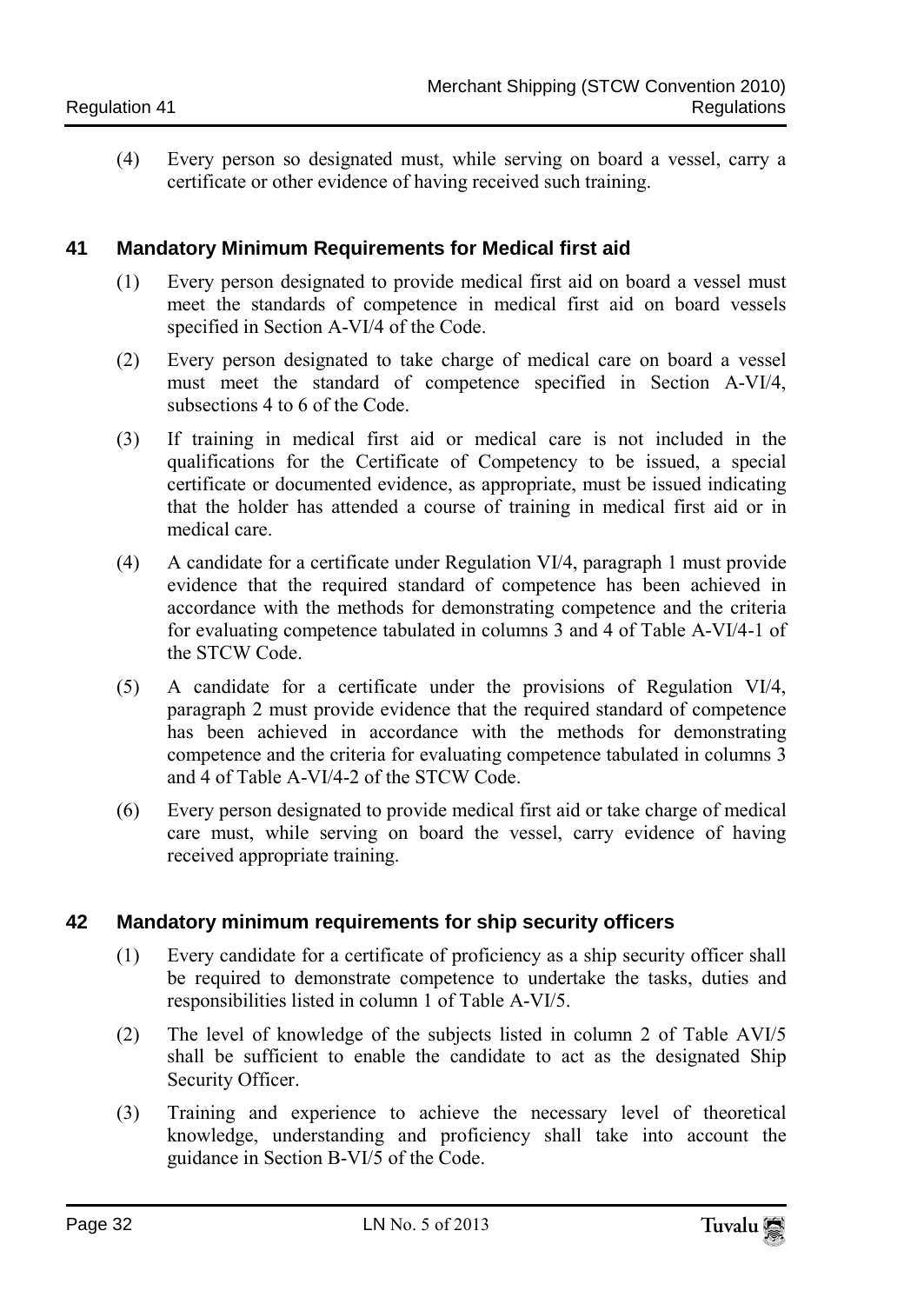(4) Every candidate for certification shall be required to provide evidence of having achieved the required standard of competence in accordance with the methods of demonstrating competence and the criteria for evaluating competence tabulated in columns 3 and 4 of table A-VI/5 of the Code.

#### <span id="page-29-0"></span>**43 Mandatory minimum requirements for security awareness training**

- (1) Seafarers employed or engaged in any capacity on board a ship that is required to comply with the provisions of the ISPS Code on the business of that ship as part of the ship's complement without designated security duties shall, before being assigned to any shipboard duties:
	- (a) receive appropriate approved training or instruction in security awareness as set out in Table A-VI/6-1;
	- (b) be required to provide evidence of having achieved the required standard of competence to undertake tasks, duties and responsibilities listed in column 1 of Table A-VI/6-1:
		- (i) by demonstration of competence in accordance with the methods and the criteria of evaluating competence tabulated in columns 3 and 4 of Table A-VI/6-1; and
		- (ii) by examination or continuous assessment as part of an approved training programme in the subjects listed in column 2 of Table  $A-VI/6-1$ .

### <span id="page-29-1"></span>**44 Mandatory minimum requirements for seafarers with designated security duties**

- (1) Every seafarer who is designated to perform security duties, including antipiracy and anti-armed-robbery related duties, shall be required to demonstrate competence to undertake the tasks, duties and responsibilities listed in column 1 of table A-VI/6-2.
- (2) The level of knowledge of the subjects in column 2 of Table A-VI/6-2 shall be sufficient to enable every candidate to perform onboard designated security duties, including anti-piracy and anti-armed-robbery related activities.
- (3) Every candidate for certification shall be required to provide evidence of having achieved the required standard of competence through:
	- (a) demonstration of competence to undertake the tasks, duties and responsibilities listed in column 1 of Table A-VI/6-2 of the Code, in accordance with the methods for demonstrating competence and the criteria for evaluating competence tabulated in columns 3 and 4 of Table A-VI/6-2 of the Code; and

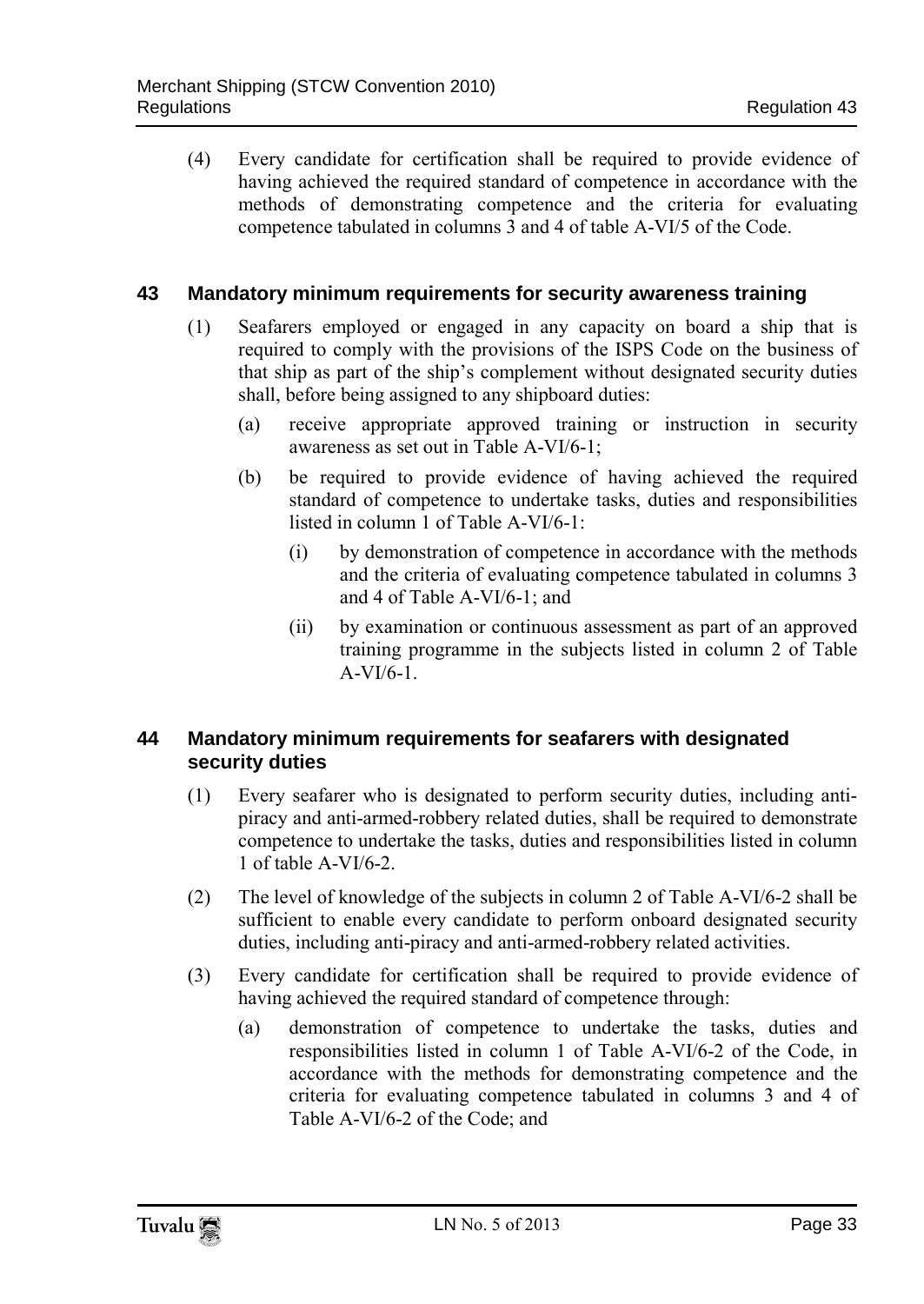(b) examination or continuous assessment as part of an approved training programme covering the material set out in column 2 of Table A-VI/6-2 of the Code.

### <span id="page-30-0"></span>**45 Mandatory Minimum Training for Seafarers on Oil and Chemical Tankers**

- (1) Every vessel which carries a bulk cargo consisting in whole or in part of oil, or liquid chemicals, must carry personnel qualified in accordance with this regulation.
- (2) Every person for certification in basic training for oil and chemical tanker cargo operations shall have completed basic training in accordance with provisions of Section A-V/1/1 of the Code and have completed:
	- (a) at least three months of approved sea-going service on oil or chemical tankers and meet the standard of competence specified in Section A-V/1-1, paragraph 1 of the Code; or
	- (b) an approved basic training for oil and chemical tanker cargo operations and meet the standard of competence specified in Section A-V/1-1 of the Code.
- (3) Every person for a certificate in advanced training for oil tanker cargo operations shall:
	- (a) meet the requirements for certification in basic training in oil and chemical tanker cargo operations; and
	- (b) while qualified for certification in basic training for oil and chemical tanker cargo operations, have:
		- (i) at least three months of approved sea-going service on oil tankers, or
		- (ii) at least one month of approved onboard training on oil tankers, in a supernumerary capacity, which includes at least three loading and three unloading operations and is documented in an approved training record book; and
	- (c) have completed approved advanced training for oil tanker cargo operations and meet the standard of competence specified in Section A-V/1-1, paragraph 2 of the Code
- (4) Every person for a certificate in advanced training for chemical tanker cargo operations shall:
	- (a) meet the requirements for certification in basic training in oil and chemical tanker cargo operations; and
	- (b) while qualified for certification in basic training for oil and chemical tanker cargo operations, have: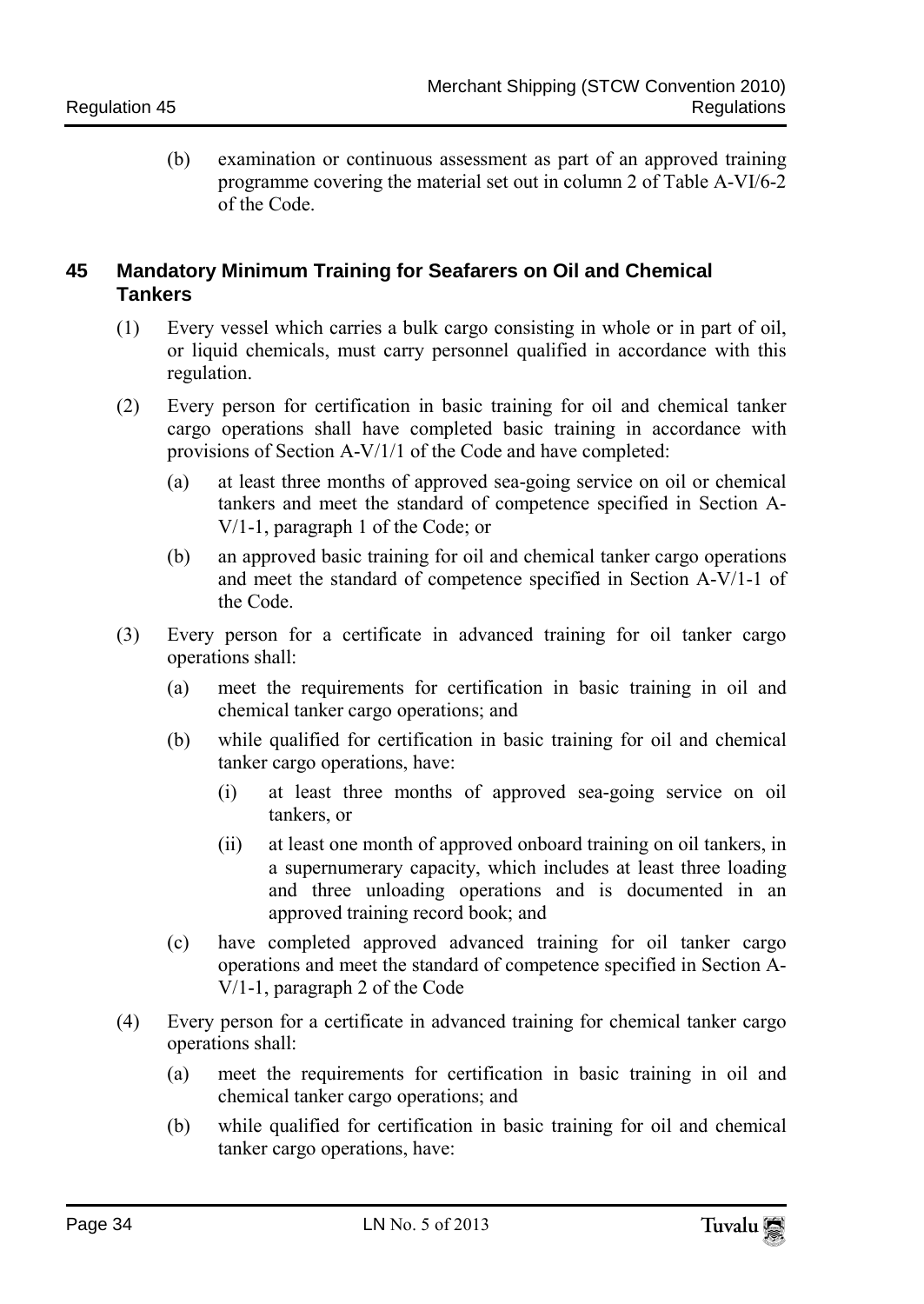- (i) at least three months of approved sea-going service on chemical tankers, or
- (ii) at least one month of approved onboard training on chemical tankers, in a supernumerary capacity, which includes at least three loading and three unloading operations and is documented in an approved training record book; and
- (c) have completed approved advanced training for chemical tanker cargo operations and meet the standard of competence specified in Section A-V/1-1, paragraph 3 of the Code

### <span id="page-31-0"></span>**46 Mandatory Minimum Training for Seafarers on Liquefied Gas Tankers**

- (1) Every vessel which carries a bulk cargo consisting in whole or in part of liquefied gas, must carry personnel qualified in accordance with this regulation.
- (2) Every person for certification in basic training for liquefied gas tanker cargo operations shall have completed basic training in accordance with provisions of Section A-V/1/1 of the Code and have completed:
	- (a) at least three months of approved sea-going service on liquefied gas tankers and meet the standard of competence specified in Section A-V/1-2, paragraph 1 of the Code; or
	- (b) an approved basic training for liquefied gas tanker cargo operations and meet the standard of competence specified in Section A-V/1-2 of the Code.
- (3) Every person for a certificate in advanced training for liquefied gas tanker cargo operations shall:
	- (a) meet the requirements for certification in basic training in liquefied gas tanker cargo operations; and
	- (b) while qualified for certification in basic training for liquefied gas tanker cargo operations, have:
		- (i) at least three months of approved sea-going service on liquefied gas tankers, or
		- (ii) at least one month of approved onboard training on liquefied gas tankers, in a supernumerary capacity, which includes at least three loading and three unloading operations and is documented in an approved training record book; and
	- (c) have completed approved advanced training for liquefied gas tanker cargo operations and meet the standard of competence specified in Section A-V/1-2, paragraph 2 of the Code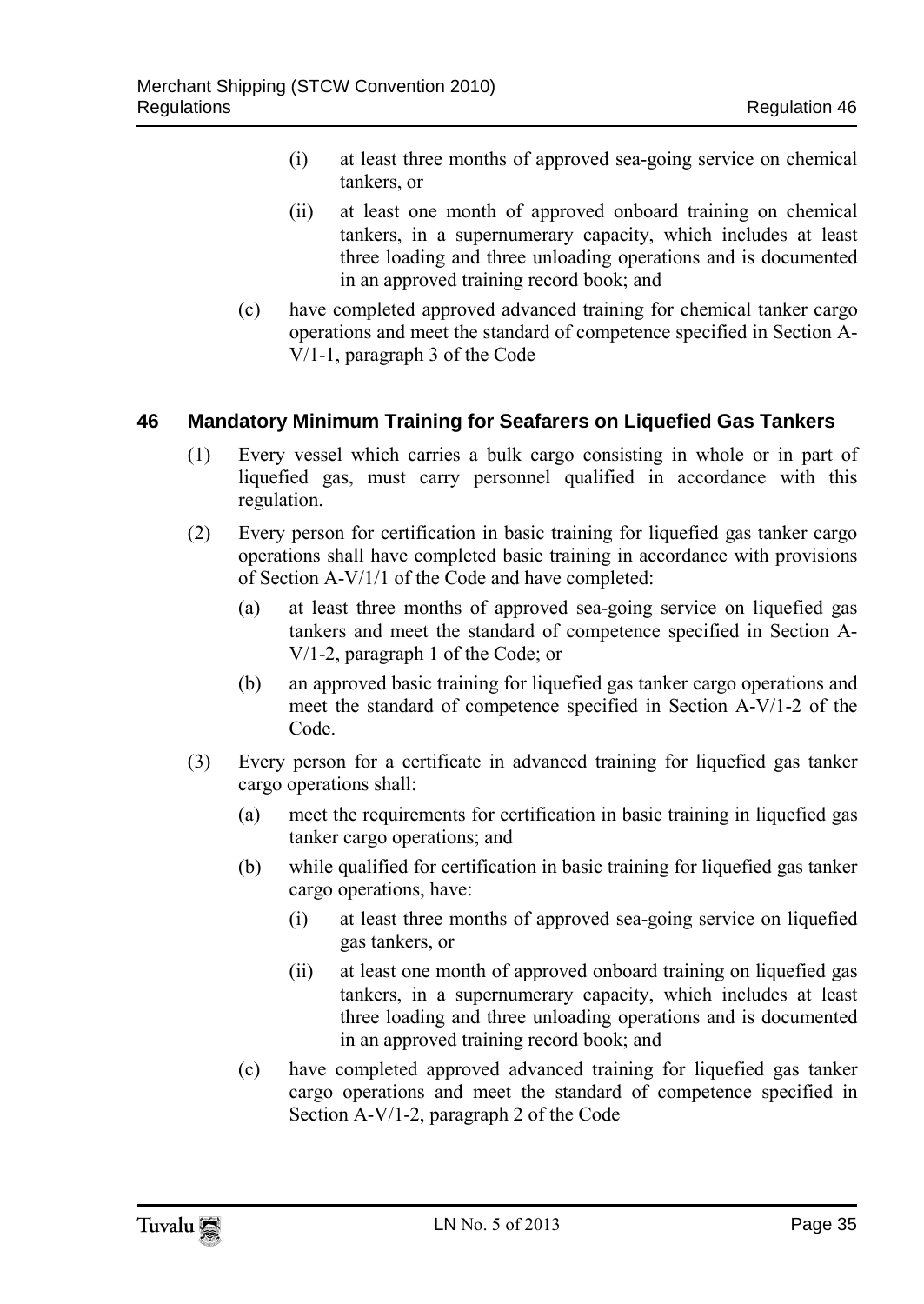### <span id="page-32-0"></span>**47 Mandatory Minimum Training for Seafarers on passenger vessels**

- (1) Masters, officers, ratings and other persons serving on board passenger vessels must, have completed the training specified in paragraph (4) to (7) in accordance with capacity, duties and responsibilities.
- (2) Persons who are required to be trained in accordance with paragraph (4), (6) and (7) must, at intervals not exceeding 5 years, undertake appropriate refresher training, or be required to provide evidence of having achieved the required standard of competence within the previous five years..
- (3) Masters, officers and other persons designated on muster lists to assist passengers in emergency situations on board passenger vessels must have completed training in crowd management as specified in Section A-V/2, paragraph 1 of the Code.
- (4) Personnel providing direct service to passengers in passenger spaces on board passenger vessels shall have completed safety training specified in Section A-V/2, paragraph 2 of the Code.
- (5) Masters, chief engineer officers, chief mates, second engineer officers, and every person designated on muster lists as having responsibility for the safety of passengers in emergency situations on board passenger ships shall have completed approved training in crisis management and human behaviour as specified in Section A-V/2 paragraph 3 of the Code.
- (6) Masters, chief mates, chief engineer officers, second engineer officers and every person assigned immediate responsibility for embarking and disembarking passengers, loading, discharging or securing cargo, or closing hull openings on board passenger vessels must have completed approved training in passenger safety, cargo safety and hull integrity as specified in Section A-V/2, paragraph 4 of the Code.

### <span id="page-32-1"></span>**48 Fees**

The fees payable for receiving applications, assessing competence and issuing certificates under this Part are as prescribed in Schedule VII.

### <span id="page-32-2"></span>**49 Offences and Penalties**

(1) A person who makes a false declaration in order to obtain a Certificate of Proficiency or endorsement issued under this Part commits an offence.

Penalty: A fine of up to \$2000 or imprisonment for up to 12 month, or both.

(2) A person who obtains or uses forged documents or obtains documents by fraud for the purpose of obtaining a Certificate of Proficiency commits an offence.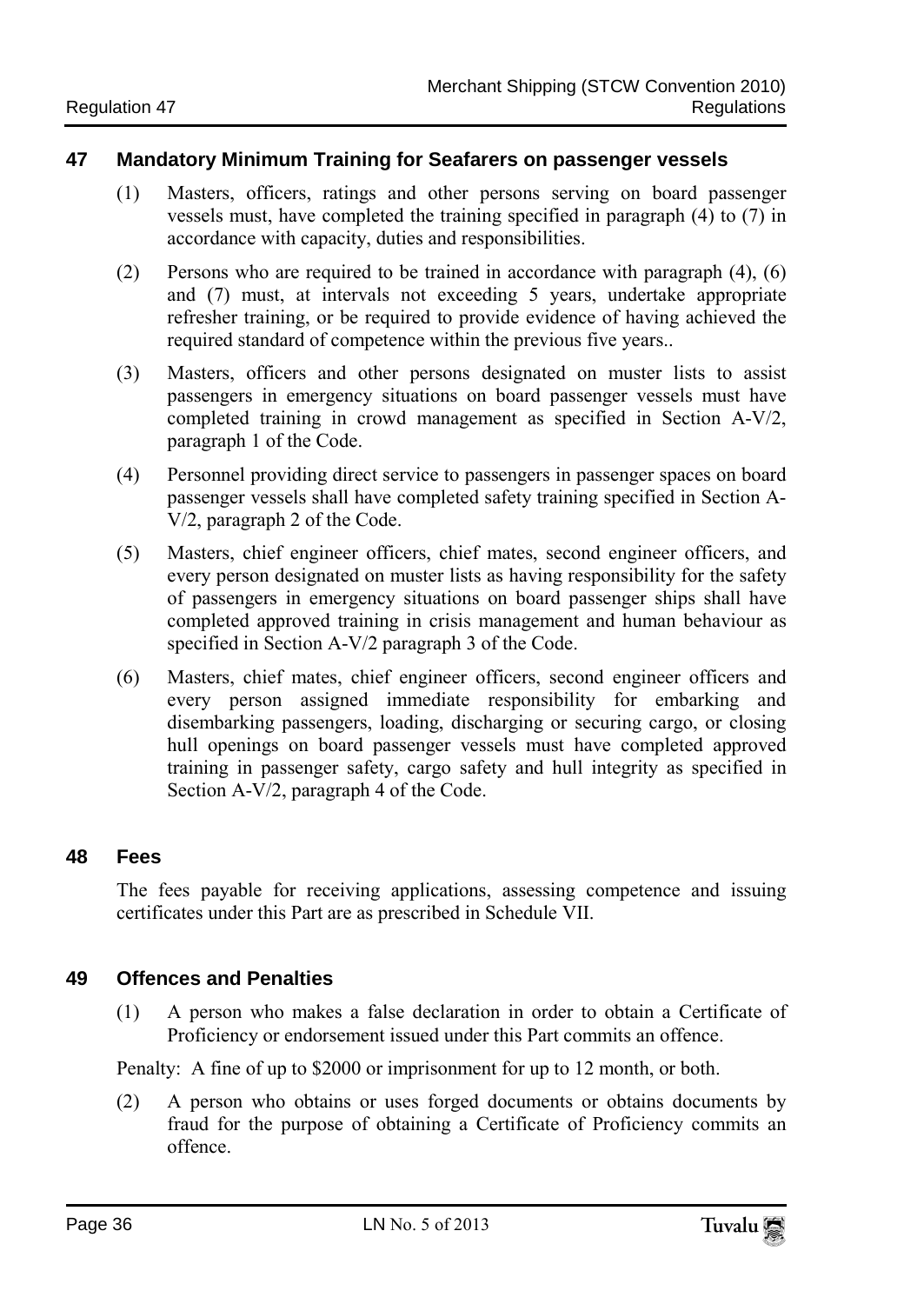Penalty: A fine of up to \$2000 or imprisonment for up to 12 month, or both.

(3) A person who issues a false document or forges a document to facilitate the issue of a Certificate of Proficiency commits an offence.

<span id="page-33-0"></span>Penalty: A fine of up to \$2000 or imprisonment for up to 12 month, or both.

# **PART IX - QUALITY STANDARDS**

### <span id="page-33-1"></span>**50 Quality standards**

- (1) The Minister shall establish quality standards for the training, assessment of competence and certification of seafarers in Tuvalu.
- (2) Ouality standards established under sub-regulation  $(1)$  shall
	- (a) be in accordance with the requirements of Section A-I/8 and the guidelines set out in Section B-I/8 of the Code;
	- (b) define appropriate education and training objectives and related standards of competence;
	- (c) identify the levels of understanding and the skills appropriate to the examinations and assessments required by the Convention; and
	- (d) cover the administration of the certification system.

### <span id="page-33-2"></span>**51 Evaluation**

- (1) At least once in every 5 years, the Minister shall appoint a suitably qualified person to conduct an independent evaluation of the quality standards established under regulation 36.
- (2) The purpose of an evaluation conducted under sub-regulation (1) shall be to verify that internal management control and monitoring measures and follow up actions comply with planned arrangements and documented procedures and are effective in ensuring achievement of the objectives defined in the quality standards.
- (3) A person appointed to make an evaluation under sub-regulation (1) shall submit a report on the evaluation to the Minister as soon as practicable after it has been completed, including a report on action which should be taken to remedy any deficiencies revealed by the evaluation.
- (4) The Minister shall ensure that
	- (a) the results of an evaluation conducted under this regulation are documented and brought to the attention of those responsible for the matter evaluated; and

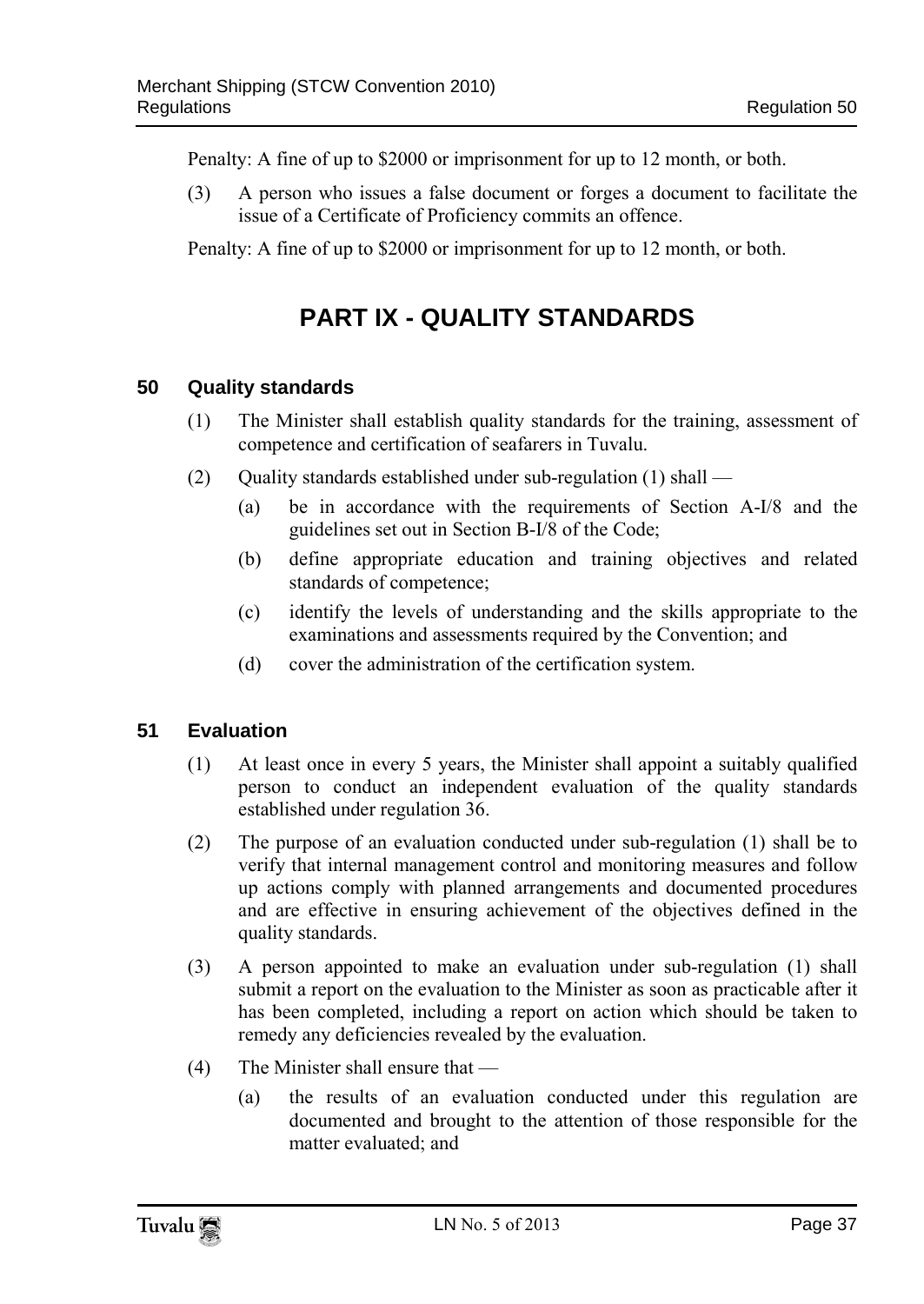(b) timely action is taken to correct any deficiencies revealed by the evaluation.

### <span id="page-34-0"></span>**52 Reporting**

- (1) The evaluation report required by regulation 46 shall be submitted to the Minister as soon as it is completed.
- (2) Information relating to the independent evaluation and steps taken to implement any subsequent mandatory amendments to the Convention and STCW Code must be communicated to the Secretary-General of IMO.
- (3) The information on the steps taken to implement mandatory amendments to the Convention and STCW Code shall include the following, where applicable:
	- (a) a concise explanation of the legal and administrative measures provided and taken to ensure compliance with the amendment;
	- (b) a concise summary of any courses, training programmes, examinations and assessments provided to comply with the amendment;
	- (c) a concise outline of the procedures followed to authorize, accredit or approve training and examinations, medical fitness and competency assessments required under the amendment;
	- (d) a concise outline of any refresher training and upgrading training required to meet the amendments; and
	- (e) a comparison between the measures to implement the amendment and existing measures contained in previous reports pursuant to Regulation I/7, paragraph 1, or Regulation I/8, paragraph 2.

# **PART X - WATCHKEEPING**

### <span id="page-34-2"></span><span id="page-34-1"></span>**53 Watchkeeping arrangements**

- (1) The owner, master, and chief engineer officer of a ship to which these Regulations apply, and every person with watchkeeping duties on the ship, shall observe the requirements, principles and guidelines in respect of watchkeeping set out in the Code in order to ensure that a safe watch is maintained on board the ship at all times.
- (2) The master of a ship to which these Regulations apply shall ensure that the watchkeeping arrangements on board the ship are adequate to maintain a safe watch while the ship is at sea, taking into account the following principles —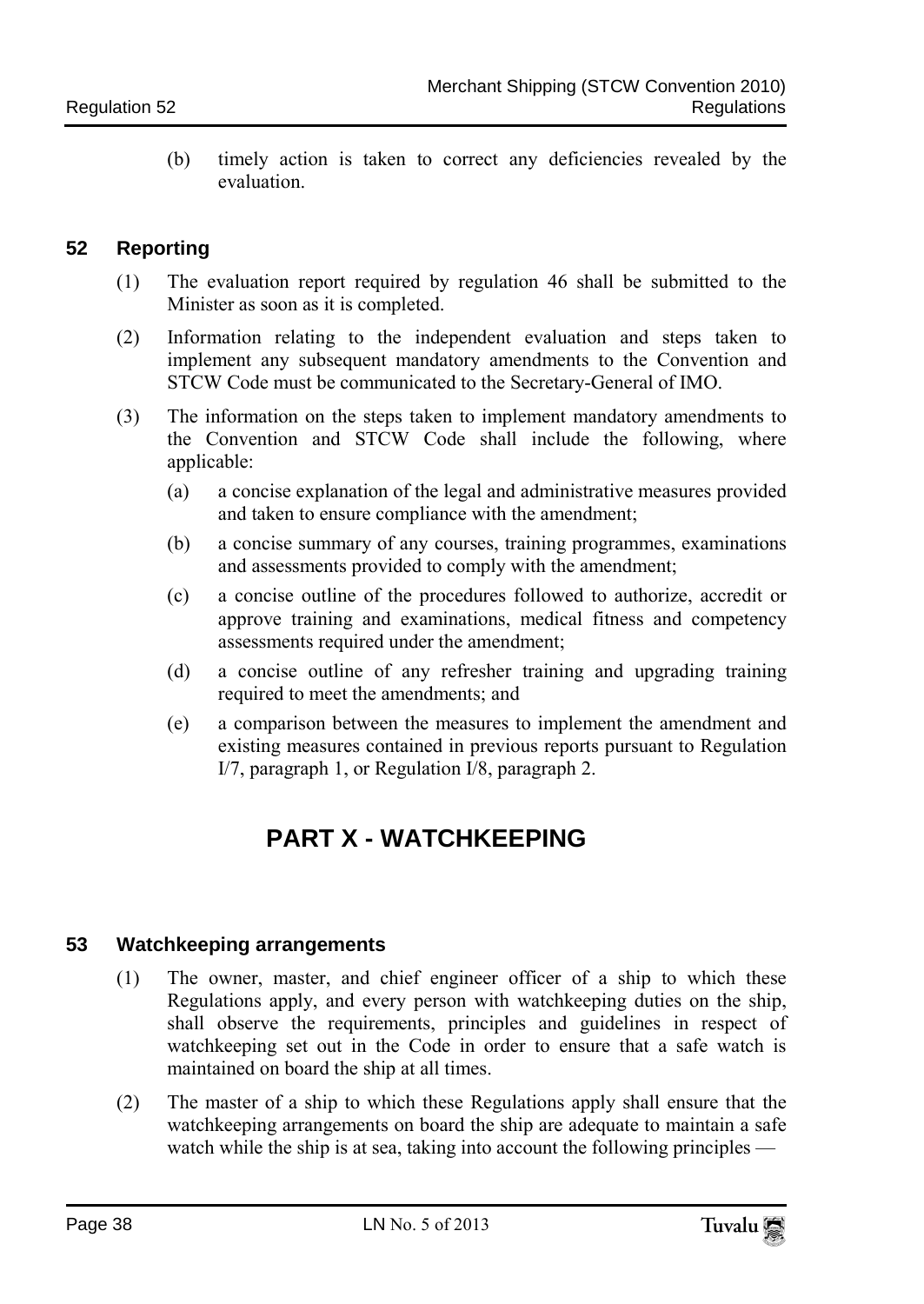- (a) the officer in charge of a navigational watch is responsible for the safe navigation of the ship and must be physically present on the bridge or at an associated location during period of duty;
- (b) the radio operator is responsible for maintaining a continuous radio watch on appropriate frequencies during period of duty; and
- (c) the officer in charge of an engineering watch must be immediately available and must be physically present in the machinery spaces when required.
- (3) In addition to the requirements of sub-regulation (2), appropriate and effective watches shall be maintained on board a ship to which these Regulations apply for the purpose of safety at all times —
	- (a) while the ship is at anchor or moored or alongside a berth; and
	- (b) while the ship is carrying hazardous cargo.
- (4) The watchkeeping arrangements and principles to be observed on a ship to which these Regulations apply shall be those contained in Section A- VIII/2 of the Code, and due regard shall be had to the guidance contained in Section B- VIII/2 of the Code.

### <span id="page-35-0"></span>**54 Fitness for duty**

- (1) The system of watches on board a ship to which these Regulations apply shall be so arranged that —
	- (a) the efficiency of every person with watchkeeping duties is not impaired by fatigue; and
	- (b) the first watch at the commencement of a voyage and subsequent relieving watches are sufficiently rested and otherwise fit for duty.
- (2) Without affecting the general requirement of sub-regulation  $(1)$ ,
	- (a) all persons who are assigned duty as officer in charge of a watch or as a rating forming part of a watch shall be allowed a minimum of 10 hours rest in any 24-hour period;
	- (b) the hours of rest may be divided into not more than two periods, one of which must be at least 6 hours in length:
	- (c) the requirements for rest periods specified in paragraphs (a) and (b) do not apply in the case of an emergency or drill, or if other overriding operational conditions prevail;
	- (d) the minimum period of 10 hours specified in paragraph (a) may be reduced to not less than 6 consecutive hours, if the reduction does not extend beyond 2 days and not less than 77 hours of rest are provided in each 7 day period; and
	- (e) watch schedules shall be posted on board ship in places where they are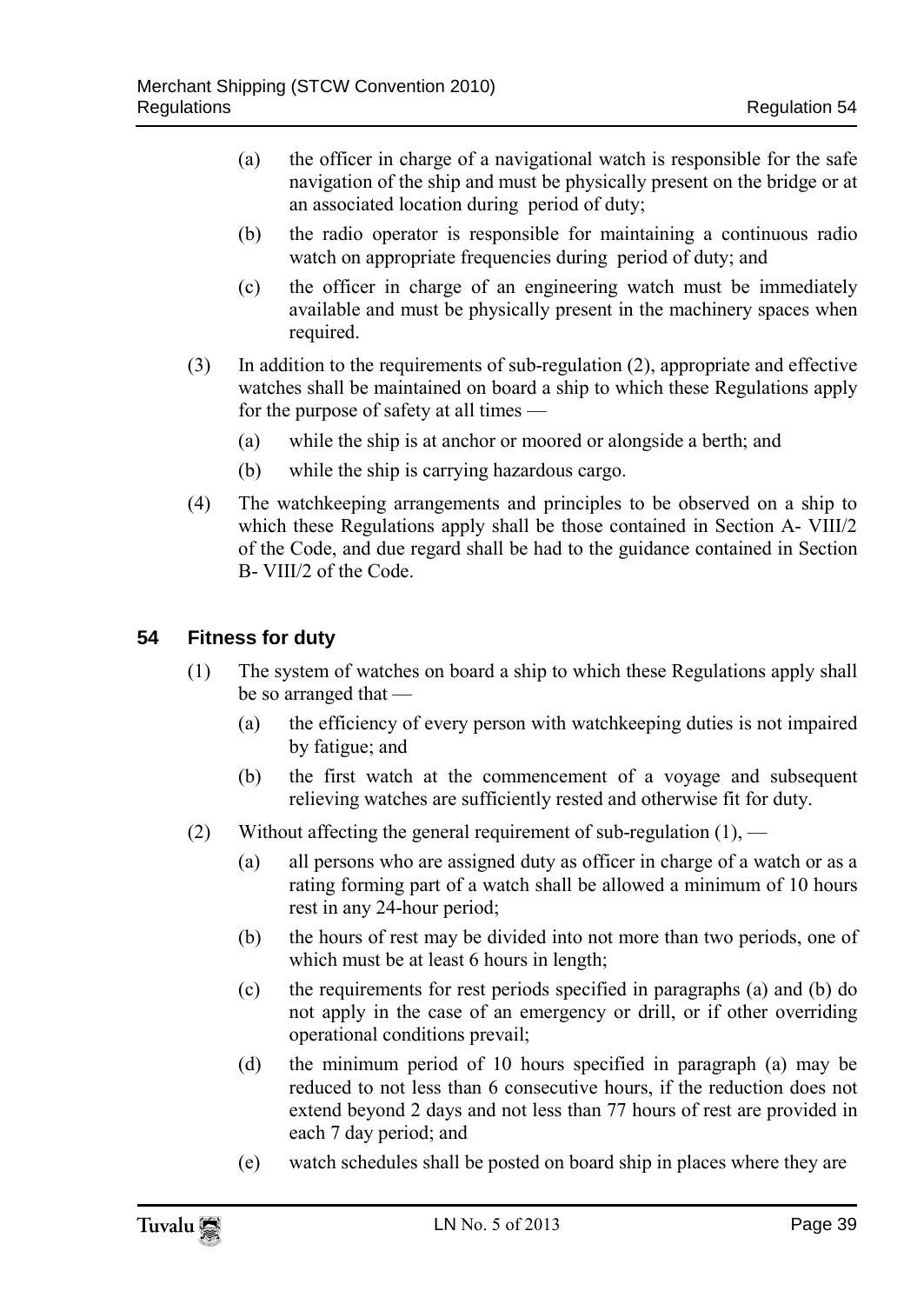easily accessible.

- (3) Prevention of substance abuse
	- (a) The Administration, for the purpose of preventing alcohol abuse, established a limit of no greater than 0.05% blood alcohol level (BAC) or 0.25 mg/l alcohol in the breath for Masters, officers and other seafarers while performing designated safety, security and marine environmental duties.
	- (b) The owner or master of a vessel who permits alcohol and substance abuse or possession of the same by seafarers commits an offence and is liable to a fine of \$2,000 or term of imprisonment not exceeding 12 months or to both a fine and term of imprisonment.

### **55 Offences and penalties**

- (1) An owner of a ship to which these Regulations apply who causes or permits the ship to operate in breach of the requirements of this Part commits an offence and is liable to a fine of \$2,000 and to imprisonment for 12 months.
- (2) A master or chief engineer officer of a ship to which these Regulations apply, and any person with watchkeeping duties on board the ship, who fails to observe any requirement of this Part commits an offence and is liable to a fine of \$2,000 and/or to imprisonment for 12 months.
- (3) This Part does not affect the provisions as to discipline on board ships contained in Division 7 of Part  $\overrightarrow{V}$  to the Act.

# **PART X - MARINE INQUIRIES AND INVESTIGATIONS**

#### **56 Power to hold investigation**

- (1) If the Minister receives a written report from any person of any incompetence, act or omission that may pose a direct threat to safety of life or property at sea or to the marine environment —
	- (a) by the holder of a certificate of competency issued or endorsed under these Regulations; or
	- (b) by any seafarer on board a Tuvaluan ship,

the Minister may appoint a suitably qualified person to carry out an impartial investigation.

(2) Sections 79 and 80 of the Act shall so far as practicable apply to an investigation held under sub-regulation (1) as if it were an inquiry under section 79 of the Act.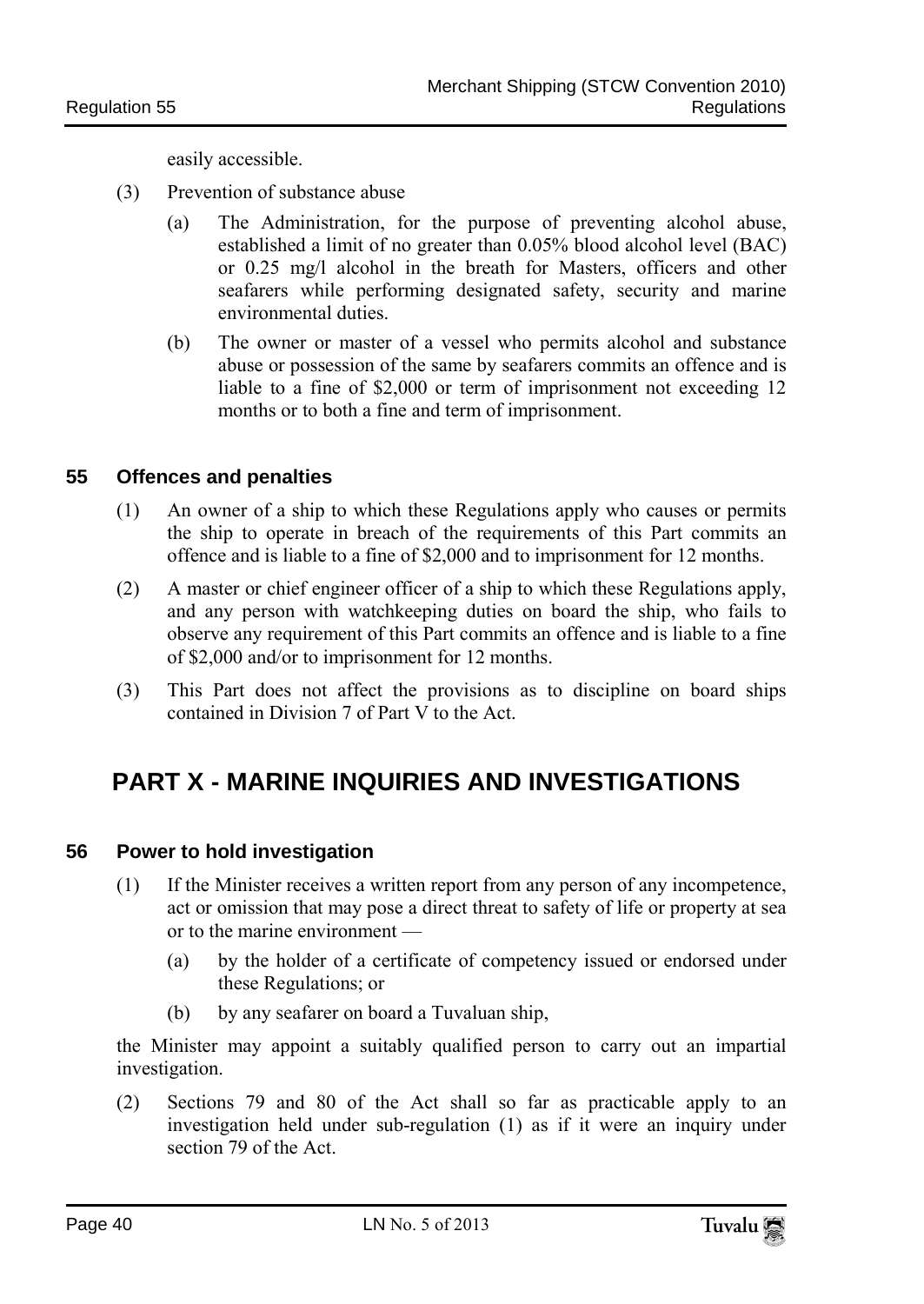(3) The provisions of this Part shall apply so far as practicable, and unless they are inconsistent with any provision of the Act, to a Marine Inquiry held under section 66 of the Act and to an inquiry held under section 79 (1) of the Act.

### **57 Procedure at inquiries and investigations**

- (1) A person conducting an inquiry or investigation may
	- (a) if he or she thinks it appropriate, co-opt expert advisers to assist in the inquiry or investigation; and
	- (b) conduct the inquiry or investigation in such a manner as he or she considers appropriate in the circumstances.
- (2) Where it is likely during the course of an inquiry or investigation that the conduct of a person will be called into question or that a person will be adversely affected by a decision of the inquiry or investigation, the person conducting the inquiry or investigation shall —
	- (a) give the person at least 72 hours notice of the place, date and time of the inquiry or investigation; and
	- (b) furnish the person with a copy of the report of any preliminary investigation in relation thereto or with a statement of the case on which the inquiry or investigation was ordered, as appropriate.
- (3) A person whose conduct is likely to be questioned during the course of an inquiry or investigation, or who is likely to be adversely affected by the decision of the inquiry or investigation is entitled to  $-$ 
	- (a) attend the inquiry or investigation personally and be represented by counsel;
	- (b) be sworn and give evidence before the inquiry or investigation;
	- (c) subpoena and call witnesses;
	- (d) examine, cross-examine and re-examine witnesses in accordance with the rules of procedure and evidence normally applicable to inquiries;
	- (e) take all proper exceptions to the admissibility of evidence; and
	- (f) address the inquiry or investigation, either at the conclusion or at any other proper time.
- (4) A member of a Board of Marine Inquiry or any assessor or other person assisting an inquiry or an investigation may dissent in writing from any report of the Board or of the person conducting the inquiry or investigation, and any order made shall be that of the majority.
- (5) The person conducting an inquiry or investigation may order any person who has appeared at the inquiry or investigation to pay the whole or any part of the costs of the inquiry or investigation.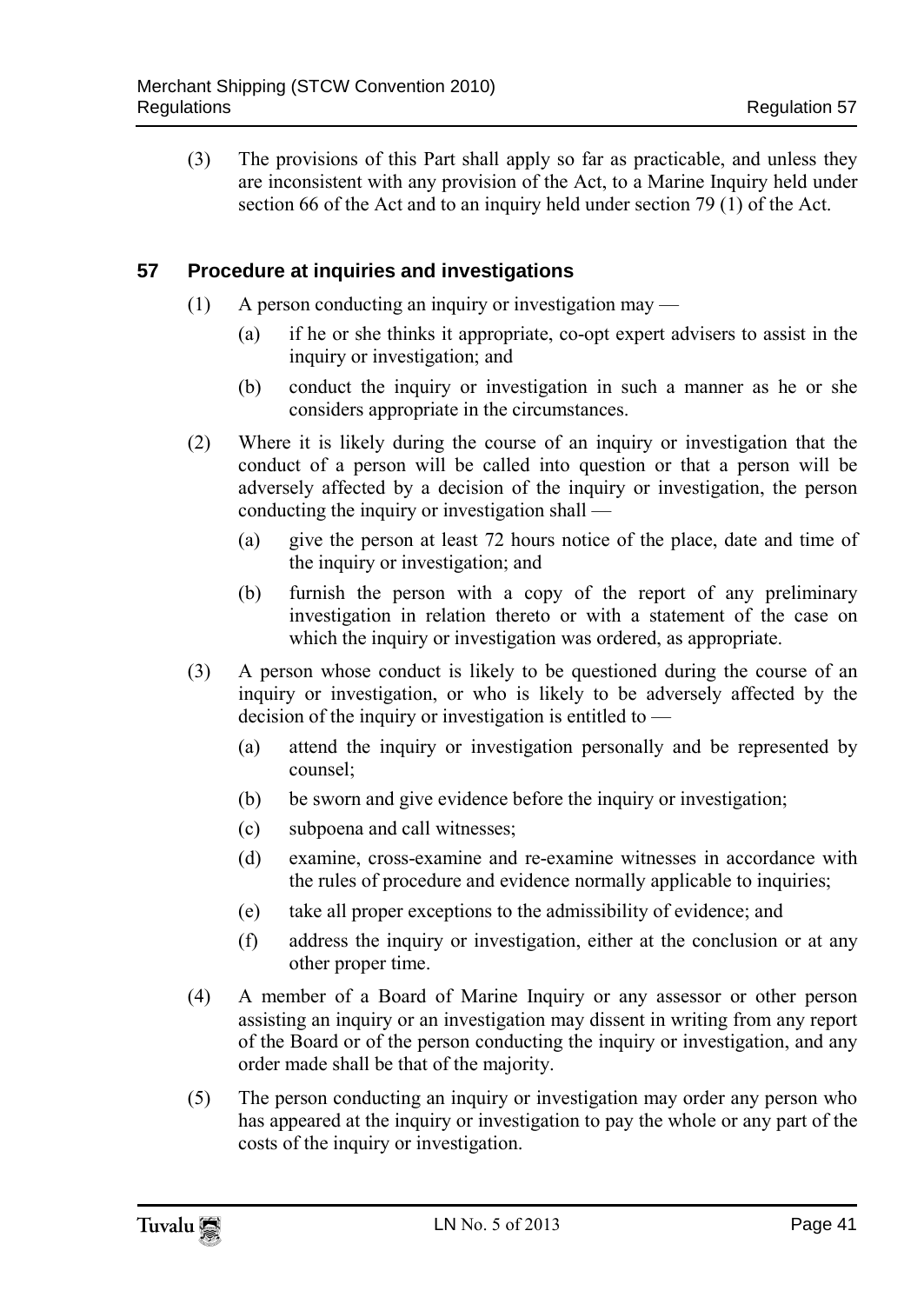#### **58 Powers of Impartial Investigation as to Certificates of Competency**

- **(**1) Where as a result of an impartial investigation, the Minister is satisfied that a qualified seafarer -
	- (a) is unfit to discharge their duties because of incompetence or misconduct;
	- (b) acted or failed to act in a certain way;
	- (c) has been seriously negligent in the discharge of their duty; or
	- (d) has failed to give any assistance or information required by Section 75 of the Act, and,

in a case under paragraph (a), (b) or (c), is further satisfied that the unfitness, action or negligence caused or contributed to or might have caused or contributed to the casualty, the Registrar of Seafarer may -

- (i) recommend to the Minister to withdraw, cancel or suspend for a specified period any certificate of competency issued to the qualified seafarer concerned; or
- (ii) censure the seafarer concerned.
- (2) The person conducting an inquiry or investigation must not recommend the cancellation or suspension of the certificate of any master or qualified seafarer, unless a statement of reasons for the decision has been furnished to the person holding the certificate and, where practicable, the person has had an opportunity to respond.

#### **59 Suspension of certificate pending inquiry**

- (1) If it appears to the Minister to be necessary or desirable to do so, he or she may order the suspension of any certificate of competency issued or endorsement made under these Regulations, pending the outcome of an inquiry or investigation.
- (2) Where as the result of an inquiry or investigation it is determined that a seafarer whose certificate of competency or endorsement has been suspended under sub-regulation  $(1)$  —
	- (a) was not unfit to discharge their duties because of incompetence, misconduct or for any other reason; or
	- (b) has not been seriously negligent in the discharge of their duties, the person conducting the inquiry or investigation shall recommend to the Minister that the suspension of the certificate or endorsement be revoked and the certificate or endorsement shall be restored forthwith.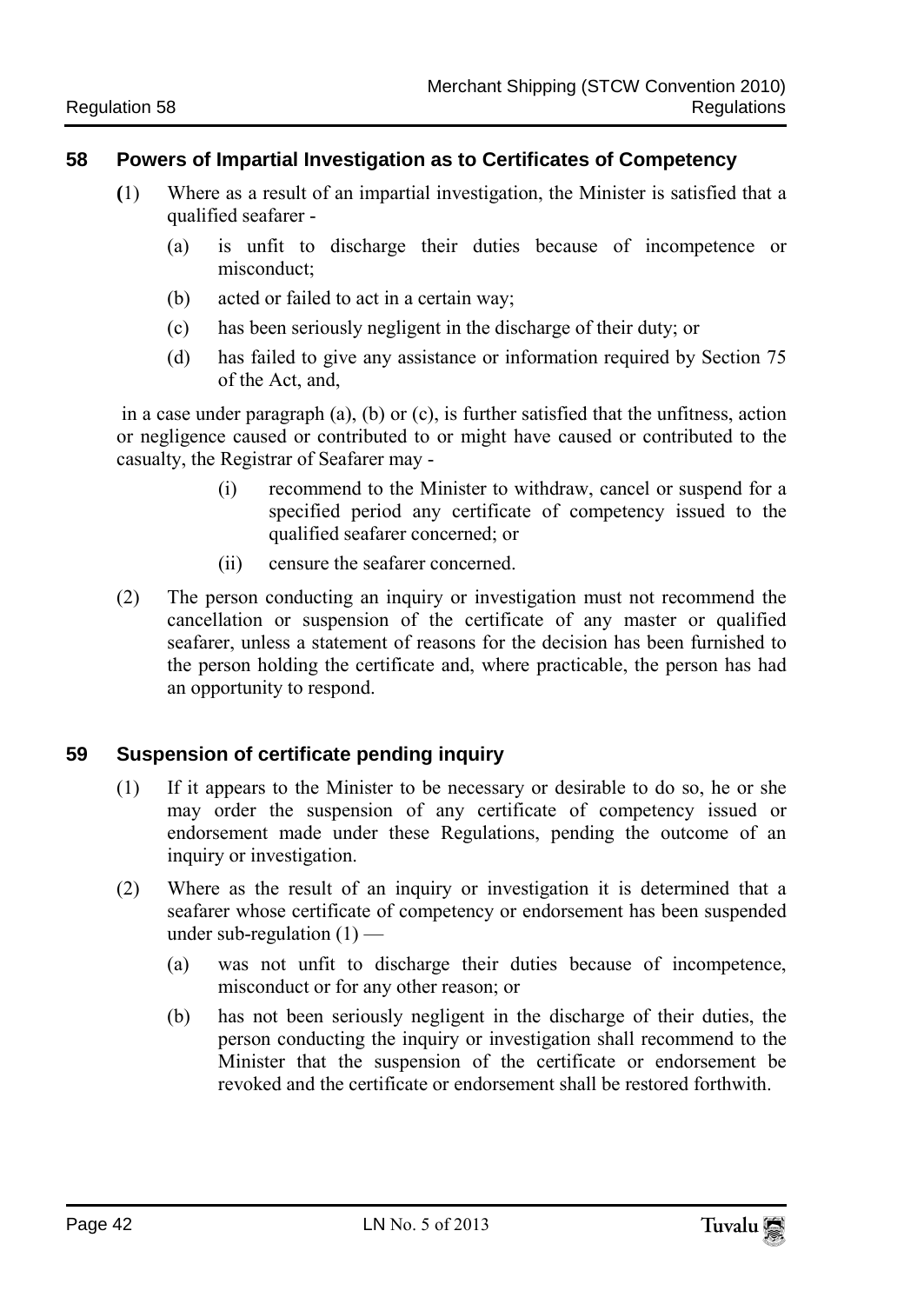#### **60 Assessors**

- (1) Section 80 of the Act, which relates to the appointment of assessors to an inquiry held under section 79, shall apply to an investigation held under this Part as if it were an inquiry.
- (2) Assessors appointed to an inquiry or investigation should hold appropriate maritime qualifications and have the necessary experience to provide sound professional advice.
- (3) When an inquiry or investigation is likely to be
	- (a) of significant magnitude, involving serious damage to or loss of a vessel, or serious injury to or loss of life of a person, or serious damage to the environment; or
	- (b) of significant complexity, involving several issues,

two or more assessors may be appointed to assist the inquiry or investigation.

## **61 Appeals**

- (1) A person conducting an inquiry or investigation shall not recommend the cancellation or suspension of a certificate of competency of a seafarer or of an endorsement unless a statement of the reasons for the decision has been furnished to the seafarer and, where practicable, the seafarer has had an opportunity to be heard.
- (2) Section 72 of the Act, which relates to appeals from decisions of Marine Inquiries, shall apply to inquiries held under section 79 of the Act and to investigations held under this Part as if they were Marine Inquiries.

## **62 Offences and penalties**

A person who —

- (a) hinders or obstructs the person conducting an inquiry or investigation;
- (b) fails to answer any question properly put by any person in the course of an inquiry or investigation;
- (c) fails to produce any document or certificate in possession or under control when properly requested to do so by the person conducting an inquiry or investigation,

commits an offence and is liable to a fine of \$2,000 and to imprisonment for 12 months.

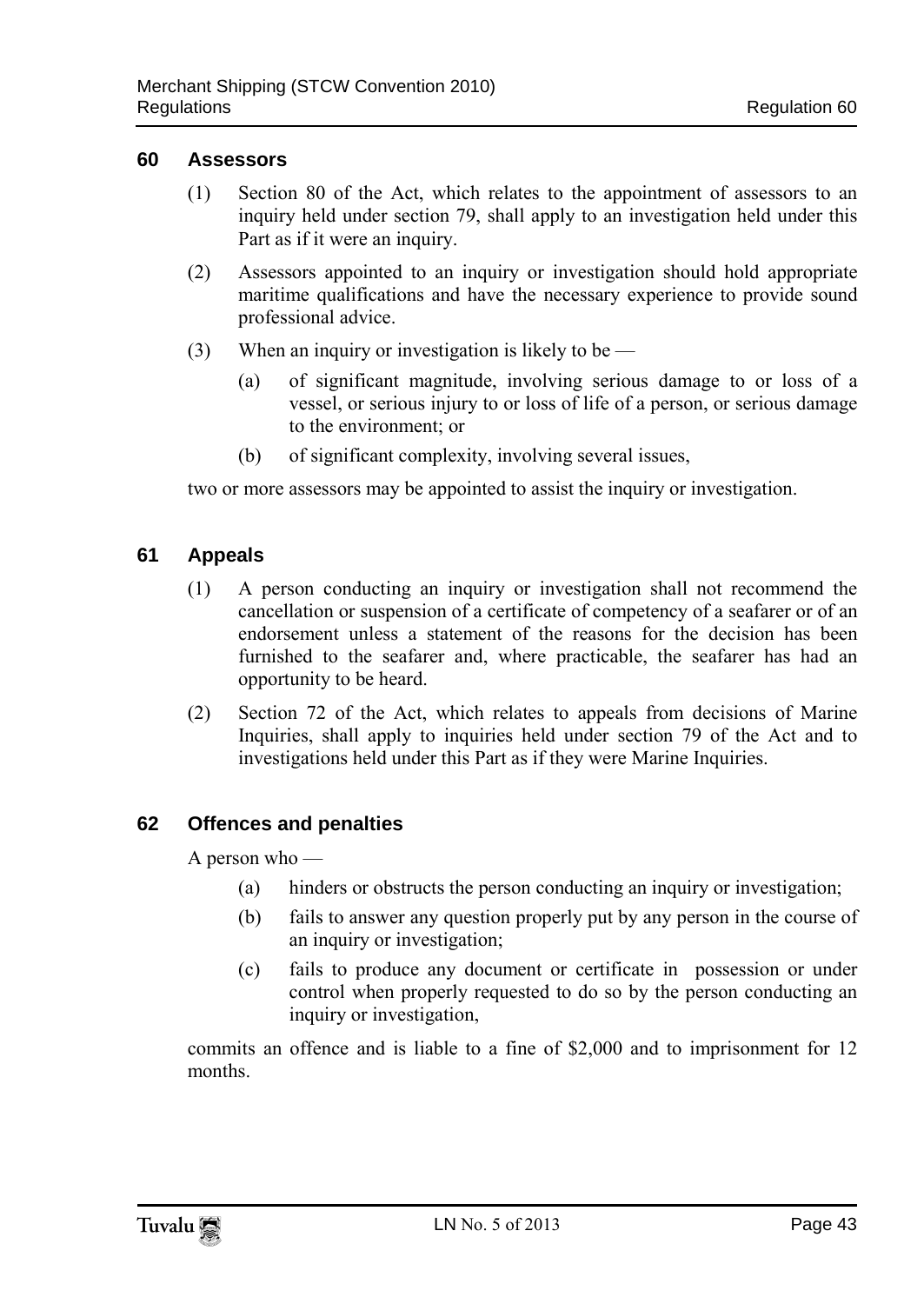#### **63 Immunities**

A person conducting an inquiry or investigation shall not be liable to any action or suit for any act, matter or thing done, or ordered to be done, by him or her in good faith in the execution of their duties.

# **PART XI - MARINE RADIO**

## **64 Qualifications of radio personnel**

- (1) Every person in charge of, or required to perform, radio duties on a ship to which these Regulations apply and which operates with a GMDSS system, must not be less than 18 years of age, and, shall hold —
	- (a) on a ship with a Cargo Ship Safety Radio Certificate or a Passenger Ship Safety Certificate valid for operation in Area Al only, at least a GMDSS restricted operator's certificate issued in accordance with Article 55 of the Radio Regulations and with STCW Regulation IV/2; and
	- (b) on a ship with a Cargo Ship Safety Radio Certificate or a Passenger Ship Safety Certificate valid for operation in areas not limited to Area Al, at least a GMDSS general operator's certificate issued in accordance with Article 55 of the Radio Regulations and with STCW Regulation IV/2.
- (2) A ship of 300 gross tons or more to which these Regulations apply and which operates with a GMDSS radio system in areas A2, A3 or A4 shall have on board either —
	- (a) one first- or second-class radio electronics officer, who is not the master; or
	- (b) two general radio operators, qualified as required by sub-regulation (1), one of whom may be the master.
- (3) Every person in charge of, or required to perform, radio duties on a ship to which these Regulations apply, but which is not required to comply with the GMDSS provisions in Chapter IV of the SOLAS Convention, shall hold an appropriate certificate as required by the Radio Regulations.
- (4) The Minister may vary the requirements of this regulation as regards the number of radio personnel to be carried on a ship, but not in a manner inconsistent with the Radio Regulations or the relevant STCW Regulations.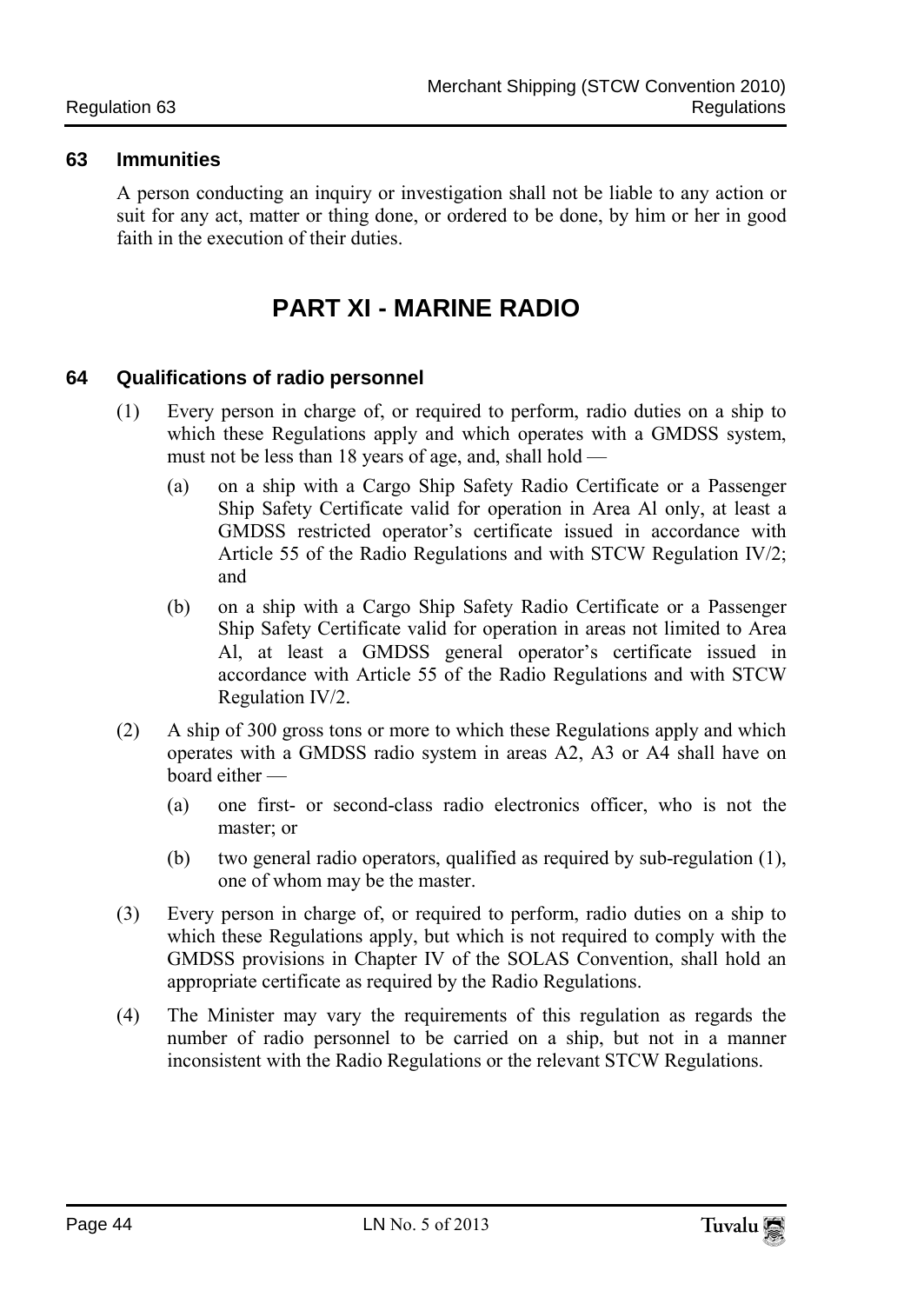### **65 Offences and penalties**

- (1) An owner of a ship to which these Regulations apply who causes or permits the ship to go to sea when there is not on board a person qualified as required by regulation 43 commits an offence and is liable to a fine of \$2,000 and to imprisonment for 12 months.
- (2) A master of a ship to which these Regulations apply who takes the ship to sea when there is not on board a person qualified as required by regulation 43 commits an offence and is liable to a fine of \$2,000 and to imprisonment for 12 months.

### **66 Definitions**

In this Part —

**"Area A"** and similar areas refer to Sea Areas as defined by the IMO;

**"GMDSS"** means the Global Maritime Distress and Safety System

established under the SOLAS Convention;

**"Radio Regulations"** means the regulations of that name annexed to the most

recent International Telecommunication Convention;

**"SOLAS"** means the International Convention for the Safety of Life at Sea,

1974.

# **PART XII - MISCELLANEOUS**

## **67 Exemptions and dispensations**

- (1) If an owner, master or seafarer so requests in writing, the Minister may grant a written exemption or dispensation in respect of any matter covered by a certificate of competency issued under these Regulations.
- (2) The Minister may attach conditions to the grant of an exemption or dispensation.
- (3) The Minister may not grant an exemption or dispensation in respect of any matter except in accordance with Article VIII of the Convention or paragraph 5 of STCW Regulation I/I0.
- (4) It shall be a defence to a charge under these Regulations that an exemption or dispensation has been lawfully granted in respect of any relevant matter and that any condition attached to the grant of such exemption or dispensation has been complied with.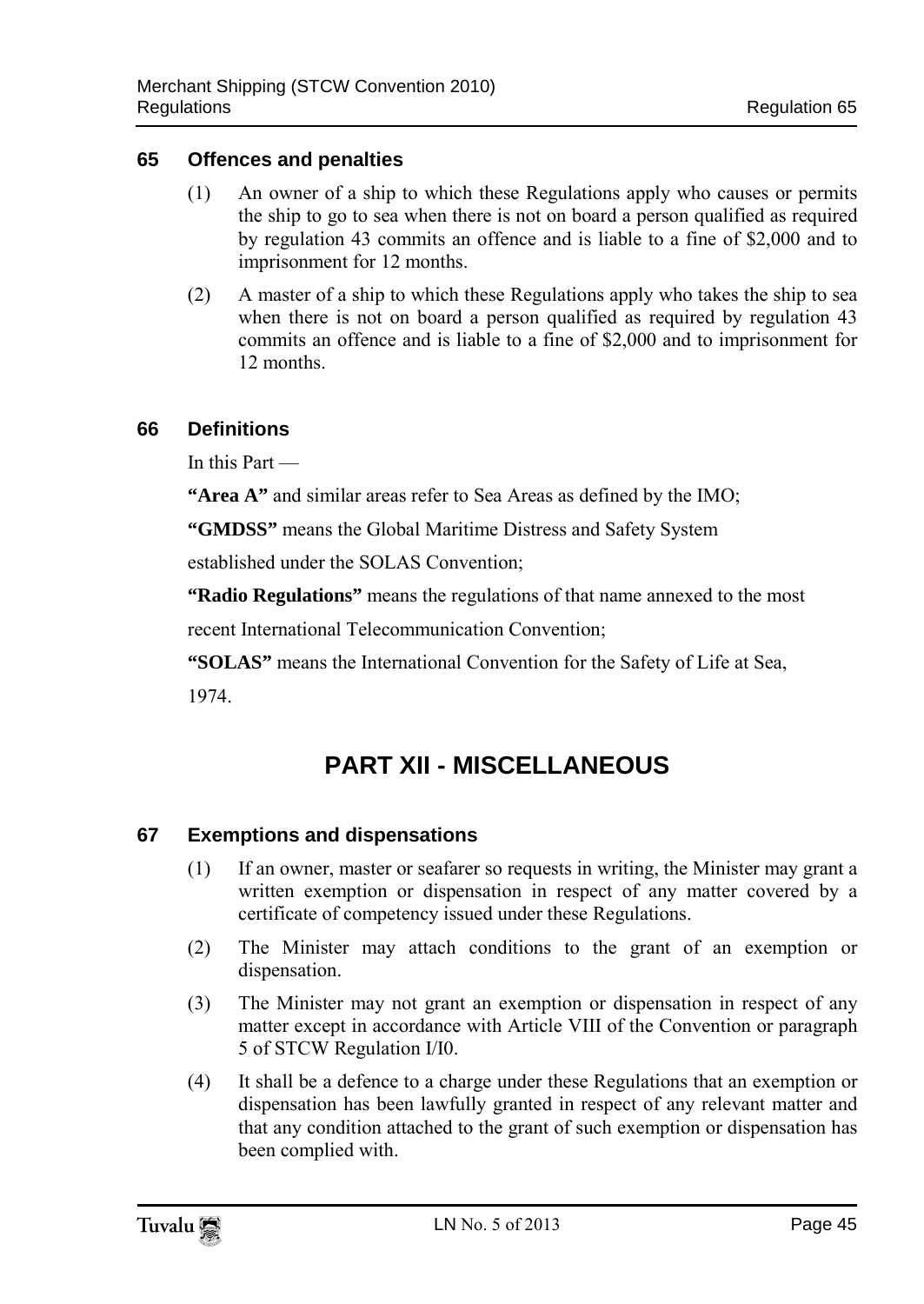## **68 Repeal Provisions**

These Regulations repeal the Merchant Shipping (STCW Convention) Regulations 1998 in its entirety.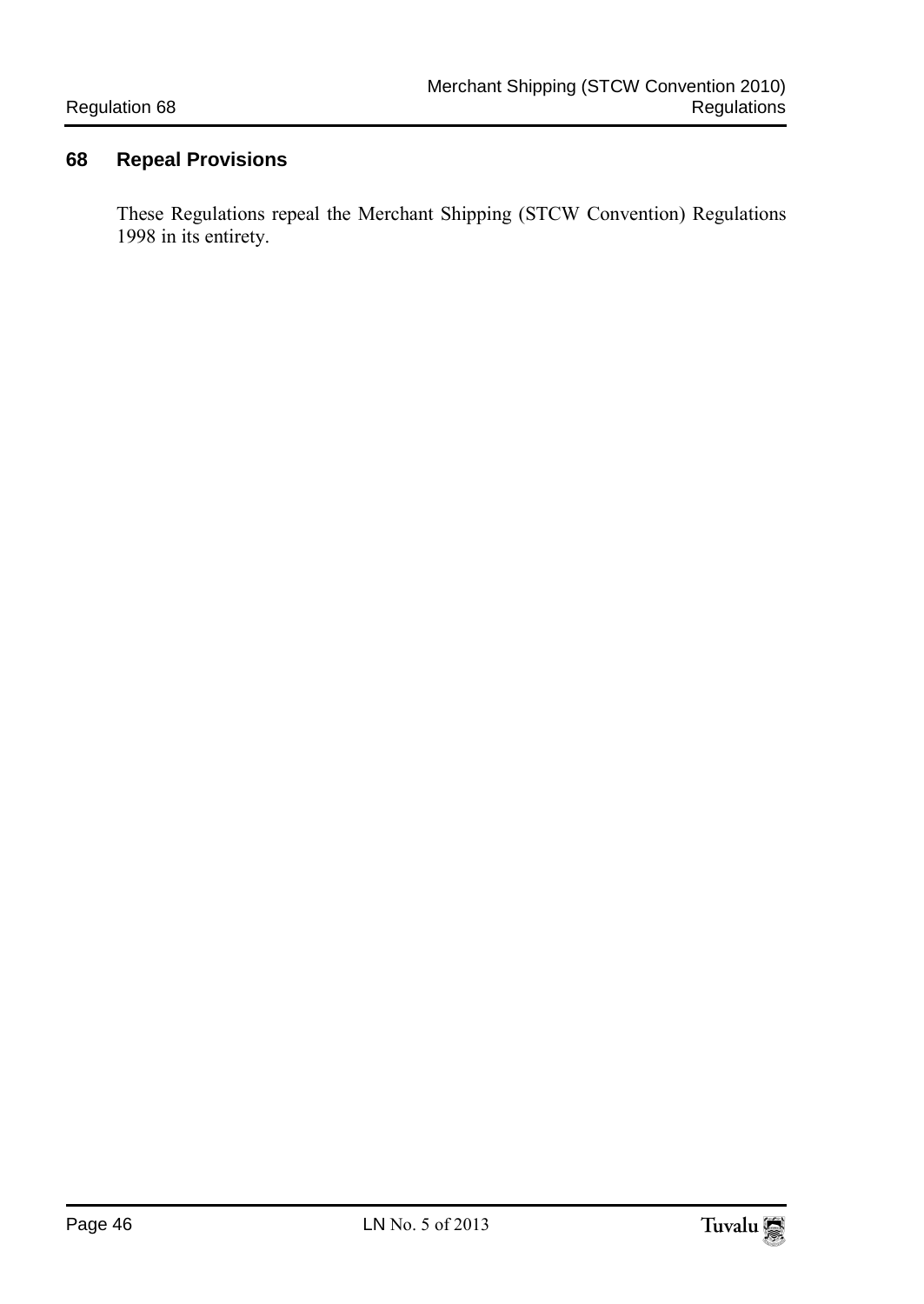## **SCHEDULE**

## **SCHEDULE I**

## Part I - SERVING CAPACITY AND STCW REGULATION ENDORSEMENT

|                 | <b>Function</b><br><b>Regional</b><br>Certificate |                                                               | <b>STCW</b><br><b>Regulation</b> | <b>Alternative</b><br>for<br>name<br>certificate |
|-----------------|---------------------------------------------------|---------------------------------------------------------------|----------------------------------|--------------------------------------------------|
|                 | Master Class 1                                    | Master unlimited GT, unlimited area                           | Reg. II/2                        | Master<br>Unlimited                              |
|                 | Master Class 2                                    | Master <3000 GT, unlimited area                               | Reg. II/2                        | Master $\leq 3000$                               |
|                 |                                                   | Ch. Mate unlimited tonnage, unlimited area                    | Regs. II/2                       |                                                  |
|                 | Master Class 3                                    | Master <3000 GT, near coastal area<br>Subject to endorsement: | Reg. $II/2.8$                    | Master $\leq 3000$<br>(NCV)                      |
|                 |                                                   | Master <500 GT, unlimited area                                | Regs. II/3.7                     |                                                  |
| <b>OOW</b> Deck |                                                   | OOW Deck >500 GT, unlimited area                              | Reg. II/1                        | <b>OOW</b> Deck                                  |
|                 |                                                   | Subject to endorsement:                                       |                                  |                                                  |
|                 |                                                   | Ch. Mate <3000 GT unlimited area                              | Reg. II/2.8                      |                                                  |
|                 |                                                   | Ch. Mate <500 GT unlimited area                               | Reg. $II/3$                      |                                                  |
|                 |                                                   | Ch. Mate <3000 GT near coastal area                           | Reg. II/2.8                      |                                                  |
|                 | Master Class 4                                    | Master <500 GT, near coastal area                             | Reg. II/3.7                      | Master $<$ 500                                   |
|                 |                                                   | Subject to endorsement:                                       |                                  |                                                  |
|                 |                                                   | OOW Deck <500 GT unlimited area                               | Regs. II/3                       |                                                  |
|                 |                                                   | OOW Deck <3000 GT near coastal area                           | Regs II/2.8                      |                                                  |
| Master Class 5  |                                                   | Master <200 GT, near coastal area                             | Reg. II/3.7                      | Master $\leq$ 200                                |
|                 |                                                   | Chief Mate <500 GT, near coastal area                         |                                  |                                                  |
| Able Seafarer   |                                                   | Watchkeeper Rating                                            | Reg. II/4                        | $>500$ GT                                        |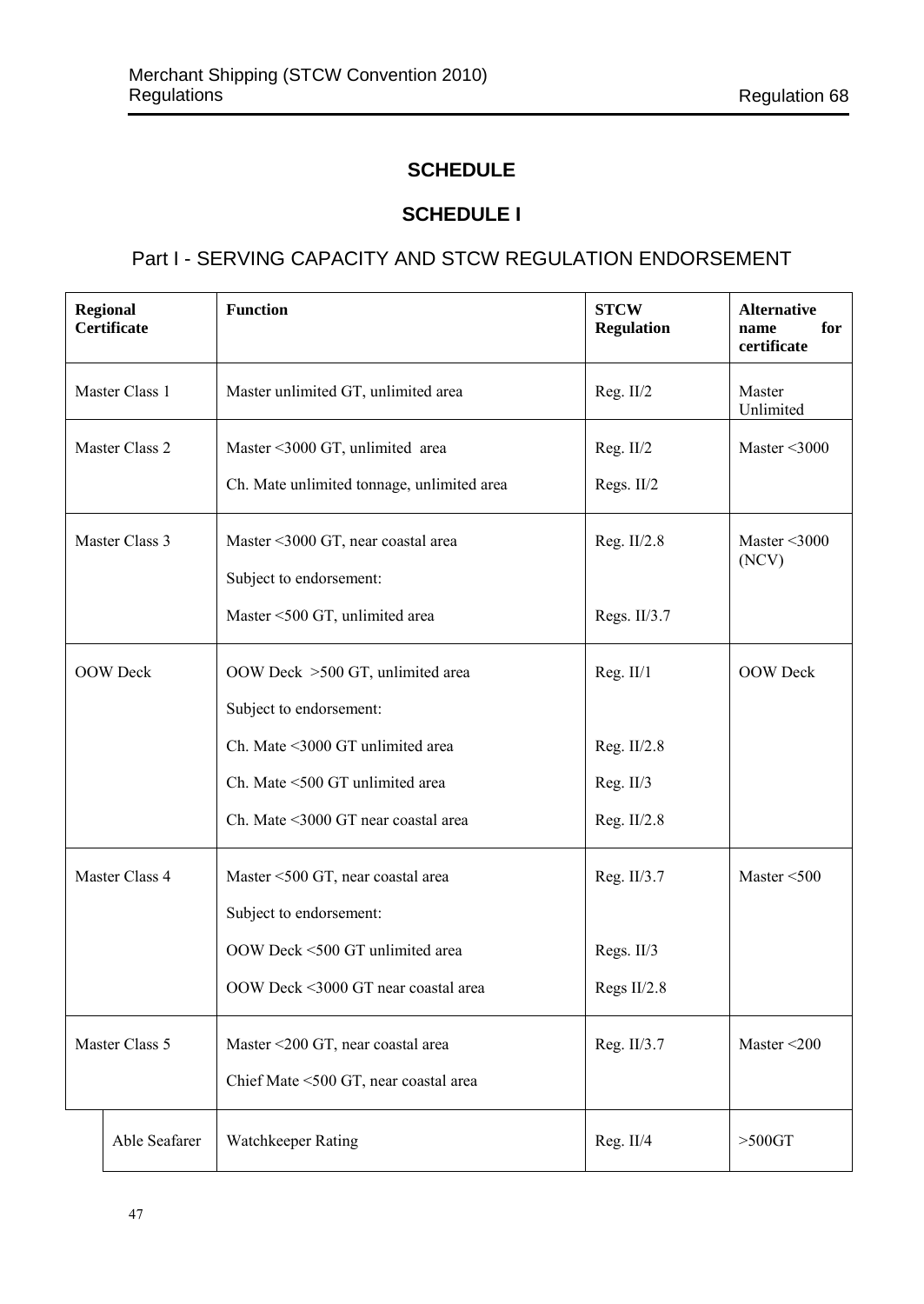| Deck                       |                    |             |           |
|----------------------------|--------------------|-------------|-----------|
| Watchkeeper<br>Rating Deck | Watchkeeper Rating | Reg. $II/4$ | $>500$ GT |

## Engineering

| Engineer<br>Class 1            | Ch. Engineer > 3000 kW unlimited area                                                                                                                                                              | Reg. III/2                             | Engineer<br>Unlimited |
|--------------------------------|----------------------------------------------------------------------------------------------------------------------------------------------------------------------------------------------------|----------------------------------------|-----------------------|
| Engineer<br>Class <sub>2</sub> | Ch. Engineer <3000 kW unlimited area<br>$2nd$ Engineer >3000kW unlimited area<br>Ch. Engineer > 3000 kW, near coastal area                                                                         | Reg. III/3<br>Reg. III/2<br>Reg. III/2 | Engineer<br>$<$ 3000  |
| <b>OOW</b><br>Engine           | OOW Engine, unlimited propulsion power,<br>unlimited area<br>Subject to endorsement:<br>$2nd$ Engineer <3000 kW unlimited area<br>$2nd$ Engineer > 3000 kW near coastal area                       | Reg. III/1<br>Reg. III/3<br>Reg. III/2 | <b>OOW</b><br>Engine  |
| Engineer<br>Class 3            | Ch. Engineer <750 kW, near coastal area<br>$2nd$ Engineer <3000kW near coastal area<br>Subject to endorsement:<br>Ch. Engineer <750 kW, unlimited area<br>Ch. Engineer <3000 kW, near coastal area | Reg. III/3<br>Reg. III/3               | Engineer<br>< 750     |
| Engineer<br>Class 4            | Ch. Engineer <500 kW, near coastal area<br>$2nd$ Engineer <750 kW, near coastal area<br>OOW Engine <3000 kW, near coastal area<br>Subject to endorsement:                                          | Reg. III/1                             | Engineer<br>$<$ 500   |

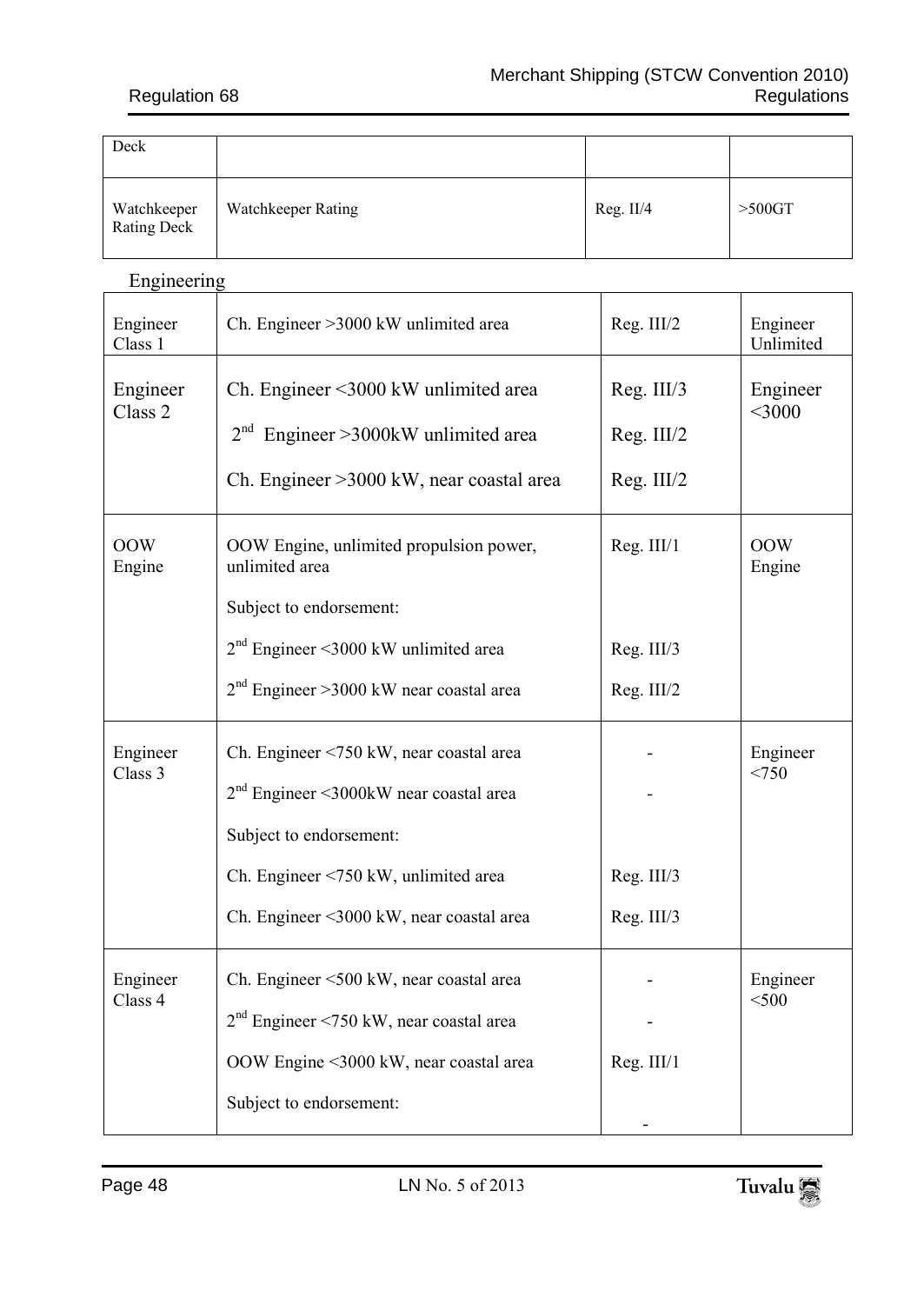|                                 | Ch. Engineer <300 kW unlimited area<br>$2nd$ Engineer <750 kW unlimited area            |            |                     |
|---------------------------------|-----------------------------------------------------------------------------------------|------------|---------------------|
| Engineer<br>Class 5             | Ch. Engineer $<$ 300 kW, near coastal area<br>$2nd$ Engineer <500 kW, near coastal area |            | Engineer<br>$<$ 300 |
| Able<br>Seafarer<br>Engine      | Watchkeeper Rating                                                                      | Reg. III/4 | $>750$ kW           |
| Watchkeeper<br>Rating<br>Engine | Watchkeeper Rating                                                                      | Reg. III/4 | $>750$ kW           |

#### Part 2– MANDATORY SHORT COURSES AND STCW REGULATION ENDORSEMENT

| <b>MANDATORY SHORT COURSES</b>                                                                                                       | <b>STCW</b><br><b>REGULATION</b> |
|--------------------------------------------------------------------------------------------------------------------------------------|----------------------------------|
| Basic safety training - all new entrants                                                                                             |                                  |
| Familiarisation and basic safety training                                                                                            | $A-VI/1$                         |
| (Safety certificate)                                                                                                                 |                                  |
| Personal survival techniques                                                                                                         |                                  |
| Fire prevention $&$ fire fighting                                                                                                    | $A-VI/1-1$                       |
| Elementary first-aid                                                                                                                 | $A-VI/1-2$                       |
| Personal safety and social responsibilities (Occupational Health & Safety)                                                           | $A-VI/1-3$                       |
|                                                                                                                                      | $A-VI/1-4$                       |
| <b>Survival</b>                                                                                                                      |                                  |
| Proficiency in survival craft and rescue boats other than fast rescue boats<br>Proficiency in fast rescue boats                      | $A-VI/2$<br>$A-VI/2$             |
| Radio                                                                                                                                |                                  |
| Radio communication personnel<br>GMDSS - General Operator's Certificate – (GOC)<br>GMDSS – Restricted Operator's Certificate – (ROC) | $A-IV/2$<br>$A-IV/2$             |
| <b>Fire-fighting</b>                                                                                                                 |                                  |
| Advanced fire-fighting                                                                                                               | $A-VI/3$                         |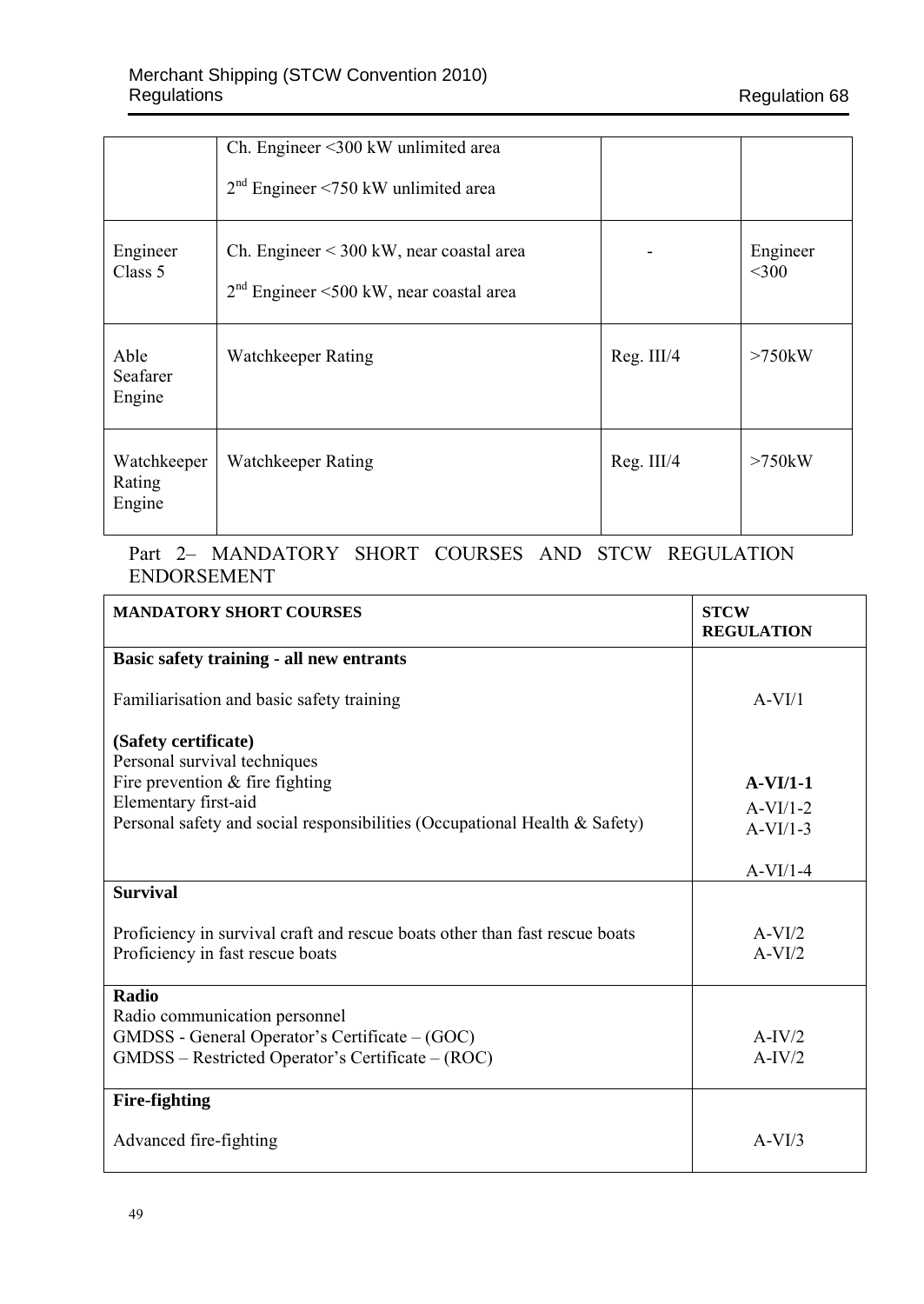| <b>Medical</b>                                            |                      |
|-----------------------------------------------------------|----------------------|
| Medical first-aid                                         | $A-VI/4$<br>$A-VI/4$ |
| <b>Medical care</b>                                       |                      |
| Security                                                  | $A-VI/5$             |
| Ship security officer                                     | $A-VI/6-1$           |
| Security awareness                                        | $A-VI/6-2$           |
| Seafarer with designated security duties                  |                      |
| SPECIAL TRAINING REQUIREMENTS                             |                      |
| <b>Tankers</b>                                            |                      |
| Oil and chemical tanker familiarisation                   | $A-V/1-1$            |
| Advanced oil tanker cargo operations                      | $A-V/1-1$            |
| Advanced chemical tanker cargo operations                 | $A-V/1-1$            |
| Liquefied gas tanker familiarisation                      | $A-V/1-2$            |
| Advanced liquefied gas tanker cargo operations            | $A-V/1-2$            |
| <b>Passenger Ships</b>                                    |                      |
| Crowd management for passengers ships                     | $A-V/2$              |
| Crisis management and human behaviour for passenger ships | $A-V/2$              |
|                                                           |                      |

## **SCHEDULE II**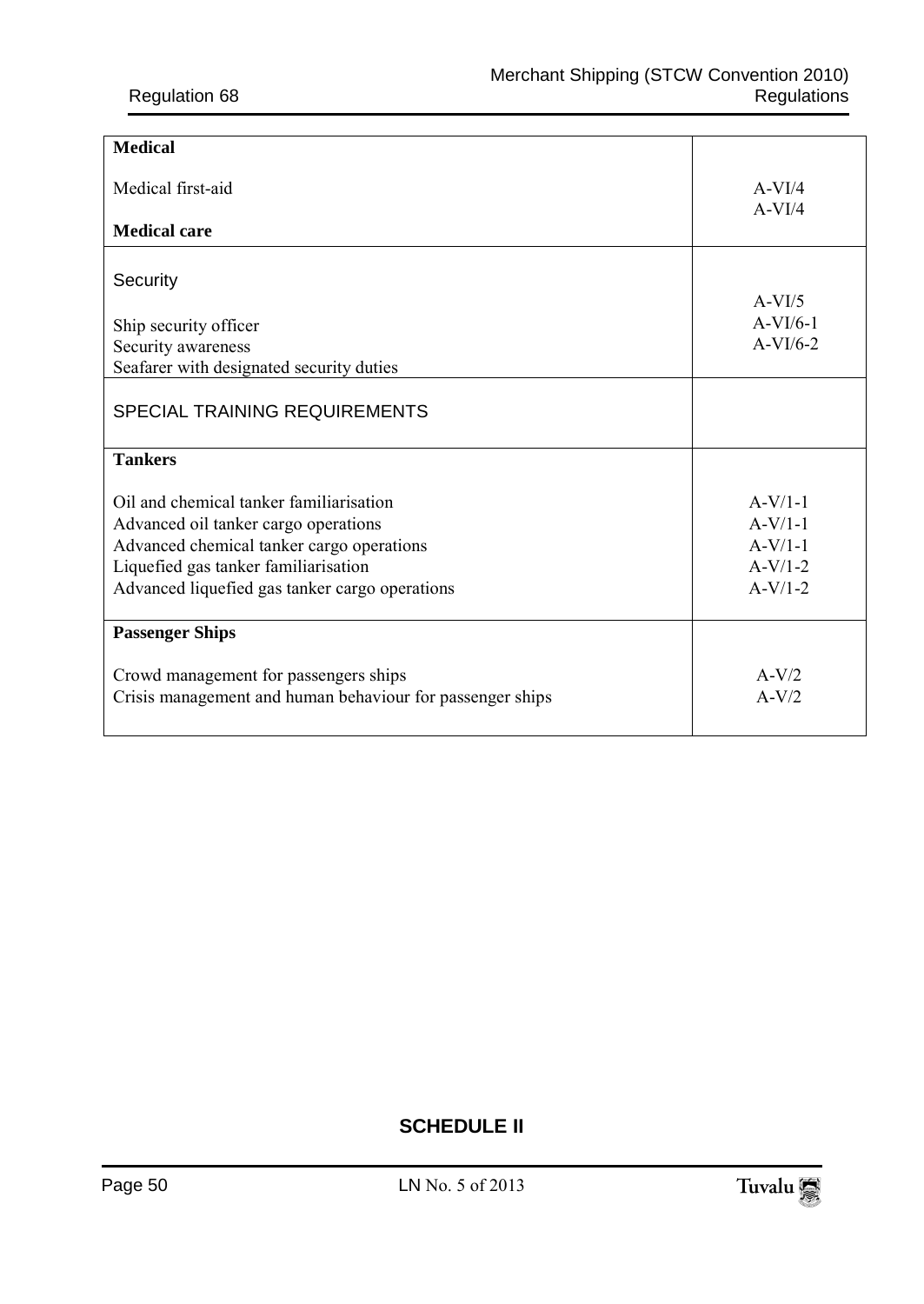## MANNING REQUIREMENTS AND CLASSES OF CERTIFICATES

- (1) The number of persons holding the requisite certificates for service on vessels to which these regulations apply must be in accordance with the following tables for the type of voyage.
- (2) The Administration may impose additional operating limits on vessels operating in inshore and sheltered waters.

Part A Deck certification – unlimited voyages

| <b>Vessel Size</b><br>(ship<br>(tonnage) | <b>Master</b>          | <b>Chief Mate</b> | Officer of the<br><b>Watch Deck</b><br>(OOW Deck)<br>(As required) | <b>Additional</b><br><b>OOW</b><br>Deck<br>(As<br>required) | <b>Deck</b><br>Watch<br><b>Ratings</b><br>(DWR)<br>(As)<br>required) |
|------------------------------------------|------------------------|-------------------|--------------------------------------------------------------------|-------------------------------------------------------------|----------------------------------------------------------------------|
| 3,000 GT<br>and over                     | Master Class           | Master Class 2    | <b>OOW</b> Deck                                                    | <b>OOW</b> Deck                                             | <b>DWR</b>                                                           |
| $<$ 3,000 GT                             | Master Class<br>2      | OOW Deck *        | <b>OOW</b> Deck                                                    | <b>OOW</b> Deck                                             | <b>DWR</b>                                                           |
| $<$ 500 GT                               | Master Class<br>$3* +$ | OOW Deck *        | Master Class<br>$4*+$                                              |                                                             | <b>DWR</b>                                                           |

#### **Minimum qualifications**

\* Endorsed subject to satisfying sea-time requirements and further training and assessment.

+Subject to satisfactory completion of appropriate STCW short courses (GMDSS,

Shipmasters Medical, Advanced Fire Fighting, Proficiency in Survival Craft).

Part B Deck certification – near coastal voyages

#### **Minimum qualifications**

| <b>Vessel Size</b><br>(ship)<br>tonnage) | <b>Master</b>       | <b>Chief Mate</b><br>(As<br>required) | Officer of the<br><b>Watch Deck</b><br>(OOW Deck)<br>(As required) | <b>Additional</b><br><b>OOW</b> Deck<br>(As)<br>required) | <b>Deck</b><br>Watch<br><b>Ratings</b><br>(DWR)<br>(As)<br>required) |
|------------------------------------------|---------------------|---------------------------------------|--------------------------------------------------------------------|-----------------------------------------------------------|----------------------------------------------------------------------|
| $3,000$ and over                         | Master Class        | Master Class                          | <b>OOW</b> Deck                                                    | <b>OOW</b> Deck                                           | <b>DWR</b>                                                           |
| <b>GT</b>                                |                     | $\overline{2}$                        |                                                                    |                                                           |                                                                      |
| $500 - 5,000$                            | Master Class        | <b>OOW</b> Deck                       | Master Class                                                       |                                                           | <b>DWR</b>                                                           |
| <b>GT</b>                                | 3                   | $\ast$                                | $4*$                                                               |                                                           |                                                                      |
| $200 - 500$                              | Master Class        | Master Class                          | Master Class                                                       |                                                           | <b>DWR</b>                                                           |
| <b>GT</b>                                | 4                   | 5                                     | 6                                                                  |                                                           |                                                                      |
| $20 - 200$ GT                            | <b>Master Class</b> | Master Class                          |                                                                    |                                                           | <b>DWR</b>                                                           |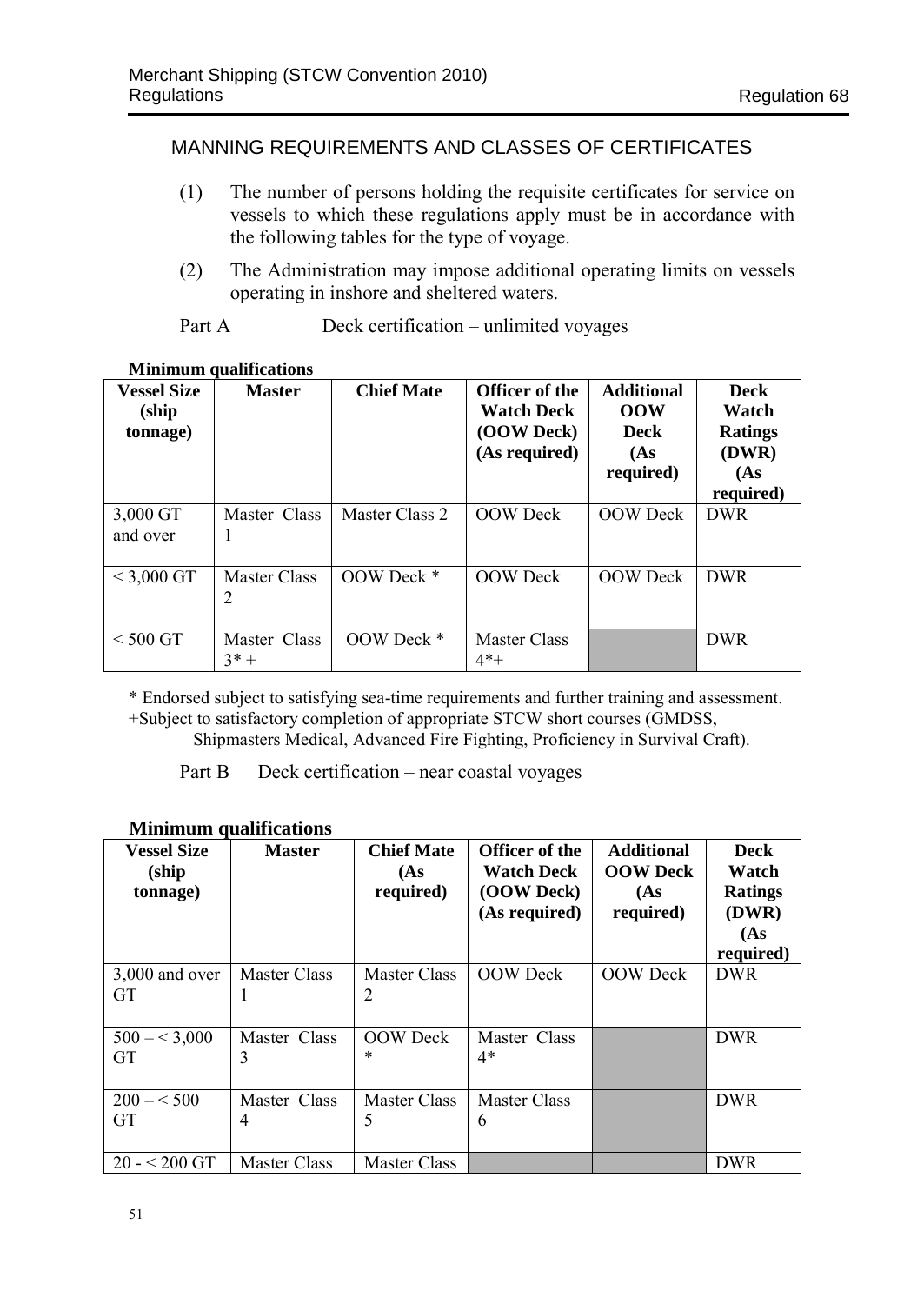\* Endorsed subject to satisfying sea-time requirements and further training and assessment.

The minimum qualification required for master of vessels <20GT/12 m is Master/Engineer Class 6 or equivalent. The sea service, training and assessment requirements for this dual role certificate are subject to determination by the national administration.

Part C Engineering certification – unlimited voyages

| <b>Engine</b><br><b>Power</b><br>(kilowat<br>ts) | <b>Chief Engineer</b>       | <b>Second Engineer</b>      | Officer of<br>the Watch<br><b>Engine</b><br>(00W)<br>Engine)<br>(As)<br>required) | <b>Additional</b><br><b>OOW</b><br><b>ENGINE</b><br>(As<br>required) | <b>Engine</b><br>Watch<br><b>Ratings</b><br>(EWR)<br>(As)<br>require<br>d) |
|--------------------------------------------------|-----------------------------|-----------------------------|-----------------------------------------------------------------------------------|----------------------------------------------------------------------|----------------------------------------------------------------------------|
| >3,000                                           | Engineer Class 1            | Engineer Class 2            | 00W<br>Engine                                                                     | 00 <sub>W</sub><br>Engine                                            | <b>EWR</b>                                                                 |
| $750 -$<br>< 3,000                               | Engineer Class 2            | OOW Engine*                 | <b>OOW</b><br>Engine                                                              | OOW<br>Engine                                                        | <b>EWR</b>                                                                 |
| $250 -$<br>< 750                                 | Engineer Class 3*           | Engineer Class 4*<br>$^{+}$ |                                                                                   |                                                                      | <b>EWR</b>                                                                 |
| $<$ 300                                          | Engineer Class 4*<br>$^{+}$ |                             |                                                                                   |                                                                      | EWR                                                                        |

#### **Minimum qualifications**

\* Endorsed subject to satisfying sea-time requirements and further training and assessment. + Subject to satisfactory completion of appropriate STCW short courses (Medical First Aid,

Advanced Fire Fighting, Proficiency in Survival Craft).

Part D Engineering certification – near coastal voyages

#### **Minimum qualifications**

| <b>Engine</b><br><b>Power</b><br>(kilowatts) | <b>Chief Engineer</b>         | <b>Second Engineer</b><br>(As required) | <b>Officer of the</b><br><b>Watch Engine</b><br>(OOW Engine)<br>(As required) | <b>Engine</b><br>Watch<br><b>Ratings</b><br>(EWR)<br>(As<br>required) |
|----------------------------------------------|-------------------------------|-----------------------------------------|-------------------------------------------------------------------------------|-----------------------------------------------------------------------|
| 3,000 and<br>over                            | Engineer Class 2              | OOW Engine*                             | <b>OOW</b> Engine                                                             | <b>EWR</b>                                                            |
| $750 - <$<br>3,000                           | <b>Engineer Class</b><br>$3*$ | Engineer Class 3                        | Engineer Class 4                                                              | <b>EWR</b>                                                            |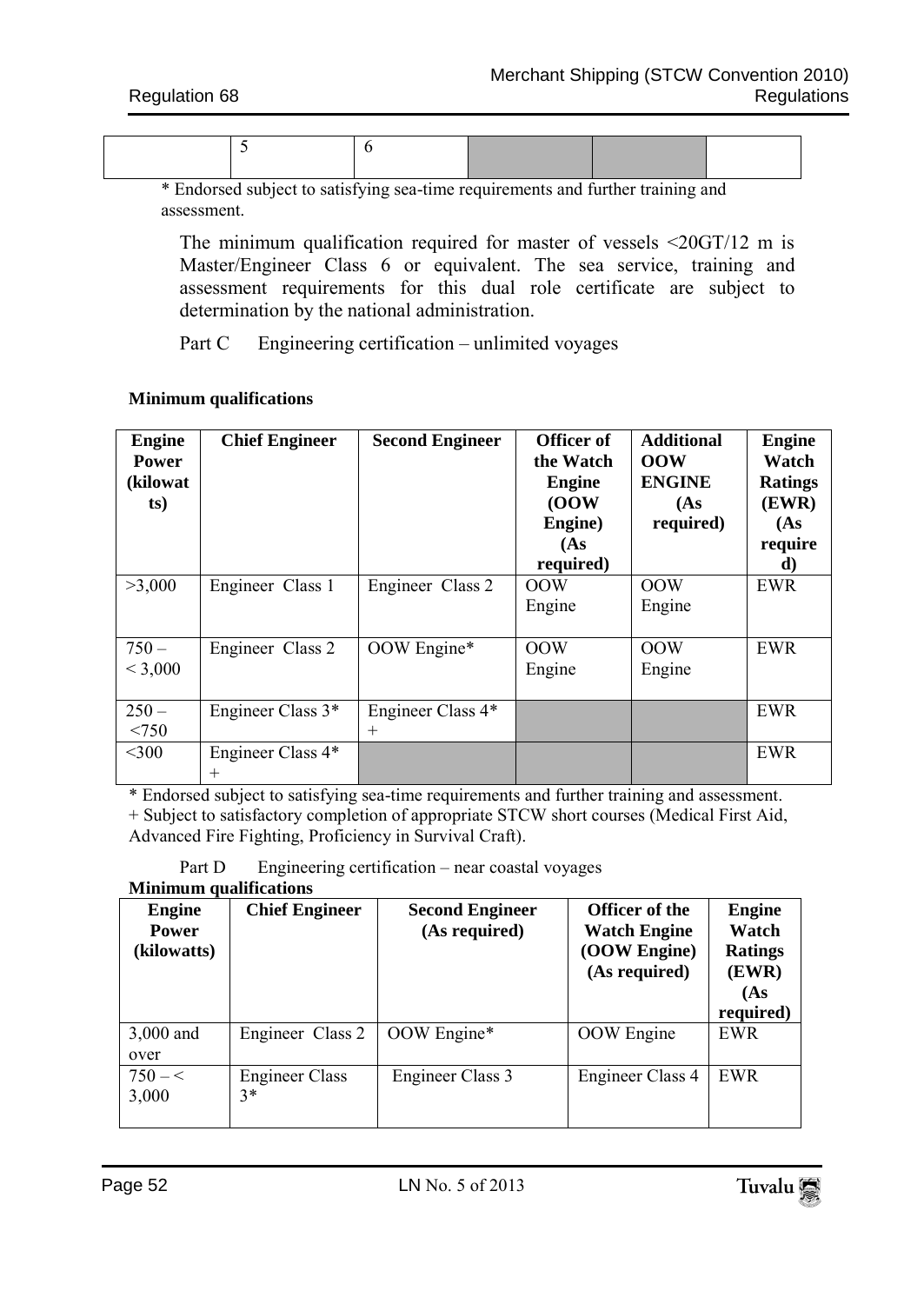|            | $500 - 750$   Engineer Class 3   Engineer Class 4 |  | EWR |
|------------|---------------------------------------------------|--|-----|
|            | $250 - 500$   Engineer Class 4   Engineer Class 5 |  | EWR |
| $\leq$ 250 | Engineer Class 5                                  |  | EWR |

\* Endorsed subject to satisfying sea-time requirements and further training and assessment.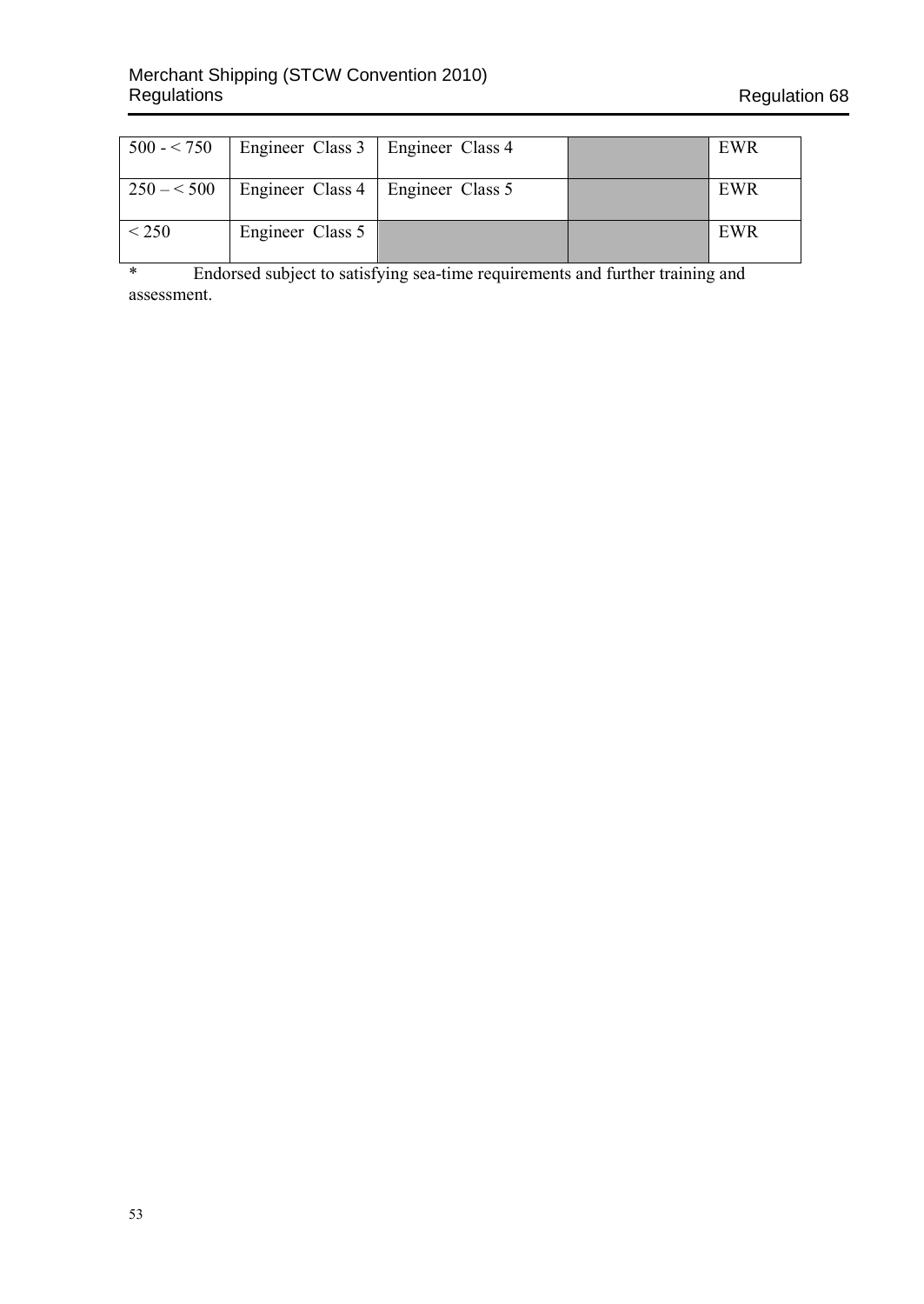$\overline{\phantom{0}}$ 

 $\mathsf{r}$ 

#### **SCHEDULE III**

## NUMBER OF CERTIFICATES OF PROFICIENCY - PASSENGER VESSELS

 $\top$ 

| <b>TYPE AND CHARACTERISTICS</b><br>OF SURVIVAL CRAFT OR SYSTEM                                   | <b>OUALIFIED PERSONS</b>                                          |
|--------------------------------------------------------------------------------------------------|-------------------------------------------------------------------|
| Lifeboat boarded at the stowed position and capable of<br>being released and lowered from inside | 2 per boat                                                        |
| Lifeboat boarded at stowed position and capable of being                                         | 2 persons, plus                                                   |
| lowered from inside after being released externally                                              | 1 for every two boats                                             |
| Lifeboat, both released and lowered from the vessel                                              | 3 per boat                                                        |
| Liferaft                                                                                         | 1 per liferaft                                                    |
| Davit-launched liferaft                                                                          | 1 per liferaft, plus                                              |
|                                                                                                  | 1 for each davit                                                  |
| Marine escape system                                                                             | 4 per system, plus 1 for each raft<br>associated with each system |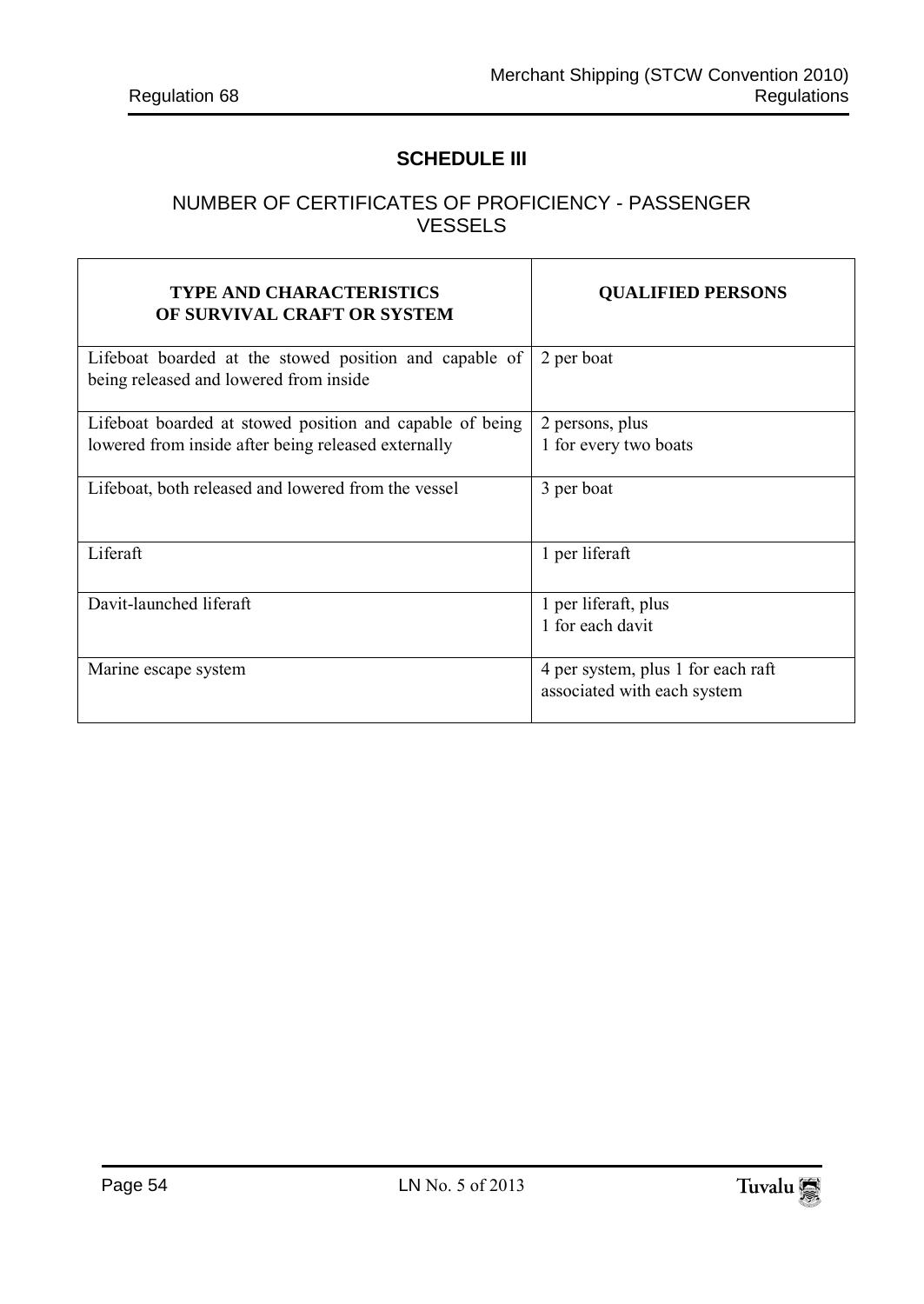## **SCHEDULE IV**

## SAFE MANNING CERTIFICATE

| <b>Tuvalu Maritime Safety Administration</b> |                                   |                                                                                                                                                        |                              |                          |                            |
|----------------------------------------------|-----------------------------------|--------------------------------------------------------------------------------------------------------------------------------------------------------|------------------------------|--------------------------|----------------------------|
| <b>SAFE MANNING CERTIFICATE</b>              |                                   |                                                                                                                                                        |                              |                          |                            |
|                                              |                                   | SHIPPING (STCW CONVENTION) REGULATIONS 2013                                                                                                            |                              |                          |                            |
| Tuvalu Maritime Safety Administration        |                                   |                                                                                                                                                        |                              |                          |                            |
| G.P.O. Box xxx                               |                                   |                                                                                                                                                        | Telephone: (000)             |                          |                            |
|                                              |                                   |                                                                                                                                                        | Fax No: $(000)$              |                          |                            |
| Tuvalu                                       |                                   | E-Mail:                                                                                                                                                |                              |                          |                            |
| <b>Name and Call Sign of Vessel</b>          |                                   |                                                                                                                                                        |                              |                          |                            |
| <b>Official / IMO Number</b>                 |                                   |                                                                                                                                                        |                              |                          |                            |
| <b>Vessel Type / Class</b>                   |                                   |                                                                                                                                                        |                              |                          |                            |
| <b>Port of Registry</b>                      |                                   |                                                                                                                                                        |                              |                          |                            |
| <b>Trading Area</b>                          |                                   |                                                                                                                                                        |                              |                          |                            |
| <b>Gross Tonnage</b>                         |                                   |                                                                                                                                                        |                              |                          |                            |
| <b>Total Propulsion Power</b>                |                                   |                                                                                                                                                        |                              |                          |                            |
| <b>Length Overall</b>                        |                                   |                                                                                                                                                        |                              |                          |                            |
| <b>Owner &amp; Address</b>                   |                                   |                                                                                                                                                        |                              |                          |                            |
|                                              |                                   |                                                                                                                                                        |                              |                          |                            |
| Regulations and Code.                        |                                   | The above named vessel is safely manned for the type of operation described<br>below in accordance with the Marine Act 1986, the STCW 1995 Convention, |                              |                          |                            |
|                                              |                                   |                                                                                                                                                        |                              |                          |                            |
| <b>POSITION</b>                              |                                   | <b>QUALIFICATION &amp; NUMBER</b>                                                                                                                      |                              |                          |                            |
|                                              | <b>Unlimited</b><br><b>Waters</b> | <b>Near Coastal</b><br>Waters                                                                                                                          | <b>Territorial</b><br>Waters | <b>Inshore</b><br>Waters | <b>Sheltered</b><br>Waters |
| <b>Master</b>                                |                                   |                                                                                                                                                        |                              |                          |                            |
| <b>Chief Mate</b>                            |                                   |                                                                                                                                                        |                              |                          |                            |
| <b>Deck Watchkeeper</b>                      |                                   |                                                                                                                                                        |                              |                          |                            |
| <b>Extra Deck W/keeper</b>                   |                                   |                                                                                                                                                        |                              |                          |                            |
| <b>Radio Personnel</b>                       |                                   |                                                                                                                                                        |                              |                          |                            |
| <b>Chief Engineer</b>                        |                                   |                                                                                                                                                        |                              |                          |                            |
| <b>Second Engineer</b>                       |                                   |                                                                                                                                                        |                              |                          |                            |
| <b>Engineer Watchkeeper</b>                  |                                   |                                                                                                                                                        |                              |                          |                            |
| <b>Extra Eng Watchkeeper</b>                 |                                   |                                                                                                                                                        |                              |                          |                            |
| <b>Deck Watch Rating</b>                     |                                   |                                                                                                                                                        |                              |                          |                            |
| <b>Engine Watch Rating</b>                   |                                   |                                                                                                                                                        |                              |                          |                            |
| <b>Qualified Cook</b>                        |                                   |                                                                                                                                                        |                              |                          |                            |
|                                              |                                   |                                                                                                                                                        |                              |                          |                            |
|                                              |                                   |                                                                                                                                                        |                              |                          |                            |
| <b>TOTAL CREW</b>                            |                                   |                                                                                                                                                        |                              |                          |                            |

[Delete as required]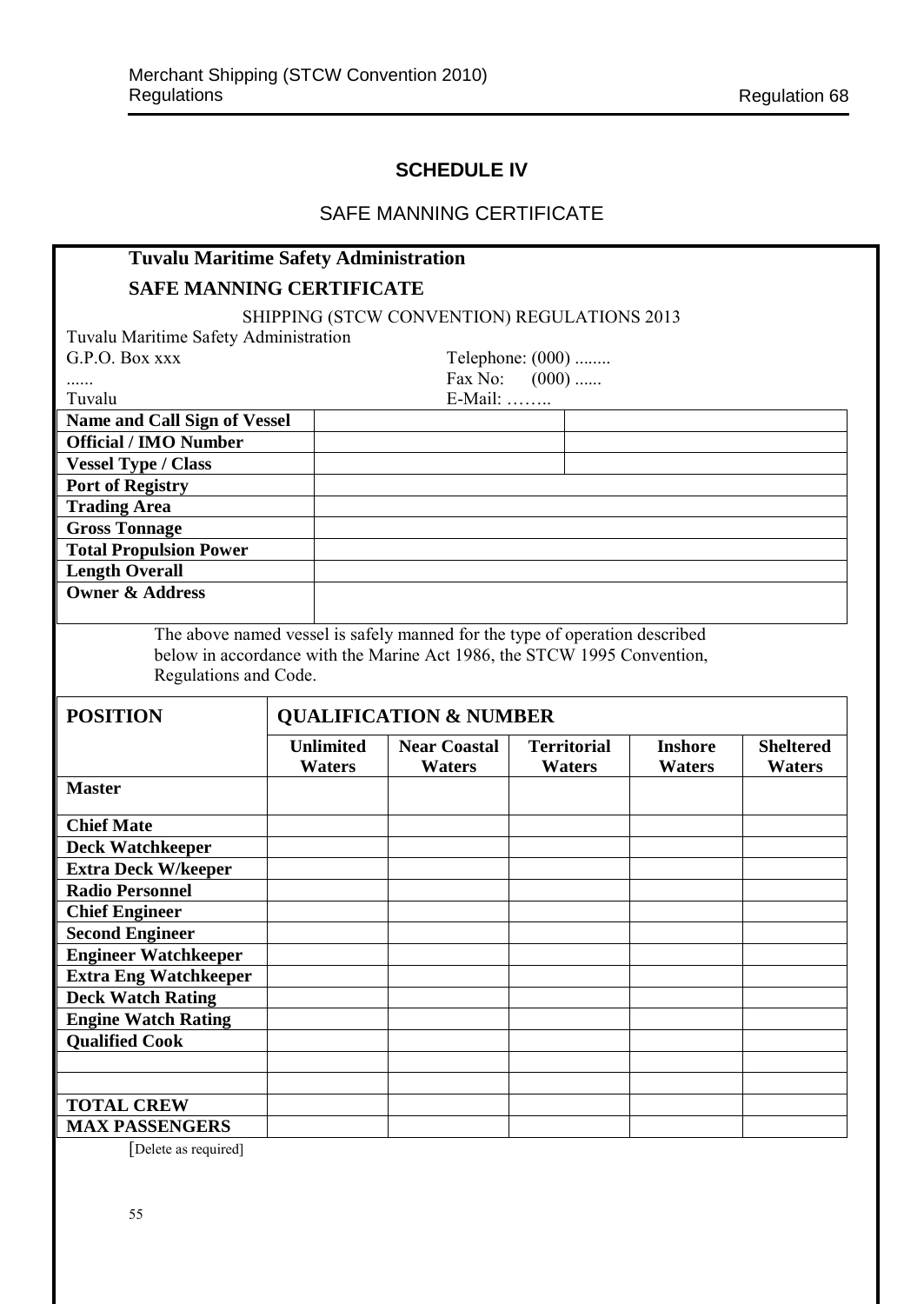#### **Conditions and Limitations:**

- (1) All crewmembers must meet the requirements regarding safety training and qualifications according to Regulations in force.
- (2) This Certificate is valid for two years. It will be renewed as long as there is no material change in safety equipment, or the construction of the ship, or in its passenger or cargo carrying capacity or its commercial purpose.

Signed ……………………………..…….. Director, Tuvalu Maritime Safety Administration Date Name: *[Official Seal]*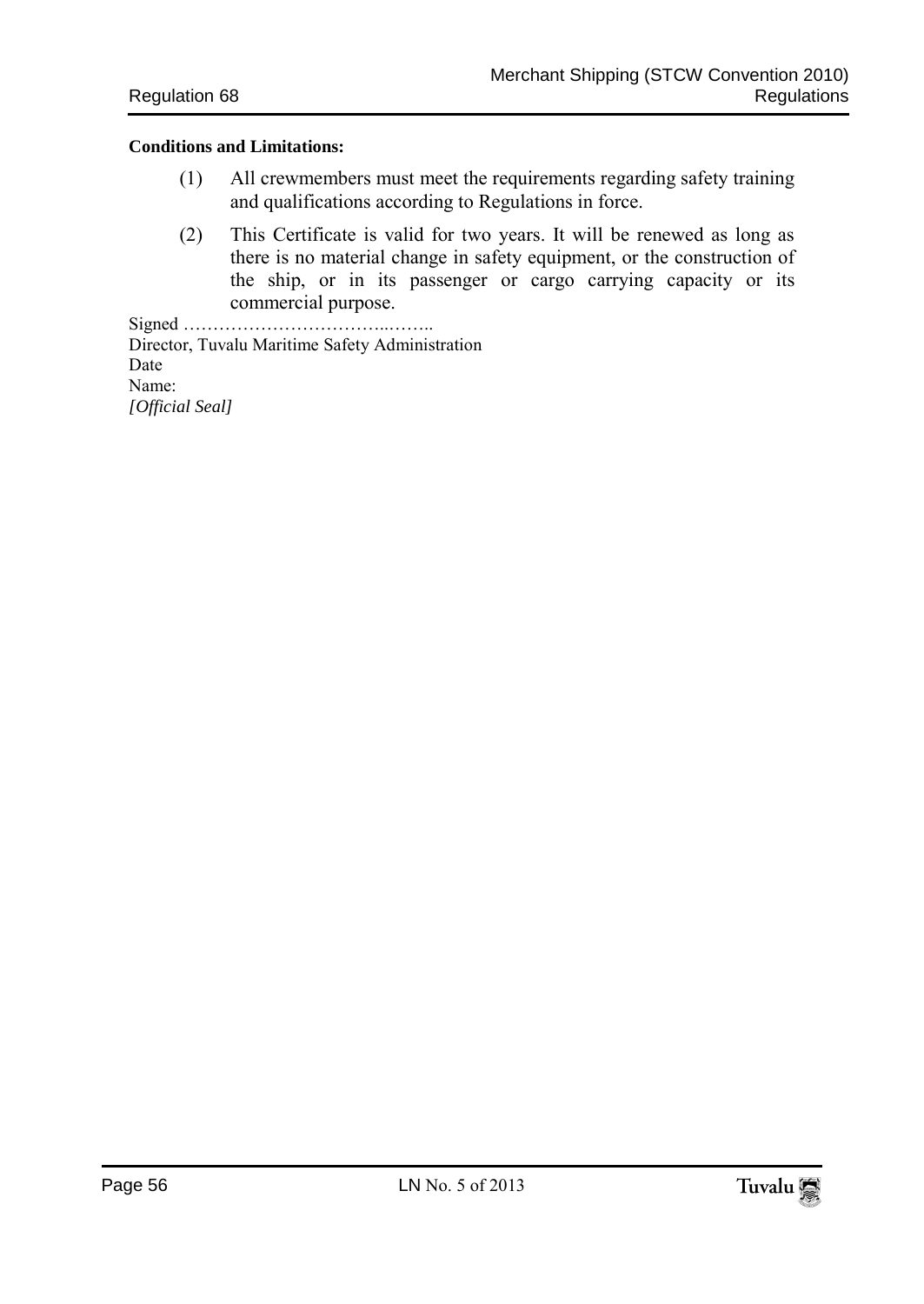## **SCHEDULE V**

Pre-requisites for certificates

Deck Certificate Pre-requisites

#### **Deck Watch Rating**

Minimum Age: 16 years

Prerequisite certificate: Safety Certificate

Required Sea Service:

- (a) six months of approved seagoing service whilst holding a safety certificate; or
- (b) special training, either pre-sea or on board ship, including an approved period of seagoing service which shall be not less than two months.

#### **Able Seafarer Deck**

Minimum Age: 18years

Prerequisite certificate: Deck Watch Rating

Required sea service:

(a) 18 months of approved seagoing service and demonstrated competencies as outlined in table A II/5 of the STCW Code.

**Note:** All seagoing service has to be documented in an approved sea service record book.

#### **Master Class 5**

Minimum Age: 18 years

Prerequisite Certificate: Safety Certificate

Required Sea Service:

- (a) 30 months of approved seagoing service whilst holding a safety certificate; or
- (b) 24 months of approved seagoing service whilst holding a certificate of competency as Master Class 6 subject to approval by the national administration; or
- (c) 24 months of approved seagoing service whilst holding a certificate of competency as Deck Watch Rating;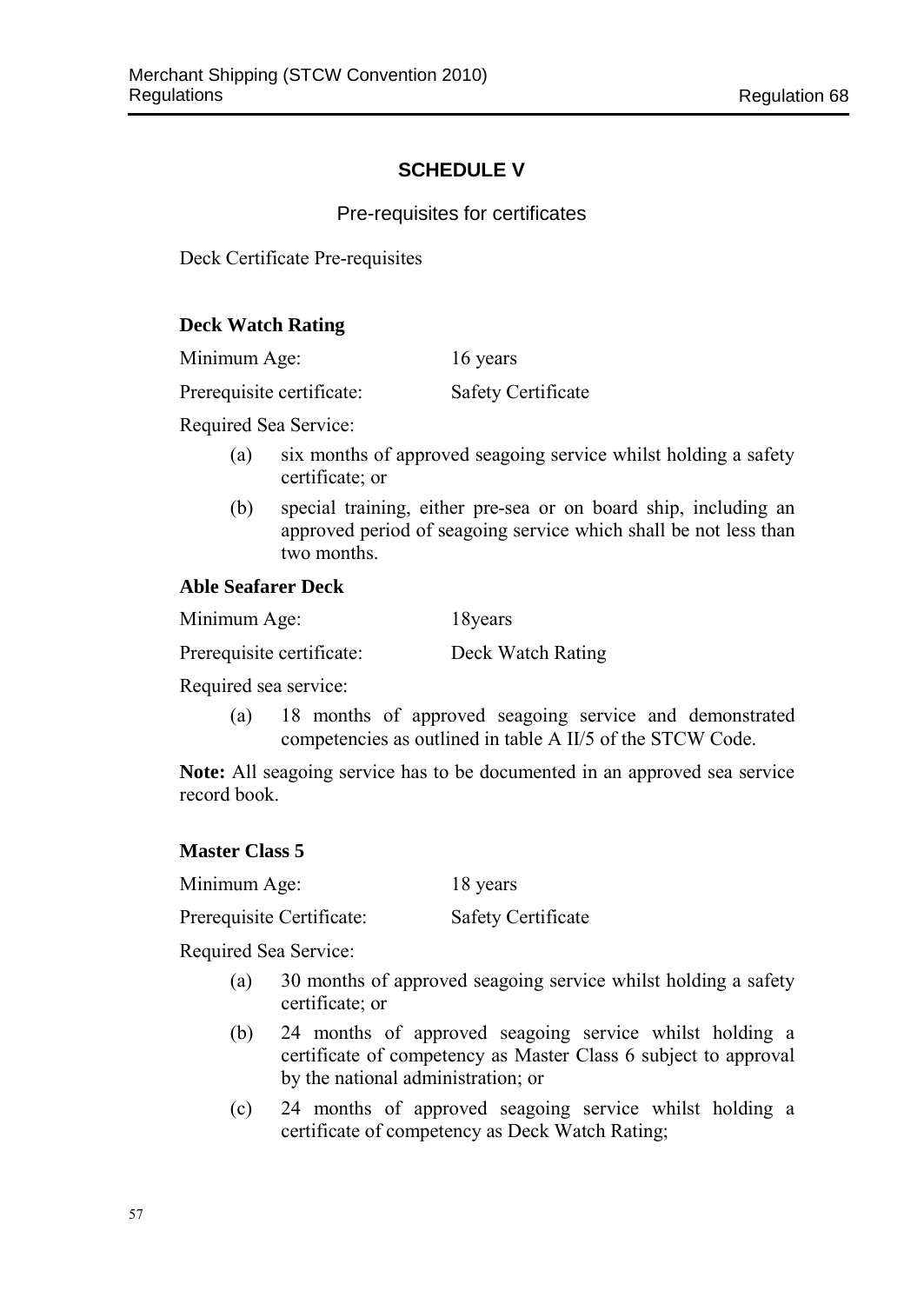(d) six months approved seagoing service whilst holding a certificate of competency as Able Seafarer Deck

Remission of seagoing service may be allowed by the Authority for attendance at approved training programmes that include on-board training that meets the requirements of section A-II/3 of the STCW code and is documented in an approved training record book.

#### **Master Class 4**

| Minimum Age: | 20 years |
|--------------|----------|
|--------------|----------|

Prerequisite Certificate: Master Class 5

Required Sea Service:

(a) 12 months of approved watchkeeping service whilst holding a certificate of competency not lower than Master Class 5.

Remission of watchkeeping service and/or the requirement for a Master Class 5 certificate may be allowed by the Authority for attendance at approved training programmes that include on-board training that meets the requirements of section A-II/3 of the STCW code and is documented in an approved training record book.

#### **Master Class 3**

| Minimum Age: | Not prescribed |
|--------------|----------------|
|              |                |

Prerequisite Certificate: Master Class 4

Required Sea Service:

- (a) 12 months of approved watchkeeping service whilst holding a certificate of competency as Master Class 4.
- (b) approved seagoing service of not less than 18 months, which is part of an approved training programme that includes on-board training that meets the requirements of section A-II/I of the STCW code and is documented in an approved training record book.

Not less than six months of the required seagoing service shall be performed in vessels in excess of 500 GT.

#### **Officer of the Watch Deck (OOW Deck)**

Minimum Age: 18 years

Prerequisite Certificate: Not prescribed

Required Sea Service: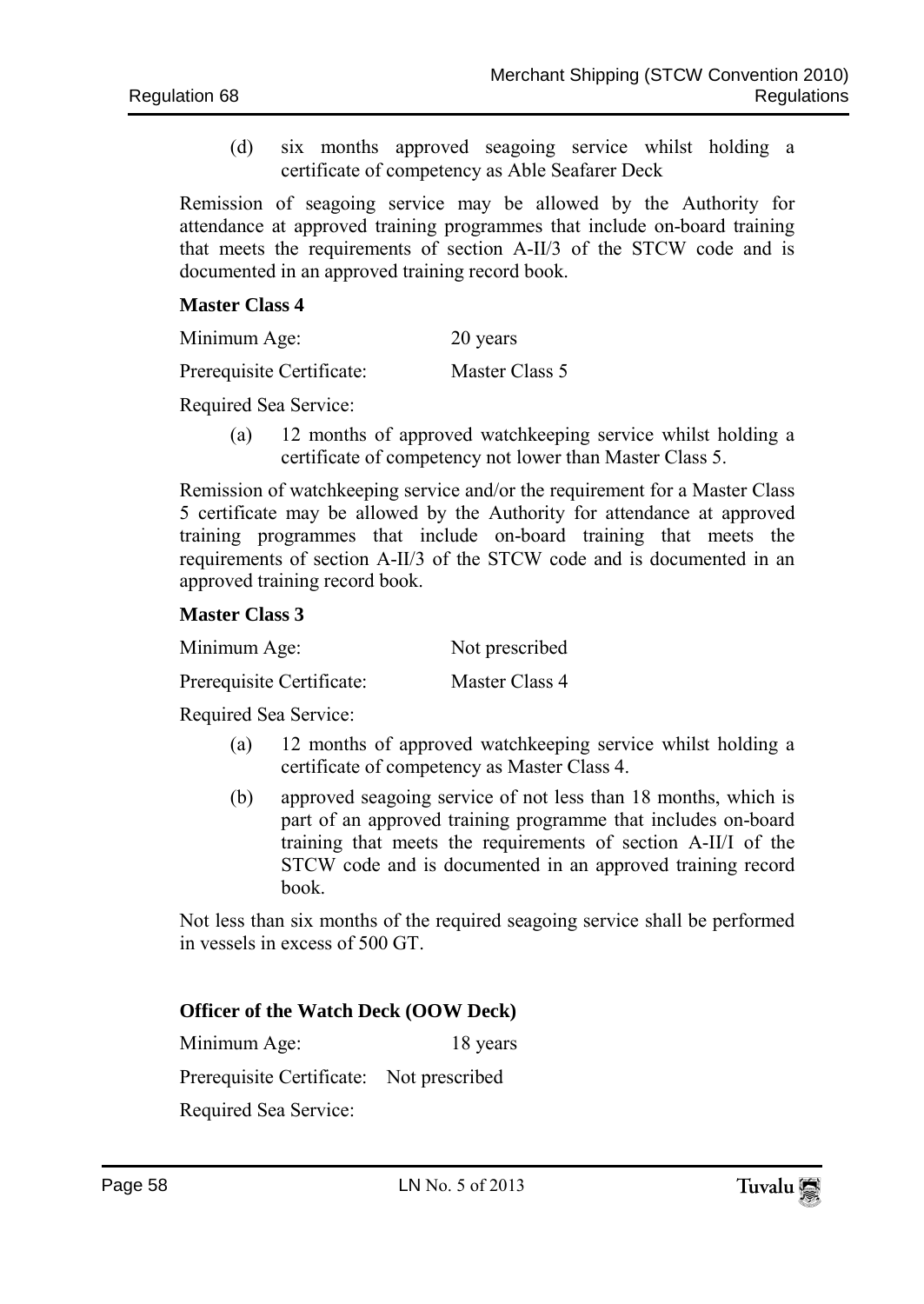- (a) 36 months of approved seagoing service whilst holding a certificate of competency as Deck Watch Rating; or
- (b) approved seagoing service of not less than 12 months, which is part of an approved training programme that includes on-board training that meets the requirements of section A-II/I of the STCW code and is documented in an approved training record book; or
- (c) 18 months of approved seagoing service whilst holding an able seafarer deck certificate.
- (d) 12 months of approved watchkeeping service whilst holding a certificate of competency as Master Class 4.

In (a), (b) or (c), not less than six months of the required seagoing service shall be performed in vessels in excess of 500 GT.

During the approved seagoing service, the candidate must have performed bridge watchkeeping duties under the supervision of a master or qualified officer for a period of not less than six months.

#### **Master Class 2**

| Minimum Age:              | Not prescribed             |
|---------------------------|----------------------------|
| Prerequisite Certificate: | Master Class 3 or OOW Deck |

Required Sea Service:

- (a) 24 months of approved watchkeeping service whilst holding a certificate as Master Class 3, six months of which shall be performed in vessels in excess of 500 GT;
- (b) 12 months of approved watchkeeping service whilst holding a certificate of competency as OOW Deck, on vessels above 500GT.

#### **Master Class 1**

| Minimum Age: | Not prescribed |
|--------------|----------------|
|--------------|----------------|

Prerequisite Certificate: 00W Deck or Master Class 2

Required Sea Service:

(a) 36 months of approved watchkeeping service whilst holding a certificate of competency not less than OOW Deck or Master Class 3, six months of which shall be served on vessels in excess of 500 GT.

The sea service may be reduced by 12 months where at least 12 months of the service has been served as chief officer.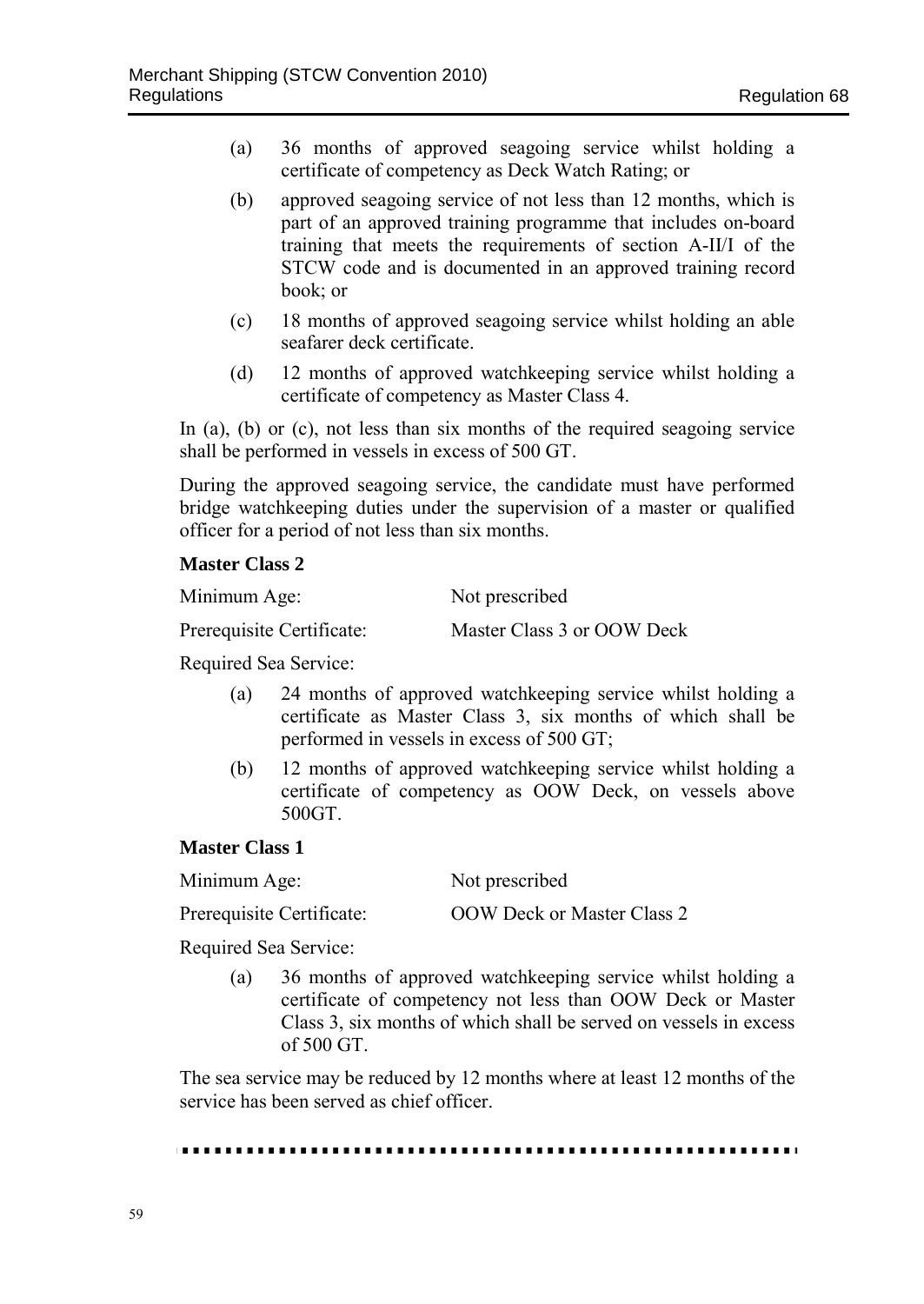#### **Engine Certificate Pre-requisites**

### **Engine-room Watch Rating**

Minimum Age: 16 years

Prerequisite certificate: Safety Certificate

Required Sea Service:

- (a) six months of approved seagoing service whilst holding a safety certificate; or
- (b) special training, either pre-sea or on board ship, including an approved period of seagoing service which shall be not less than 2 months.

#### **Able Seafarer Engine**

Minimum Age: 18years

Prerequisite certificate: Engine-room Watch Rating

Required sea service:

(a) 12 months of approved seagoing service and demonstrated competencies as outlined in table A III/5 of the STCW Code.

**Note:** All seagoing service has to be documented in an approved sea service record book.

#### **Engineer Class 5**

| Minimum Age: | 18 years |
|--------------|----------|
|              |          |

Prerequisite Certificate: Safety Certificate

Required Sea Service:

- (a) 12 months of approved seagoing service whilst holding a certificate of competency as Engine-Room Watch Rating; or
- (b) 24 months of approved seagoing service, at least six months of which must have been spent carrying out engineering duties, whilst holding a safety certificate; or
- (c) 12 months of approved sea going service whilst holding a certificate of competency as Able Seafarer Engine.

## **Engineer Class 4**

Minimum Age: 18 years Prerequisite Certificate: Class 5 Required Sea Service: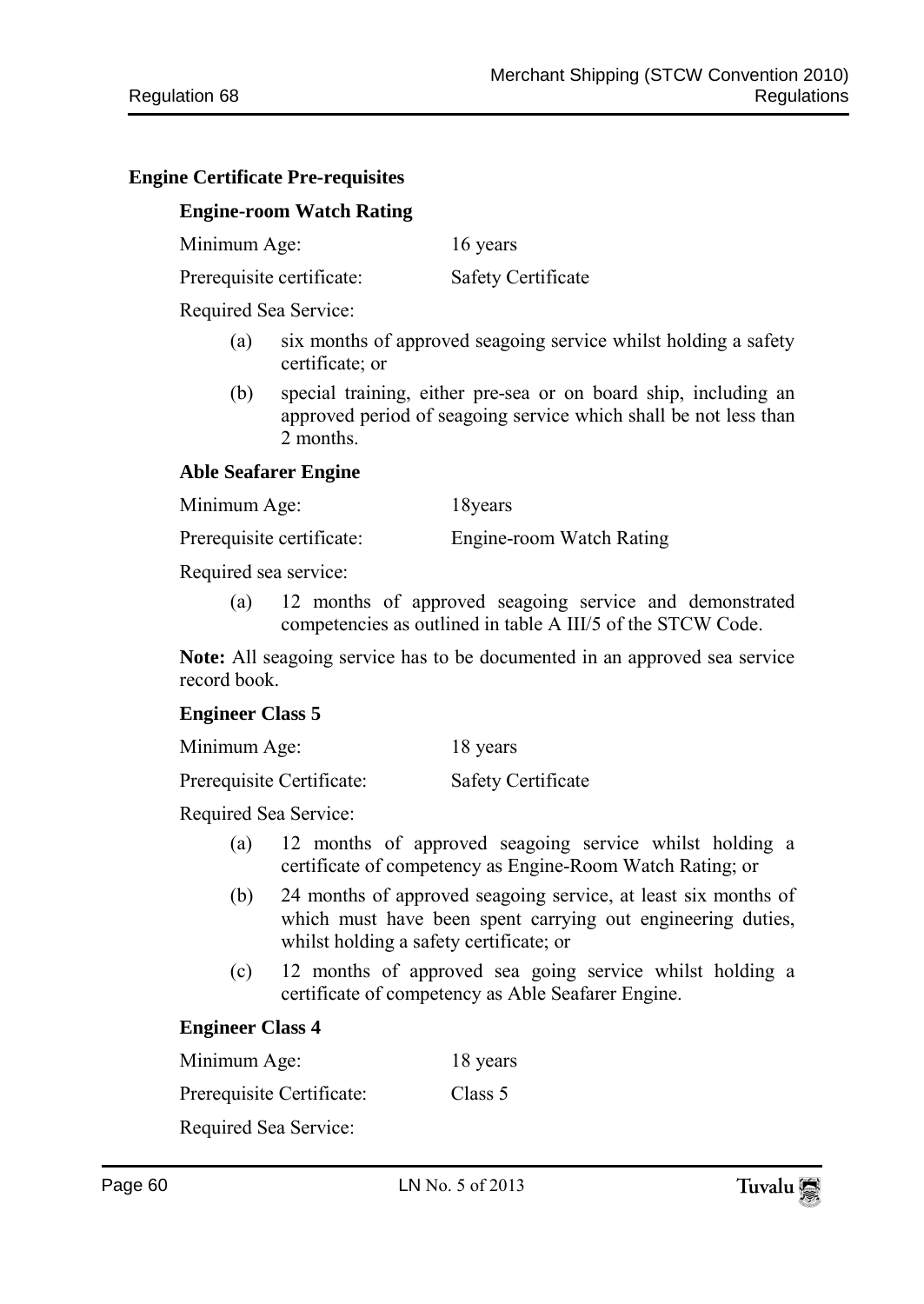(a) 12 months approved service as a watchkeeping engineer whilst holding a certificate of competency as Engineer Class 5.

#### **Engineer Class 3**

Minimum Age: 20 years

Prerequisite Certificate: Engineer Class 4

Required Sea Service:

- (a) 12 months approved seagoing service as a watchkeeping engineer whilst holding a certificate of competency as Engineer Class 4; or
- (b) 12 months at sea in an engineering capacity whilst holding a safety certificate and satisfactory completion of an approved shore-based engineering training programme; or
- (c) approved education and training of at least 36 months, which includes 12 months' training onboard vessels, six months of which must be completed on vessels of more than 500 kW propulsion power machinery and be documented in an approved training record book.

Remission of watchkeeping service and/or the requirement for Engineer Class 4 certificate may be allowed by the Authority for attendance at approved training programmes that include on-board training and are documented in an approved training record book.

#### **Officer of the Watch Engine-room (OOW Engine)**

Minimum Age: 18 years

Prerequisite Certificate: Not prescribed

Required Sea Service:

- (a) Approved education and training of at least 36 months, which includes onboard training documented in an approved training record book, and not less than 12 months approved service in the engine-room under the supervision of a qualified engineer, of which six months shall be served on ships of not less than 750 kW propulsion power in accordance with Section A-III/1 of the STCW code; or
- (b) six months approved seagoing service in a engineering capacity on vessels of not less than 750 KW propulsion power, whilst holding a certificate of competency as Engineer Class 3; or
- (c) 12 months approved seagoing service in an engineering capacity on vessels of not less than 750 KW propulsion power whilst holding a certificate of competency as Engineer Class 4; or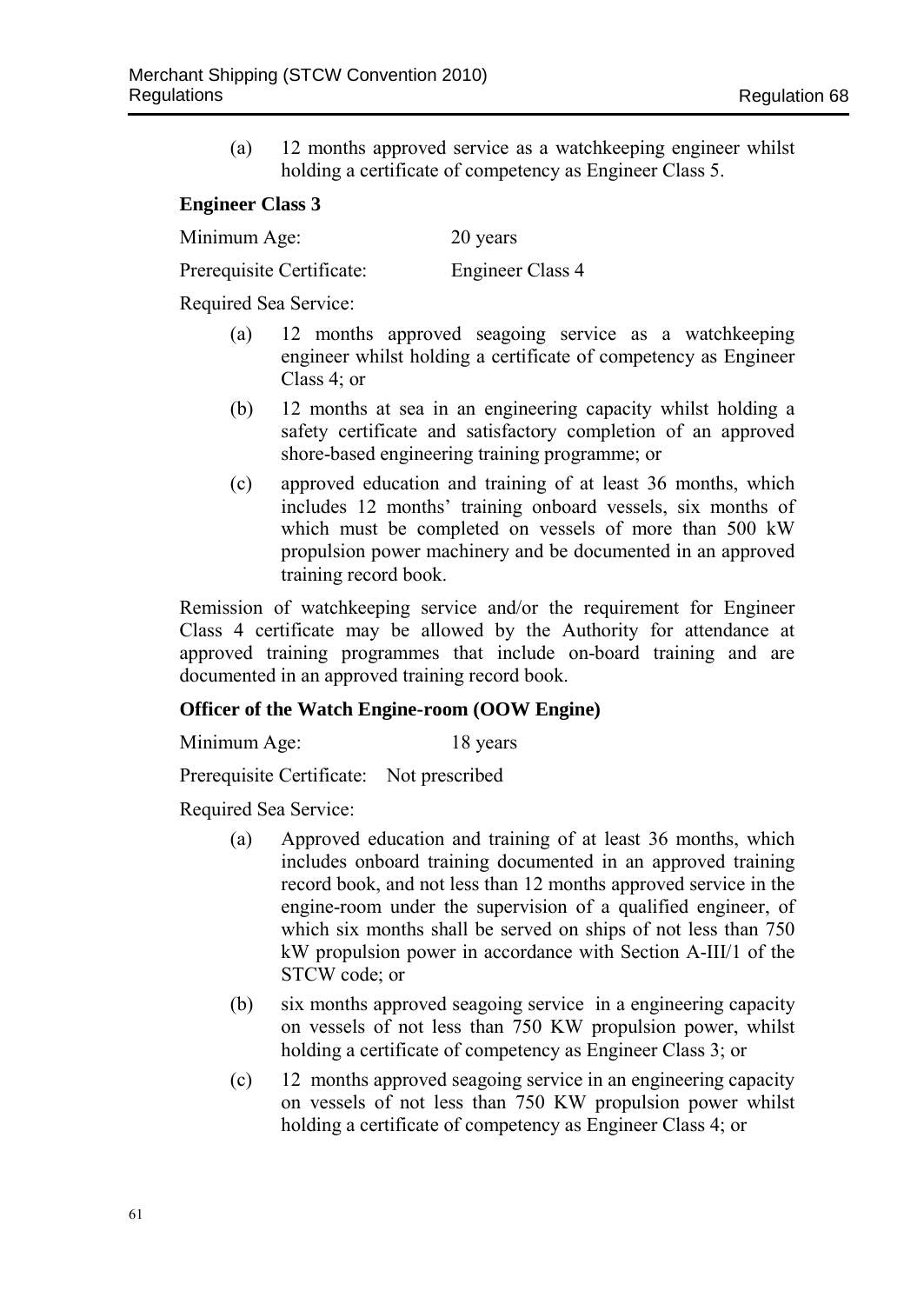- (d) 36 months approved seagoing service in an engineering capacity on vessels of not less than 750 kW propulsion power, including six months under the supervision of a qualified engineer, whilst holding a certificate of competency as Engine-Room Watch Rating; or
- (e) 24 months approved seagoing service in an engineering capacity on vessels not less than 750KW propulsion power , including six months under the supervision of a qualified engineer, whilst holding a certificate of competency as Able Seafarer Engine

#### **Engineer Class 2**

| Minimum Age: | Not prescribed |
|--------------|----------------|
|              |                |

Prerequisite Certificate: 00W Engine

Required Sea Service:

- (a) 12 months approved seagoing service as engineer on vessels of not less than 750 kW propulsion power whilst holding a certificate of competency as OOW Engine.
- (b) At least nine months of the above service must be on vessels using propulsion of the kind to which the certificate relates.

#### **Engineer Class 1**

| Minimum Age:              | Not prescribed   |
|---------------------------|------------------|
| Prerequisite Certificate: | Engineer Class 2 |

Required Sea Service:

(a) 24 months as engineer in a position of responsibility on vessels in excess of 3,000 kW propulsion power whilst holding a certificate of competency as Engineer Class 2.

\*\*\*\*\*\*\*\*\*\*\*\*\*\*\*\*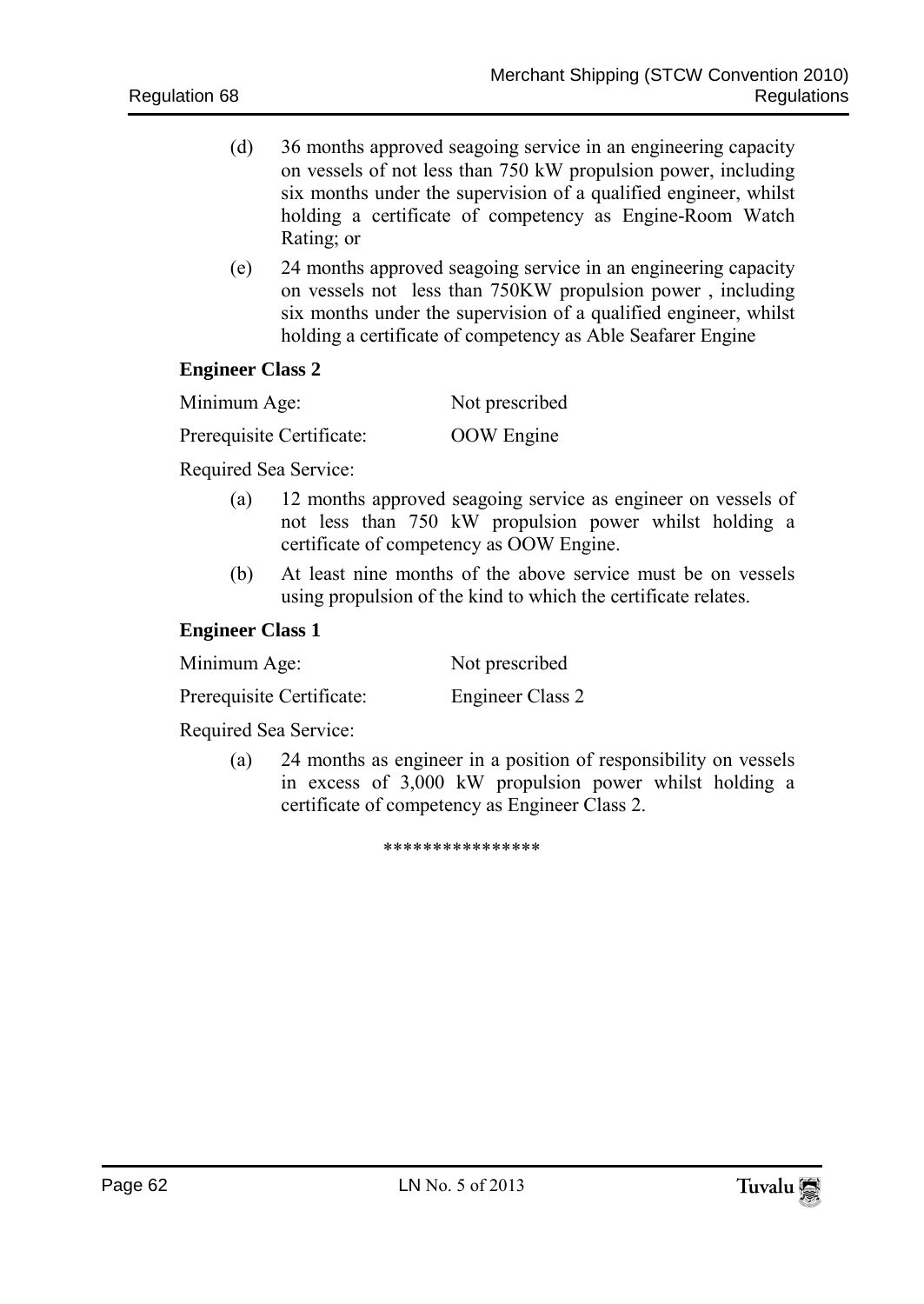

**ENGINE CERTIFICATION FLOW CHART**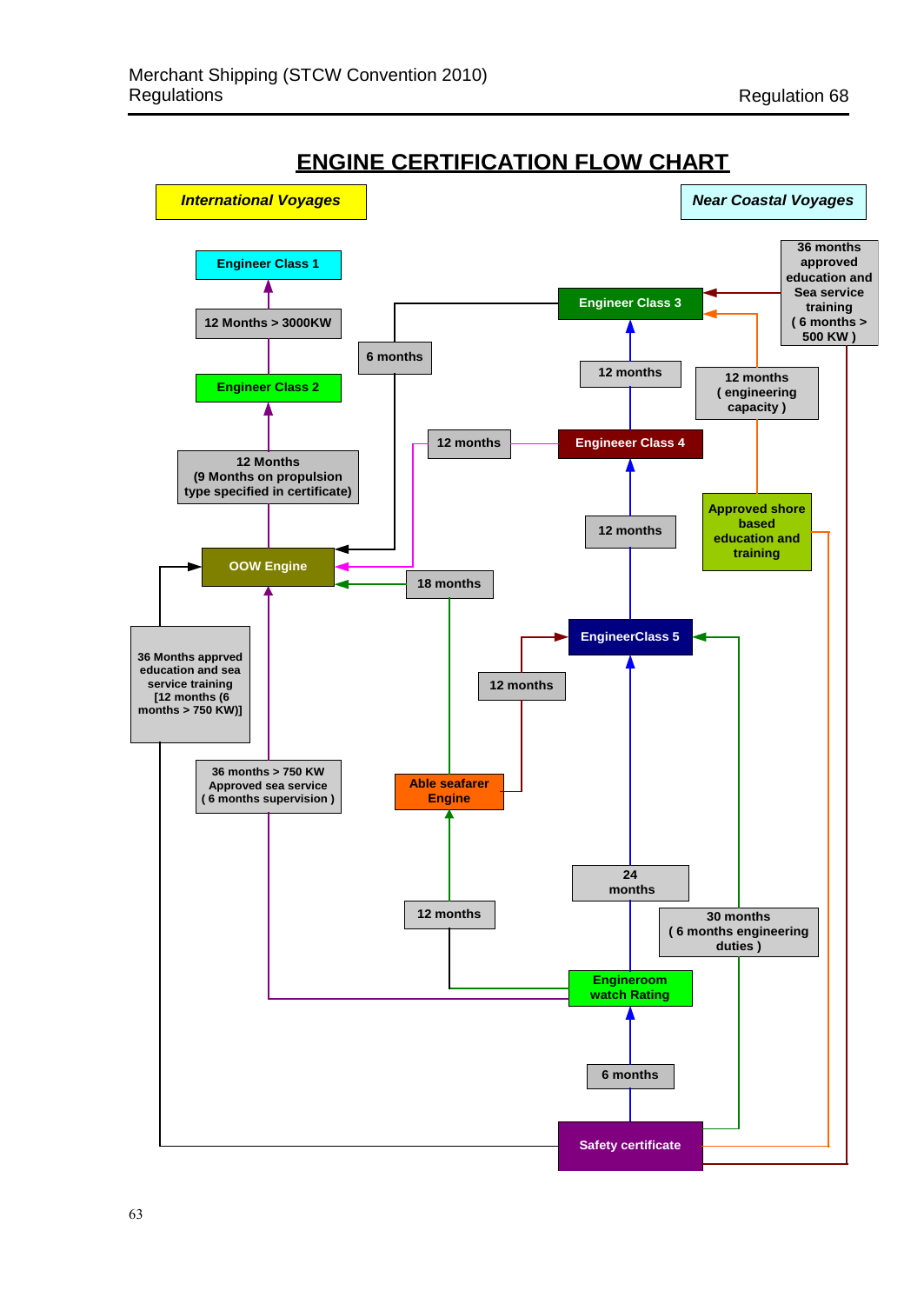

**DECK CERTIFICATION FLOW CHART**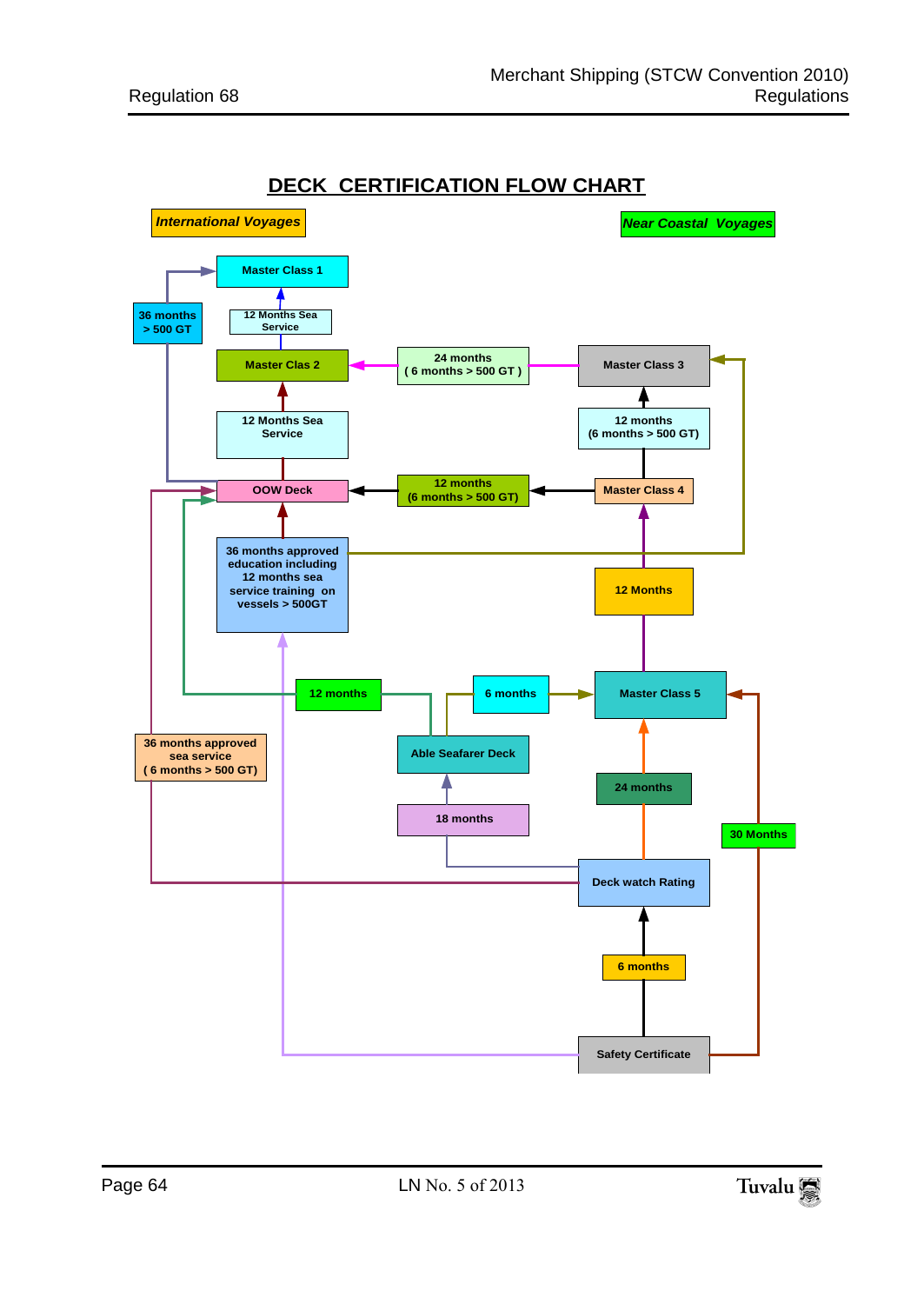$1600$  to  $> 500$  gross tons

### **SCHEDULE VI**

#### Part I - CERTIFICATES RECOGNISED IN TUVALU

The Director may issue, recognise and endorse the following classes of certificates of competency: **NAVIGATION**

## **Unlimited**

| Master Class 1                            | $>$ 3000 gross tons    |
|-------------------------------------------|------------------------|
| Master Class 2                            | $\leq$ 3000 gross tons |
| Officer in Charge of a Navigational Watch | $> 500$ gross tons     |
| Deck Watchkeeping Rating                  | $> 500$ gross tons     |

#### **Near-coastal**

| $>$ 3000 gross tons         |
|-----------------------------|
| $\leq$ 3000 gross tons      |
| $>$ 500 gross tons          |
| 1600 to $>$ 500 gross tons  |
| $500$ to $> 200$ gross tons |
| $200$ to $> 20$ gross tons  |
| $>$ 500 gross tons          |
|                             |

#### **Territorial waters**

Master Class 1  $>$  3000 gross tons Master Class 2 <3000 gross tons<br>Officer in Charge of a Navigational Watch > 500 gross tons Officer in Charge of a Navigational Watch<br>Master Class 3 Master Class 4  $500 \text{ to } > 200 \text{ gross tons}$ Master Class 5<br>
Master/Engineer Class 6-Engineer<br>
200 to > 20 gross tons (15 metres)<br>
20 gross tons (15 metres) Master/Engineer Class 6-Engineer or less Deck Watchkeeping Rating  $> 500$  gross tons

**Inshore**<br>Master Class 1  $> 3000$  gross tons Master Class 2 <3000 gross tons Officer in Charge of a Navigational Watch  $>$  500 gross tons<br>Master Class 3 1600 to > 500 gross  $1600$  to  $> 500$  gross tons Master Class 4 500 to > 200 gross tons Master Class 5  $200 \text{ to } > 20 \text{ gross tons}$ Restricted Master/Engineer Class 6-Engineer 20 gross tons (15 metres) or less<br>Deck Watchkeeping Rating  $> 500$  gross tons Deck Watchkeeping Rating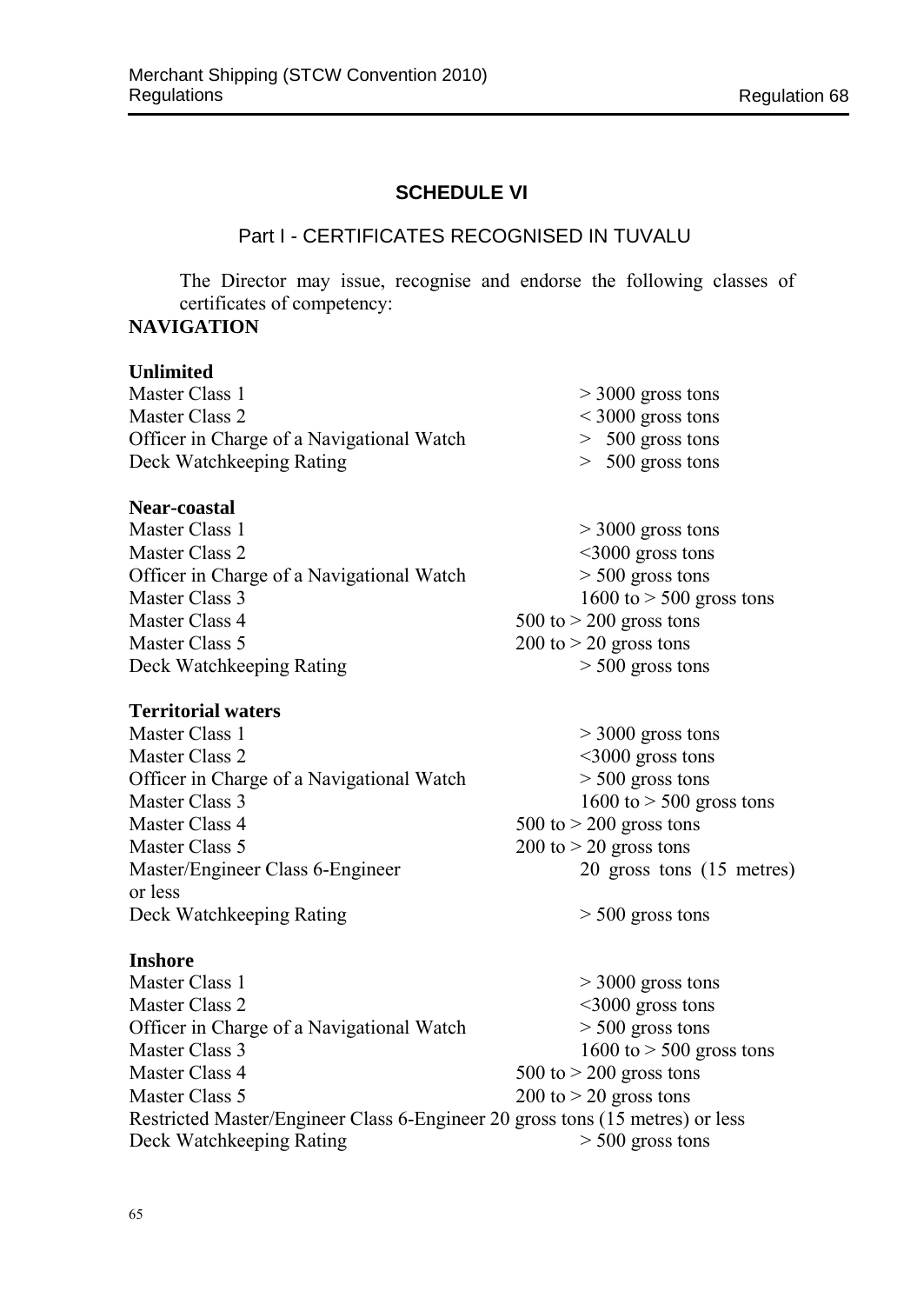| <b>Sheltered Waters</b><br><b>Boat Master's Licence</b>                                                                                                                                                                                                                       | 20 gross tons (15 metres) or less                                                                                                             |
|-------------------------------------------------------------------------------------------------------------------------------------------------------------------------------------------------------------------------------------------------------------------------------|-----------------------------------------------------------------------------------------------------------------------------------------------|
| ENGINEERING                                                                                                                                                                                                                                                                   |                                                                                                                                               |
| Unlimited<br><b>Engineer Class 1</b><br><b>Engineer Class 2</b><br>Officer in Charge of an engineering watch<br><b>Engine Watchkeeping Rating</b><br>Engineer Class 3 *(Endorsed)                                                                                             | $>$ 3000kW<br>3000 to $>750$ kW<br>$> 750$ kW<br>$> 750$ kW<br>$<$ 750 kW                                                                     |
| <b>Near-coastal</b><br>Engineer Class 1<br><b>Engineer Class 2</b><br>Officer in Charge of an engineering watch<br><b>Engineer Class 3</b><br><b>Engineer Class 4</b><br><b>Engineer Class 5</b><br><b>Engine Watchkeeping Rating</b>                                         | $>$ 3000 kW<br>$<$ 3000 kW<br>$> 750$ kW<br>$<$ 750 kW<br>500 - $>300$ kW<br>300 kW or less<br>$>750$ kW                                      |
| <b>Territorial waters</b><br><b>Engineer Class 1</b><br><b>Engineer Class 2</b><br>Officer in Charge of an engineering watch<br><b>Engineer Class 3</b><br><b>Engineer Class 4</b><br><b>Engineer Class 5</b><br>Master/Engineer Class 6<br><b>Engine Watchkeeping Rating</b> | $>$ 3000 kW<br>$<$ 3000 kW<br>$> 750$ kW<br>$<$ 750 kW<br>$< 500 - 300$ kW<br>$<$ 300 kW<br>20 gross tons (15 metres) or less<br>$> 750$ kW   |
| Inshore<br><b>Engineer Class 1</b><br><b>Engineer Class 2</b><br>Officer in Charge of an engineering watch<br>Engineer Class 3<br><b>Engineer Class 4</b><br><b>Engineer Class 5</b><br>Master/Engineer Class 6                                                               | $>$ 3000 kW<br>$<$ 3000 kW<br>$>750$ kW<br>$<$ 750 kW<br>$< 500 - 300$ kW<br>$<$ 300 kW<br>$\rm < 75~kW$<br>Part II - MANDATORY SHORT COURSES |
|                                                                                                                                                                                                                                                                               |                                                                                                                                               |

Restricted Master/Engineer Class 6 20 gross tons (15 metres) or less Engine Watchkeeping Rating  $> 750$  kW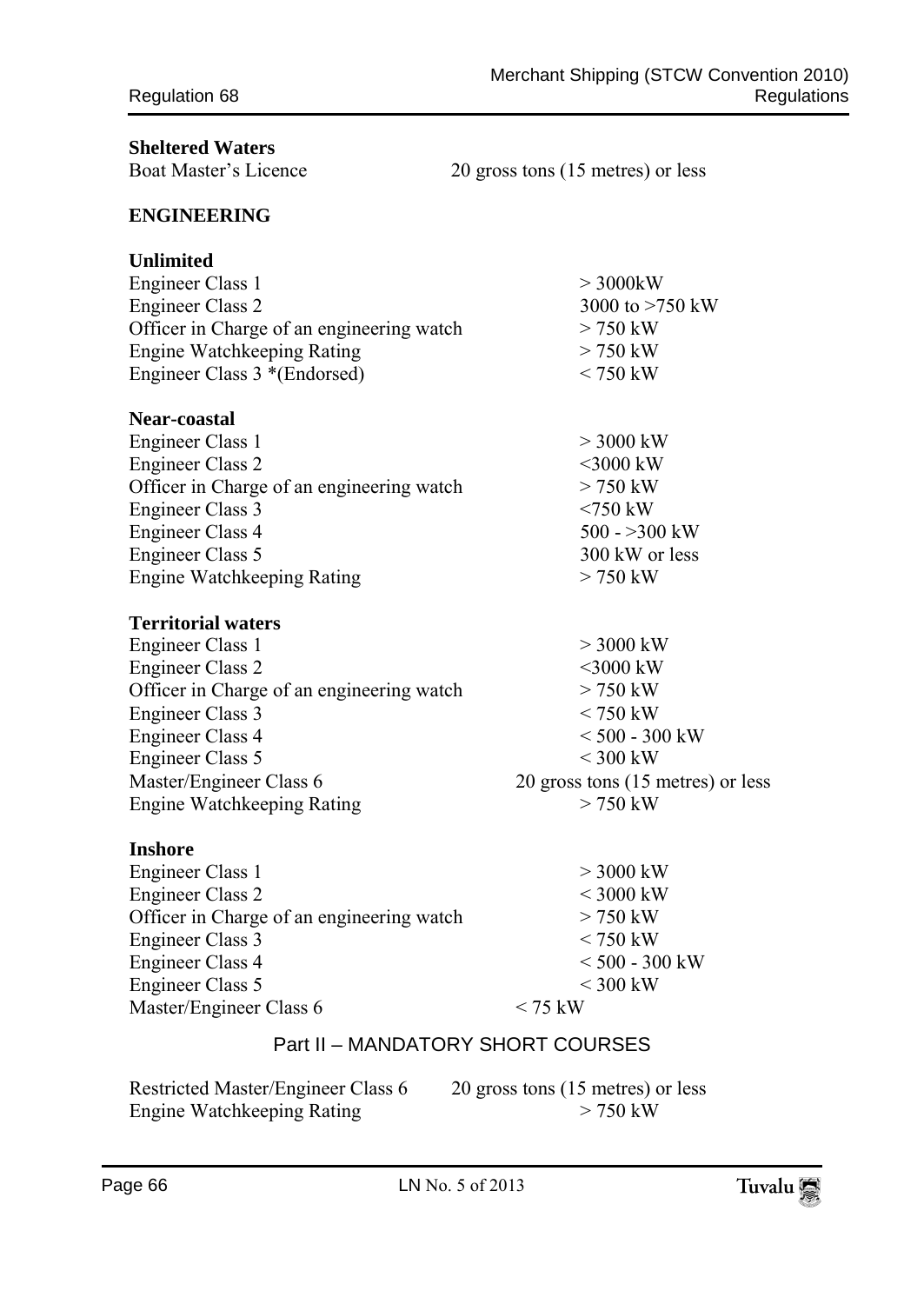The maritime training institute may issue the following short course certificates:

#### **Short Courses STCW Code**

- (a) Basic Safety Survival Techniques Certificate A-VI/1-1
- (b) Basic Safety Personal Safety and Social Responsibilities A-VI/1-4

The maritime training institute in conjunction with the St John Ambulance Brigade or the Tuvalu Red Cross Society may issue the following short course certificates:

- (a) Basic Safety Elementary First Aid Certificate A-VI/1-3
- (b) Proficiency in Medical First Aid Certificate A-VI/4-1

The maritime training institute in conjunction with the national fire authority may issue the following short course certificates:

- (a) Basic Safety Fire Prevention and Fire Fighting Certificate A-VI/1-2
- (b) Advanced Fire Prevention and Control Certificate A-VI/3

The maritime training institute in conjunction with Tuvalu navy (if appropriate) may issue the following short course certificates:

- (a) Basic Safety Fire Prevention and Fire Fighting Certificate  $A-VI/1-2$
- (b) Basic Safety Survival Techniques Certificate A-VI/1-1
- (c) Advanced Fire Prevention and Control Certificate A- $VI/3$

The maritime training institute and Tuvalu navy (if appropriate) may issue the following short course certificate:

(a) Proficiency in Survival Craft and Rescue Boats other than

Fast Rescue Boats A-VI/2-1

The government department of telecommunications may issue the following short course certificates:

| (a) | General Operator's Certificate (GMDSS-GOC) |  |  | $A-IV/2$ |
|-----|--------------------------------------------|--|--|----------|
|-----|--------------------------------------------|--|--|----------|

(b) Restricted Operator's Certificate (ROC) A-IV/2

The maritime training institute in conjunction with a Tuvalu school of medicine may issue the following certificate:

(a) Medical care on Board Ship A-VI/4-2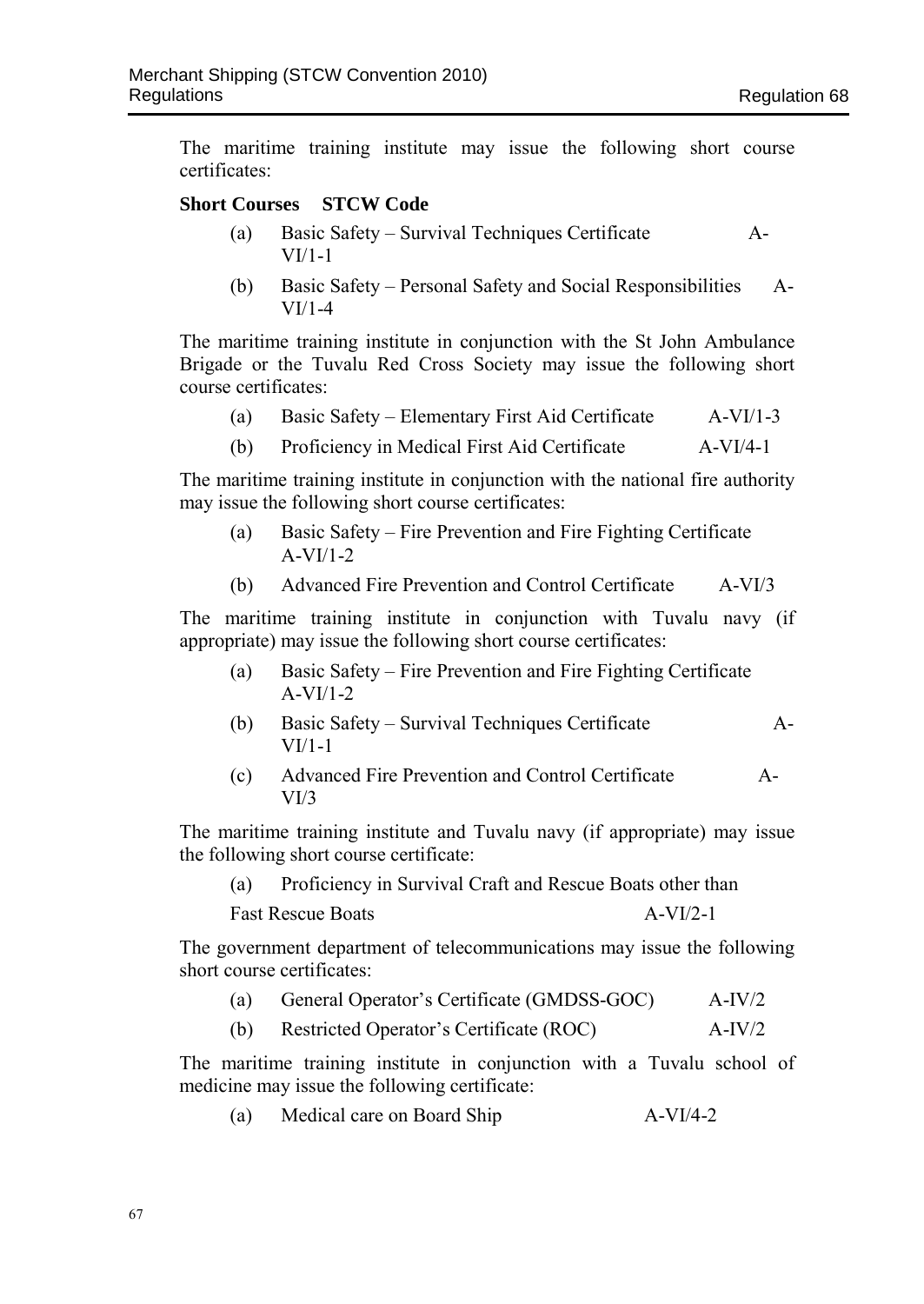The maritime training institute may issue the following short course certificates:

- (a) Ship Security OfficerCertificate A-VI/5
- (b) Security Awareness Certificate A-VI/6-1
- (c) Seafarer with Designated Duties Certificate A-VI/6-2

Part III– Special training requirement courses

The maritime training institute may issue the following short course certificates:

- (a) Crowd Management Passenger Ships
- (b) Crisis Management Passenger Ships
- (c) Oil & Chemical Tanker Familiarisation Course
- (d) Advanced Oil Tanker Cargo Operations Course
- (e) Advanced Chemical Tanker Cargo Operations Course
- (f) Liquefied Gas Tanker Familiarisation Course
- (g) Advanced Liquefied Gas Tanker Familiarisation Course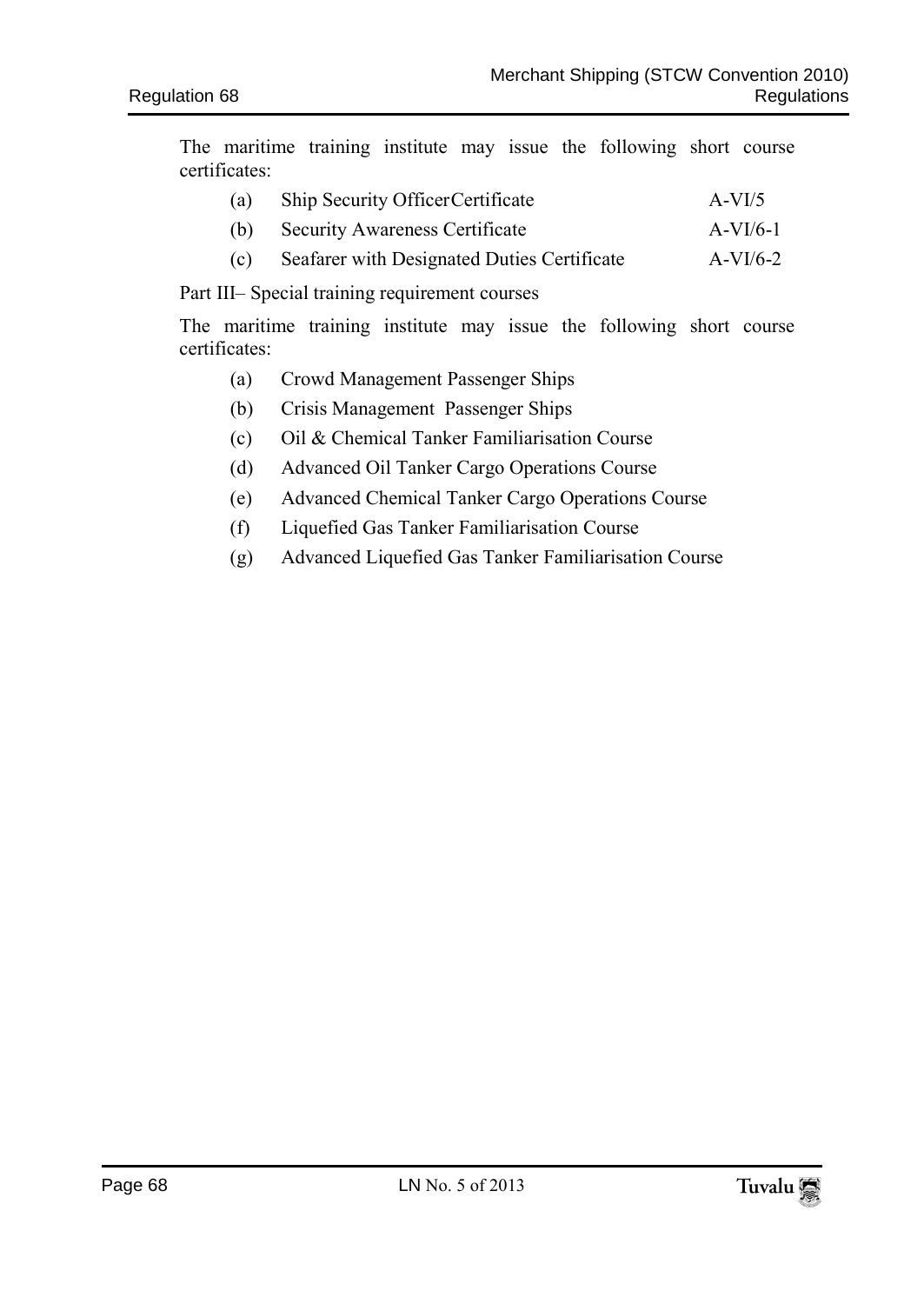## **SCHEDULE VII**

(Regulations 44)

## PRESCRIBED FEES

|              | Item                                        |               |                                                                           | \$ (VIP)          |  |  |  |
|--------------|---------------------------------------------|---------------|---------------------------------------------------------------------------|-------------------|--|--|--|
| $\mathbf{1}$ | sea-time                                    |               | Application for the issue of a certificate, including the verification of | \$50.00           |  |  |  |
| 2.           | or on behalf of the Administration:         |               | Conduct of an assessment of competency or examination conducted by        |                   |  |  |  |
|              | Master Class 1 or                           |               | Engineer Class 1                                                          | \$100.00          |  |  |  |
|              | Mate Class 1                                |               | or Second Engineer Class 1                                                | \$100.00          |  |  |  |
|              | Master Class 2<br><sub>or</sub>             |               | <b>Engineer Class 2</b>                                                   | \$100.00          |  |  |  |
|              | Mate Class 2<br><sub>or</sub>               |               | Second Engineer Class 2                                                   | \$100.00          |  |  |  |
|              | Master Class 3                              | or            | Deck Watchkeeper                                                          | \$100.00          |  |  |  |
|              | <b>Engineer Class 3</b>                     | <sub>or</sub> | <b>Engineer Watchkeeper</b>                                               | \$100.00          |  |  |  |
|              | Master Class 4                              | <sub>or</sub> | <b>Engineer Class 4</b>                                                   | \$100.00          |  |  |  |
|              | Master Class 5                              | <sub>or</sub> | <b>Engineer Class 5</b>                                                   | \$100.00          |  |  |  |
|              | Master/Engineer Class 6 [Full & Restricted] |               |                                                                           | \$100.00          |  |  |  |
|              | $AS - Deck$                                 | <sub>or</sub> | AS - Engine                                                               | \$50.00           |  |  |  |
|              | Electro - Technical Officer                 |               |                                                                           | \$100.00          |  |  |  |
|              | Electro - Technical Rating                  |               |                                                                           | \$50.00           |  |  |  |
|              |                                             |               | Deck Watchkeeping Rating or Engine Watchkeeping Rating                    | \$50.00           |  |  |  |
|              | Pacific Island Qualified Fishing Deckhand   |               |                                                                           | \$100.00          |  |  |  |
|              | <b>Boat Master's Licence</b>                |               |                                                                           | \$100.00          |  |  |  |
| 3.           |                                             |               | Additional Certified Transcript of examination results                    | \$100.00          |  |  |  |
| 4.           |                                             |               | Re-assessment of an unsuccessful candidate                                | \$20.00per module |  |  |  |
| 5.           |                                             |               | Issuance of a new Certificate of Competency.                              |                   |  |  |  |
|              | Master Class 1                              | or            | Engineer Class 1                                                          | \$100             |  |  |  |
|              | Mate Class 1                                | or            | Second Engineer Class 1                                                   | \$100             |  |  |  |
|              | Master Class 2                              | or            | <b>Engineer Class 2</b>                                                   | \$100             |  |  |  |
|              | Mate Class 2                                | or            | Second Engineer Class 2                                                   | \$100             |  |  |  |
|              | Master Class 3                              | <sub>or</sub> | Deck Watchkeeper                                                          | \$100             |  |  |  |
|              | <b>Engineer Class 3</b>                     | or            | <b>Engineer Watchkeeper</b>                                               | \$100             |  |  |  |
|              | Master Class 4                              | or            | <b>Engineer Class 4</b>                                                   | \$100             |  |  |  |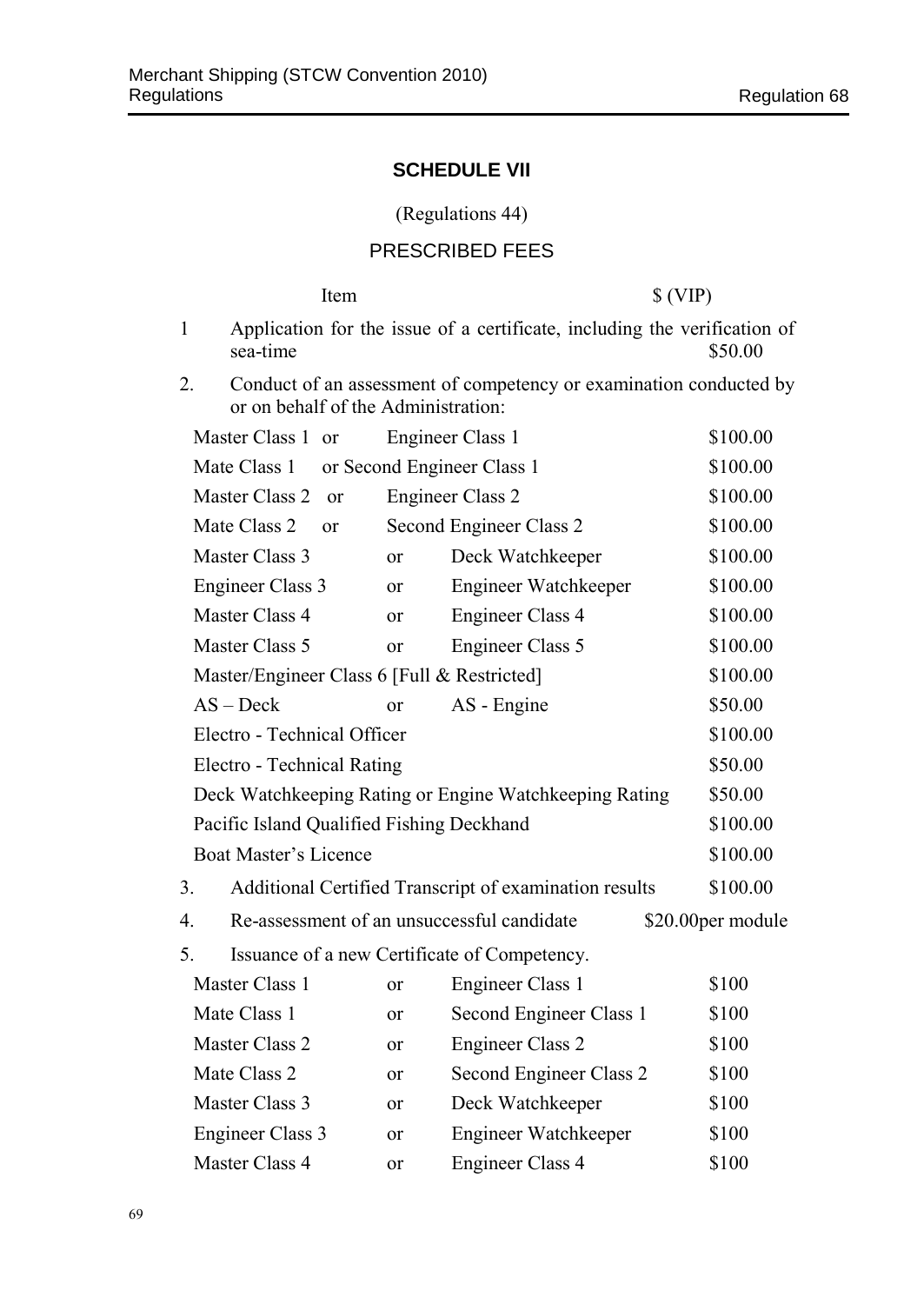|    | Master Class 5                                     | or            | Engineer Class 5                                                           | \$100          |  |  |  |
|----|----------------------------------------------------|---------------|----------------------------------------------------------------------------|----------------|--|--|--|
|    | Master/Engineer Class 6 [Full & Restricted]        |               |                                                                            | \$100          |  |  |  |
|    | $AS - Deck$<br>or                                  | AS - Engine   |                                                                            | \$50           |  |  |  |
|    | Electro - Technical Officer                        |               | \$100                                                                      |                |  |  |  |
|    | Electro - Technical Rating                         |               |                                                                            |                |  |  |  |
|    | Deck Watchkeeping Rating                           |               | or Engine Watchkeeping Rating \$100                                        |                |  |  |  |
|    | Pacific Island Qualified Fishing Deckhand          |               |                                                                            | \$100          |  |  |  |
|    | <b>Safety Certificate</b>                          |               |                                                                            | \$50           |  |  |  |
|    | <b>Boat Master's Licence</b>                       |               |                                                                            | \$50           |  |  |  |
|    | 6.<br>Revalidation of a Certificate of Competency. |               |                                                                            |                |  |  |  |
|    | Master Class 1                                     | or            | Engineer Class 1                                                           | \$100          |  |  |  |
|    | Mate Class 1<br><sub>or</sub>                      |               | Second Engineer Class 1                                                    | \$100          |  |  |  |
|    | Master Class 2                                     | or            | <b>Engineer Class 2</b>                                                    | \$100          |  |  |  |
|    | Mate Class 2                                       | 0r            | Second Engineer Class 2                                                    | \$100          |  |  |  |
|    | Master Class 3<br><b>Engineer Class 3</b>          | or<br>or      | Deck Watchkeeper<br>Engineer Watchkeeper                                   | \$100<br>\$100 |  |  |  |
|    | Master Class 4                                     | <sub>or</sub> | <b>Engineer Class 4</b>                                                    | \$100          |  |  |  |
|    | Master Class 5                                     | <sub>or</sub> | <b>Engineer Class 5</b>                                                    | \$100          |  |  |  |
|    | Master/Engineer Class 6 [Full & Restricted]        |               |                                                                            | \$100          |  |  |  |
|    | $AS - Deck$<br>or                                  | AS - Engine   |                                                                            | \$50           |  |  |  |
|    | Electro - Technical Officer                        |               |                                                                            | \$100          |  |  |  |
|    | Electro - Technical Rating                         |               |                                                                            | \$50           |  |  |  |
|    |                                                    |               | Deck Watchkeeping Rating or Engine Watchkeeping Rating                     | \$50           |  |  |  |
|    | Pacific Island Qualified Fishing Deckhand          |               |                                                                            | \$50           |  |  |  |
|    | Boat Master's Licence                              |               |                                                                            | \$50           |  |  |  |
| 7  | Replacement of a lost certificate                  |               |                                                                            | \$100          |  |  |  |
| 8  |                                                    |               | Application Fee for Dispensation from Manning Requirements                 | \$200          |  |  |  |
| 9  | Certificate of Competency Endorsement fee          |               |                                                                            | \$100          |  |  |  |
|    |                                                    |               | Endorsement attesting the Recognition of a Certificate of Competency \$100 |                |  |  |  |
|    |                                                    |               | Endorsement attesting the issue of a Certificate of Competency             | \$100          |  |  |  |
| 10 | Issuance of a Safe Manning Certificate             |               |                                                                            | \$200          |  |  |  |
| 11 | Course Syllabus                                    |               |                                                                            | \$50           |  |  |  |
| 12 | <b>Onboard Training Record Book</b>                |               |                                                                            | \$50           |  |  |  |
| 13 | Application for a review by a Medical Board        | \$50          |                                                                            |                |  |  |  |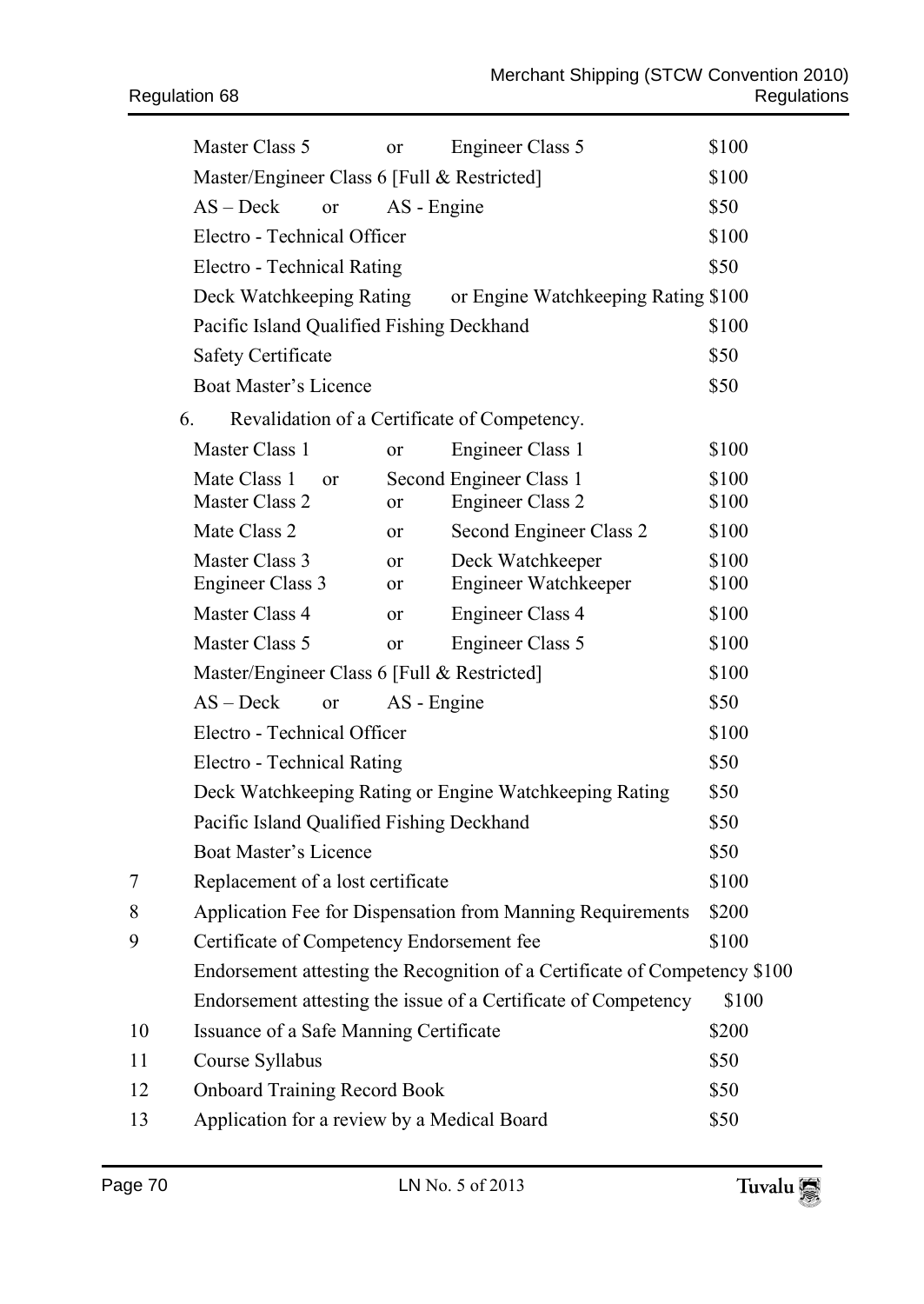## **SCHEDULE VIII**

Part 1 - Medical Standards

- 1 A physician conducting a medical examination under Part VII must ensure that the seafarer does not suffer from:
	- (a) an impairment that causes unpredictable loss of consciousness and that cannot be controlled through medication;
	- (b) a disorder that could prevent the seafarer from reacting efficiently, while on watch, or in an emergency;
	- (c) a condition that is likely to require emergency medical care and that cannot be controlled through medication;
	- (d) high blood pressure, or high risk of stroke or heart attack;
	- (e) a condition that could endanger others, taking into account the confined living conditions on board ship, such as
		- (i) AIDS or other sexually transmitted disease;
		- (ii) a communicable disease that could affect other seafarers coming into close contact;
	- (f) alcohol or drug addiction that could impair the seafarer's ability to carry out their duties as and when required;
	- (g) an active psychiatric disorder.

The medical practitioner should order a blood test if he suspects the seafarer has been in contact with an HIV positive person.

- 2 The medical practitioner must ensure that the seafarer:
	- (a) has adequate muscle strength to carry a mass of 22 kg;
	- (b) has the physical capacity to wear breathing apparatus and lifesaving equipment;
	- (c) has adequate vision and hearing and the agility and strength to perform the duties of fire fighting, first-aid administration and ship abandonment in an emergency.
	- (d) Has the physical capability to fulfil all requirements of the required basic training;
	- (e) demonstrates adequate hearing and speech to communicate effectively and detect any audible alarms;
	- (f) has no medical condition, disorder or impairment that will prevent the effective and safe conduct of routine and emergency duties on board during the validity period of the medical certificate;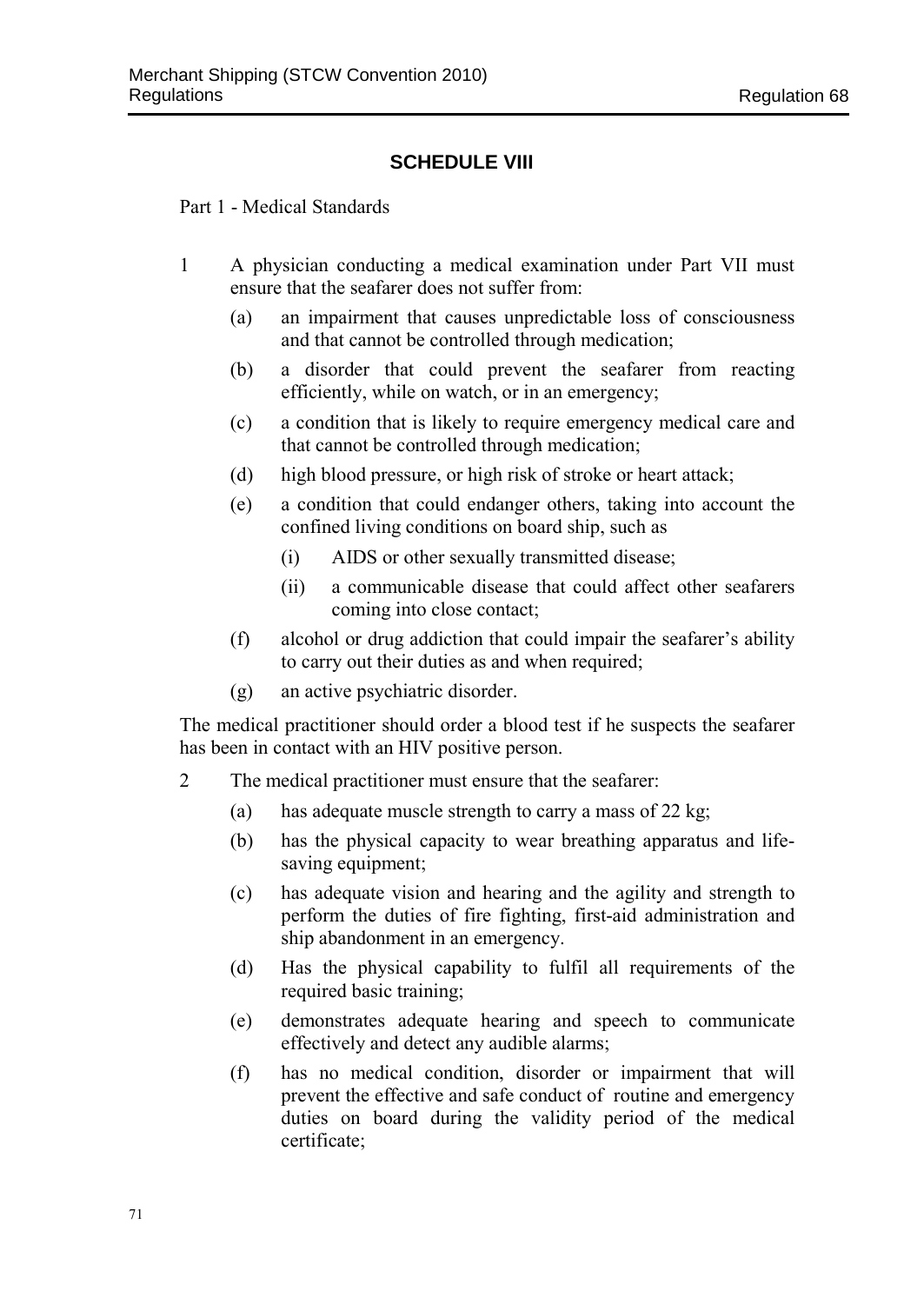- (g) does not suffer from any medical condition likely to be aggravated by service at sea or to render the seafarer unfit for such service or to endanger the health and safety of other persons on board; and
- (h) is not taking any medication that has side effects that will impair judgment, balance, or any other requirements for effective and safe performance of routine and emergency duties on board.
- 3 Deck applicants may have aided average of 40 db or less, or functional speech discrimination of 90% at 55 dB binaural. Waivers may be granted in exceptional conditions for applicants who do not meet these criteria.

PART 2 - TABLE B-I/9

| <b>STCW</b><br>Regulat<br>ion                                                | Category<br>of seafarer                                                                                                                 | Distance<br>vision aided* |              | Near/immediate<br>vision                                                                                                                                                                          | Colour<br>vision | Visual<br>fields               | Night<br>blindness                                                                                     | Diplopia<br>(double<br>vision)                        |
|------------------------------------------------------------------------------|-----------------------------------------------------------------------------------------------------------------------------------------|---------------------------|--------------|---------------------------------------------------------------------------------------------------------------------------------------------------------------------------------------------------|------------------|--------------------------------|--------------------------------------------------------------------------------------------------------|-------------------------------------------------------|
|                                                                              |                                                                                                                                         | one<br>eye                | other<br>eye | Both eyes<br>together, aided<br>or unaided                                                                                                                                                        |                  |                                |                                                                                                        |                                                       |
| I/11<br>II/1<br>II/2<br>II/3<br>II/4<br>II/5<br>VII/2                        | Masters,<br>deck<br>officers<br>and<br>ratings<br>required<br>to<br>undertake<br>look-out<br>duties                                     | $0.5^2$                   | 0.5          | Vision required for ship's<br>navigation (e.g. chart and<br>nautical publication<br>reference, use of bridge<br>instrumentation and<br>equipment, and<br>identification of aids to<br>navigation) |                  | Normal<br>visual<br>fields     | Vision<br>required to<br>perform all<br>necessary<br>functions in<br>darkness<br>without<br>compromise | N <sub>o</sub><br>significant<br>condition<br>evident |
| I/11<br>III/1<br>III/2<br>III/3<br>III/4<br>III/5<br>III/6<br>III/7<br>VII/2 | All<br>engineer<br>officers,<br>electro-<br>technical<br>ratings<br>and<br>ratings<br>forming<br>part of an<br>engine-<br>room<br>watch | $0.4^{5}$                 | 0.4          | Vision required to read<br>instruments in close<br>proximity, to operate<br>equipment, and to identify<br>systems/components as<br>necessary                                                      |                  | Sufficient<br>visual<br>fields | Vision<br>required to<br>perform all<br>necessary<br>functions in<br>darkness<br>without<br>compromise | N <sub>o</sub><br>significant<br>condition<br>evident |

Minimum in-service eyesight standards

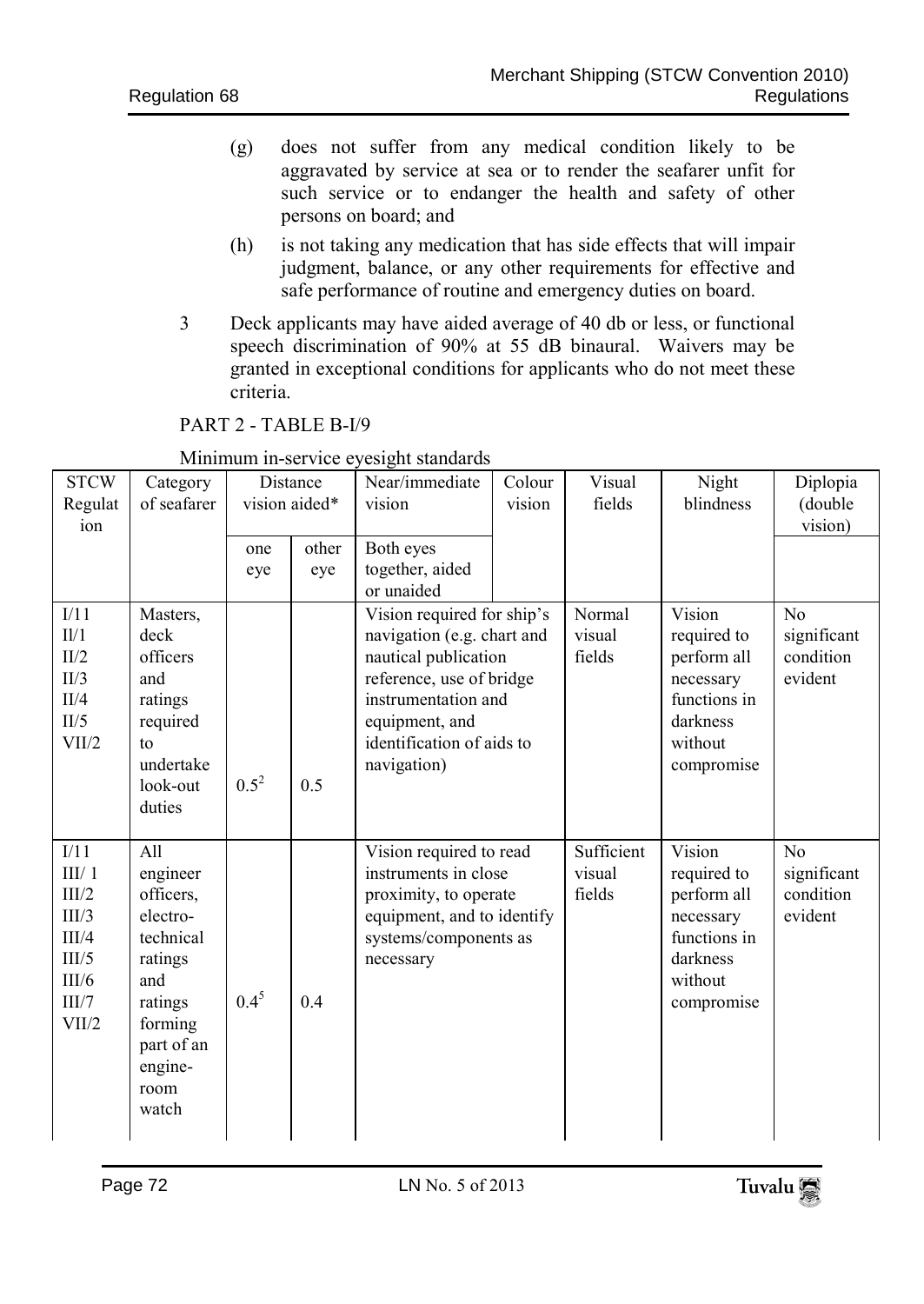| I/11 | Radio       |     |     | Vision required to read    | Sufficient | Vision       | N <sub>0</sub> |
|------|-------------|-----|-----|----------------------------|------------|--------------|----------------|
| IV/2 | officers    |     |     | instruments in close       | visual     | required to  | significant    |
|      | and         |     |     | proximity, to operate      | fields     | perform all  | condition      |
|      | electrical/ |     |     | equipment, and to identify |            | necessary    | evident        |
|      | Electronic  |     |     | systems/components as      |            | functions in |                |
|      | officers    |     |     | necessary                  |            | darkness     |                |
|      |             | 0.4 | 0.4 |                            |            | without      |                |
|      |             |     |     |                            |            | compromise   |                |
|      |             |     |     |                            |            |              |                |

\*Note: Values given in Snellen decimal notation.

 $2$ Note: A value of at least 0.7 in one eye is recommended to reduce the risk of undetected underlying eye disease.

 $5$  Note: Engine department personnel shall have a combined eyesight vision of at least 0.4.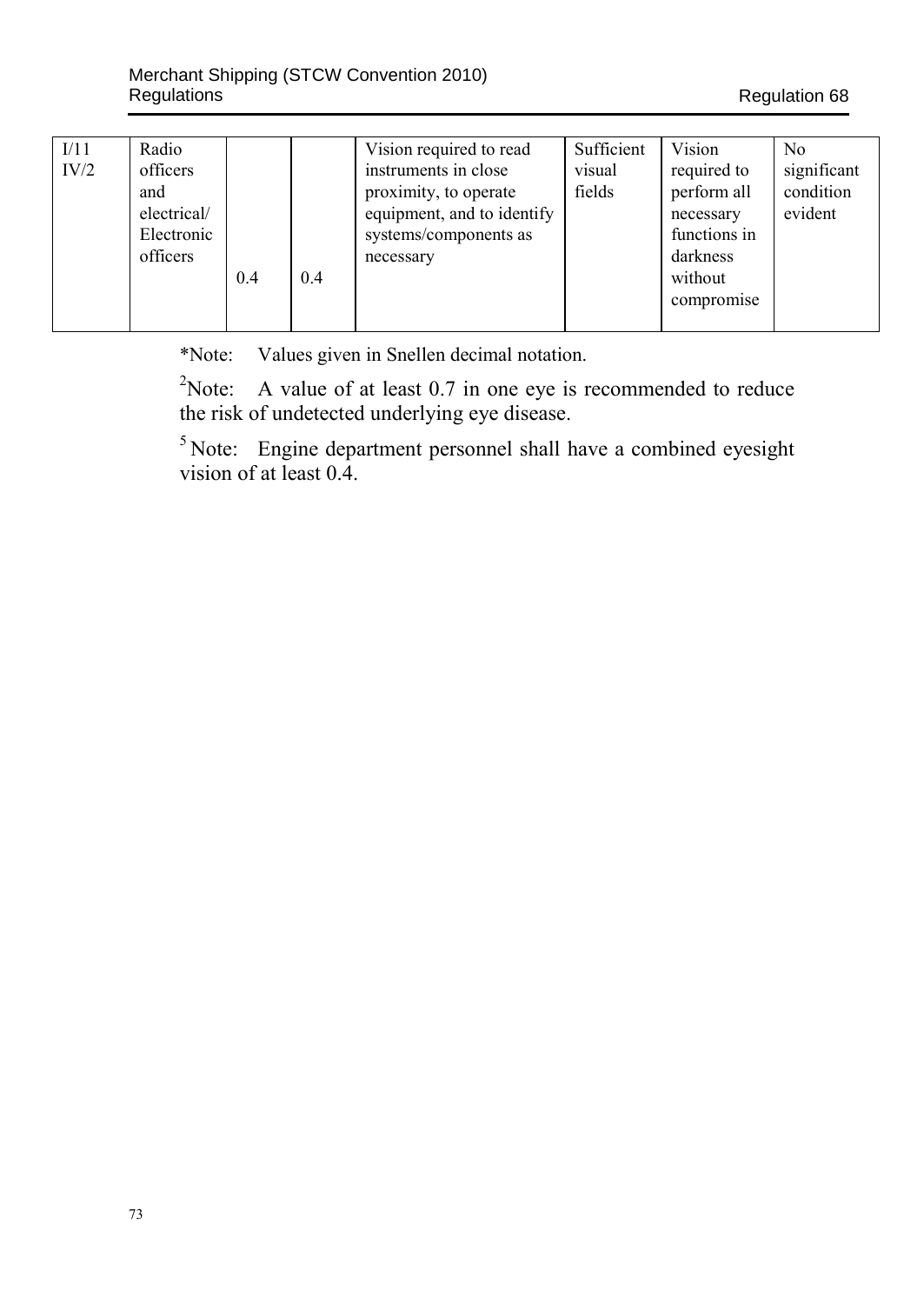### **SCHEDULE IX**

### PRESCRIBED FORMS

#### Form No. 1 - SEAFARER'S MEDICAL FITNESS EXAMINATION REPORT

To be completed by the applicant

| Surname:                                                            | <b>First and Middle Names:</b> | <b>Male</b> |
|---------------------------------------------------------------------|--------------------------------|-------------|
|                                                                     |                                | Female      |
| Date /Place of Birth:                                               | <b>Rank/Grading:</b>           |             |
| <b>Present Occupation:</b>                                          | Company/Employer:              |             |
| Home /Contact Address: (street/town/country. Include phone contact) |                                |             |
| <b>Nationality:</b>                                                 |                                |             |

#### **1. Family History**

|                                                                                            | ves | no |
|--------------------------------------------------------------------------------------------|-----|----|
| a) Has anyone in your close family or household been treated for tuberculosis (TB) in      |     |    |
| the past ten years?                                                                        |     |    |
| b) Do you have a family history of heart disease, arthritis, rheumatism or diabetes?       |     |    |
| c) Has anyone in your family ever been treated for mental illness or 'nervous' conditions? |     |    |
| (For physicians use only)                                                                  |     |    |
| Please provide further information if the answer to any of the above questions is yes.     |     |    |
|                                                                                            |     |    |
|                                                                                            |     |    |
|                                                                                            |     |    |
|                                                                                            |     |    |
|                                                                                            |     |    |
| Dennes al III-lean<br>$\rightarrow$                                                        |     |    |

#### **2. Personal History**

| Have you ever suffered from:                                                                        | ves | no n |
|-----------------------------------------------------------------------------------------------------|-----|------|
| a) tuberculosis, spitting of blood or severe chest infection?                                       |     |      |
| b) conditions of the heart or lungs, including breathlessness, palpitation and high blood pressure? |     |      |
| c) infection of the bladder, kidneys or urinary tract, including sexually transmitted infection?    |     |      |
| d) any condition of the stomach, liver or bowels, including hepatitis or stomach ulcer?             |     |      |
| e) convulsions, fits, epilepsy or severe migraine headaches?                                        |     |      |
| f) skin complaints, including skin cancers which have required medical treatment?                   |     |      |
| g) malaria or leprosy – still suffer repetitive effects from it? – still taking medication?         |     |      |
| h) diabetes, rheumatism, arthritis, hernia, stroke or cancer?                                       |     |      |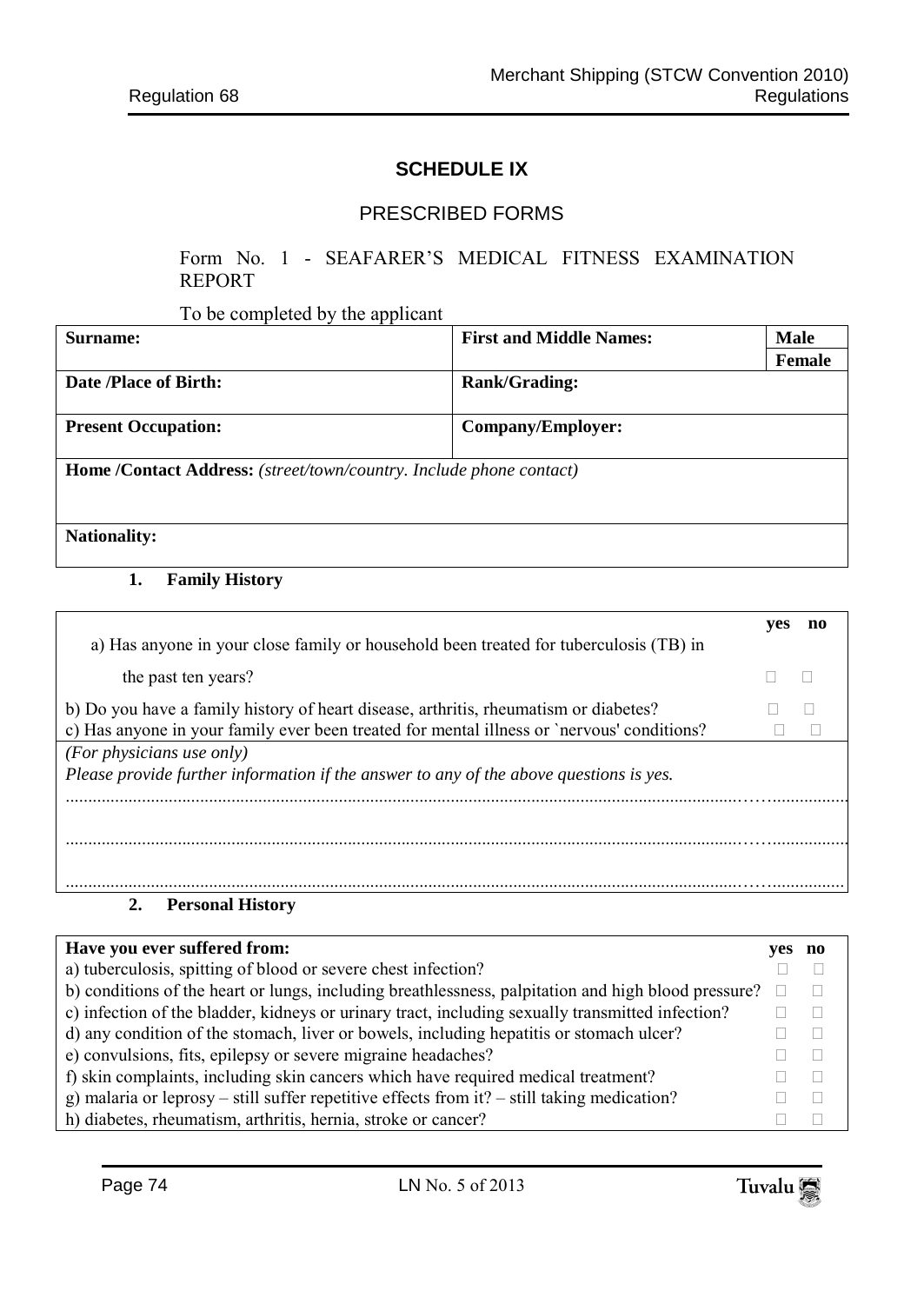i) any major accidents or recent (in past ten years) surgical treatment?

#### **3. General**

|                                                                     | yes no |
|---------------------------------------------------------------------|--------|
| a) Do you wear glasses or corrective (contact) lenses?              |        |
| b) If yes, do you wear glasses for: (circle one)readingall the time |        |
|                                                                     |        |
|                                                                     |        |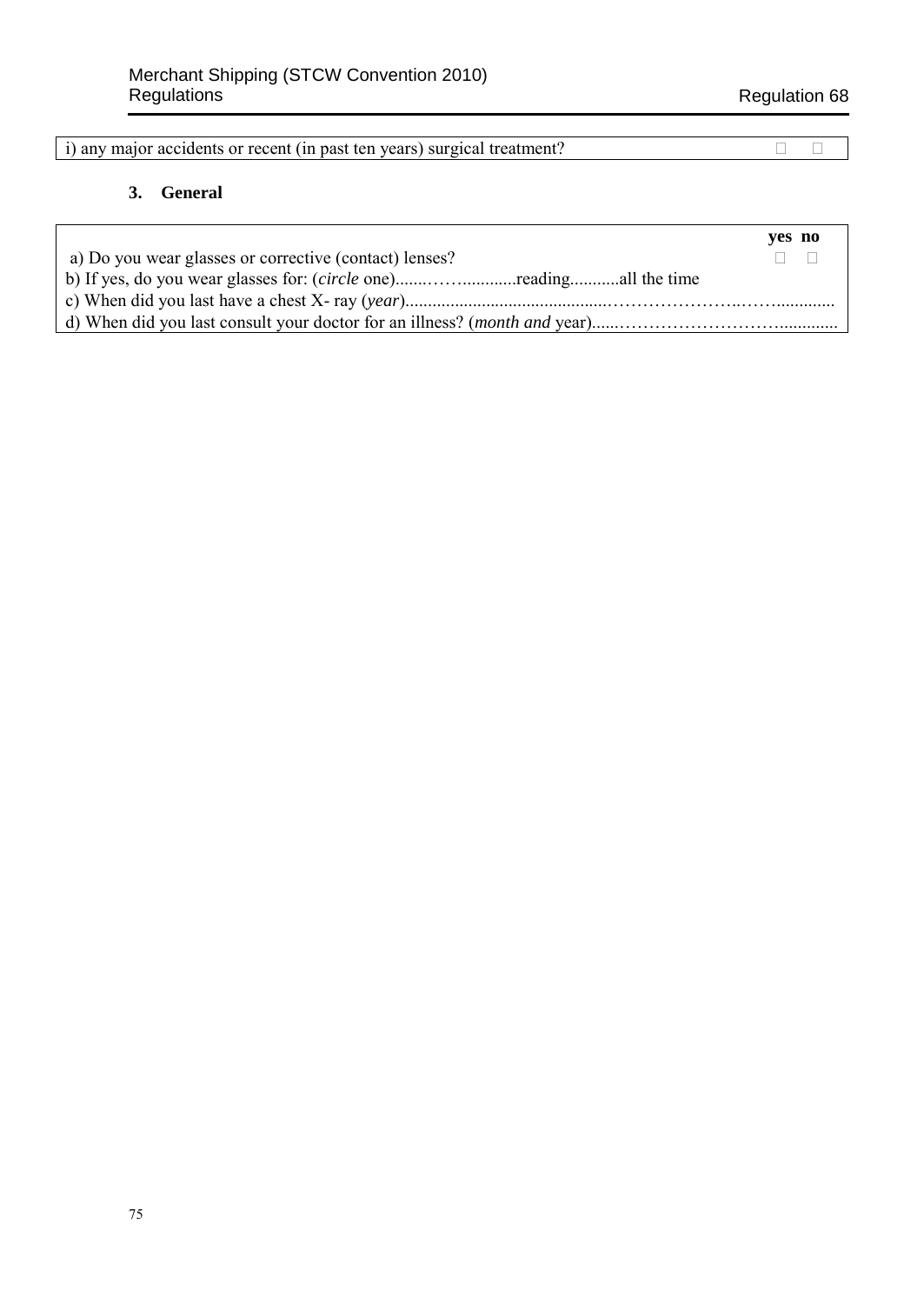## **Examining Medical Practitioner's Report**

#### **l. Physical Examination**

| Candidate's general appearance: (comment on visible signs of ill health and/ or disability) |     |              |  |  |
|---------------------------------------------------------------------------------------------|-----|--------------|--|--|
|                                                                                             |     |              |  |  |
|                                                                                             |     |              |  |  |
|                                                                                             |     |              |  |  |
|                                                                                             |     |              |  |  |
|                                                                                             |     |              |  |  |
|                                                                                             |     |              |  |  |
|                                                                                             | yes | no           |  |  |
| a) Is there any evidence of heart and/or lung disease?                                      |     | Н            |  |  |
| b) Is a chest X-ray required? (consider history as well as examination results)             |     | $\mathbf{L}$ |  |  |
| c) Is there any evidence of past or recent ear, nose and/or throat infections               |     | П            |  |  |
| defect in sight or hearing? (surgery tests essential)                                       |     | $\Box$       |  |  |
| enlarged glands, varicose veins, skin lesions                                               |     | $\Box$       |  |  |
| disease of the uro-genital organs and tract                                                 |     | П            |  |  |
| disease of the brain, spinal cord or nervous system                                         | П   | П            |  |  |
|                                                                                             |     |              |  |  |
| d) Does the applicant take any regular medication?                                          |     |              |  |  |
|                                                                                             |     |              |  |  |
|                                                                                             |     |              |  |  |
|                                                                                             |     |              |  |  |
|                                                                                             |     |              |  |  |
|                                                                                             |     |              |  |  |
|                                                                                             |     |              |  |  |
|                                                                                             |     |              |  |  |
|                                                                                             |     |              |  |  |

# **2. Psychological Assessment**

| a) Does the applicant drink alcohol?                                                          |  |
|-----------------------------------------------------------------------------------------------|--|
| b) In your opinion, is the applicant a mild, moderate or heavy drinker?                       |  |
| c) Does the patient have a history of, or is currently using drugs?                           |  |
| d) Is the applicant aware of the possible health risks associated with having unprotected     |  |
| sexual encounters whilst employed as a seafarer?                                              |  |
| e) Is the applicant aware of the protective effects of condoms against possible health risks? |  |
| f) In your opinion, is the applicant a mature, responsible person who will manage             |  |
| employment as a seafarer?                                                                     |  |
|                                                                                               |  |
| nmments <sup>.</sup>                                                                          |  |

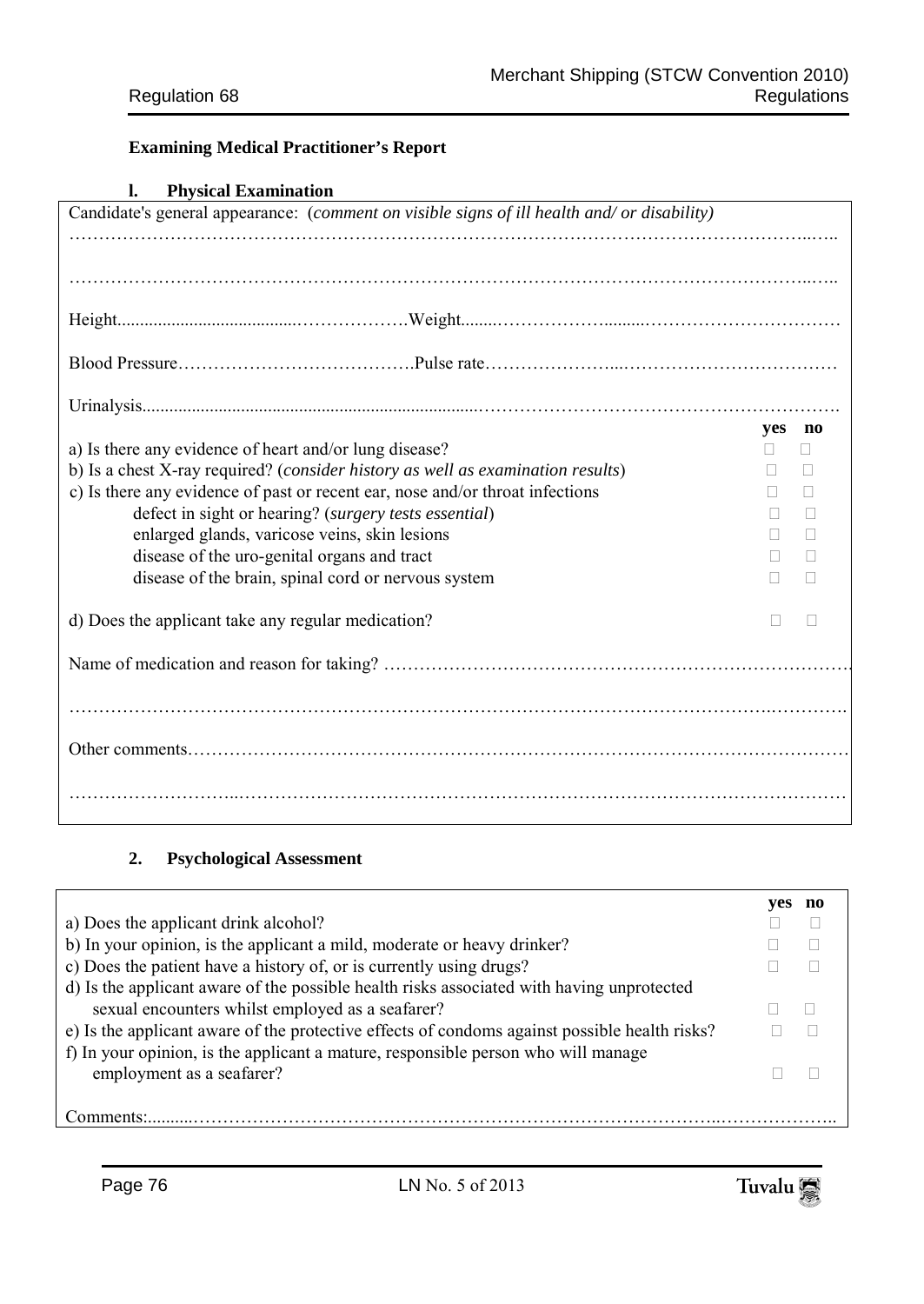| . |
|---|
| . |
|   |

#### **Medical Practitioner's Recommendations**

| The examining doctor is requested to inform the candidate whether acceptance, deferment, or rejection is<br>recommended. (Delete where inapplicable) |                           |  |  |  |
|------------------------------------------------------------------------------------------------------------------------------------------------------|---------------------------|--|--|--|
|                                                                                                                                                      | Fit for permanent service |  |  |  |
| Fit for                                                                                                                                              |                           |  |  |  |
| $\bullet$                                                                                                                                            |                           |  |  |  |
| Home-trade service in the capacity listed<br>$\bullet$                                                                                               |                           |  |  |  |
|                                                                                                                                                      | Rejected                  |  |  |  |

### **Results of Chest X-ray**

Г

| What further tests/investigations need to be undertaken for the candidate to be considered eligible? |
|------------------------------------------------------------------------------------------------------|
|                                                                                                      |
|                                                                                                      |
|                                                                                                      |
|                                                                                                      |
|                                                                                                      |

## **Declaration of the recognised medical practitioner:**

- $\checkmark$  Confirmation that identification documents were checked at point of examination: Y/N
- $\checkmark$  Hearing meets the standards pursuant to A-I/9 of the Convention: Y/N
- $\checkmark$  Unaided hearing satisfactory? Y/N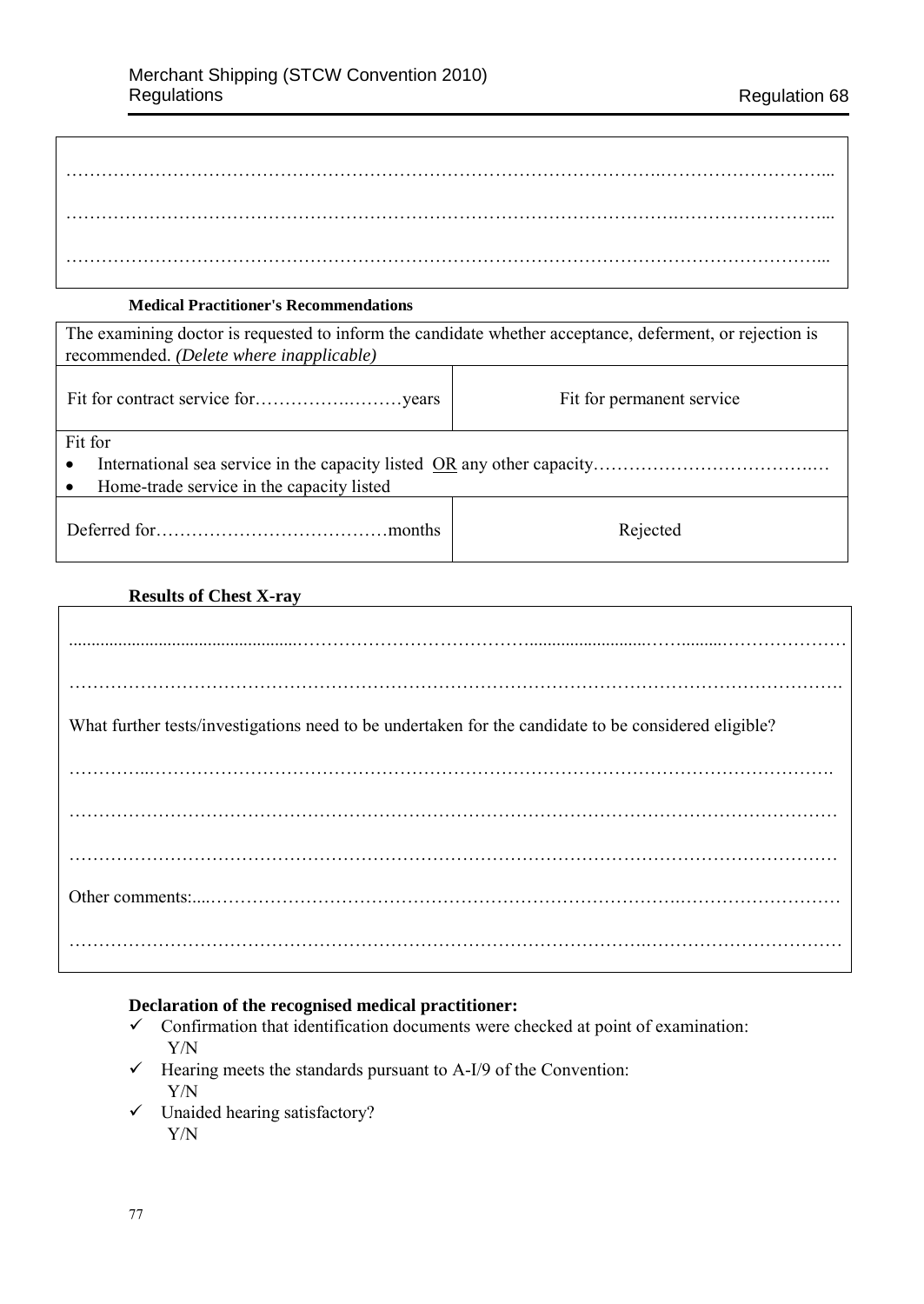- $\checkmark$  Visual acuity meets standards in A-I/9 of the Convention? Y/N
	- Date of last colour vision test.
- $\checkmark$  Fit for look-out duties? Y/N
- $\checkmark$  No limitations or restrictions on fitness? Y/N
	- If 'N', specify limitations or restrictions.
- $\checkmark$  Is the seafarer free from any medical condition likely to be aggravated by service at sea or to render the seafarer unfit for such service or to endanger the health of other persons on board?
	- Y/N

## **Date of examination (dd/mm/year): Expiry date of certificate:**

### **Signatures**

| Employment: | Approved $\Box$ | Not approved $\Box$ |  |
|-------------|-----------------|---------------------|--|

| Medical Practitioner's |
|------------------------|
|                        |
|                        |
| .                      |
| Provider/Registration  |
|                        |
|                        |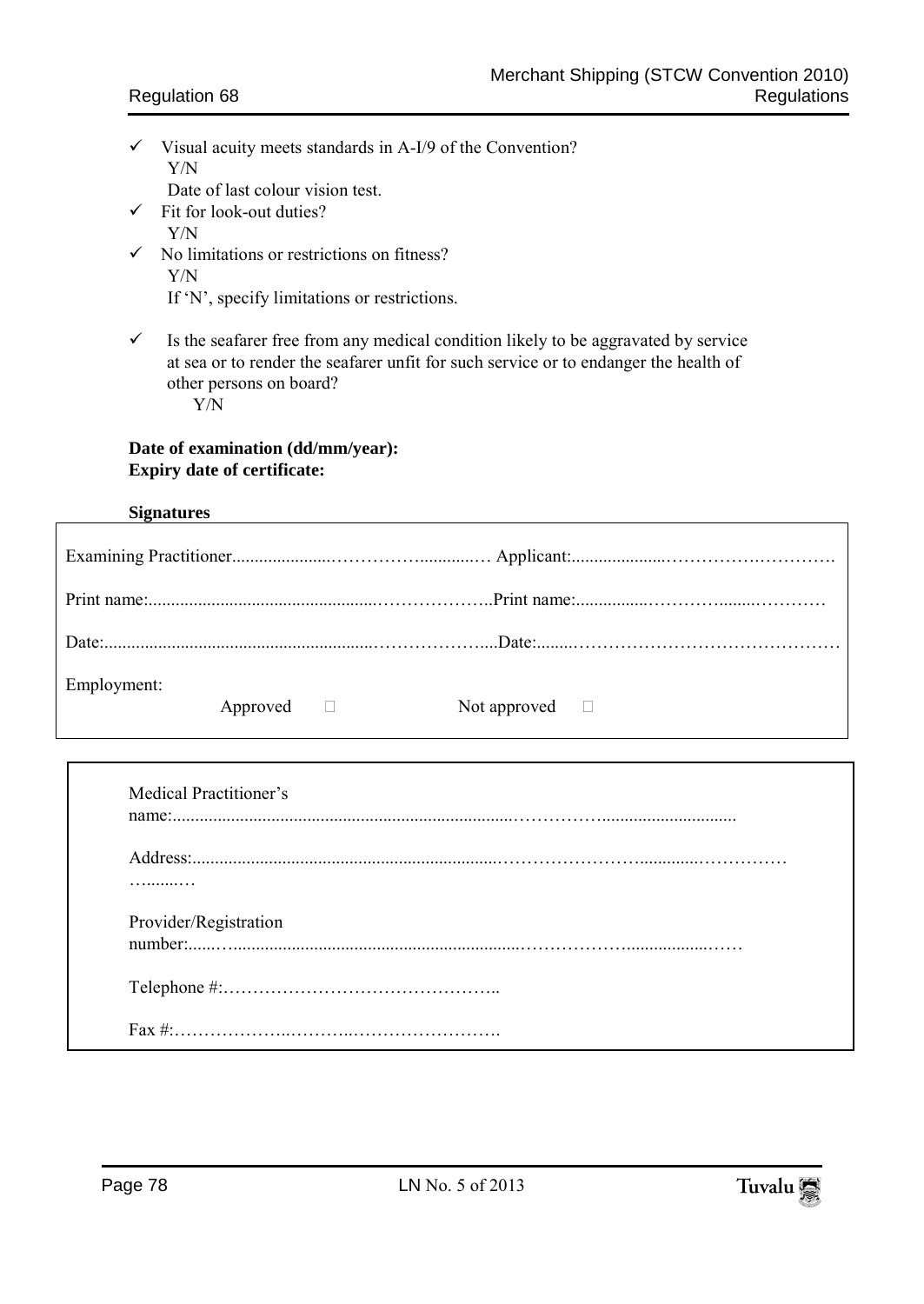### Form No. 2 - SEAFARER'S MEDICAL FITNESS CERTIFICATE

This is to certify that………………………………………………………………………………….…..……….. has been examined in accordance with the International Convention on Standards of Training, Certification and Watchkeeping for Seafarers, 1978, as amended, and the SHIPPING (STCW Convention) REGULATIONS 2013 and has been found fit for seagoing service in:

> Management / Operational / Support level for............………………….......years. *(Delete where inapplicable)*

> > **OR**

Has been found unfit for seagoing service.

Other Comments: ………………………………………………………………………………………………….. ………………………………………………………………………………………………………..…………… ……………………………………………………...………………………………………………………………

| Examining practitioner's       |
|--------------------------------|
|                                |
| Medical practitioner's licence |
|                                |

| (Stamp) |
|---------|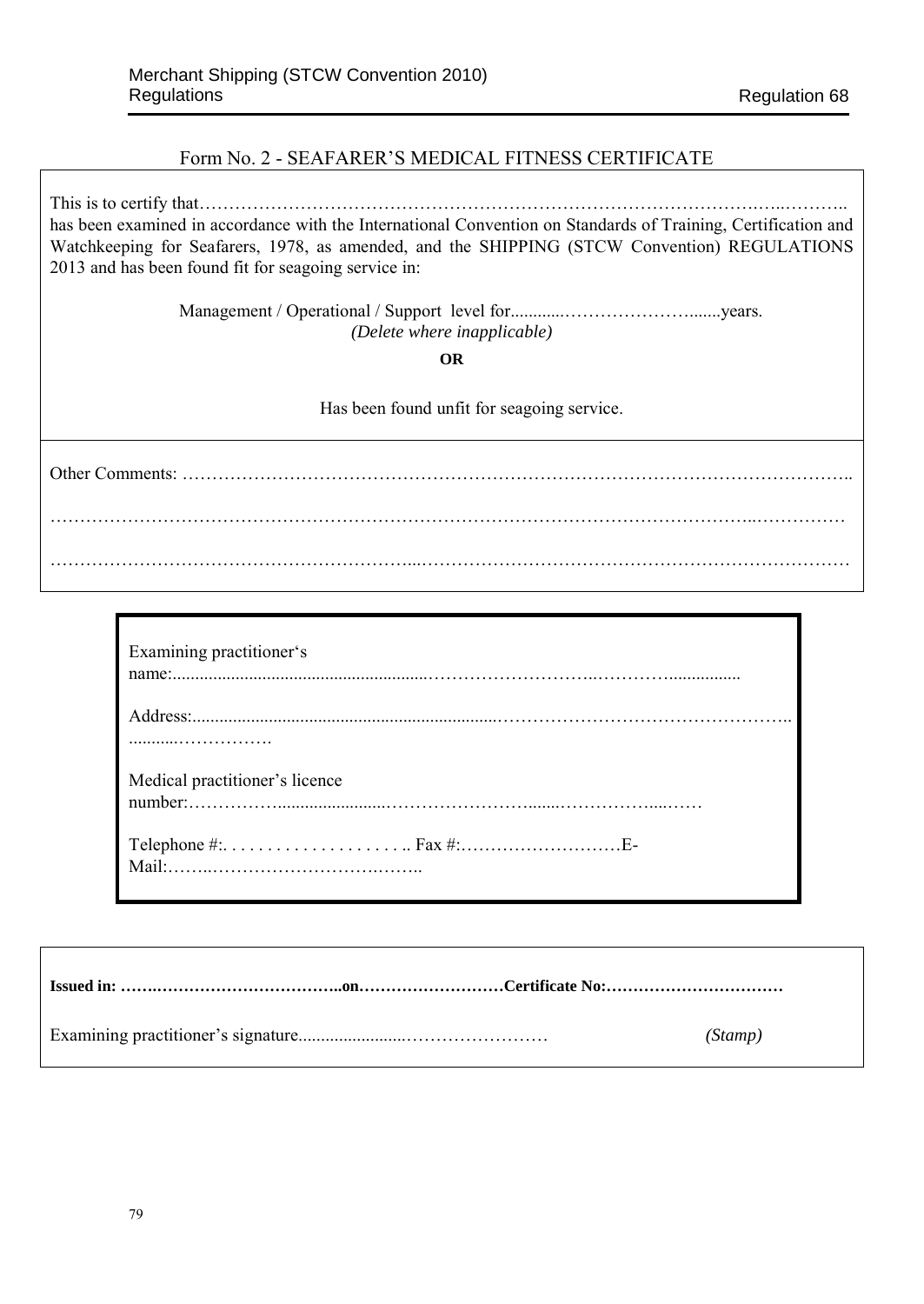# Form No. 3 - CERTIFICATE OF COMPETENCY

# **TUVALU MARITIME SAFETY ADMINISTRATION CERTIFICATE OF COMPETENCY**



This is to certify that

has been found duly qualified to hold this Certificate of Competency as

and is entitled under the Tuvalu Merchant Shipping Act, to serve in a ship in any capacity requiring the holding of a Certificate of that designation.

This Certificate of Competency is subject to any endorsements as to its period of validity, limitations, extensions or additional qualifications.

Certificate No.

*(Official Seal)*

Director, Tuvalu Maritime Safety Administration……………………………..Date of Issue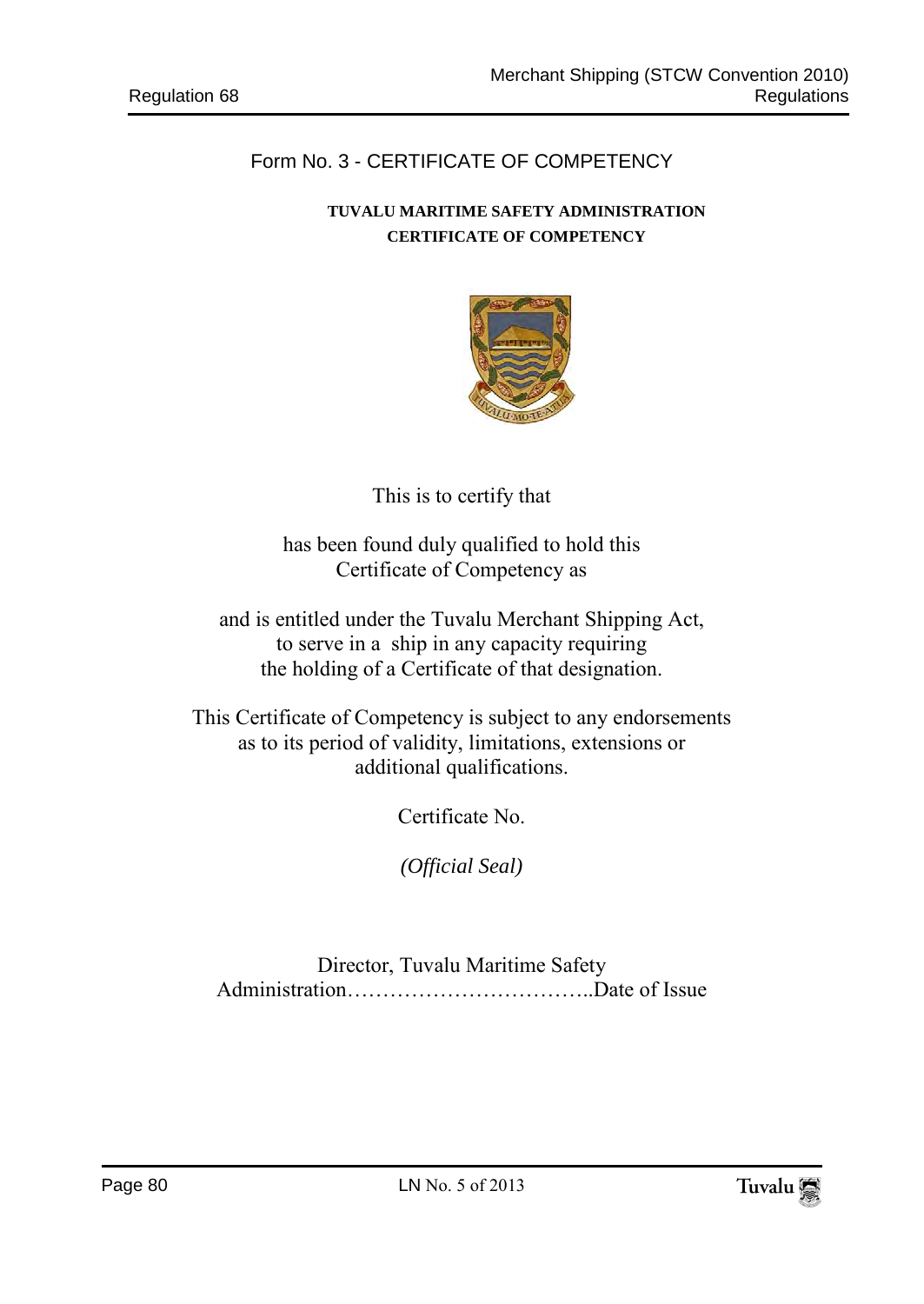Form No. 4 - CERTIFICATE OF COMPETENCY (STCW ENDORSEMENT)



# **TUVALU**

# CERTIFICATE ISSUED UNDER THE PROVISIONS OF THE INTERNATIONAL CONVENTION ON STANDARDS OF TRAINING, CERTIFICATION AND WATCHKEEPING FOR SEAFARERS, 1978, AS AMENDED

# The Government of the Tuvalu certifies that

has been found duly qualified in accordance with the provisions of Regulation(s) of the above Convention, as amended, and has been found competent to serve in the following capacity or capacities specified in the applicable Safe Manning requirements of the Administration subject to any limitations indicated, until or unless otherwise cancelled, suspended or revalidated, or until the date of expiry of any extension of the validity of this certificate as may be shown overleaf:

| <b>CAPACITY</b> | LIMITATIONS APPLYING (IF ANY) |
|-----------------|-------------------------------|
|                 |                               |
|                 |                               |

The lawful holder of this certificate may perform the following functions, at the levels specified, subject to any limitations indicated:

| <b>FUNCTION</b> | <b>LEVEL</b> | LIMITATIONS (IF ANY) |
|-----------------|--------------|----------------------|
| 1234567         |              |                      |
| 1234567         |              |                      |
| 1234567         |              |                      |
| 1234567         |              |                      |
|                 |              |                      |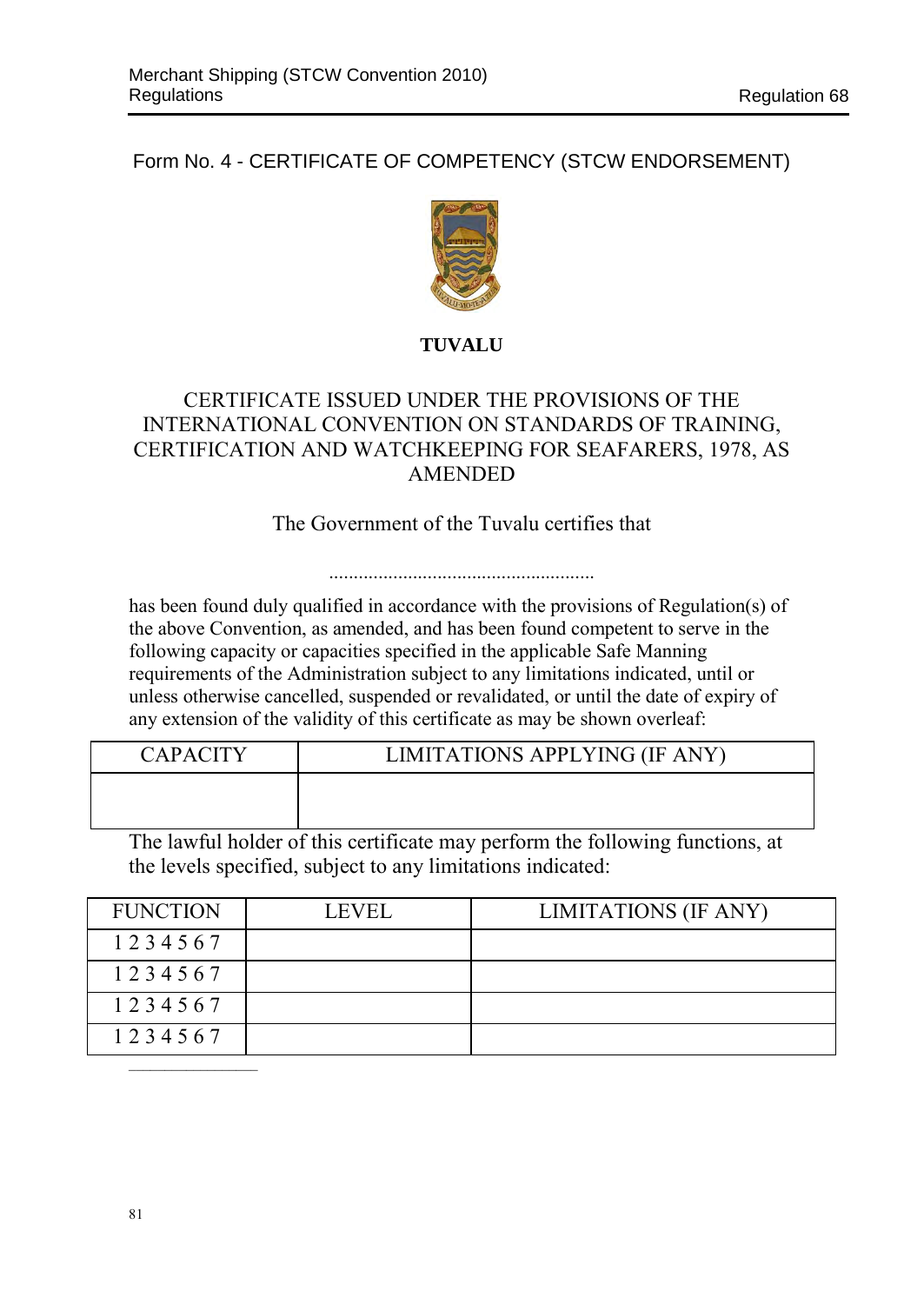# Regulation 68

Signature of the holder *(Official Seal)* Certificate No: Issued in [Main city/town] on:

Photograph of the holder of the certificate

Director, Tuvalu Maritime Safety Administration Name:

 $\frac{1}{2}$  ,  $\frac{1}{2}$  ,  $\frac{1}{2}$  ,  $\frac{1}{2}$  ,  $\frac{1}{2}$  ,  $\frac{1}{2}$  ,  $\frac{1}{2}$  ,  $\frac{1}{2}$  ,  $\frac{1}{2}$  ,  $\frac{1}{2}$  ,  $\frac{1}{2}$  ,  $\frac{1}{2}$  ,  $\frac{1}{2}$  ,  $\frac{1}{2}$  ,  $\frac{1}{2}$  ,  $\frac{1}{2}$  ,  $\frac{1}{2}$  ,  $\frac{1}{2}$  ,  $\frac{1$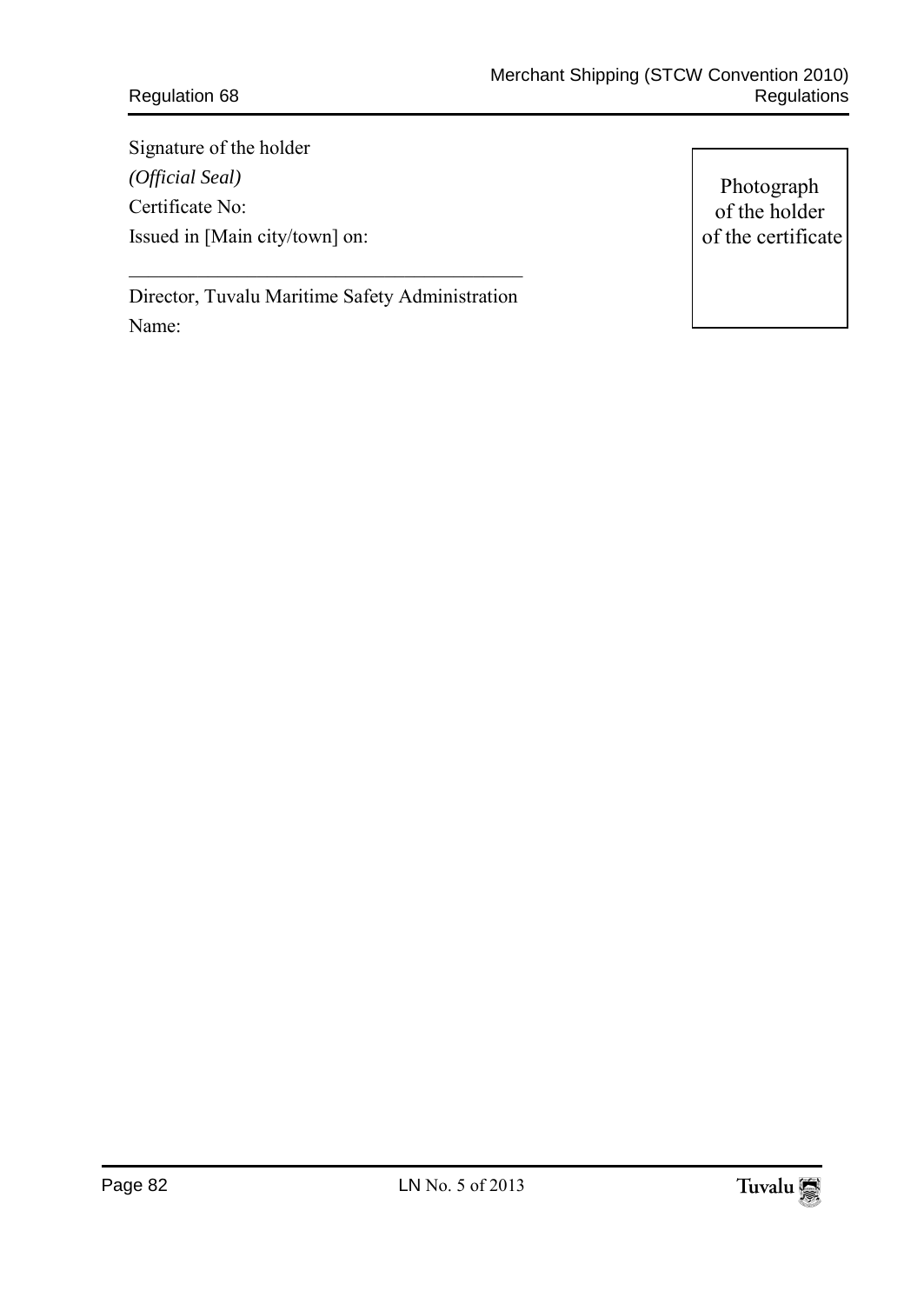## ENDORSEMENTS

## REVALIDATION

 $\frac{1}{2}$  ,  $\frac{1}{2}$  ,  $\frac{1}{2}$  ,  $\frac{1}{2}$  ,  $\frac{1}{2}$  ,  $\frac{1}{2}$  ,  $\frac{1}{2}$  ,  $\frac{1}{2}$  ,  $\frac{1}{2}$  ,  $\frac{1}{2}$  ,  $\frac{1}{2}$  ,  $\frac{1}{2}$  ,  $\frac{1}{2}$  ,  $\frac{1}{2}$  ,  $\frac{1}{2}$  ,  $\frac{1}{2}$  ,  $\frac{1}{2}$  ,  $\frac{1}{2}$  ,  $\frac{1$ 

| The validity of this certificate is hereby extended until. |  |
|------------------------------------------------------------|--|
|                                                            |  |

| (Official Seal) |
|-----------------|
|-----------------|

Director, Tuvalu Maritime Safety

Administration<br>Date of revalidation *official*

Name of duly authorised

The validity of this certificate is hereby extended until

 *(Official Seal)*

Director, Tuvalu Maritime Safety

Administration *official*

Date of revalidation. *Name of duly authorised* 

FUNCTIONS

 $\frac{1}{2}$  ,  $\frac{1}{2}$  ,  $\frac{1}{2}$  ,  $\frac{1}{2}$  ,  $\frac{1}{2}$  ,  $\frac{1}{2}$  ,  $\frac{1}{2}$  ,  $\frac{1}{2}$  ,  $\frac{1}{2}$  ,  $\frac{1}{2}$  ,  $\frac{1}{2}$  ,  $\frac{1}{2}$  ,  $\frac{1}{2}$  ,  $\frac{1}{2}$  ,  $\frac{1}{2}$  ,  $\frac{1}{2}$  ,  $\frac{1}{2}$  ,  $\frac{1}{2}$  ,  $\frac{1$ 

*(as specified on STCW Certificates)*

- 1 Navigation
- 2 Cargo Handling and Stowage

...........………………………………

- 3 Controlling the Operation of the Ship and care for Persons on Board
- 4 Marine Engineering
- 5 Electrical, Electronic and Control Engineering
- 6 Maintenance and Repair
- **7** Radio communications

## DETAIL OF HOLDER OF CERTIFICATE

Name of holder : Date and place of examination : Date and place of birth : Height (cm) : Other identifying features:

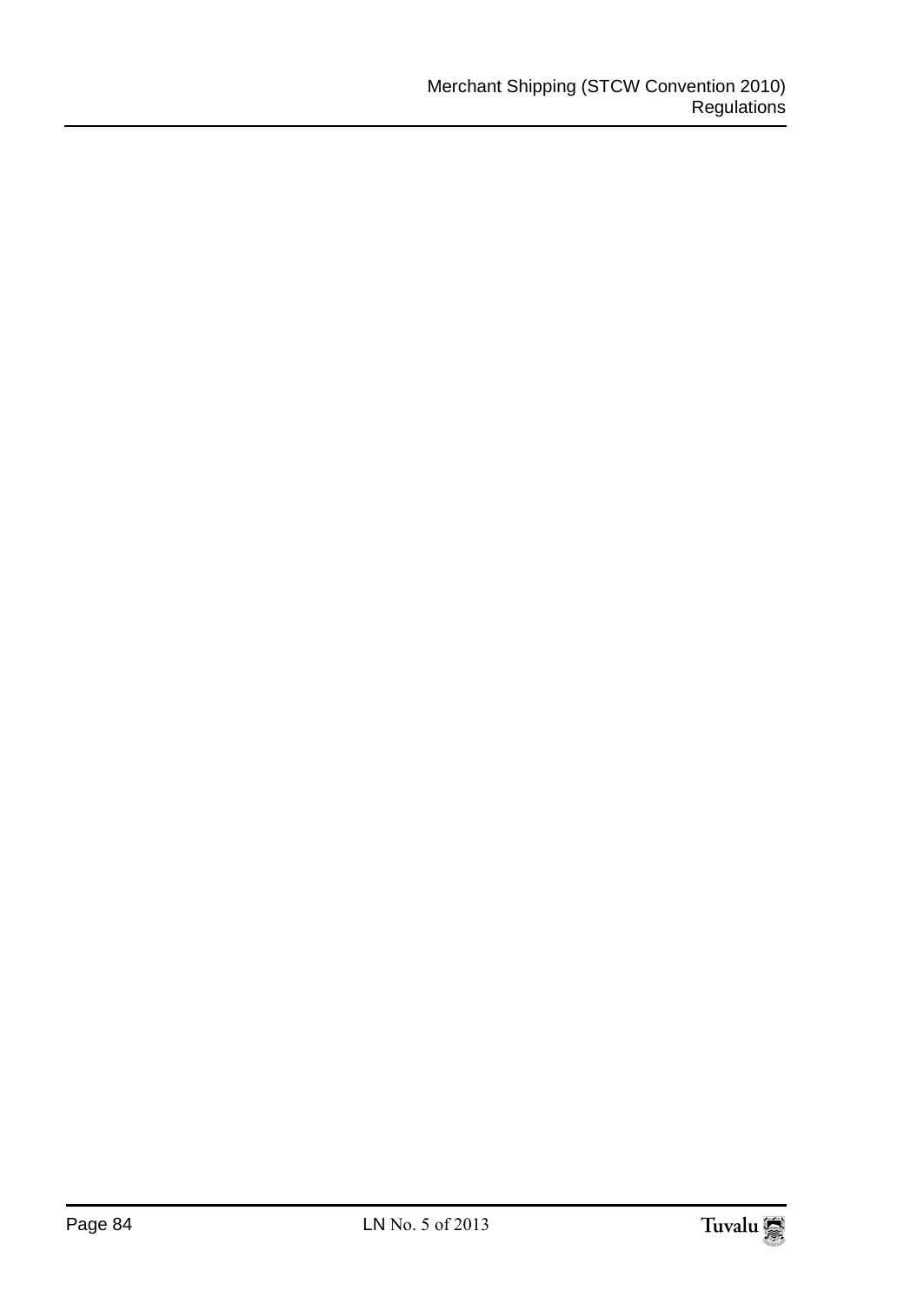| Class of certificate for which | Seafarer Registration No. |  |
|--------------------------------|---------------------------|--|
| this application applies       | (if known)                |  |

# Form No. 5 – APPLICATION FOR CERTIFICATE OF COMPETENCY OR RECOGNITION

| Please tick "<br>appropriate box (Please use BLOCK LETTERS) |                         |                                    |  |                         |  |  |  |  |
|-------------------------------------------------------------|-------------------------|------------------------------------|--|-------------------------|--|--|--|--|
| Certificate of Competency                                   | Endorsement of a Marine |                                    |  | Replacement Certificate |  |  |  |  |
|                                                             |                         | Certificate                        |  |                         |  |  |  |  |
| Certificate of Recognition                                  |                         | Renewal of a Marine<br>Certificate |  | Sea-time Assessment     |  |  |  |  |

#### *Please tick appropriate box (Please use BLOCK LETTERS)*

#### Applicant's details

| . .                    |                 |  |  |
|------------------------|-----------------|--|--|
| Family<br>$\mathbf{r}$ | $\sim$<br>Given |  |  |
| name                   | name/s          |  |  |
| Postal address         |                 |  |  |

#### Residential Address *(if the same as postal address write 'as above')*

| Telephone                    |  |                | Date of birth |                | Place of birth (Country) |        |               |
|------------------------------|--|----------------|---------------|----------------|--------------------------|--------|---------------|
| Height<br>$\left( cm\right)$ |  | Colour of eyes |               | Colour of hair |                          | Gender | Male / Female |

## Particulars of marine certificates held

| No. | Class | Issuing<br>authority | Date of<br>issue | Date of<br>expiry | Endorsements | Ever suspended or<br>cancelled (State why) |
|-----|-------|----------------------|------------------|-------------------|--------------|--------------------------------------------|
|     |       |                      |                  |                   |              |                                            |
|     |       |                      |                  |                   |              |                                            |
|     |       |                      |                  |                   |              |                                            |
|     |       |                      |                  |                   |              |                                            |
|     |       |                      |                  |                   |              |                                            |

## Service record book details

| Date                                                                        | Place  |  |        | Book No. |             |  |  |  |
|-----------------------------------------------------------------------------|--------|--|--------|----------|-------------|--|--|--|
| <b>Issued</b>                                                               | Issued |  |        |          |             |  |  |  |
| <b>Details of eyesight test</b> <i>(Original Certificate to be sighted)</i> |        |  |        |          |             |  |  |  |
| Date                                                                        | Place  |  | Result |          | Certificate |  |  |  |
| Issued                                                                      | Tested |  |        |          | No.         |  |  |  |

### **Certificate of medical fitness (Original Certificate to be sighted)**

| $\overline{\phantom{0}}$<br>Date | Joctor | $\mathbf{r}$<br>ephon |  |
|----------------------------------|--------|-----------------------|--|
| 'ssued                           |        |                       |  |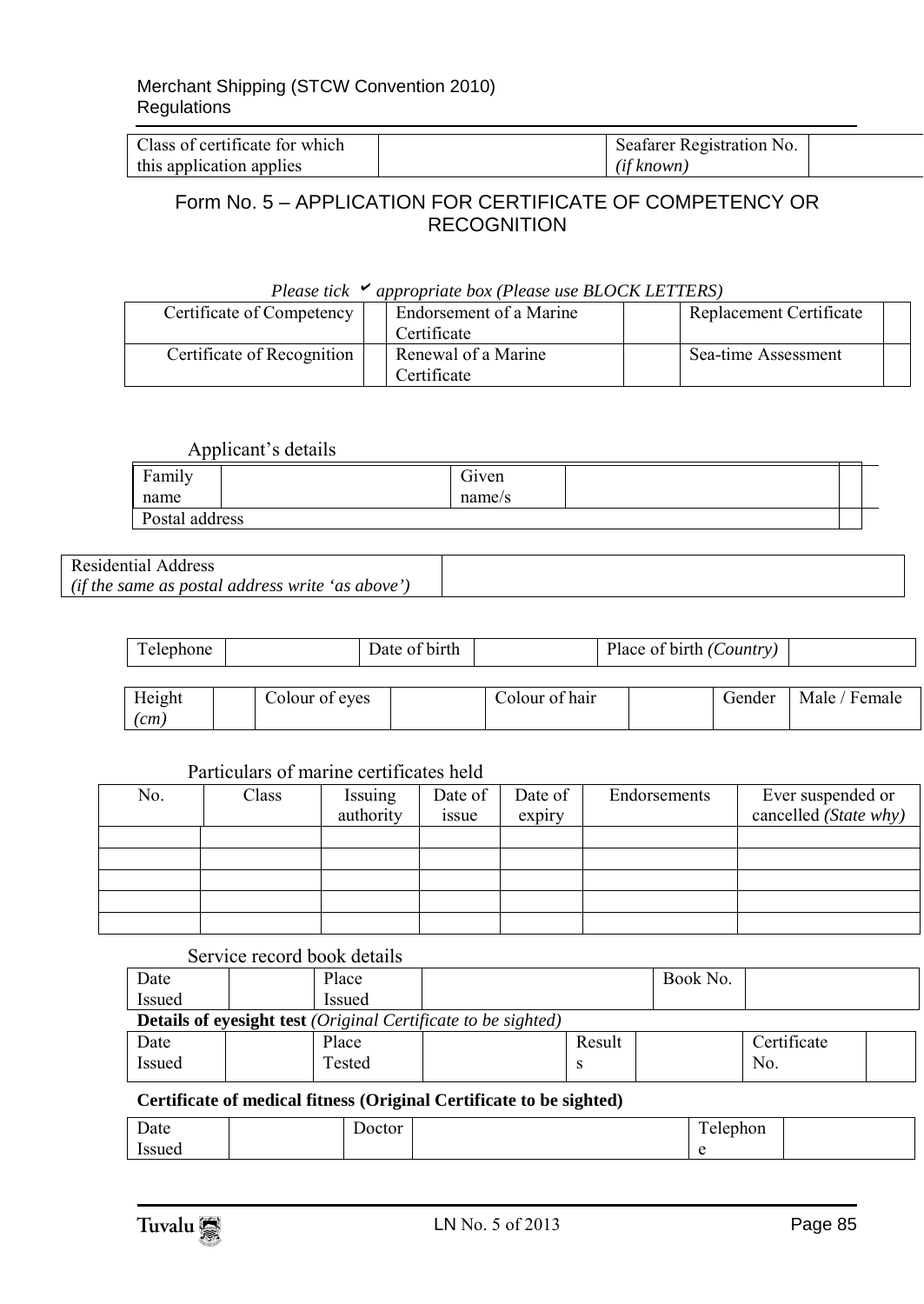Applicant's declaration

I………………………………………………………………………..(name in BLOCK LETTERS), hereby declare that the particulars entered in this application are correct and true to the best of my knowledge and belief, and that the certificates and testimonials submitted with this application for verification of particular entries are true and genuine documents given and signed by the persons whose names appear on them. I understand that some or all of the information provided on this form may be disclosed to government authorities.

| Applicant's |                                                                 |                              |  |  |  |  |  |  |
|-------------|-----------------------------------------------------------------|------------------------------|--|--|--|--|--|--|
| signature   |                                                                 |                              |  |  |  |  |  |  |
|             |                                                                 |                              |  |  |  |  |  |  |
|             | Signature ( <i>Justice of the Peace/Commissioner of Oaths</i> ) | Name ( <i>please print</i> ) |  |  |  |  |  |  |
|             |                                                                 |                              |  |  |  |  |  |  |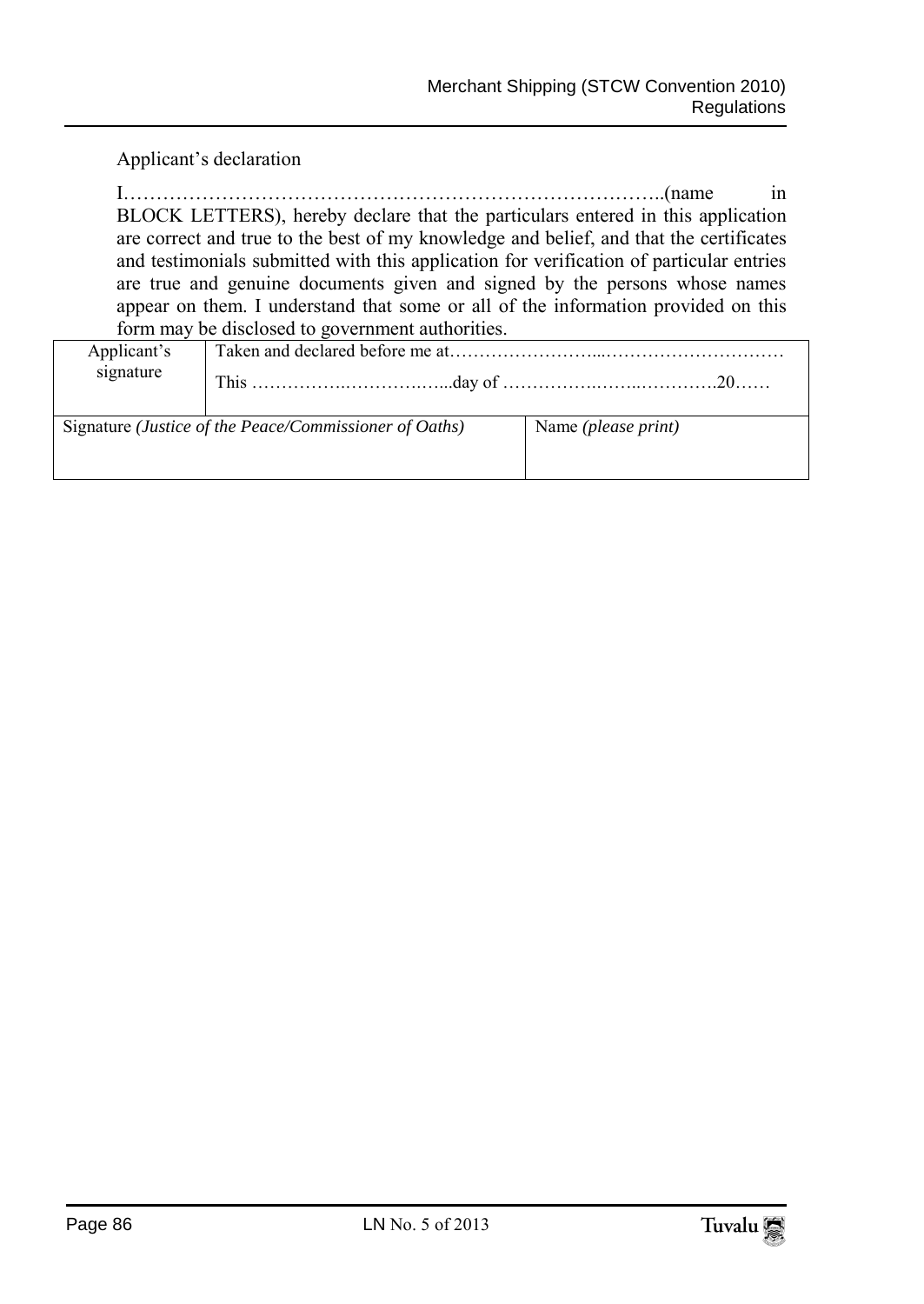| Details of Ship |       |                   |      | Operation            |        |            | Service on Board |      |         |
|-----------------|-------|-------------------|------|----------------------|--------|------------|------------------|------|---------|
|                 | Gross | No $\&$           |      |                      |        | Start      | Finish           | No.  |         |
| Name & Number   | Tons  | Power             | Area | $\operatorname{Typ}$ | Duties | (Date $\&$ | (Date $\&$       | of   | Remarks |
|                 |       | of ${\rm Eng}$    |      | $\mathbf e$          |        | Place)     | Place)           | Day  |         |
|                 |       | $\left(kW\right)$ |      |                      |        |            |                  | s at |         |
|                 |       |                   |      |                      |        |            |                  | sea  |         |
|                 |       |                   |      |                      |        |            |                  |      |         |
|                 |       |                   |      |                      |        |            |                  |      |         |
|                 |       |                   |      |                      |        |            |                  |      |         |
|                 |       |                   |      |                      |        |            |                  |      |         |
|                 |       |                   |      |                      |        |            |                  |      |         |
|                 |       |                   |      |                      |        |            |                  |      |         |
|                 |       |                   |      |                      |        |            |                  |      |         |
|                 |       |                   |      |                      |        |            |                  |      |         |
|                 |       |                   |      |                      |        |            |                  |      |         |
|                 |       |                   |      |                      |        |            |                  |      |         |
|                 |       |                   |      |                      |        |            |                  |      |         |
|                 |       |                   |      |                      |        |            |                  |      |         |
|                 |       |                   |      |                      |        |            |                  |      |         |
|                 |       |                   |      |                      |        |            |                  |      |         |
|                 |       |                   |      |                      |        |            |                  |      |         |
|                 |       |                   |      |                      |        |            |                  |      |         |
|                 |       |                   |      |                      |        |            |                  |      |         |

## **Declaration of sea service** (must be supported by Statutory Declaration/Service Record Book)

*If there is insufficient space, please attach another form.*

### Abbreviations

| Area of<br><i>Operation</i> | Type                | <b>Principal Duties</b>   | Official Use Only        |
|-----------------------------|---------------------|---------------------------|--------------------------|
| UL-Unlimited                | C-Commercial vessel | M--Master                 | Total service:           |
| NC-Near                     | FV-Fishing vessel   | CM-Chief Mate             | Commercial:              |
| coastal                     | RP-Recreational     | 2M-Second Mate            | Last 5 years:            |
| TW-Territorial              | N-Naval             | 3M-Third Mate             | $>3000$ GT $>3000$ kW    |
| waters                      | R-Rescue            | WKD-Watchkeeper Deck      | <3000GT/<3000 kW         |
| IS-Inshore                  | T-Tankers           | DR-Deck Rating            | $<$ 500GT / 500 kW       |
| SW-Sheltered                | PC-Pass/Cargo       | IR-Integrated Rating      | $<$ 200GT / 300kW        |
| waters                      | P-Passenger         | CE-Chief Engineer         | $<$ 20GT / 75 kW         |
| PA-Pilotage                 | $RR - RO-RO$        | 2E-Second Engineer        |                          |
| areas                       | HS-High speed craft | 3E-Third Engineer         | Sea-time approved: $Y/N$ |
|                             | CS-Cable            | WKE-Watchkeeper Engineer  | Certificate:             |
|                             | NA-Navaids          | ER-Watch Rating Engine    | Sign:                    |
|                             | O-Others            | P-Pilot                   | Date/Stamp:              |
|                             |                     | O-Others (Please specify) |                          |

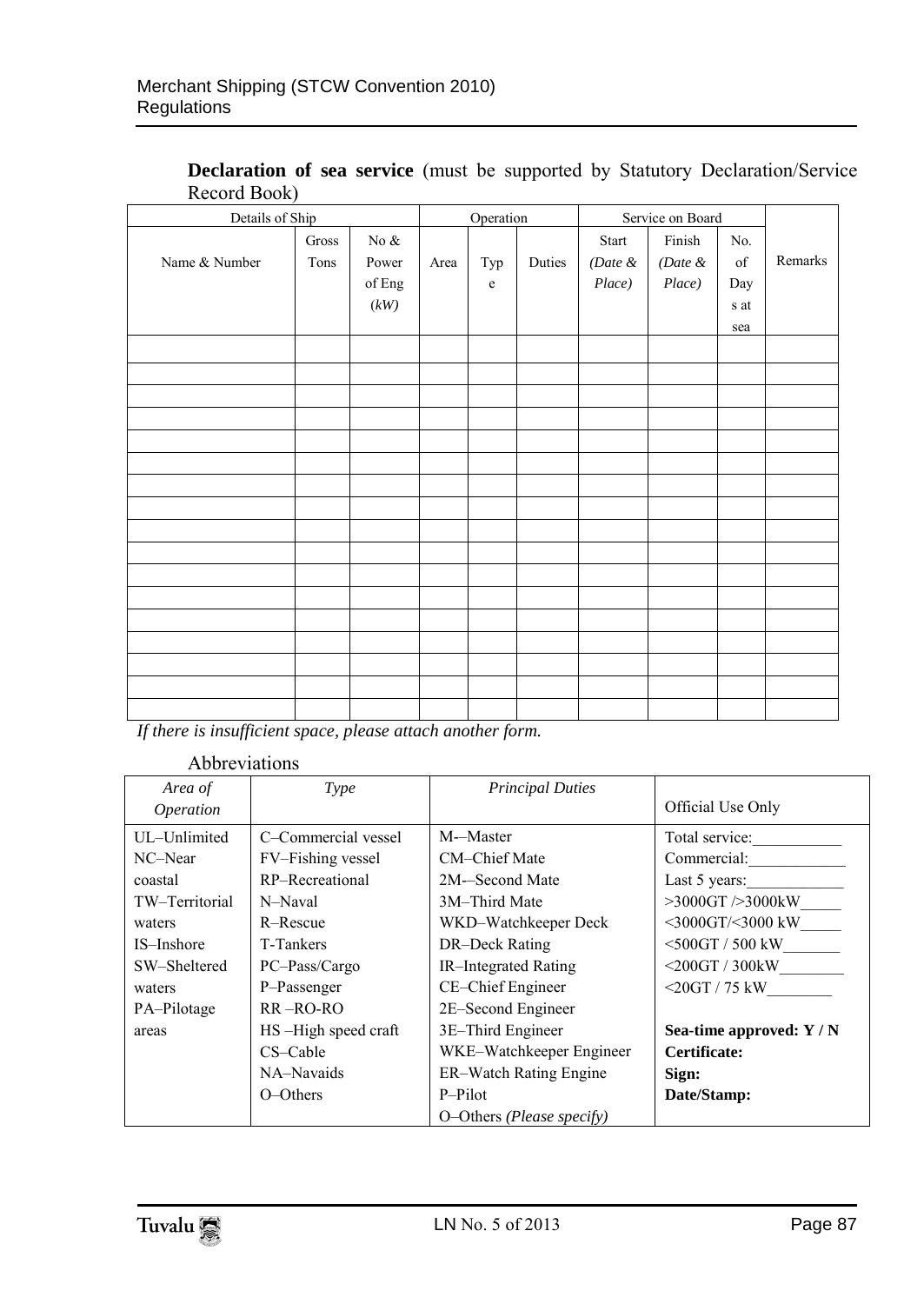| No. of<br>testimo<br>nials | Name & address of<br>firm & workshop | Nature<br>of<br><b>Business</b> | Nature of work done by<br>applicant | From | To | No.<br>of<br>days | Remarks |
|----------------------------|--------------------------------------|---------------------------------|-------------------------------------|------|----|-------------------|---------|
|                            |                                      |                                 |                                     |      |    |                   |         |
|                            |                                      |                                 |                                     |      |    |                   |         |
|                            |                                      |                                 |                                     |      |    |                   |         |

of Service Ashore (ENGINEERS)

## **Course Details** (including approved training institutions and associated specialist courses)

| Course title | Training institution | Date of issue |
|--------------|----------------------|---------------|
|              |                      |               |
|              |                      |               |
|              |                      |               |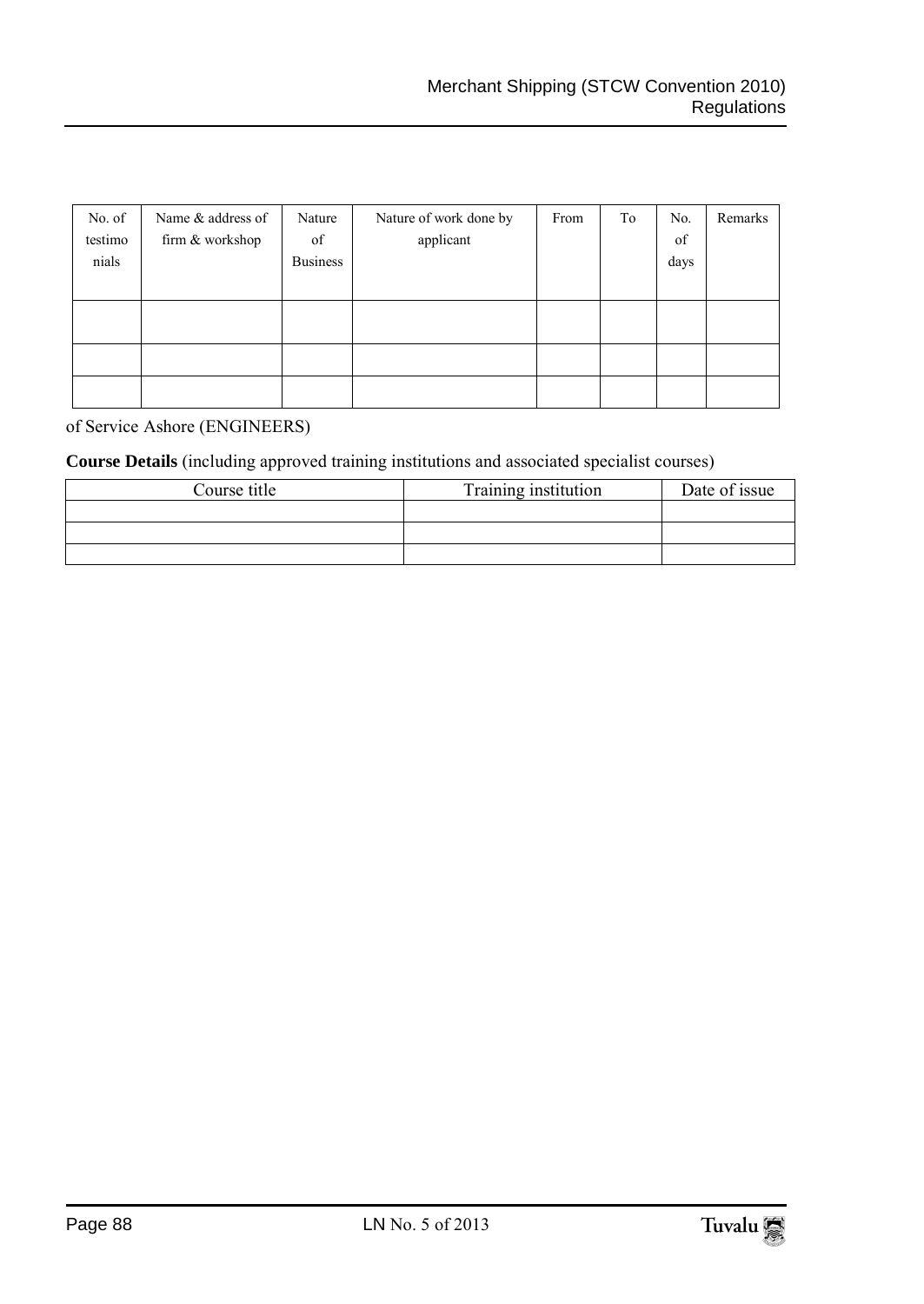# Form No. 6 - CERTIFICATE OF APPROVAL TO CONDUCT TRAINING



# Ministry of Maritime Transport Certificate Number: **CERTIFICATE OF APPROVAL TO CONDUCT TRAINING**

# **I hereby certify that**

*(insert name and address of certificate holder)* 

is approved to conduct training programmes leading to the issue of Tuvaluan maritime qualifications in accordance with the Shipping (STCW Convention) Regulations 2013 Part VI.

Dated this………day of…………….20……….

*...................................................(signed)*

(stamp)

Minister for Maritime Transport

(This certificate is subject to the conditions and limitations attached.)

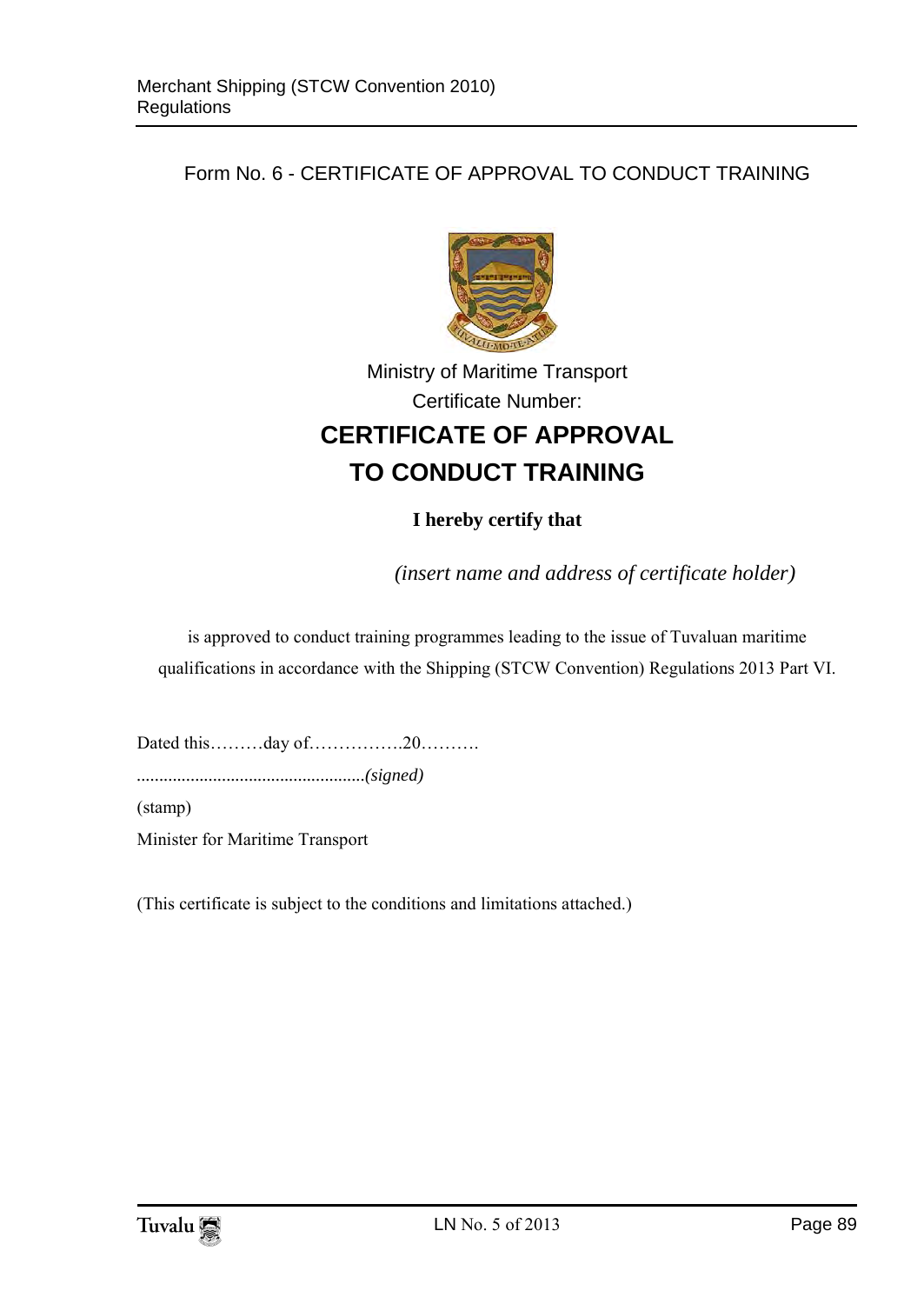#### **CERTIFICATE OF APPROVAL**

#### **Attachment 1**

## Certificate Number:

The Certificate of Approval to which this attachment applies is issued subject to certain conditions. These are listed below.

- (1) All requirements for issue of this certificate are maintained.
- (2) Audits carried out by the Tuvalu Maritime Safety Administration auditors in accordance with Part IX of the Shipping (STCW Convention) Regulations 2000, shall be permitted by the holder of this Certificate.
- (3) The holder of this certificate will notify the Tuvalu Maritime Safety Administration of any changes to the system of the quality control, training programmes or any event that may affect the quality of the programme. These events may include:
	- (a) reduction of staff numbers or qualifications allocated to a programme;
	- (b) reduction of teaching contact or course hours for any module;
	- (c) loss of use of any equipment or facilities critical to the programme.

(insert other conditions as required)

The certificates are granted subject to the following limitations.

(1) This certificate is valid for five years from the date of issue.

### (2) This certificate is valid for the following programmes.

|            | Approval dates |  |
|------------|----------------|--|
| Programmes | From           |  |
|            |                |  |
|            |                |  |
|            |                |  |
|            |                |  |

(insert the list of approved programmes and the date to which each is approved)

(Insert other limitations as required)

*(Signed)* Date:

.....................................................

Minister for Maritime and Transport

Made at [main town/city] this ………… day of ……………………. 20….

.………………………………………….. **Minister for Maritime & Transport**